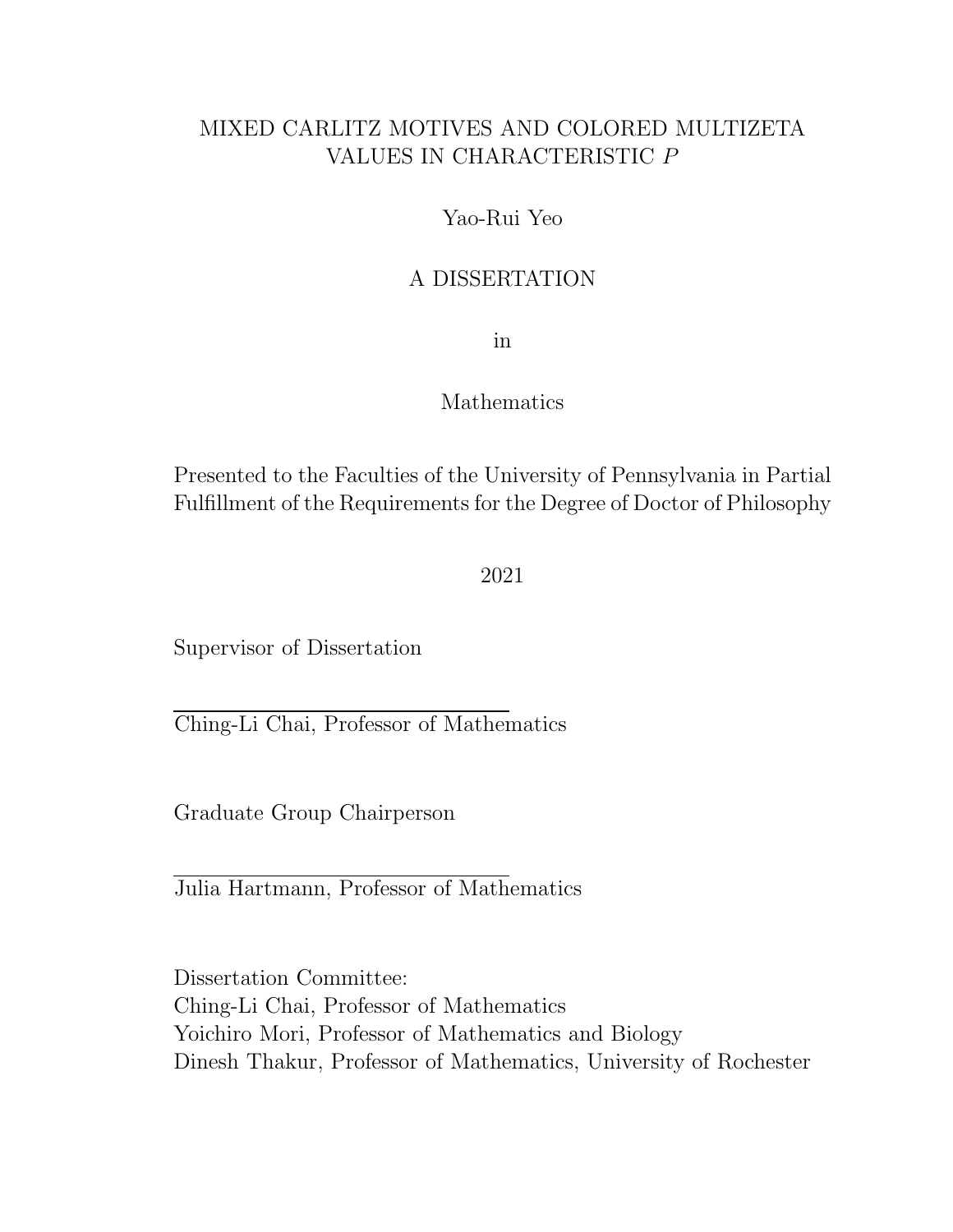# Acknowledgments

I would like to thank my advisor Ching-Li Chai for his continuous support throughout my years at Penn. On top of patiently holding many discussions on number theory, he also introduced me to the subject of function field arithmetic, the latter becoming the topic of my thesis.

I would also like to thank the faculty members, especially Florian Pop and Ted Chinburg, for the many interesting conversations, both mathematical and nonmathematical, during my doctoral studies. I also extend my thanks to Dinesh Thakur for many helpful suggestions on my thesis, and also giving possible directions of research related to my work.

I am grateful to my friends at Penn for their help in mathematics and otherwise. My graduate life would not have been so much fun without the impromptu random events with Jiaming Xia, late-night game marathons and life advices with Alon Benhaim, office-mate entertainments with Man Cheung Tsui, as well as partaking in life-enriching activities organized by George Wang.

Last but not least, I own a big thanks to my family for always being there.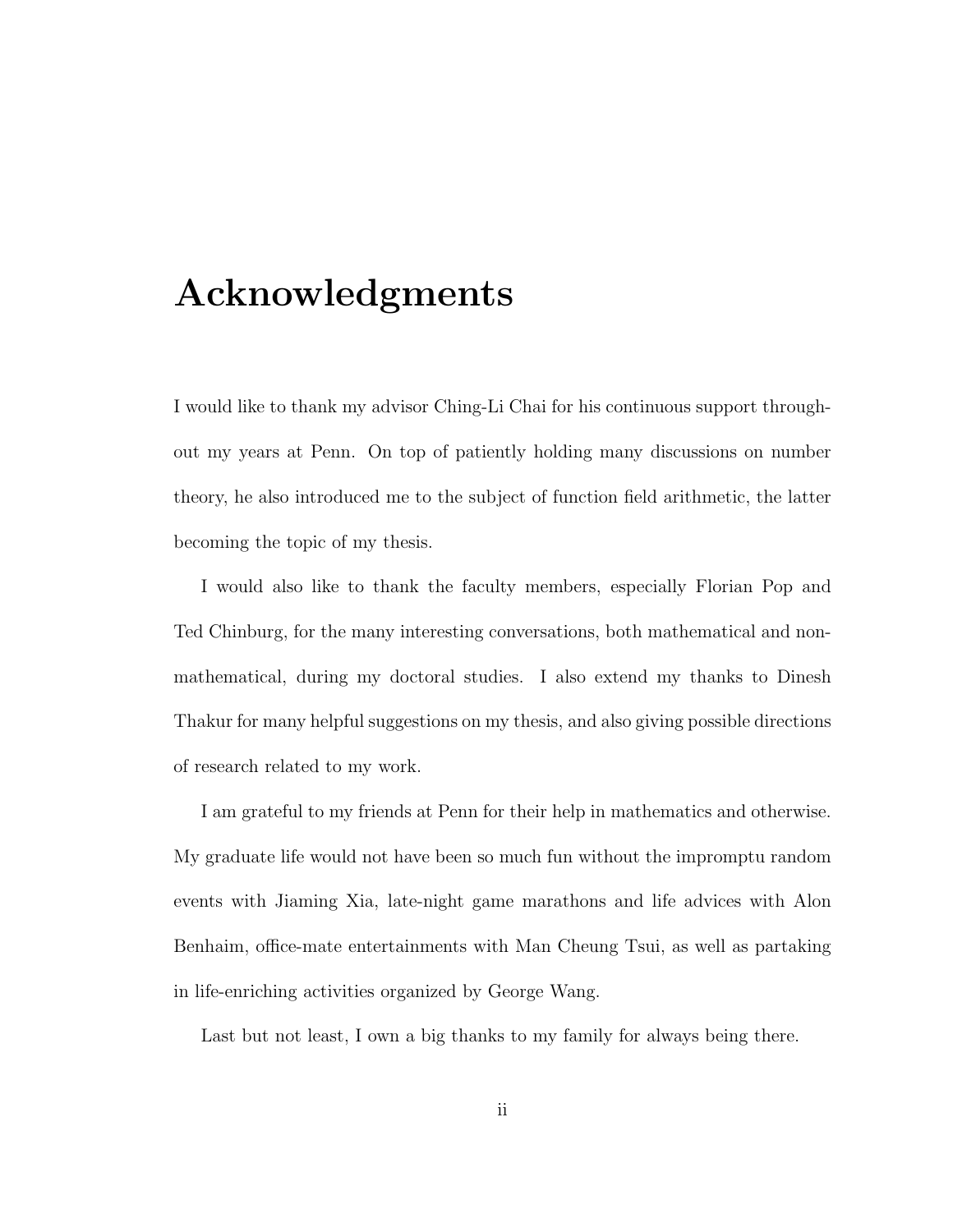#### ABSTRACT

## MIXED CARLITZ MOTIVES AND COLORED MULTIZETA VALUES IN CHARACTERISTIC P

#### Yao-Rui Yeo

This thesis studies characteristic  $p$  multizeta values, which are function field analogs of the Euler-Riemann multizeta values. The objective of this thesis is twofold. We first explicitly construct the category of mixed Carlitz motives, which is a counterpart to the category of mixed Tate motives in characteristic zero. After that, we identify specific mixed Carlitz motives, and use them to derive algebraic independence properties of colored multizeta values. The former includes all known t-motives related to multizeta values, while the latter complements results in the literature on algebraic relations between multizeta values.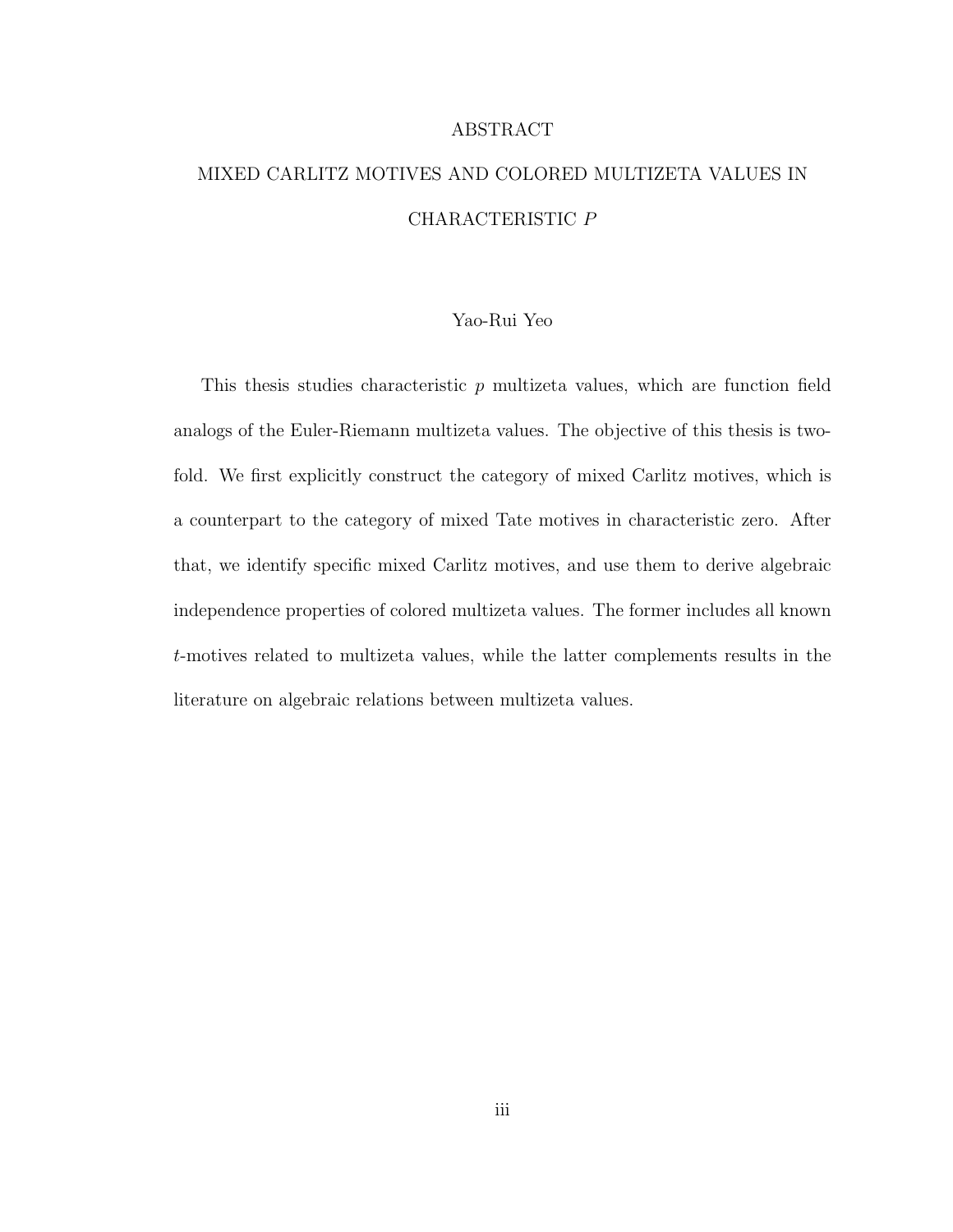# **Contents**

| $\mathbf{1}$ |                              | Introduction<br>1                                                          |              |  |
|--------------|------------------------------|----------------------------------------------------------------------------|--------------|--|
|              | 1.1                          |                                                                            | $\mathbf{1}$ |  |
|              | 1.2                          |                                                                            | 3            |  |
| $\bf{2}$     |                              | <b>Background</b>                                                          | 6            |  |
|              | 2.1                          |                                                                            | 6            |  |
|              | 2.2                          |                                                                            | 8            |  |
|              | 2.3                          |                                                                            | 15           |  |
|              | 2.4                          |                                                                            | 19           |  |
|              | 2.5                          | Aside: Some aspects of Hodge-Pink theory                                   | 20           |  |
| 3            | <b>Mixed Carlitz Motives</b> |                                                                            | 24           |  |
|              | 3.1                          | The category of mixed Carlitz motives $\ldots \ldots \ldots \ldots \ldots$ | 24           |  |
|              | 3.2                          | Explicit period computations for mixed Carlitz motives                     | 26           |  |
| 4            |                              | Application to Colored Multizeta Values                                    | 30           |  |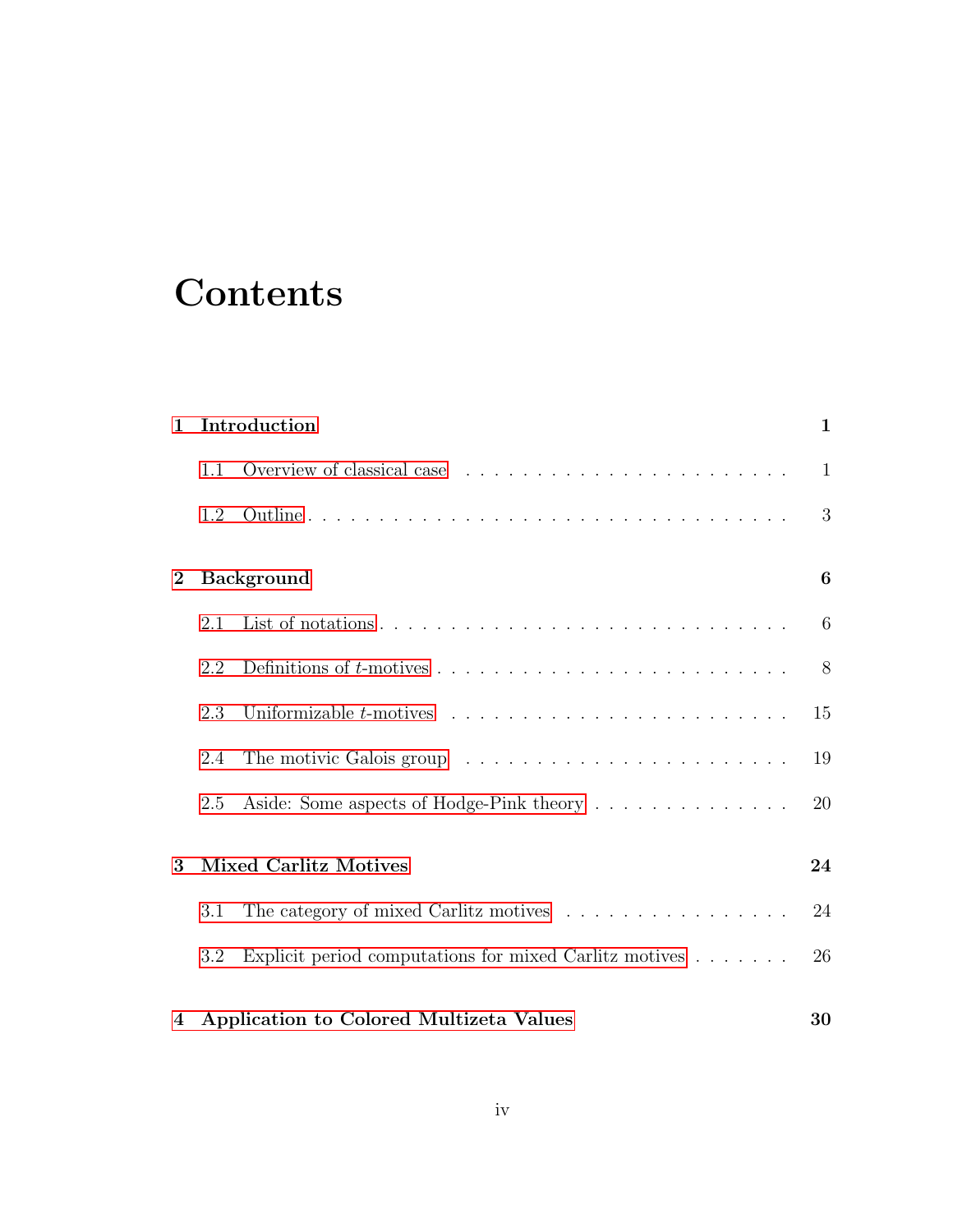|   |     | 4.1 Multizeta values and multipolylogarithms 30                                    |    |
|---|-----|------------------------------------------------------------------------------------|----|
|   |     |                                                                                    |    |
|   |     |                                                                                    |    |
|   |     | 4.4 Algebraic independence of multipolylogarithms 47                               |    |
|   | 4.5 | Implications on colored multizeta values 53                                        |    |
|   | 4.6 |                                                                                    |    |
|   |     |                                                                                    | 71 |
| 5 |     | <b>Future Directions</b>                                                           |    |
|   | 5.1 |                                                                                    | 71 |
|   |     | 5.2 Some other classes of multizeta values $\ldots \ldots \ldots \ldots \ldots$ 73 |    |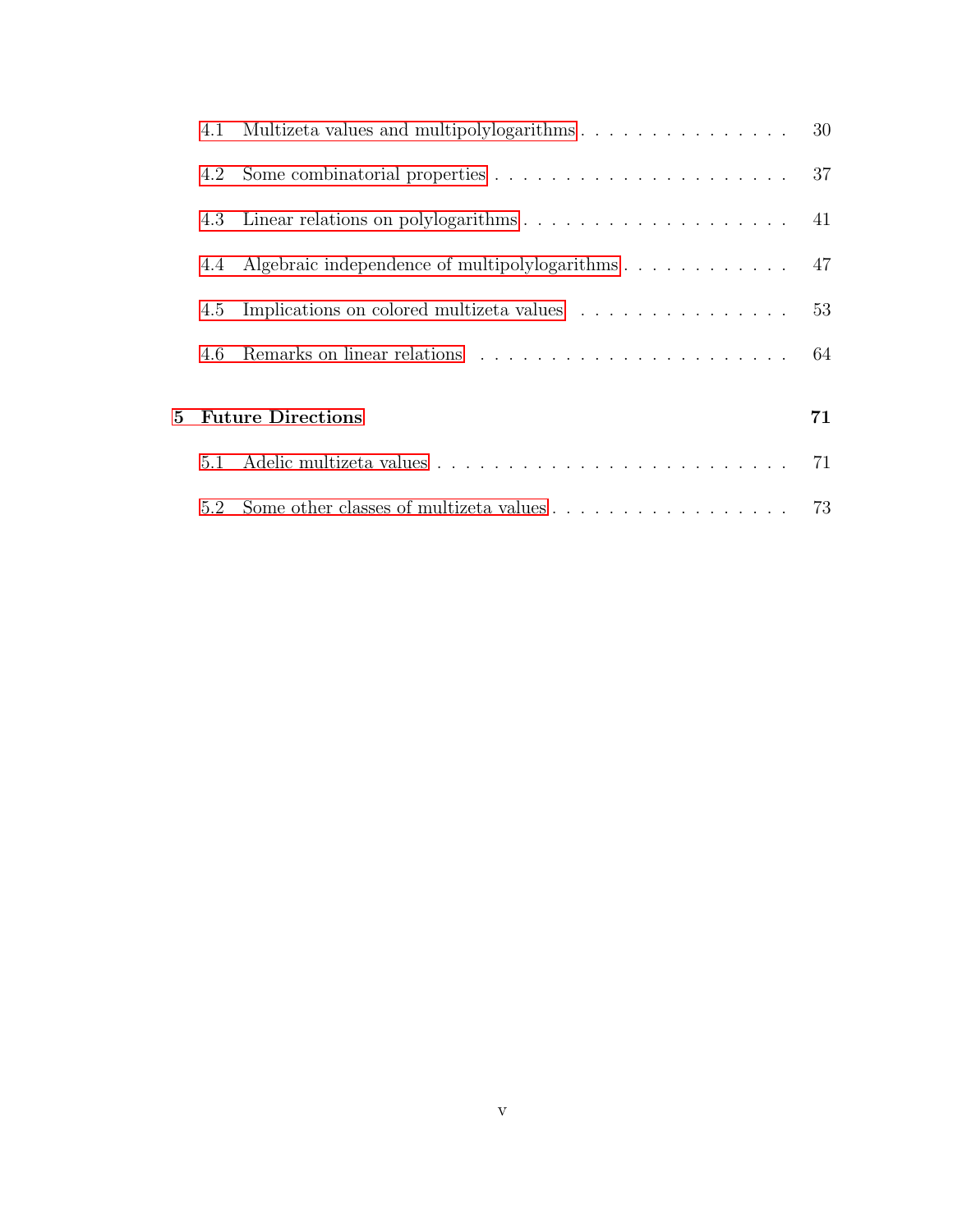# <span id="page-5-0"></span>Chapter 1

# Introduction

#### <span id="page-5-1"></span>1.1 Overview of classical case

The Euler-Riemann multizeta value is defined for a list of positive integers  $s_1, \ldots, s_r$ , with  $s_1 \geq 2$ , as

$$
\zeta^{ER}(s_1,\ldots,s_r)=\sum_{n_1>\cdots>n_r\geq 1}\frac{1}{n_1^{s_1}\cdots n_r^{s_r}}
$$

.

More generally, for a positive integer N, let  $\mu_N$  be the  $N^{th}$  roots of unity. Then the Euler-Riemann colored multizeta value for  $\varepsilon_1, \ldots, \varepsilon_r \in \mu_N$  and  $s_1, \ldots, s_r \in \mathbb{Z}_{\geq 1}$ , with  $(\varepsilon_1, s_1) \neq (1, 1)$ , is defined in [\[26\]](#page-82-0) as

$$
\zeta_{s_1,\ldots,s_r}^{ER}(\varepsilon_1,\ldots,\varepsilon_r)=\sum_{n_1>\cdots>n_r\geq 1}\frac{\varepsilon_1^{n_1}\cdots\varepsilon_r^{n_r}}{n_1^{s_1}\cdots n_r^{s_r}}.
$$

These special values has connections to physics and enumeration problems, and a main goal is to understand algebraic relations between the Euler-Riemann multizeta values. Many relations between them are known, and one can either construct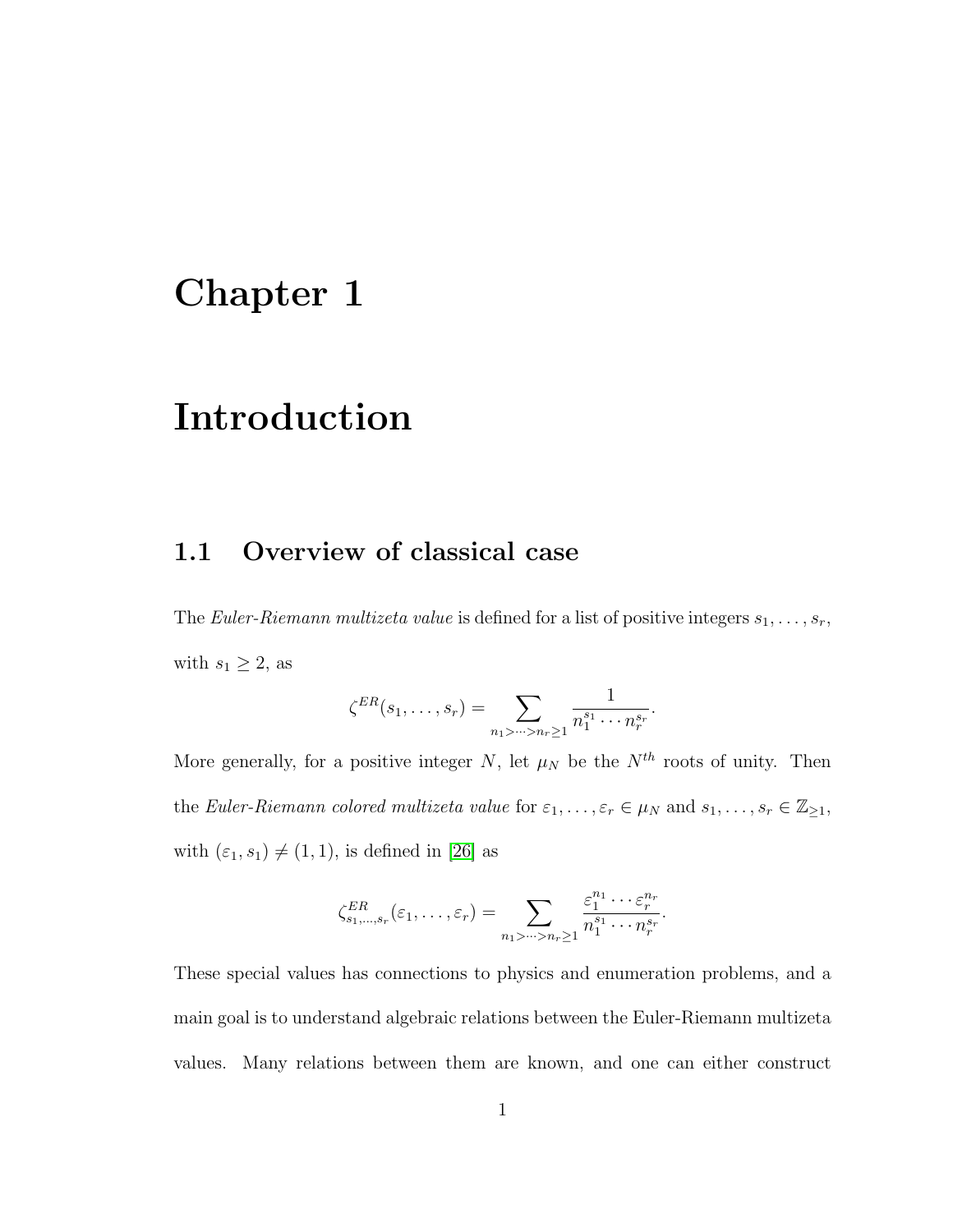these relations combinatorially, or understand them better by reinterpreting them as periods of mixed Tate motives (see [\[33\]](#page-83-0) for a collection of examples). However, almost nothing is known about algebraic independence. For example, we still do not know if  $\zeta^{ER}(3)$  is transcendental!

Despite this, conjectures on algebraic relations between Euler-Riemann multizeta values has been formulated. For example, it is believed that the values  $\pi, \zeta^{ER}(3), \zeta^{ER}(5), \ldots$  at odd positive integers greater than 1 are algebraically independent over  $\mathbb{Q}$ , and so is the set of multiple-zeta values  $\zeta^{ER}(s_1,\ldots,s_r)$  with  $s_i \in \{2,3\}$  and  $s_1 \cdots s_r$  forming a *Lyndon word* (see [\[33,](#page-83-0) Conjecture 12]). As far as we know, no such conjectures has been formulated for colored multizeta values.

Analogs of these multizeta values in the function field case has been defined, and are called Thakur's multizeta values and colored multizeta values respectively in this thesis. In stark contrast to the number field case, not many explicit linear relations between them are known, but one can construct arbitrarily large subsets of multizeta values that are algebraically independent. These questions in the case of Thakur's zeta values are solved completely in [\[9\]](#page-80-0), and work has been done for multizeta values in higher depth. One consequence of this thesis is a generalization of these results to colored multizeta values.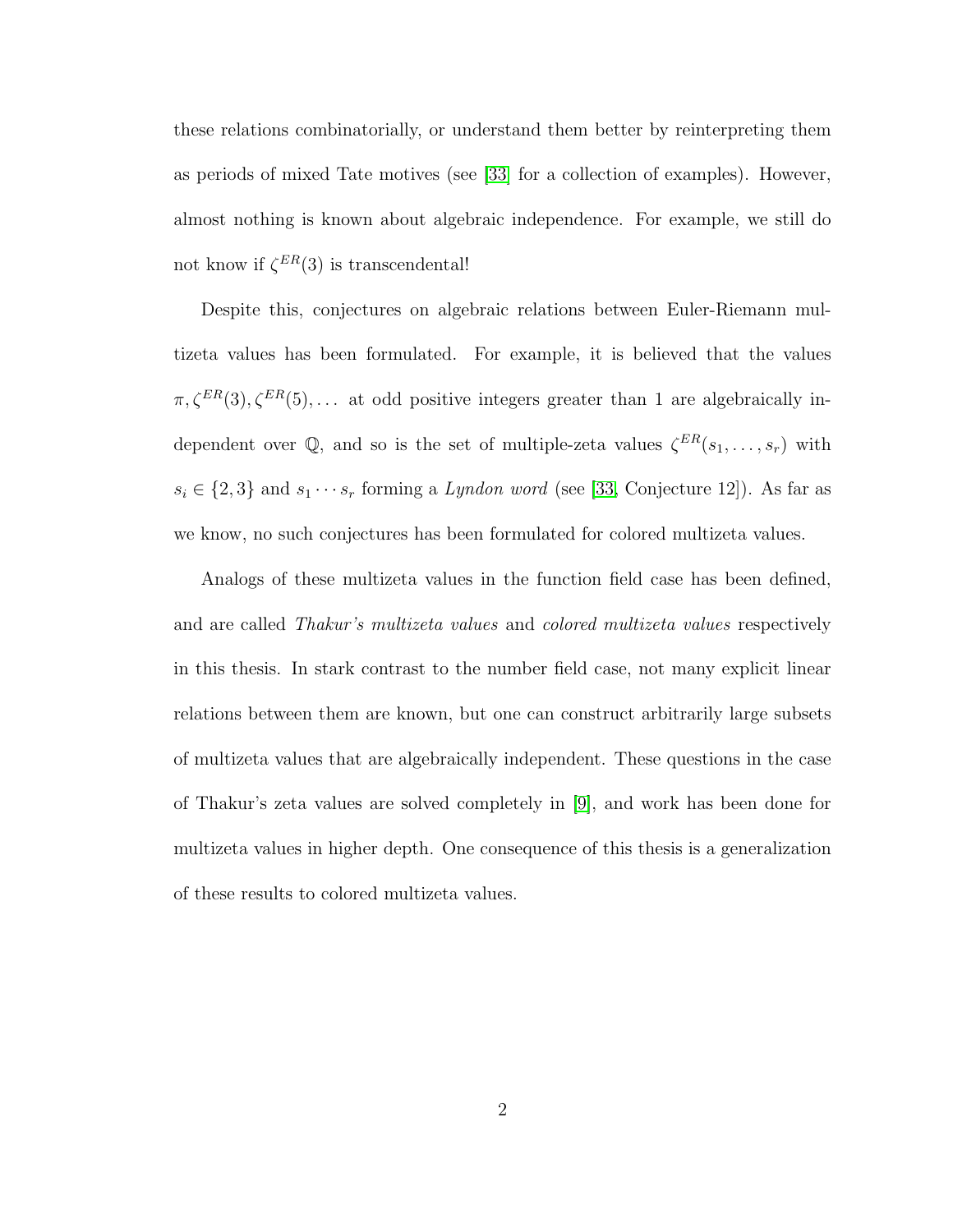#### <span id="page-7-0"></span>1.2 Outline

In this thesis we will study the structure of certain  $t$ -motives and apply them to algebraic independence of multizeta values in characteristic p. The idea is to carry out a function field analog of a similar program in the case of number fields; see [\[16,](#page-81-0) [17\]](#page-81-1) for an exposition.

Section 2 contains some background in t-motives that is essential to our discussion. Of upmost importance is the concept of uniformizability (Section [2.3\)](#page-19-0), which is needed to interpret multizeta values as periods of certain  $t$ -motives. The main tool to analyze multizeta values after this interpretation is the motivic Galois group (Section [2.4\)](#page-23-0). A general framework for the concepts surrounding  $t$ -motives is Hodge-Pink theory, and we will highlight some aspects of it that is related to our discussions later (Section [2.5\)](#page-24-0).

Section 3 defines mixed Carlitz motives (Definition [3.1.1\)](#page-28-2). This is a subclass of those t-motives that are successive extensions of tensor products of the Carlitz module. The category of mixed Carlitz motives is motivated from Hodge-Pink theory and the examples in [\[3,](#page-79-0) [5,](#page-79-1) [9,](#page-80-0) [19,](#page-81-2) [22\]](#page-81-3), and all the special values studied in this thesis (and in the literature) can be realized as periods of certain mixed Carlitz motives. This category satisfies basic properties such as closure under tensor products and direct sums (Proposition [3.1.2\)](#page-29-0), and we explicitly compute the period matrices for them (Theorem [3.2.2\)](#page-31-0).

Section 4 can be split into two parts. The first half defines our main object of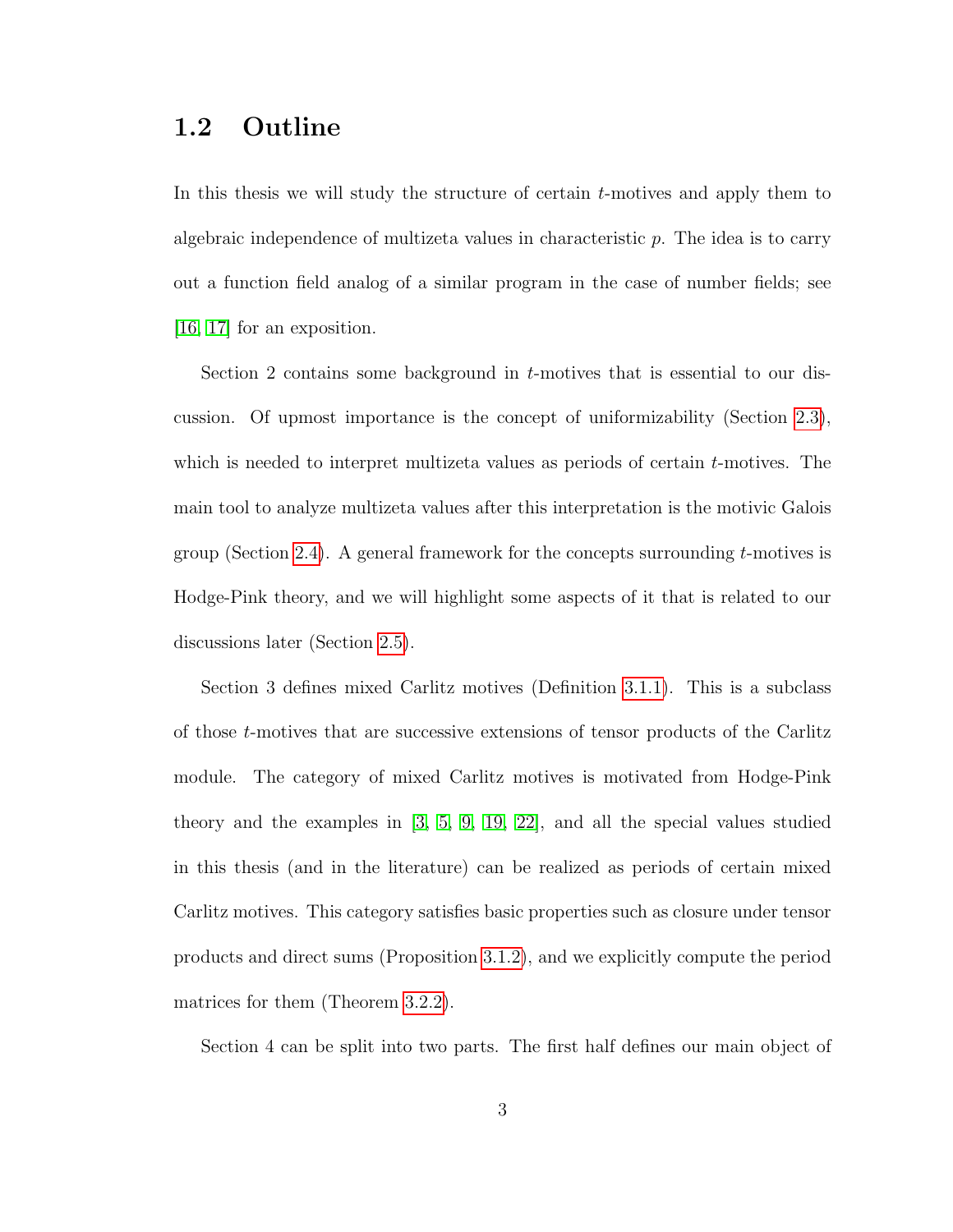study: multizeta values and multipolylogarithms (Definition [4.1.2\)](#page-35-0). These multizeta values are special values of Goss's analytic continuation of the Euler-Riemann multizeta function for function fields in [\[18\]](#page-81-4), and generalizes Thakur's definition in [\[27\]](#page-82-1). We will discuss some geometrical and combinatorial properties of them, such as their interpretations as periods of mixed Carlitz motives, their shuffle relations, and the decomposition of multizeta values into multipolylogarithms (Sections [4.1](#page-34-1) and [4.2\)](#page-41-0). The next half studies linear independence properties of multipolylogarithms by way of the motivic Galois group (Sections [4.3](#page-45-0) and [4.4\)](#page-51-0), and applies this to infer algebraic independence of large classes of *colored multizeta values*, defined by

$$
\zeta_{s_1,\ldots,s_r}(\varepsilon_1,\ldots,\varepsilon_r) = \sum_{\substack{\deg(a_1)>\cdots>\deg(a_r)\geq 0\\ a_i\in A_+}} \frac{\varepsilon_1^{\deg(a_1)}\cdots\varepsilon_r^{\deg(a_r)}}{a_1^{s_1}\cdots a_r^{s_r}},
$$

where  $s_i$  are positive integers,  $\varepsilon_i \in \mathbb{F}_q^{\times}$  and  $A_+$  denotes the set of monic polynomials in  $\mathbb{F}_q[\theta]$ . Thakur's multizeta values are the colored multizeta values with  $\varepsilon_i = 1$  for all *i*. Furthermore, in case  $r = 1$  Carlitz had indirectly computed that  $\zeta_{(q-1)n}(1)$ is a  $\mathbb{F}_q(\theta)$ -rational multiple of  $\tilde{\pi}^{(q-1)n}$ , where  $\tilde{\pi}$  is the "fundamental period" of the so-called Carlitz module. Our main results concerning colored multizeta values are stated in Section [4.5](#page-57-0) (Theorems [4.5.9,](#page-62-0) [4.5.12,](#page-67-0) [4.5.13,](#page-67-1) and a recipe before Theorem [4.5.12\)](#page-67-0), and will follow from the steps carried out in proving the following.

**Theorem** (c.f. Corollary [4.5.10\)](#page-63-0). Let  $\mathcal{Z}_n = {\{\tilde{\pi}, \zeta_s(\varepsilon) : 1 \leq s \leq n \text{ and } \varepsilon \in \mathbb{F}_q^{\times} \}}$ .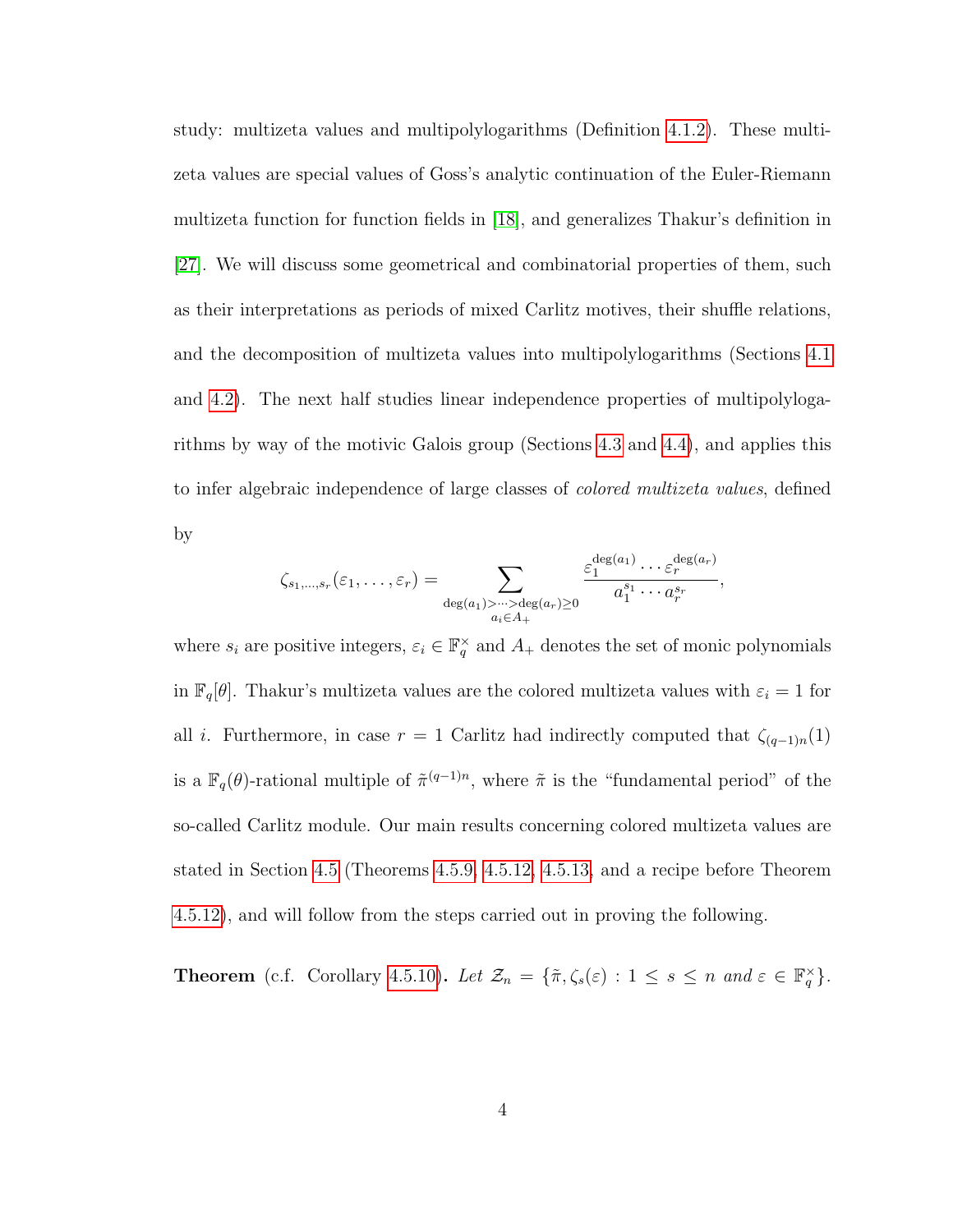Then

$$
\operatorname{trdeg}_{\overline{k}} \overline{k}(\mathcal{Z}_n) = 1 - \left\lfloor \frac{n}{q-1} \right\rfloor + \left\lfloor \frac{n}{p(q-1)} \right\rfloor + (q-1) \left( n - \left\lfloor \frac{n}{p} \right\rfloor \right).
$$

The results we obtained are an extension of work done on Thakur's multizeta values in [\[9,](#page-80-0) [21,](#page-81-5) [34\]](#page-83-1). In particular, it subsumes results in these references as special cases, and we were motivated to obtain such a result due to recent work of [\[19\]](#page-81-2) proving transcendence of colored multizeta values. After this, we conclude Section 4 with some remarks on writing down linear relations using known ones in [\[24,](#page-82-2) [30,](#page-82-3) [31\]](#page-82-4) (Section [4.6\)](#page-68-0).

Section 5 is the final section, and discusses some future directions of research stemming from our work.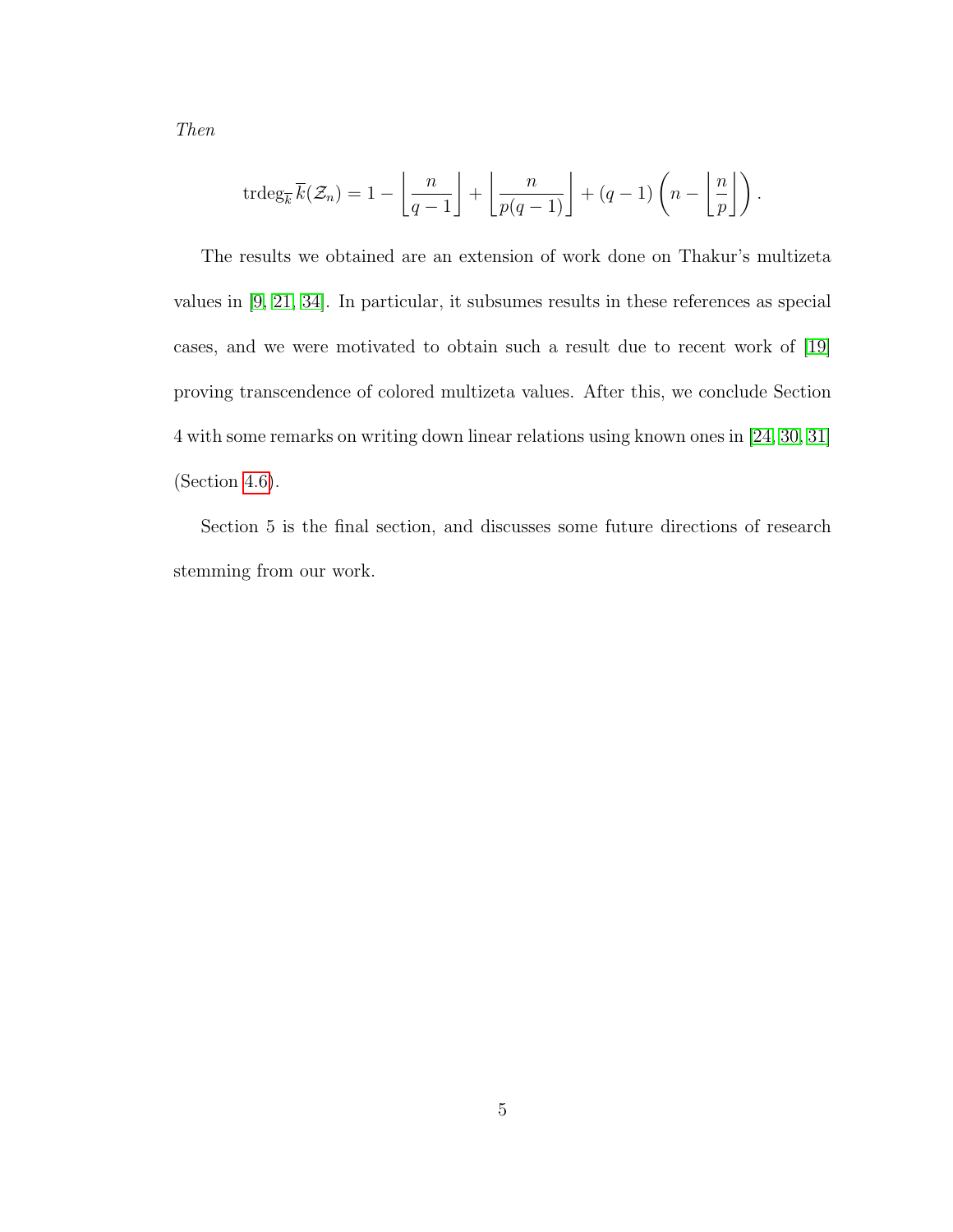# <span id="page-10-0"></span>Chapter 2

# Background

## <span id="page-10-1"></span>2.1 List of notations

Below is a list of frequently used notation we will use throughout the thesis.

| Notation         | Meaning                                                                                                     |
|------------------|-------------------------------------------------------------------------------------------------------------|
| q                | a fixed power of a prime $p$                                                                                |
| $\,F$            | arbitrary field extension of $\mathbb{F}_q$ that is perfect                                                 |
|                  | $F(t)[\sigma, \sigma^{-1}]$ ring defining t-motives (c.f. Definition 2.2.2)                                 |
| $\boldsymbol{A}$ | $\mathbb{F}_q[\theta]$ , with $\theta$ transcendental over $\mathbb{F}_q$                                   |
| $A_{+}$          | monic polynomials in $A$                                                                                    |
| $\boldsymbol{k}$ | $\mathbb{F}_q(\theta)$                                                                                      |
| $k_{\infty}$     | $\mathbb{F}_q(\left(\frac{1}{\theta}\right))$ , i.e. completion of k with respect to the valuation $\infty$ |
|                  | completion at $\infty$ of a fixed algebraic closure of $k_{\infty}$                                         |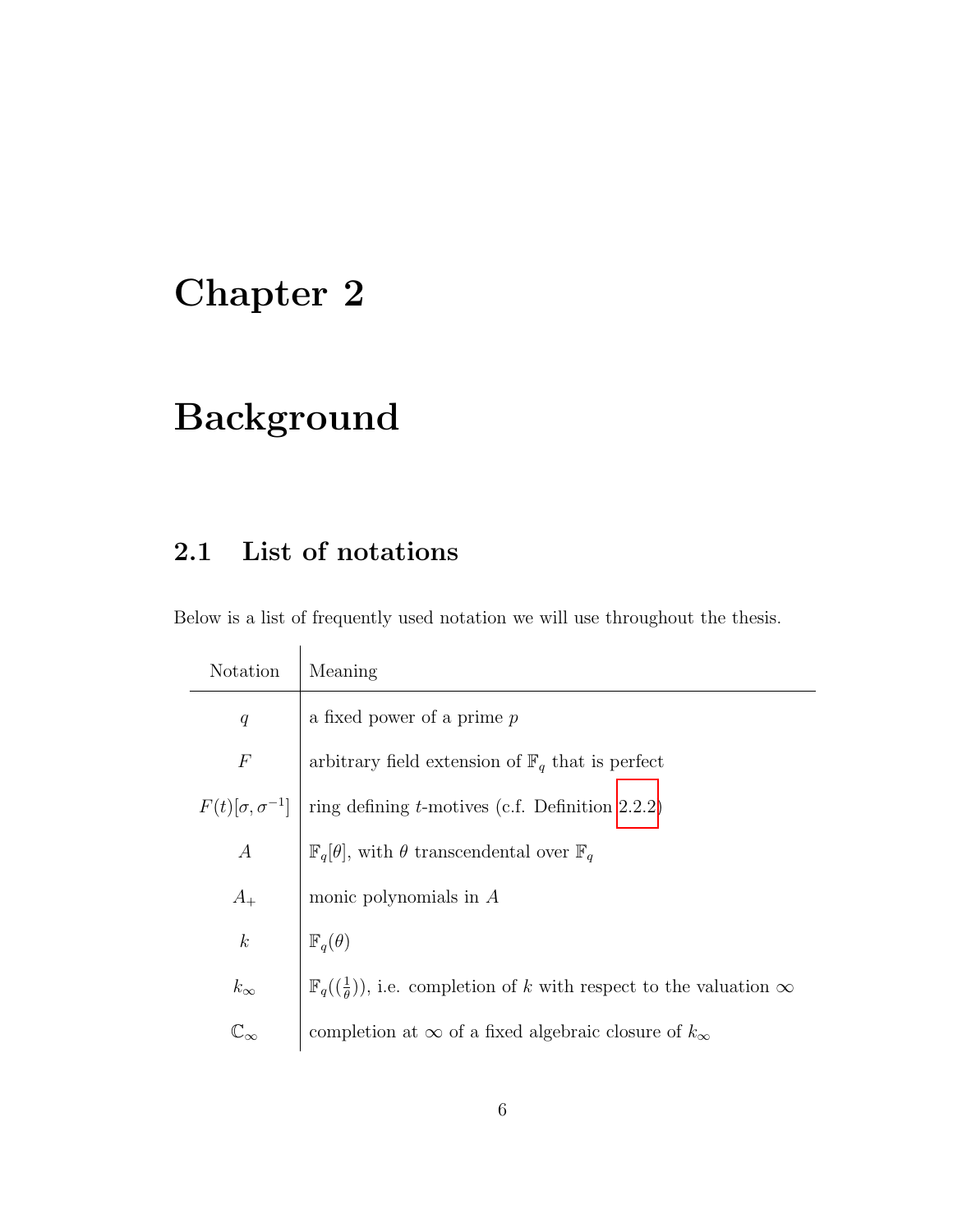| $\overline{k}$                                   | a fixed algebraic closure of k in $\mathbb{C}_{\infty}$                                                  |
|--------------------------------------------------|----------------------------------------------------------------------------------------------------------|
| $ \cdot $                                        | a fixed absolute value on $\mathbb{C}_{\infty}$ with $ \theta  = q$                                      |
| $\cdot$ <sup>(<i>i</i>)</sup>                    | the $i^{th}$ Frobenius twist (c.f. Definition 2.2.1)                                                     |
| $C^{\otimes n}$                                  | Carlitz motive (c.f. Example 2.2.6)                                                                      |
| $\Omega(t)$                                      | Carlitz function (c.f. Definition $2.3.6$ )                                                              |
| $\tilde{\pi}$                                    | Carlitz period; function field analog of $\pi$ (c.f. Definition 2.3.7)                                   |
| $\mathbb T$                                      | Tate algebra of $\mathbb{C}_{\infty}[[t]]$                                                               |
| $\mathbb L$                                      | fraction field of $\mathbb T$                                                                            |
| $l_i$                                            | $\prod_{i=1}^{i} (t - \theta^{q^j})$ if $i > 0$ , and 1 if $i = 0$ (c.f. Definition 4.1.2)               |
| $\mathcal{L}_i$                                  | $l_i$ evaluated at $t = \theta$ (c.f. Definition 4.1.2)                                                  |
| $\Phi$                                           | matrix for the $\sigma$ -action of a <i>t</i> -motive (c.f. Definition 2.2.4)                            |
| Ψ                                                | period matrix of a $t$ -motive (c.f. Definition 2.3.4)                                                   |
| $\Gamma_M$                                       | motivic Galois group of a <i>t</i> -motive $M$ (c.f. Definition 2.3.9)                                   |
| $\zeta_{\vec{s}}(\vec{x})$                       | multizeta values; MZ (c.f. Definition $4.1.2$ )                                                          |
| $\vec{\varepsilon}$                              | tuple of elements $\varepsilon_i$ in $\mathbb{F}_q^{\times}$                                             |
| $\gamma_i$                                       | fixed $(q-1)^{st}$ root in $\mathbb{C}_{\infty}$ of an element $\varepsilon_i \in \mathbb{F}_q^{\times}$ |
| $\text{Li}_{\vec{s}}(\vec{\varepsilon},\vec{z})$ | multipolylogarithms; MP (c.f. Definition 4.1.2)                                                          |
| $\,r$                                            | depth of an arbitrary MZ or MP (c.f. Definition $4.1.2$ )                                                |
| w                                                | weight of an arbitrary MZ or MP (c.f. Definition $4.1.2$ )                                               |
| $\Gamma_s$                                       | Carlitz gamma (c.f. Definition $4.1.5$ )                                                                 |
| $H_n(t)$                                         | Anderson-Thakur polynomials (c.f Theorem 4.1.6)                                                          |
|                                                  |                                                                                                          |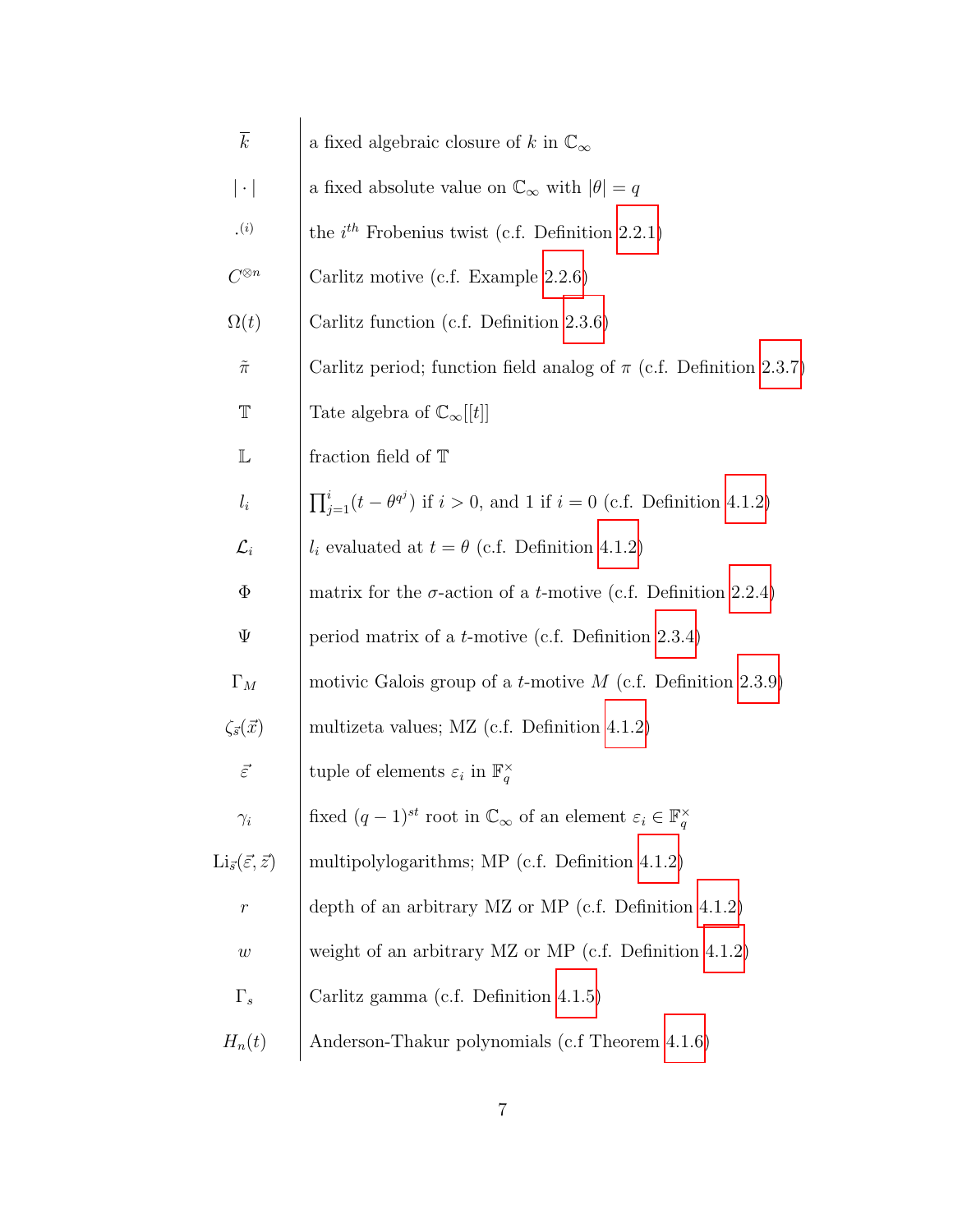$$
\zeta_{\vec{s}}(\vec{\varepsilon})
$$
 colored multizeta values; CMZ (c.f. Definition 4.5.1)  
Li <sub>$\vec{s}$</sub> ( $\vec{\varepsilon}, \vec{u}$ ) colored multipolylogarithms; CMP (c.f. Definition 4.5.1)

#### <span id="page-12-0"></span>2.2 Definitions of t-motives

The main goal of this section and the next is to sketch the main ideas of Papanikolas in [\[22\]](#page-81-3), inserting in comments from other related papers as necessary. Let  $F$  be a field extension of  $k = \mathbb{F}_q(\theta)$  that is perfect. The fields F we are most interested in is the function field complex numbers  $\mathbb{C}_{\infty}$ , and the algebraic closure  $\overline{k}$  of k in  $\mathbb{C}_{\infty}$ .

<span id="page-12-2"></span>**Definition 2.2.1.** For every  $f = \sum_j f_j t^j \in F[[t]]$ , define the *i*<sup>th</sup> Frobenius twist to be

$$
f^{(i)} := \sum_j f_j^{q^i} t^j.
$$

<span id="page-12-1"></span>**Definition 2.2.2.** The ring  $F[t, \sigma]$  is the non-commutative ring defined by the relations

$$
t\sigma = \sigma t
$$
,  $ft = tf$ ,  $\sigma f = f^{(-1)}\sigma$ ;  $f \in F[t]$ .

The ring  $F(t)[\sigma, \sigma^{-1}]$  is the ring consisting of finite sums  $\sum_i f_i \sigma^i$  and satisfying the same relations above.

We define three kinds of  $t$ -motives over  $F$  in Definitions [2.2.3](#page-12-3)[–2.2.5.](#page-13-2)

<span id="page-12-3"></span>**Definition 2.2.3.** A pre t-motive is a left  $F(t)[\sigma, \sigma^{-1}]$ -module that is of finite dimension over  $F(t)$ . Morphisms between pre t-motives are left  $F(t)[\sigma, \sigma^{-1}]$ -module homomorphisms.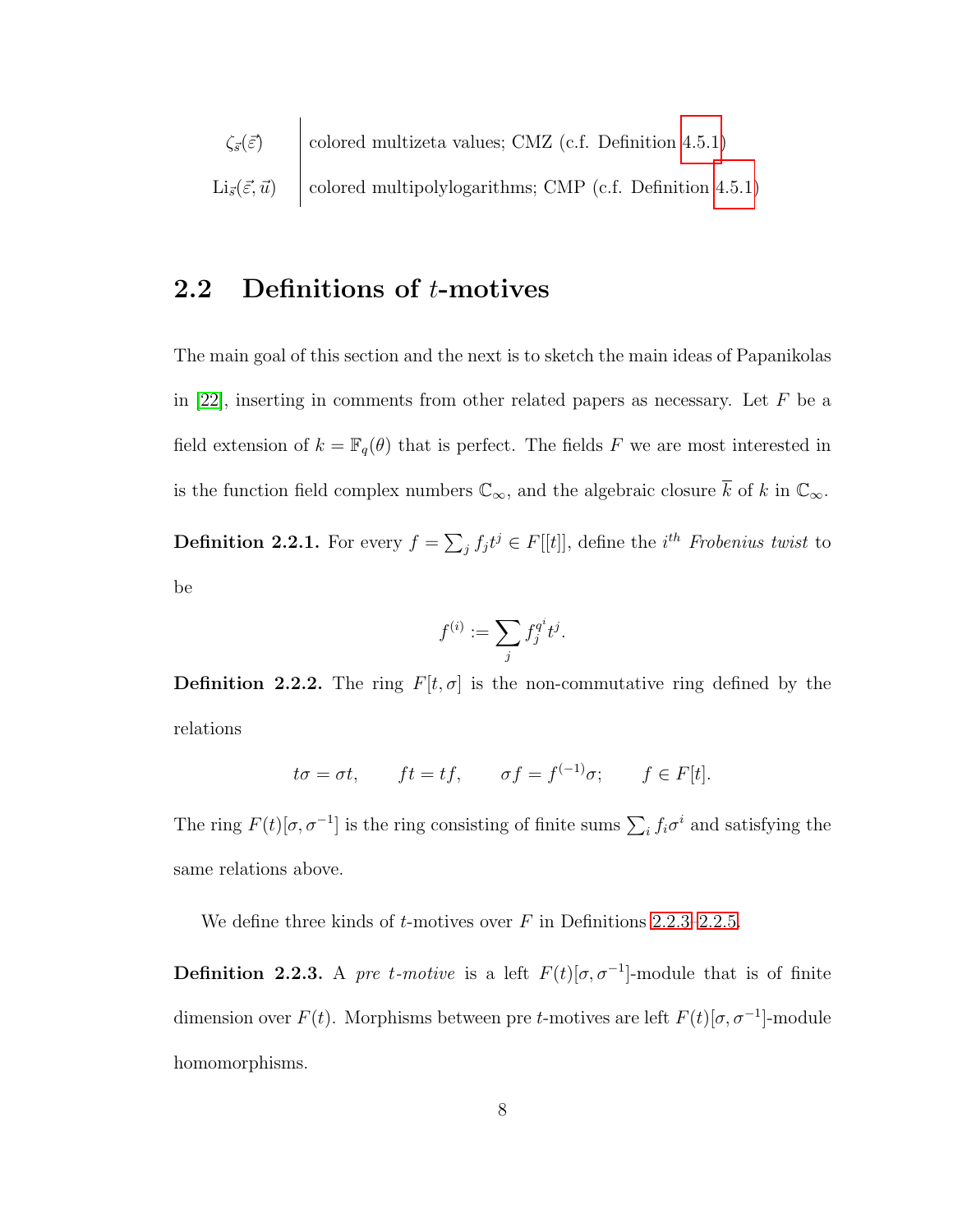<span id="page-13-1"></span>**Definition 2.2.4.** An *effective t-motive* is a left  $F[t, \sigma]$ -module M that is finite free over  $F[t]$  and satisfying the following condition for one (and hence all)  $F[t]$ -basis m of M: if  $\Phi$  is the matrix corresponding to the  $\sigma$ -action, so that  $\sigma \cdot \mathbf{m} = \Phi \mathbf{m}$ , then  $\det \Phi = c(t - \theta)^s$  for some  $c \in F^\times$  and nonnegative integer s. Morphisms between effective t-motives are left  $F[t, \sigma]$ -module homomorphisms.

<span id="page-13-2"></span>**Definition 2.2.5.** An Anderson  $t$ -motive is an effective  $t$ -motive  $M$  that is also finite free over  $F[\sigma]$ , and satisfying

$$
(t - \theta)^n M \subset \sigma M \text{ for } n >> 0.
$$

Morphisms between Anderson  $t$ -motives are left  $F[t, \sigma]$ -module homomorphisms.

Remark. Our definitions of  $t$ -motives are sometimes called dual  $t$ -motives in the literature.

The tensor product of two pre t-motives  $M, M'$  over  $F[t]$  is denoted  $M \otimes M'$ with diagonal  $\sigma$ -action:  $\sigma(m \otimes m') = \sigma(m) \otimes \sigma(m')$ .

<span id="page-13-0"></span>Example 2.2.6. Here are three key motives we will deal with.

- The trivial motive 1 is the free rank-one  $F[t]$ -module  $F[t]$  with trivial  $\sigma$ -action  $\sigma(f) = f^{(-1)}$ . This is effective but not Anderson.
- The Carlitz motive C is the Anderson t-motive  $F[t]$  with  $\sigma$ -action  $\sigma(f)$  =  $(t-\theta) f^{(-1)}$ .
- The motive  $C^{\otimes n}$  is the *n*-fold tensor product of C over  $F[t]$ , which we also call a Carlitz motive. Here  $\sigma(f) = (t - \theta)^n f^{(-1)}$ .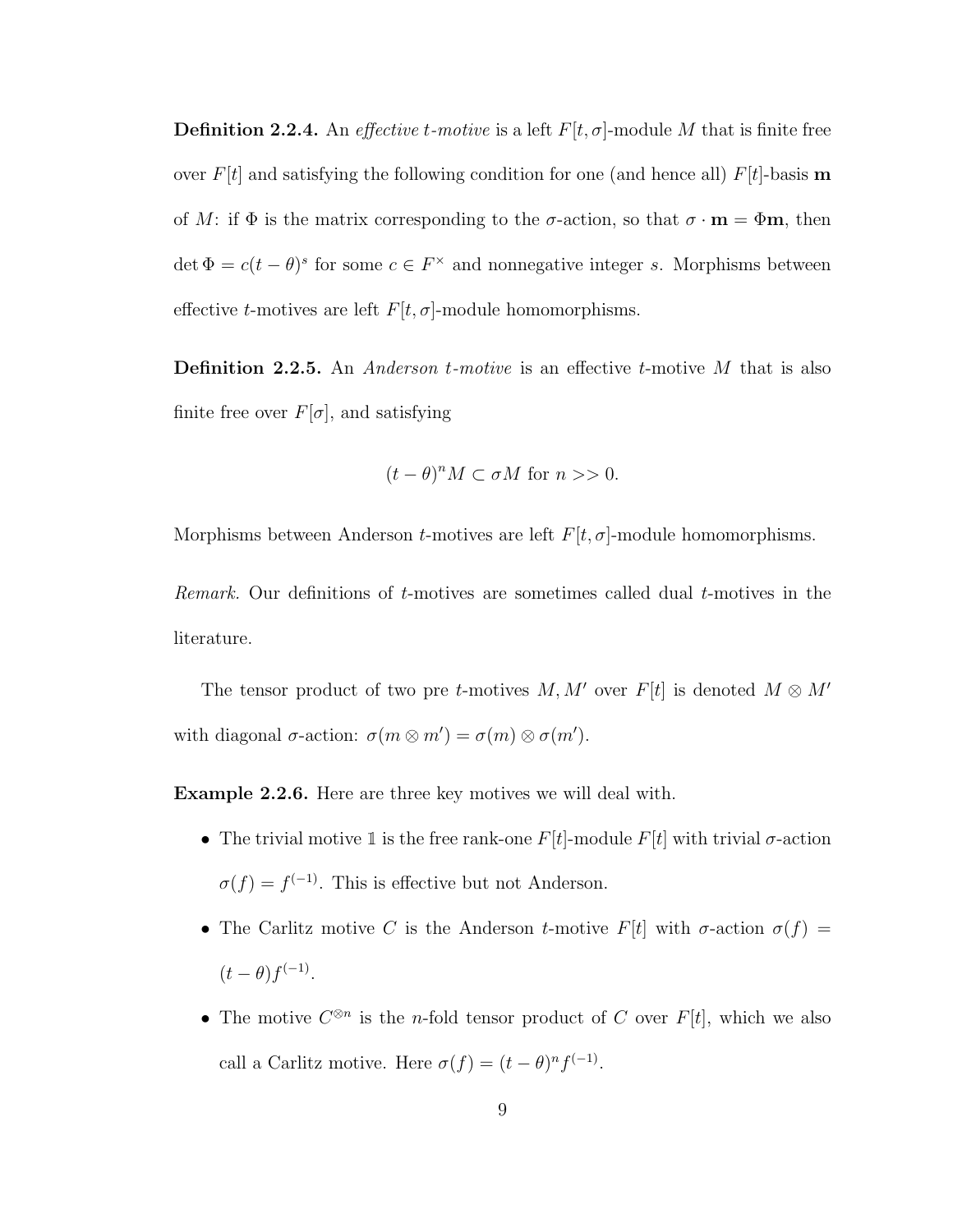Let  $\mathcal{T}^o$  be the (exact) category of effective t-motives with left  $F[t, \sigma]$ -module homomorphisms as morphisms. Because of the noncommutativity of  $F[t, \sigma]$ , the Hom sets in  $\mathcal{T}^o$  are modules over  $\mathbb{F}_q[t]$  and not  $F[t]$ . In fact, for any effective tmotives  $M, N \in \mathcal{T}^o$ , the set  $\text{Hom}_{\mathcal{T}^o}(N, M)$  is a finite free  $\mathbb{F}_q[t]$ -module. This can be seen by a straightforward argument showing that the map

$$
\operatorname{Hom}\nolimits_{\mathcal T^o}(N,M)\otimes_{\mathbb{F}_q}F\longrightarrow \operatorname{Hom}\nolimits_{F[t]}(N,M)
$$

is injective, where the right hand side is the free  $F[t]$ -module consisting of all  $F[t]$ linear maps from  $N$  to  $M$ .

Furthermore, the category  $\mathcal{T}^o$  is a full subcategory of the category of all  $F[t, \sigma]$ modules, but is not an abelian category: the multiplication by  $t$  map  $t : \mathbb{I} \longrightarrow \mathbb{I}$ has trivial kernel and cokernel, but the morphism is not invertible. We will fix this later by enlarging the Hom set and defining a new category  $\mathcal{T}$ .

Now let N and M be effective t-motives, and denote their  $\sigma$ -actions by  $\sigma_N$  and  $\sigma_M$ . After fixing F[t]-bases **n** and **m**, call their respective matrices  $\Phi_{N,n}$  and  $\Phi_{Mm}$ , so that

$$
\sigma_N \cdot \mathbf{n} = \Phi_{N,\mathbf{n}} \mathbf{n}.
$$

(Similarly  $\sigma_M \cdot \mathbf{m} = \Phi_{M,\mathbf{m}} \mathbf{m}$ ). Note that N and M are determined up to isomorphism by  $\Phi_{N,n}$  and  $\Phi_{M,m}$ .

Consider the group  $\text{Ext}^1_{\mathcal{T}^o}(N,M)$  of extensions of M by N, with group structure given by Baer sum. It is easy to check the following.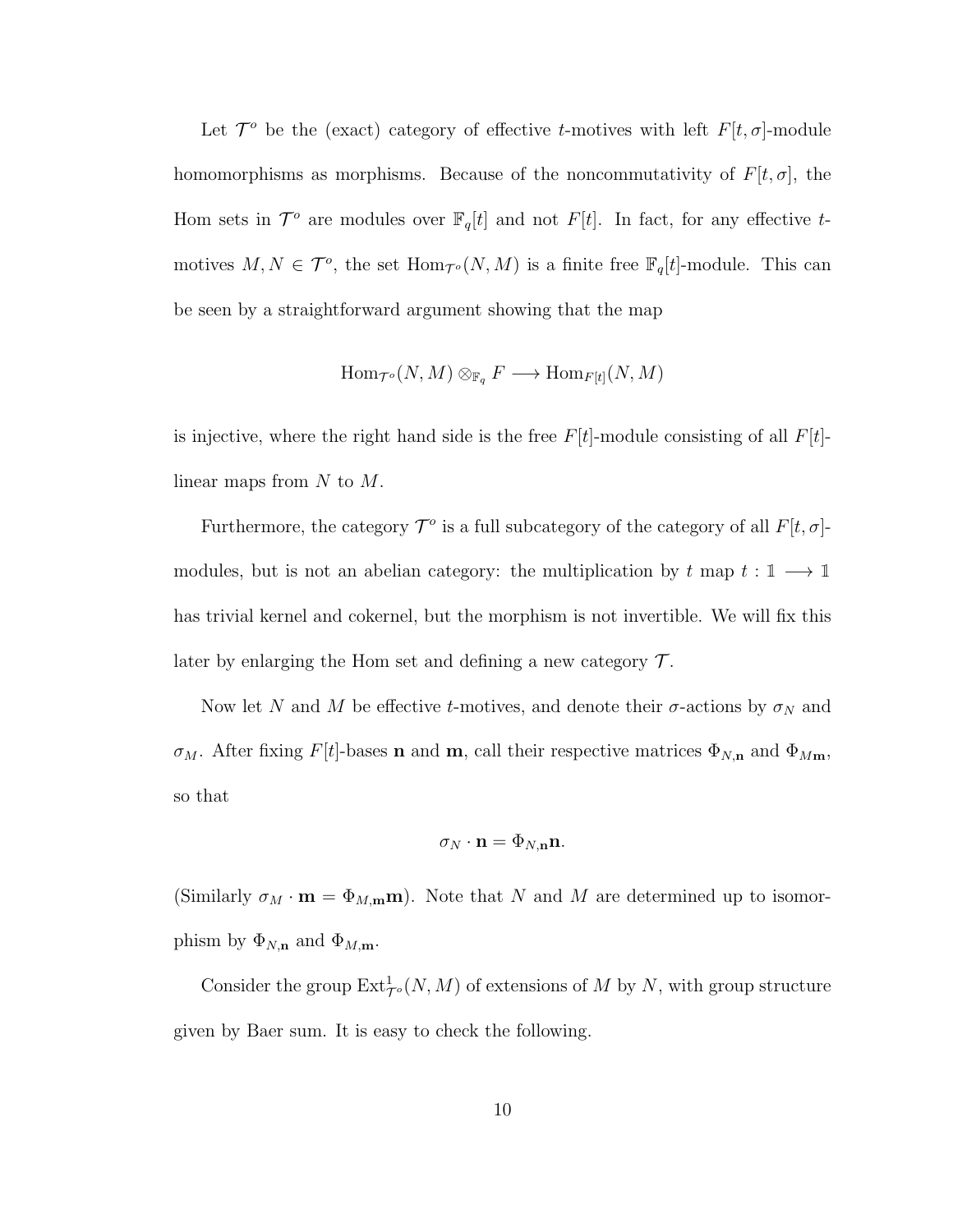• An extension  $[E] \in \text{Ext}^1_{\mathcal{T}^o}(N,M)$  is specified by a matrix

$$
\begin{bmatrix} \Phi_{M,\mathbf{m}} & 0 \\ \mathbf{e} & \Phi_{N,\mathbf{n}} \end{bmatrix}
$$

for some e.

• If  $[E], [E'] \in \text{Ext}^1_{\mathcal{T}^o}(N, M)$  are classes corresponding to matrices

$$
\begin{bmatrix} \Phi_{M,\mathbf{m}} & 0 \\ \mathbf{e} & \Phi_{N,\mathbf{n}} \end{bmatrix} \quad \text{and} \quad \begin{bmatrix} \Phi_{M,\mathbf{m}} & 0 \\ \mathbf{e'} & \Phi_{N,\mathbf{n}} \end{bmatrix},
$$

then  $[E] + [E']$  is the class corresponding to the matrix

$$
\begin{bmatrix} \Phi_{M,\mathbf{m}} & 0 \\ \mathbf{e} + \mathbf{e}' & \Phi_{N,\mathbf{n}} \end{bmatrix}.
$$

• Let  $0 \longrightarrow M \longrightarrow E \longrightarrow N \longrightarrow 0$  be an exact sequence corresponding to  $[E] \in \text{Ext}^1_{\mathcal{T}^o}(N,M)$ . For any  $a \in \mathbb{F}_q[t]$ , consider the pushout diagram

$$
M \xrightarrow{a} E
$$
  
\n
$$
M \xrightarrow{a} M \sqcup_a E
$$

of  $t$ -motives. If  $[M]$  corresponds to the matrix

$$
\left[\begin{matrix} \Phi_{M,\mathbf{m}} & 0 \\ \mathbf{e} & \Phi_{N,\mathbf{n}} \end{matrix}\right],
$$

then  $[M\sqcup_a E]$  corresponds to the matrix

$$
\begin{bmatrix} \Phi_{M,\mathbf{m}} & 0 \\ a\mathbf{e} & \Phi_{N,\mathbf{n}} \end{bmatrix}
$$

.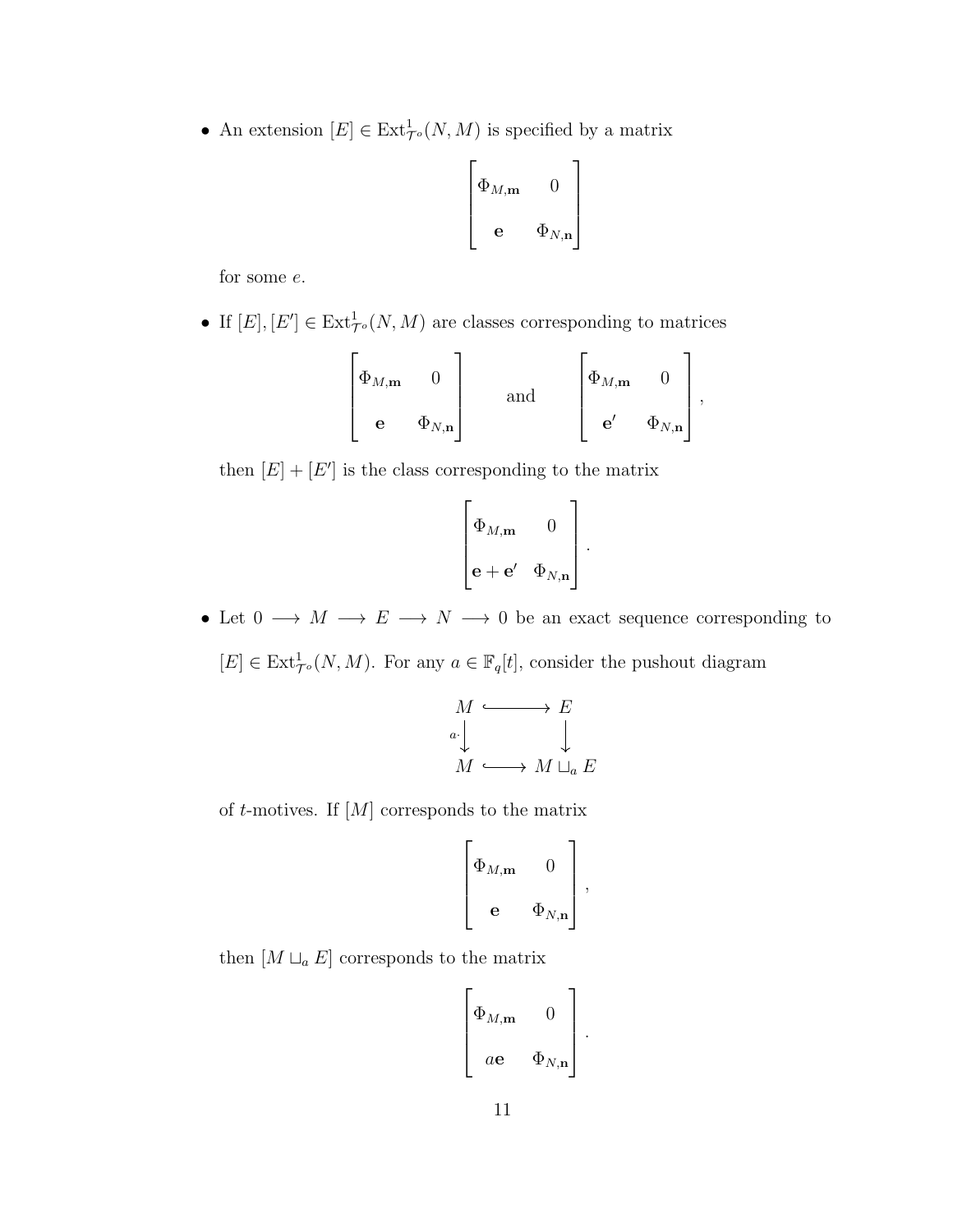Hence  $\mathrm{Ext}^1_{\mathcal{T}^o}(N,M)$  has an  $\mathbb{F}_q[t]$ -module structure defined by Baer sums and Cartesian pushouts.

#### <span id="page-16-0"></span>**Proposition 2.2.7.** Let  $M, N$  as above.

(a) Fix a choice of  $F[t]$ -bases  $\mathbf{n}, \mathbf{m}$  of N, M, and identify any homomorphism  $u : N \longrightarrow M$  with the matrix  $U \in Mat_{n \times m}(F[t])$  satisfying  $u(\mathbf{n}) = U\mathbf{m}$ . Then there is a  $\mathbb{F}_q[t]$ -module isomorphism

$$
\mathfrak{h}_{\mathbf{n},\mathbf{m}}\colon \operatorname{Hom}\nolimits_{\mathcal{T}^o}(N,M) \xrightarrow{\sim} \{U \in \operatorname{Mat}\nolimits_{n \times m}(F[t]) : \Phi_{N,\mathbf{n}}U = U^{(-1)}\Phi_{M,\mathbf{m}}\},\
$$

and  $\text{Hom}_{\mathcal{T}^o}(N \otimes C, M \otimes C) = \text{Hom}_{\mathcal{T}^o}(N, M).$ 

(b) There is an  $\mathbb{F}_q[t]$ -module isomorphism

$$
\mathfrak{e}_{\mathbf{n},\mathbf{m}}\colon \operatorname{Ext}^1_{\mathcal{T}^o}(N,M) \xrightarrow{\sim} \frac{M^{\oplus n}}{(\sigma_M I_n - \Phi_{N,\mathbf{n}})M^{\oplus n}}
$$

where  $n = \text{rank}_{F[t]} N$  and  $m = \text{rank}_{F[t]} M$ . (The product  $\Phi_{N,n} M^{\oplus n}$  above is defined by identifying M with  $\text{Mat}_{1\times m}(F[t])$  via the chosen  $F[t]$ -basis **m** of M.)

Remark. Explicitly, writing  $\mathbf{m} = (b_1, \ldots, b_m)$ , we use the identification  $\iota_{\mathbf{m}} : M \longrightarrow$  $\text{Mat}_{1\times m}(F[t])$  given by  $\iota_{\mathbf{m}}(c_1b_1+\cdots+c_mb_m)=(c_1,\ldots,c_m)$ . This is extended to an identification  $\iota_m: M^{\oplus n} \longrightarrow \text{Mat}_{n \times m}(F[t])$ , and we make sense of multiplying  $\Phi_{N,n}$ by an element of  $M^{\oplus n}$  by viewing this element as an element of  $\text{Mat}_{n\times m}(F[t])$  under  $\iota_{\mathbf{m}}$ .

Proof of Proposition [2.2.7.](#page-16-0) (a) This is a straightforward computation.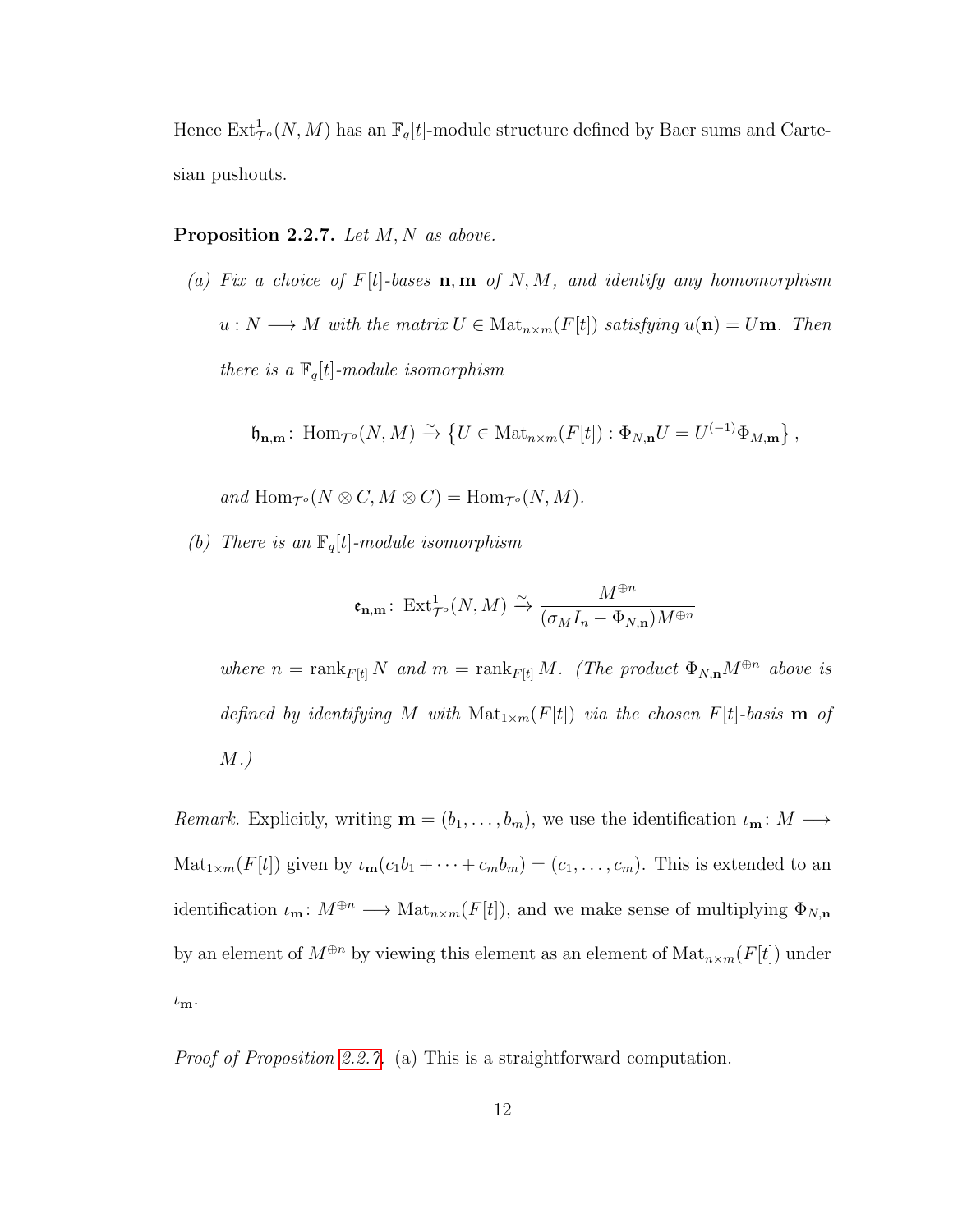(b) Assume E is equivalent to  $M \oplus N$  in  $\text{Ext}^1_{\mathcal{T}^o}(N,M)$ . Then there is a commu-

tative diagram as below.

$$
1 \longrightarrow M \longrightarrow E \longrightarrow N \longrightarrow 1
$$
  

$$
\parallel \qquad \qquad \downarrow B \qquad \qquad \parallel
$$
  

$$
1 \longrightarrow M \longrightarrow M \oplus N \longrightarrow N \longrightarrow 1
$$

In matrix notation, we require

$$
B = \begin{bmatrix} I_m & 0 \\ V & I_n \end{bmatrix}, \qquad V \in \text{Mat}_{n \times m}(F[t]),
$$

and for  $B$  to be a morphism, by part (a) we require

$$
\begin{bmatrix} \Phi_M & 0 \\ \mathbf{e} & \Phi_N \end{bmatrix} \begin{bmatrix} I_m & 0 \\ V & I_n \end{bmatrix} = \begin{bmatrix} I_m & 0 \\ V^{(-1)} & I_n \end{bmatrix} \begin{bmatrix} \Phi_M & 0 \\ 0 & \Phi_N \end{bmatrix}
$$

.

This is equivalent to  $V\Phi_M + \mathbf{e} = \Phi_N V^{(-1)}$ . Thus E is equivalent to  $M \oplus N$  if and only if e satisfies the relation

$$
\mathbf{e} = -\Phi_N V + V^{(-1)}\Phi_M
$$

for some  $V \in Mat_{n \times m}(F[t])$ . We are done by observing that, for the basis **m** of M giving rise to  $\Phi_M$ , there is an  $\mathbb{F}_q[t]$ -module homomorphism

$$
\operatorname{Mat}_{n \times m}(F[t]) \longrightarrow \frac{M^{\oplus n}}{(\sigma_M I_n - \Phi_N) M^{\oplus n}}
$$

$$
\begin{bmatrix} \mathbf{x}_1 & \cdots \\ \vdots & \vdots \\ \mathbf{x}_n & \cdots \end{bmatrix} \longmapsto (\mathbf{x}_1 \cdot \mathbf{m}, \dots, \mathbf{x}_n \cdot \mathbf{m})
$$

having kernel the  $\mathbb{F}_q[t]$ -module consisting of all matrices satisfying the same relation as e above.  $\Box$ 

13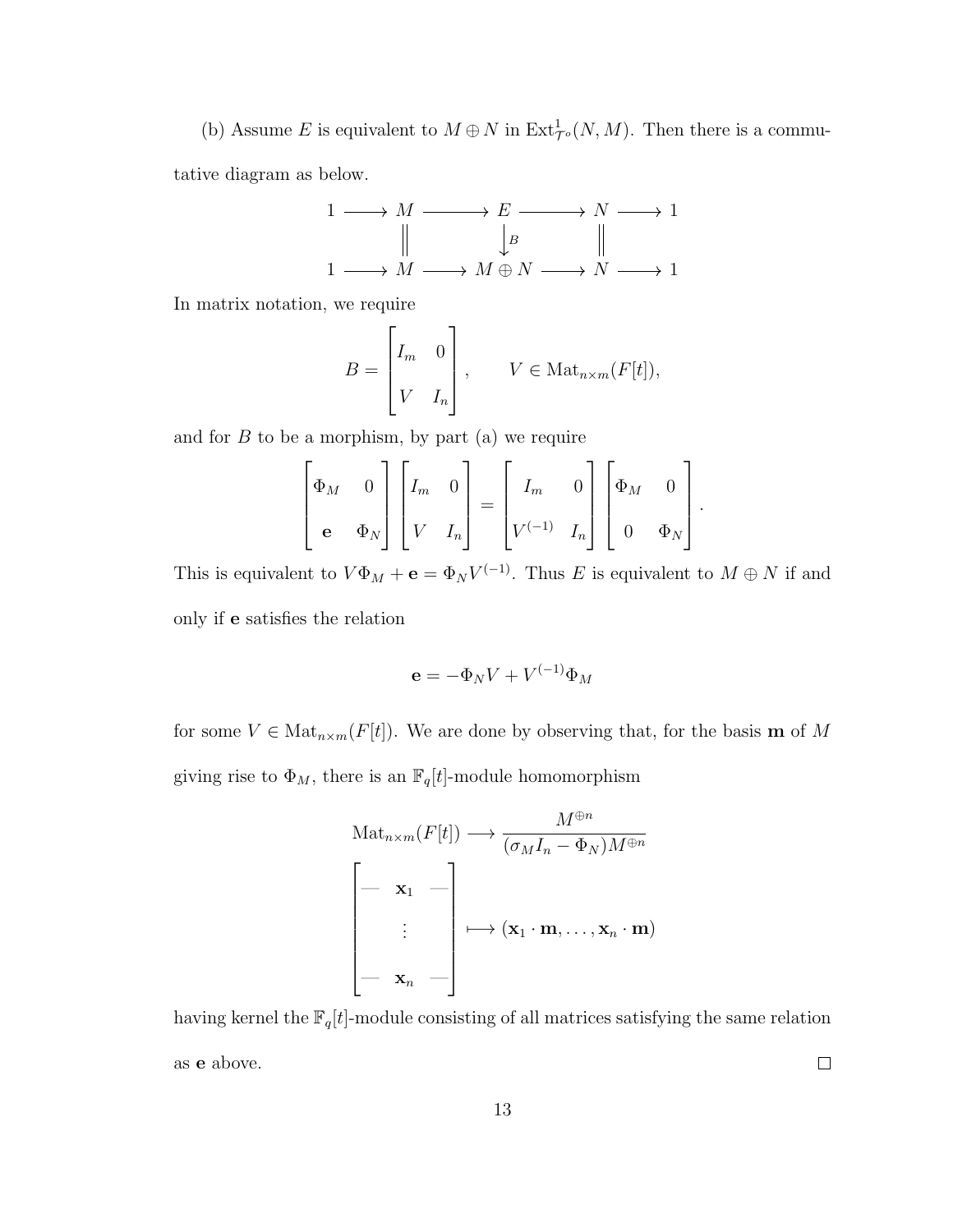Remark. Let us note the immediate corollary

$$
\text{Ext}^1_{\mathcal{T}^o}(\mathbb{1},M) \cong M/(\sigma_M - 1)M,
$$

which is mentioned in [\[12\]](#page-80-1), and credited to an unpublished manuscript of Anderson. In [\[23\]](#page-82-5), Papanikolas and Ramachandran has also given an interpretation of  $\text{Ext}^1_{\mathcal{T}^o}(N,M)$  using the language of biderivations.

**Definition 2.2.8.** Define the category  $\mathcal T$  of effective *t*-motives with objects the same ones as  $\mathcal{T}^o$  and Hom sets

$$
\mathrm{Hom}_{\mathcal{T}^o}(-,-)\otimes_{\mathbb{F}_q[t]} \mathbb{F}_q(t).
$$

<span id="page-18-0"></span>**Proposition 2.2.9** ([\[22,](#page-81-3) Proposition 3.4.5]). For  $M, N \in \mathcal{T}$ , there is an isomorphism of  $\mathbb{F}_q(t)$ -spaces

$$
\operatorname{Hom}\nolimits_{\mathcal T^o}(M,N)\otimes_{\mathbb F_q[t]} \mathbb F_q(t) \longrightarrow \operatorname{Hom}\nolimits_{pre \ t\text{-motives}}(M(t),N(t)),
$$

where  $M(t) = F(t) \otimes_{F[t]} M$  with  $\sigma$ -action  $\sigma(\alpha \otimes m) = \alpha^{(-1)} \otimes \sigma(m)$  for all  $m \in M$ .  $\Box$ 

We can now define the internal Hom in the category of pre t-motives  $P$ , defined as  $\text{Hom}_{F(t)}(M, N)$  with  $\sigma$ -action

$$
\sigma(f) = \sigma_N \circ f \circ \sigma_M^{-1}.
$$

(Note that this internal Hom cannot be constructed in  $\mathcal{T}$ , since an "inverse" to the Carlitz module does not exist there.) With this, we define the dual of an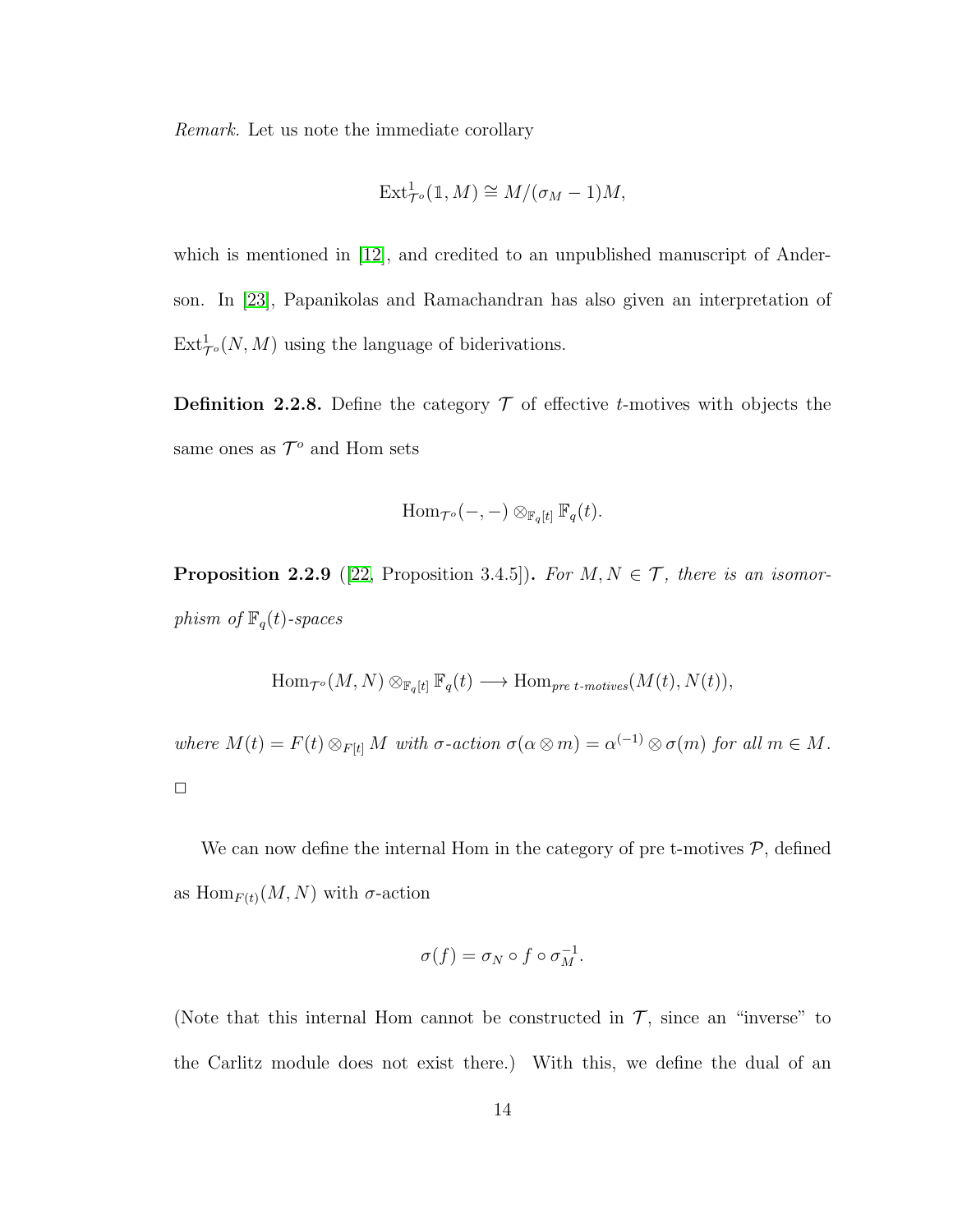effective t-motive M by  $M^{\vee} = \text{Hom}_{F(t)}(M, \mathbb{1})$ . The dual also lies in  $P$ , and satisfies  $M^{\vee\vee}=M.$ 

**Example 2.2.10.** The dual  $C^{\vee}$  of the Carlitz motives C is an object in  $\mathcal{P}$ , and is isomorphic to  $F(t)$  with  $\sigma$ -action

$$
\sigma(f) = (t - \theta)^{-1} f^{(-1)}.
$$

Let us also define the category  $\mathcal A$  to be the full subcategory of  $\mathcal T$  with objects consisting of Anderson t-motives. Then, by Proposition [2.2.9,](#page-18-0) there is a natural embedding  $\mathcal{A} \longrightarrow \mathcal{P}$ .

<span id="page-19-1"></span>**Theorem 2.2.11** ([\[22,](#page-81-3) Theorem 3.4.9]). The category  $P$  is a rigid abelian  $\mathbb{F}_q(t)$ linear tensor category. If we write  $P$  as the category of pre t-motives, then  $A \hookrightarrow P$ is fully faithful.  $\Box$ 

**Proposition 2.2.12** ([\[25,](#page-82-6) Theorem 7.4.2]). For all effective t-motives M and N,

$$
Ext^1_{\mathcal{T}}(M, N) = Ext^1_{\mathcal{T}^o}(M, N) \otimes_{\mathbb{F}_q[t]} \mathbb{F}_q(t)
$$
  

$$
Ext^i_{\mathcal{T}}(M, N) = 0 \text{ for } i > 1.
$$

#### <span id="page-19-0"></span>2.3 Uniformizable t-motives

From now on till the end of the thesis, we will concentrate on the case  $F = \overline{k}$ . Let T be the Tate algebra of  $\mathbb{C}_{\infty}[[t]]$ , which is the subalgebra of  $\mathbb{C}_{\infty}[[t]]$  consisting of all power series  $\sum_{i\geq 0} c_i t^i$  in  $\mathbb{C}_{\infty}[[t]]$  satisfying  $|c_i| \to 0$  as  $i \to \infty$ . Also let  $\mathbb{L}$  be the field of fractions of T.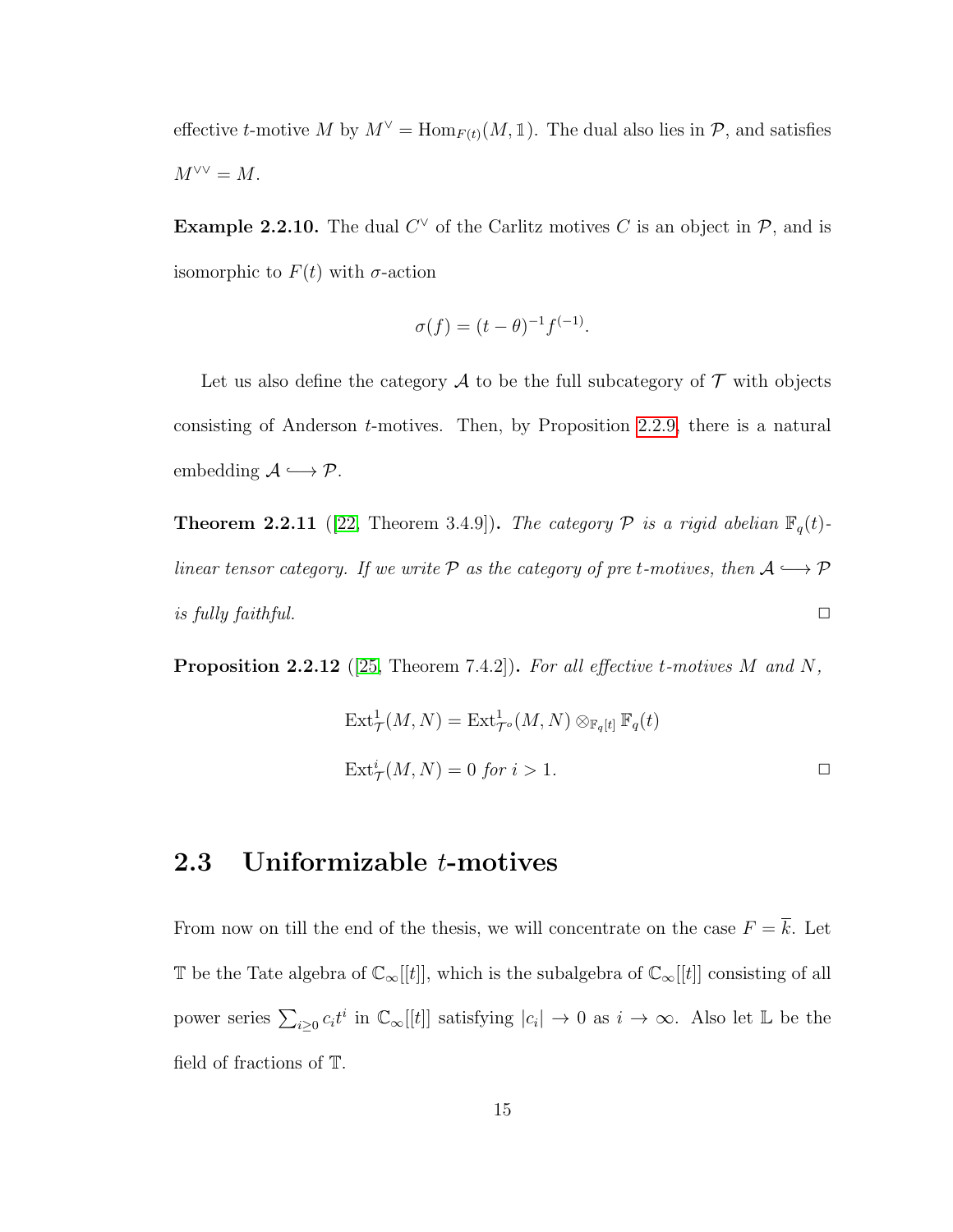<span id="page-20-0"></span>**Definition 2.3.1.** Let M be a pre t-motive over  $\overline{k}$ , and let  $M^B := (M \otimes_{\overline{k}(t)} \mathbb{L})^{\sigma}$ . Then M is *uniformizable* if the natural map

$$
h_M: M^B \otimes_{\mathbb{F}_q(t)} \mathbb{L} \longrightarrow M \otimes_{\overline{k}(t)} \mathbb{L}
$$

is an isomorphism.

The definition of uniformizability is a generalization of Anderson's notion of rigid analytic triviality, where he showed in [\[1\]](#page-79-2) that the exponential map of an Anderson t-motive M is surjective if and only if M is uniformizable. Exponential maps are particular useful for us in the case of Carlitz motives as it gives us a computation of Carlitz's zeta values at "even" integers; see the discussion before Proposition [4.5.5.](#page-61-0)

**Proposition 2.3.2** ([\[22,](#page-81-3) Proposition 3.3.9]). Assume that the Anderson t-motive M has rank m, and fix a F[t]-basis **m** of M. If  $\Phi \in \text{Mat}_{m \times m}(\overline{k}[t])$  is the matrix corresponding to the  $\sigma$ -action of M with respect to **m**, then M is uniformizable if

$$
\Psi^{(-1)}=\Phi\Psi
$$

for some  $\Psi \in GL_m(\mathbb{L})$ . Furthermore, the entries of  $\Psi^{-1}\mathbf{m}$  forms a k-basis for  $M^B$ .  $\Box$ 

Remark. In the remainder of this thesis, if  $\Psi^{(-1)} = \Phi \Psi$ , we will say that  $\Phi$  is uniformizable by  $\Psi$ , or that  $\Psi$  is a uniformizer of  $\Phi$ .

**Proposition 2.3.3** ([\[2,](#page-79-3) Proposition 3.1.3]). Let  $E$  be the subring of the Tate algebra T consisting of all elements that is entire on  $\mathbb{C}_{\infty}$ . If M is a uniformizable t-motive,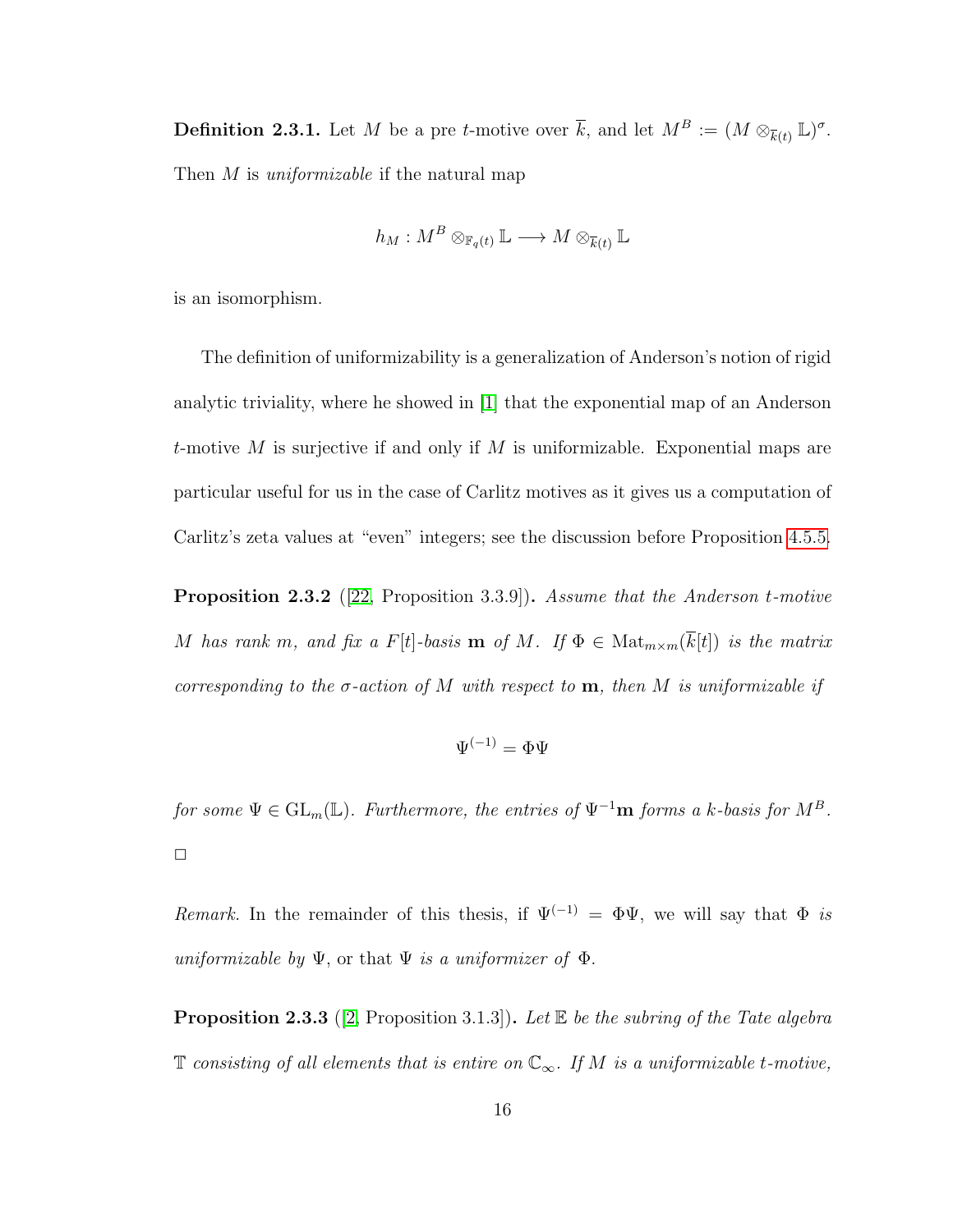then there exists a  $\Psi$  as above such that  $\Psi \in GL_m(\mathbb{E})$ . In particular,  $\Psi \in GL_m(\mathbb{T})$ .  $\Box$ 

<span id="page-21-2"></span>**Definition 2.3.4.** The  $\Psi$  in the above proposition is called a *period matrix* of a uniformizable t-motive M with respect to  $\Phi$ . The *periods* of  $\Psi$  are the entries of  $\Psi^{-1}|_{t=\theta}.$ 

**Example 2.3.5.** The trivial motive 1 is uniformizable with  $\Psi = [1]$ .

<span id="page-21-0"></span>**Example 2.3.6.** The Carlitz motive C is uniformizable. Carlitz  $[6]$  indirectly constructed the  $\mathbb{C}_{\infty}$ -entire function

$$
\Omega = \Omega(t) = (-\theta)^{-\frac{q}{q-1}} \prod_{i=1}^{\infty} \left( 1 - \frac{t}{\theta^{(i)}} \right)
$$

and showed that  $\Omega^{(-1)} = (t - \theta)\Omega$ . (Here we fix a choice of  $(q - 1)^{st}$  root for  $-\theta$ .) Thus the matrix  $\Psi = [\Omega]$  uniformizes C, as  $\Phi = [t - \theta]$  with respect to the basis  $\{1\}$ . Similarly,  $\Psi = [\Omega^n]$  uniformizes  $C^{\otimes n}$  as  $\Phi = [(t - \theta)^n]$ .

It is possible for a t-motive to be non-uniformizable, though the constructions of these are contrived; see [\[1,](#page-79-2) Section 2.2] for an example.

Here is a definition that will be useful later on.

<span id="page-21-1"></span>Definition 2.3.7. The *Carlitz period* is defined to be

$$
\tilde{\pi} := \frac{1}{\Omega(\theta)} = -\theta(-\theta)^{\frac{1}{q-1}} \prod_{i=1}^{\infty} \left(1 - \frac{\theta}{\theta^{(i)}}\right)^{-1},
$$

where we fix a choice of  $(q-1)^{st}$  root for  $-\theta$ .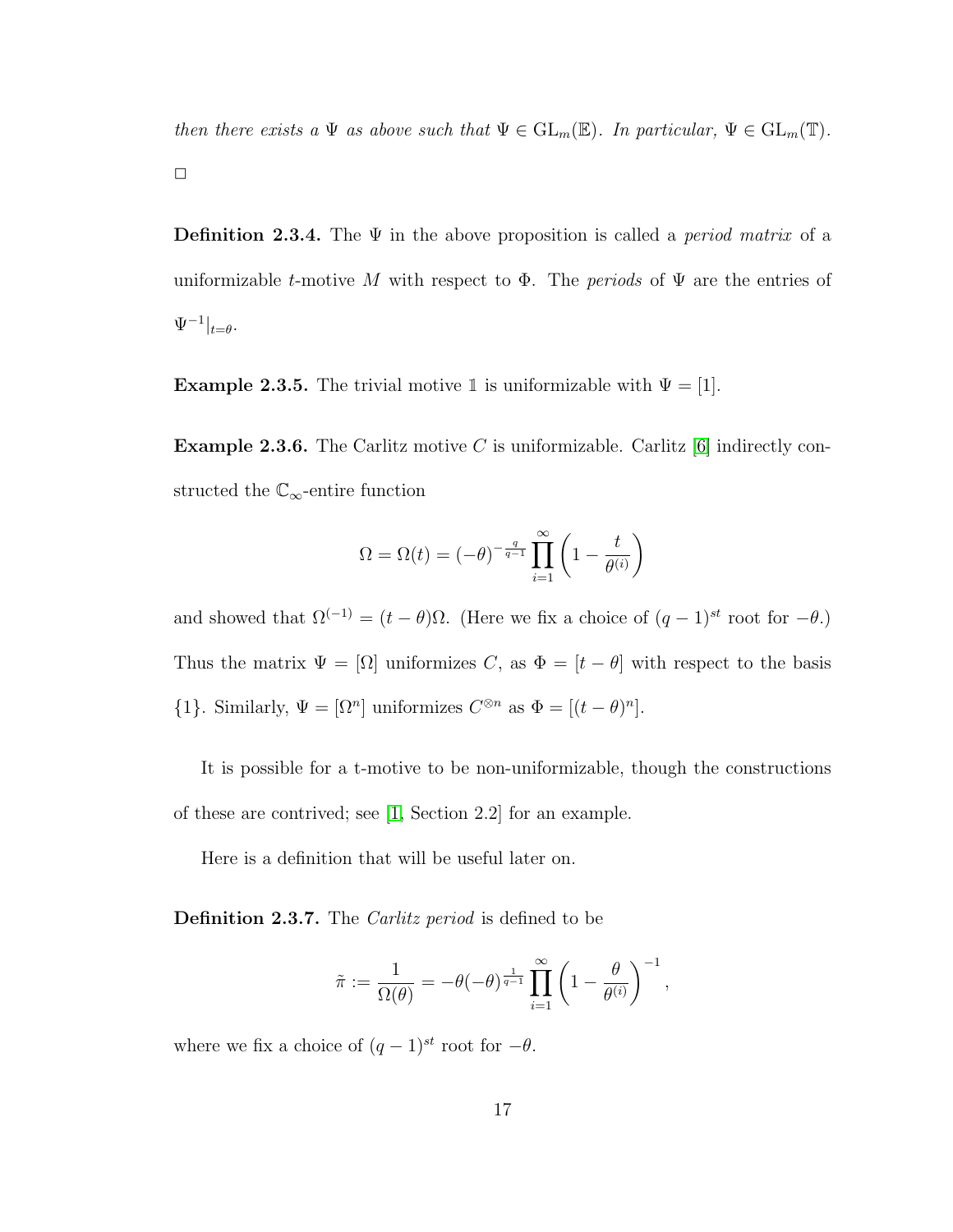In [\[32\]](#page-82-7), it was proven that the Carlitz period is transcendental over  $\mathbb{F}_q(\theta)$ .

**Theorem 2.3.8** ([\[22,](#page-81-3) Theorem 3.3.15]). Let  $\mathcal{R}$  be the category of uniformizable pre t-motives over  $\overline{k}$ . Then  $\mathcal R$  is a neutral Tannakian category with fiber functor  $\omega: P \longmapsto P^B$ , where  $P^B$  is defined in Definition [2.3.1.](#page-20-0)  $\square$ 

Following [\[22\]](#page-81-3), define S to be the strictly full Tannakian subcategory of  $\mathcal R$ generated by the Anderson  $t$ -motives  $\mathcal{A}$ .

<span id="page-22-0"></span>**Definition 2.3.9.** Let  $M \in \mathcal{S}$ , and let  $\mathcal{S}_M$  be the strictly full Tannakian subcategory of S generated by M. (That is,  $\mathcal{S}_M$  consists of all objects in S isomorphic to subquotients and finite direct sums of t-motives of the form  $M^{\otimes \alpha} \otimes (M^{\vee})^{\otimes \beta}$ . By the Tannakian formalism, the *motivic Galois group*  $\Gamma = \Gamma_M$  of M is defined to be the affine group scheme over  $\mathbb{F}_q(t)$  such that, for every commutative algebra R over  $\mathbb{F}_q(t)$ , the group of R-points of  $\Gamma_M$  is

$$
\Gamma_M(R) = \mathrm{Aut}^{\otimes}_{\mathcal{S}_M}(\omega^{(R)}),
$$

where  $\omega^{(R)}$  is the base change of  $\omega$  to R over  $\mathbb{F}_q(t)$ . This is a linear algebraic group over  $\mathbb{F}_q(t)$ .

The next section explain how one can compute  $\Gamma_M$  explicitly via difference equations.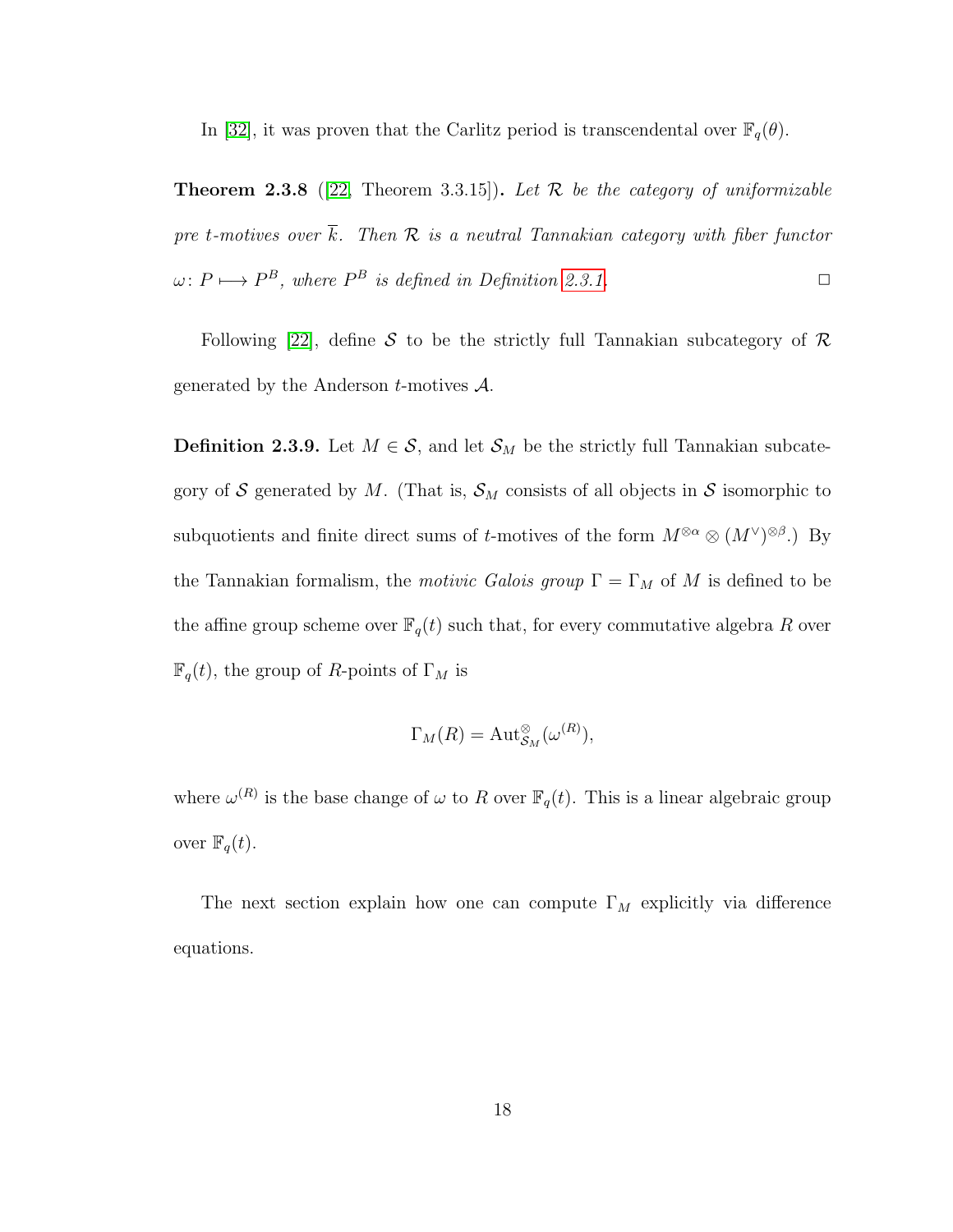## <span id="page-23-0"></span>2.4 The motivic Galois group

In this section we summarize the main facts on computing the motivic Galois group; details can be found in [\[22\]](#page-81-3). We fix the following notations:

- $J = \mathbb{F}_q(t)$  and  $K = \overline{k}(t)$  and  $L = \mathbb{L}$ ;
- M is a fixed effective t-motive over  $\overline{k}$  of rank  $r + 1$ ;
- $\Gamma_M$  is the motivic Galois group of M obtained via Tannakian formalism;
- $\Phi$  is the matrix defining the  $\sigma$ -action of M after fixing a basis;
- $\Psi$  is a period matrix of M satisfying the uniformizability rule  $\Psi^{(-1)} = \Phi \Psi$ .

Let  $\Psi_{ij}$  be the  $(i, j)^{th}$  entry of  $\Psi$ . We make the following two definitions.

• Consider the  $K$ -algebra map

$$
v \colon K[X_{ij}, \frac{1}{\det(X)}] \longrightarrow L
$$

$$
X_{ij} \longmapsto \Psi_{ij}.
$$

We define Z to be the schematic closure of the map  $Spec(v): Spec(L) \longrightarrow$  $\operatorname{GL}_{r+1/k}$ . In other words,  $Z = \operatorname{Spec}(K[X_{ij}, \frac{1}{\det(X)})$  $\frac{1}{\det(X)}$  / ker v), and is a closed subgroup scheme of  $\operatorname{GL}_{r+1/k}$ .

• Consider the matrices  $\Psi_1, \Psi_2 \in \mathrm{GL}_{r+1}(L \otimes_k L)$  defined by

$$
(\Psi_1)_{ij} = \Psi_{ij} \otimes 1, \qquad (\Psi_2)_{ij} = 1 \otimes \Psi_{ij}.
$$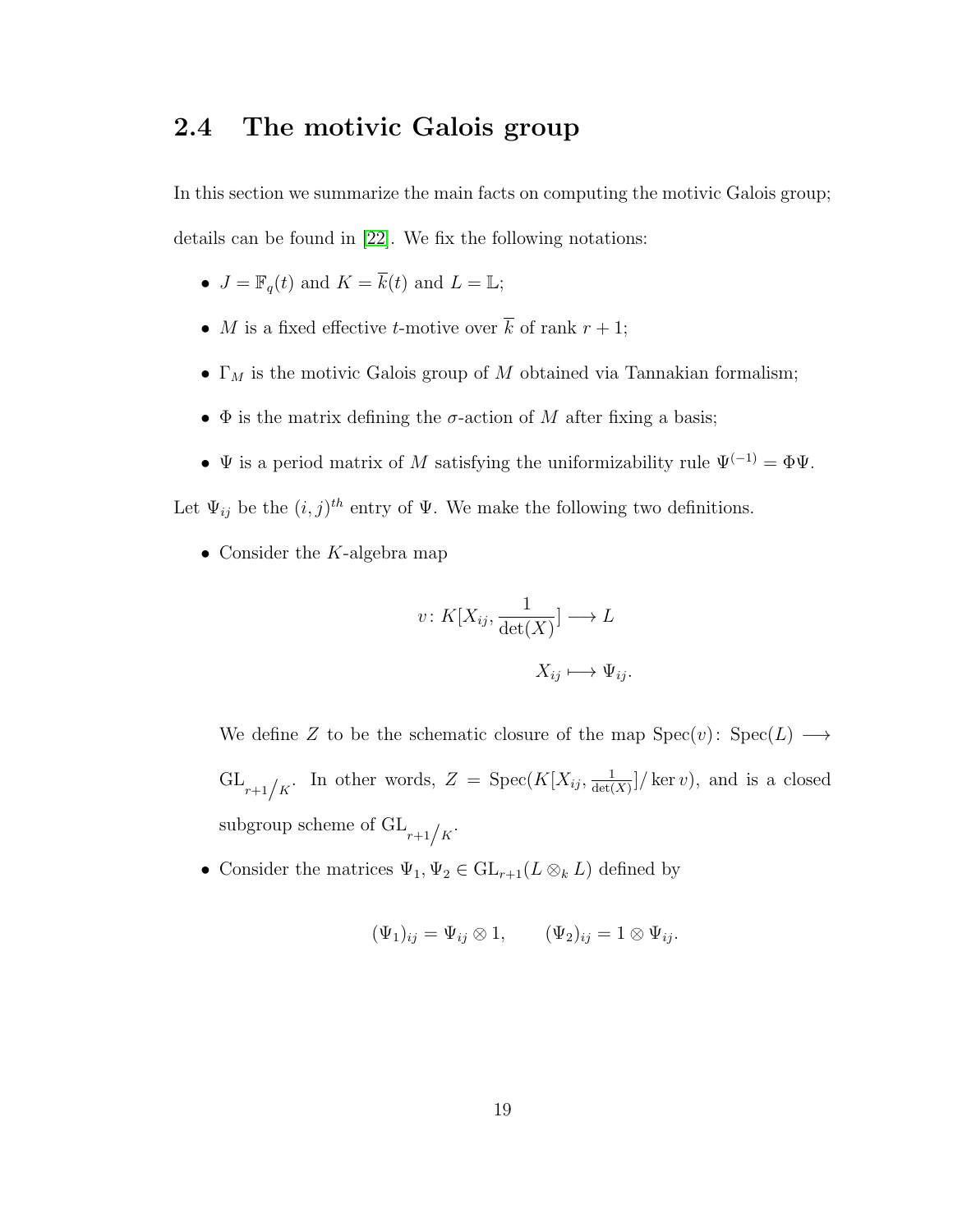Now let  $\tilde{\Psi} = \Psi_1^{-1} \Psi_2$ , and consider the *J*-algebra map

$$
\mu \colon J[X_{ij}, \frac{1}{\det(X)}] \longrightarrow L \otimes_k L
$$

$$
X_{ij} \longmapsto \tilde{\Psi}_{ij}.
$$

We define  $\Gamma$  to be the schematic closure of the map  $Spec(\mu)$ :  $Spec(L\otimes_k L) \longrightarrow$  $\operatorname{GL}_{r+1/2}$ . In other words,  $\Gamma = \operatorname{Spec}(J[X_{ij}, \frac{1}{\det(\Gamma)}])$  $\frac{1}{\det(X)}$  / ker  $\mu$ , and is a closed subgroup scheme of  $\operatorname{GL}_{r+1/j}$ .

**Theorem 2.4.1** ([\[22\]](#page-81-3)). The following are true.

- Γ is isomorphic to  $\Gamma_M$  over J.
- For any positive integer n, there is a natural J-isomorphsm  $\varphi_n \colon \Gamma_{C^{\otimes n}} \xrightarrow{\sim} \mathbb{G}_m$ .
- Let E be the subfield of  $\mathbb{C}_{\infty}$  generated by the entries of  $\Psi|_{t=\theta}$  over  $\overline{k}$ . Then

$$
\operatorname{trdeg}_{\overline{k}} E = \dim \Gamma_M.
$$

- Z is stable under right multiplication by  $K \times_J \Gamma$ , and is a torsor for  $K \times_J \Gamma$ over K.
- Γ is geometrically connected and smooth over  $\overline{J} = \overline{\mathbb{F}_q(t)}$ .

## <span id="page-24-0"></span>2.5 Aside: Some aspects of Hodge-Pink theory

The final section of the background will be devoted to summarizing some aspects of Hodge-Pink theory [\[20\]](#page-81-6), applied to the case of t-motives. This will not be needed for the remainder of the thesis, and is here to indicate the existence of a framework generalizing t-motives and uniformization.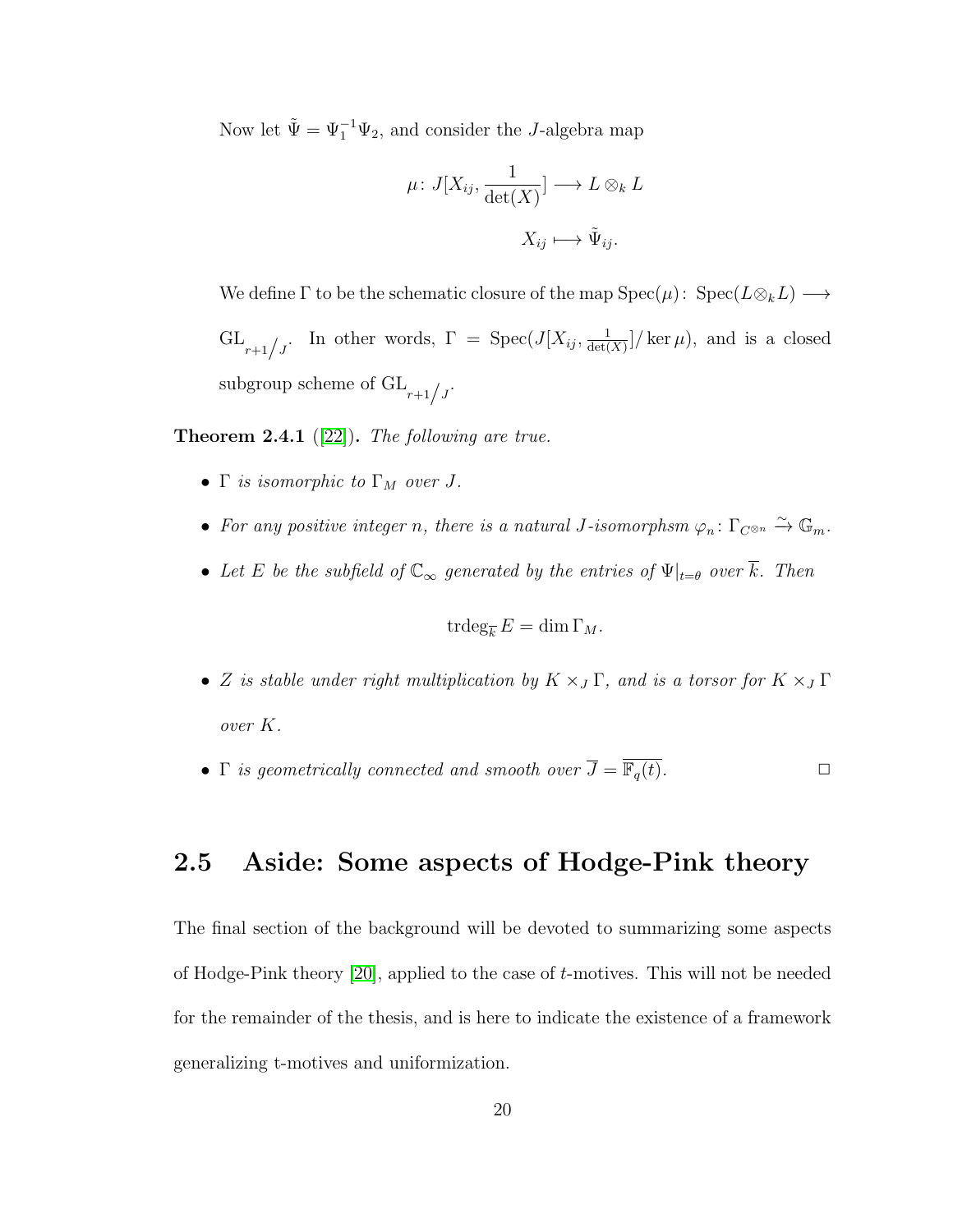In this section, we will briefly discuss purity and mixedness, as well as the comparison theorem between Betti and de-Rham cohomology.

<span id="page-25-0"></span>**Definition 2.5.1.** Let M be a pre t-motive over  $\overline{k}$ , and let

$$
\hat{M}=M_{\mathbb{C}_\infty}\otimes_{A_{\mathbb{C}_\infty}}\mathbb{C}_\infty,
$$

where  $M_{\mathbb{C}_{\infty}} = \mathbb{C}_{\infty} \otimes_{\overline{k}[t]} M$  and  $A_{\mathbb{C}_{\infty}} = \mathbb{C}_{\infty} \otimes_{\mathbb{F}_q} A$ .

• M is pure if there exists integers d and r, with  $r > 0$ , and a  $\mathbb{C}_{\infty}$ -lattice L of  $\hat{M}$  such that

$$
\sigma^r L = t^d L.
$$

In this case, the *weight* of M is defined to be  $wt(M) = -d/r$ .

 $\bullet~~ M$  is  $mixed$  if it possesses an increasing weight filtration by pre  $t\text{-motives }W_\mu M$ indexed by  $\mu \in \mathbb{Q}$ , such that each graded pieced  $\text{Gr}_{\mu} M = W_{\mu} M / \bigcup_{\mu' < \mu} W_{\mu'} M$ is a pure pre *t*-motive of weight  $\mu$ , and  $\sum_{\mu} \text{rank}_{\overline{k}(t)} \text{Gr}_{\mu} M = \text{rank}_{\overline{k}(t)} M$ .

It is clear that tensor products of two pure pre  $t$ -motives  $M, M'$  (over the base ring  $F[t]$ ) is still pure: if

$$
\sigma^r L = t^d L \qquad \text{and} \qquad \sigma^{r'} L' = t^{d'} L',
$$

then  $L \otimes L'$  is a lattice of  $M \otimes M'$  satisfying

$$
\sigma^{dd'}(L \otimes L') = t^{rd' + r'd}(L \otimes L').
$$

In particular  $wt(M \otimes M') = wt(M) + wt(M')$ . Using this fact, the tensor product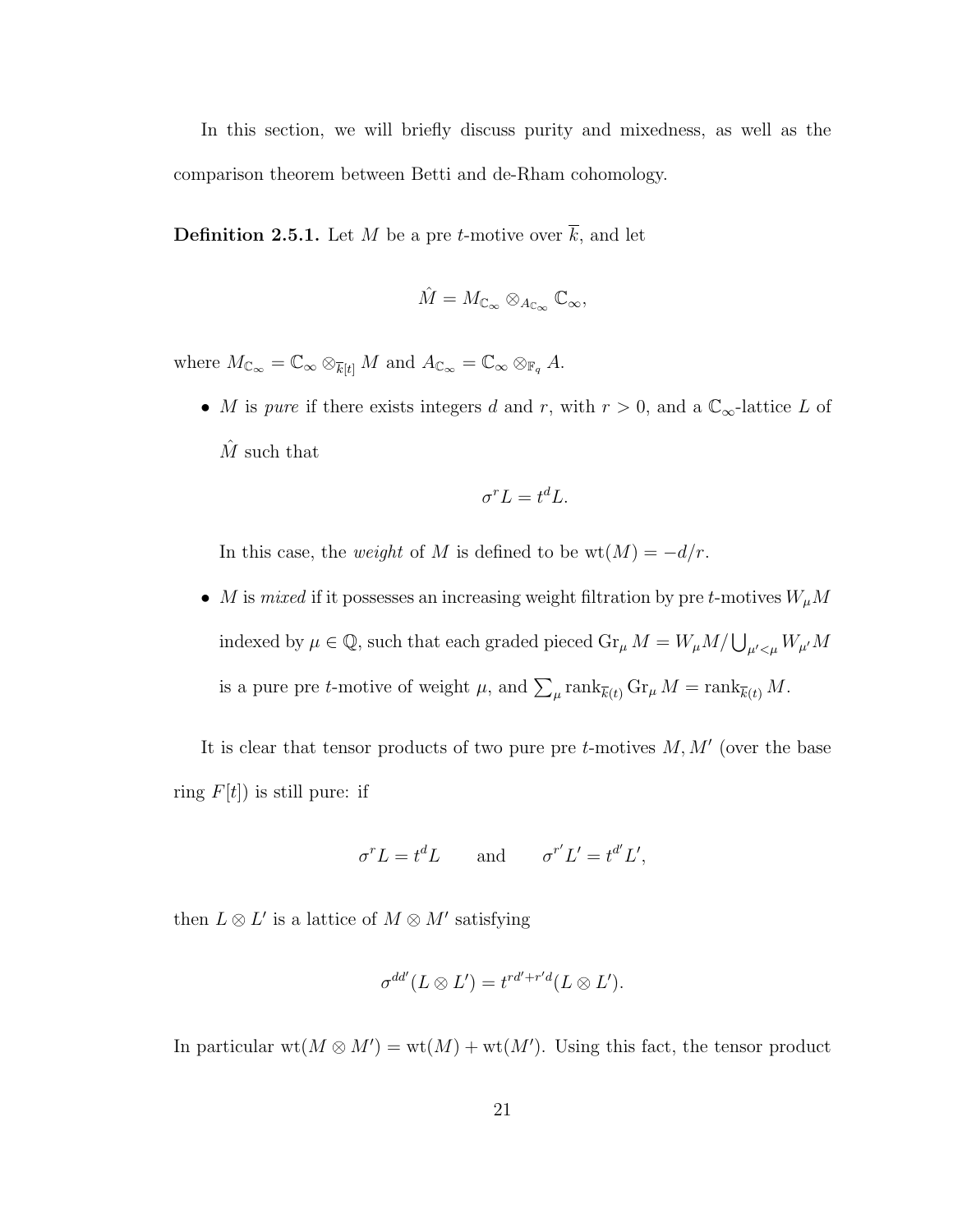of two mixed pre  $t$ -motives  $N, N'$  is again mixed, with weight filtration

$$
W_{\mu}(N \otimes N') = \sum_{\mu' + \mu'' = \mu} (W_{\mu}N) \otimes (W_{\mu}N').
$$

More properties on purity and mixedness can be found in [\[20,](#page-81-6) Proposition 4.10]. We highlight two important ones. Firstly, any morphism between mixed pre tmotives as  $\bar{k}(t)[\sigma, \sigma^{-1}]$ -modules actually respects the weight filtration, so we can use the same definition of morphisms in Section [2.2](#page-12-0) for the mixed case. Secondly, the weight filtration of a mixed t-motive M is uniquely determined by M itself.

Example 2.5.2. By the uniformization theorem for Drinfeld modules (see [\[27,](#page-82-1) Theorem 2.4.2]), any Anderson t-motive M over  $\bar{k}$  with rank $_{\bar{k}[\sigma]} M = 1$  is pure of weight  $-1/r$ , where  $r = \text{rank}_{\overline{k}[t]} M$ . In particular, by the above discussion, the Carlitz motive  $C^{\otimes n}$  of Example [2.2.6](#page-13-0) is pure of weight  $-n$ .

It turns out that mixed uniformizable pre t-motives also forms a neutral Tannakian category.

**Theorem 2.5.3** ([\[20,](#page-81-6) Theorem 4.23]). Let  $\mathcal{MP}$  be the category of mixed uniformizable pre t-motives. Then MP is a neutral Tannakian category with fiber functor  $\omega: P \longmapsto P^B$ , where  $P^B$  is defined in Definition [2.3.1.](#page-20-0)

Let M be a mixed uniformizable pre t-motive. Then  $\dim_{\mathbb{F}_q(t)} M^B = \dim_{\overline{k}(t)} M$  by [\[20,](#page-81-6) Lemma 4.16] or [\[22,](#page-81-3) Proposition 3.3.8]. In particular,  $M^B$  is of finite  $\mathbb{F}_q(t)$ -rank, and we can define Betti and de Rham cohomologies as follows.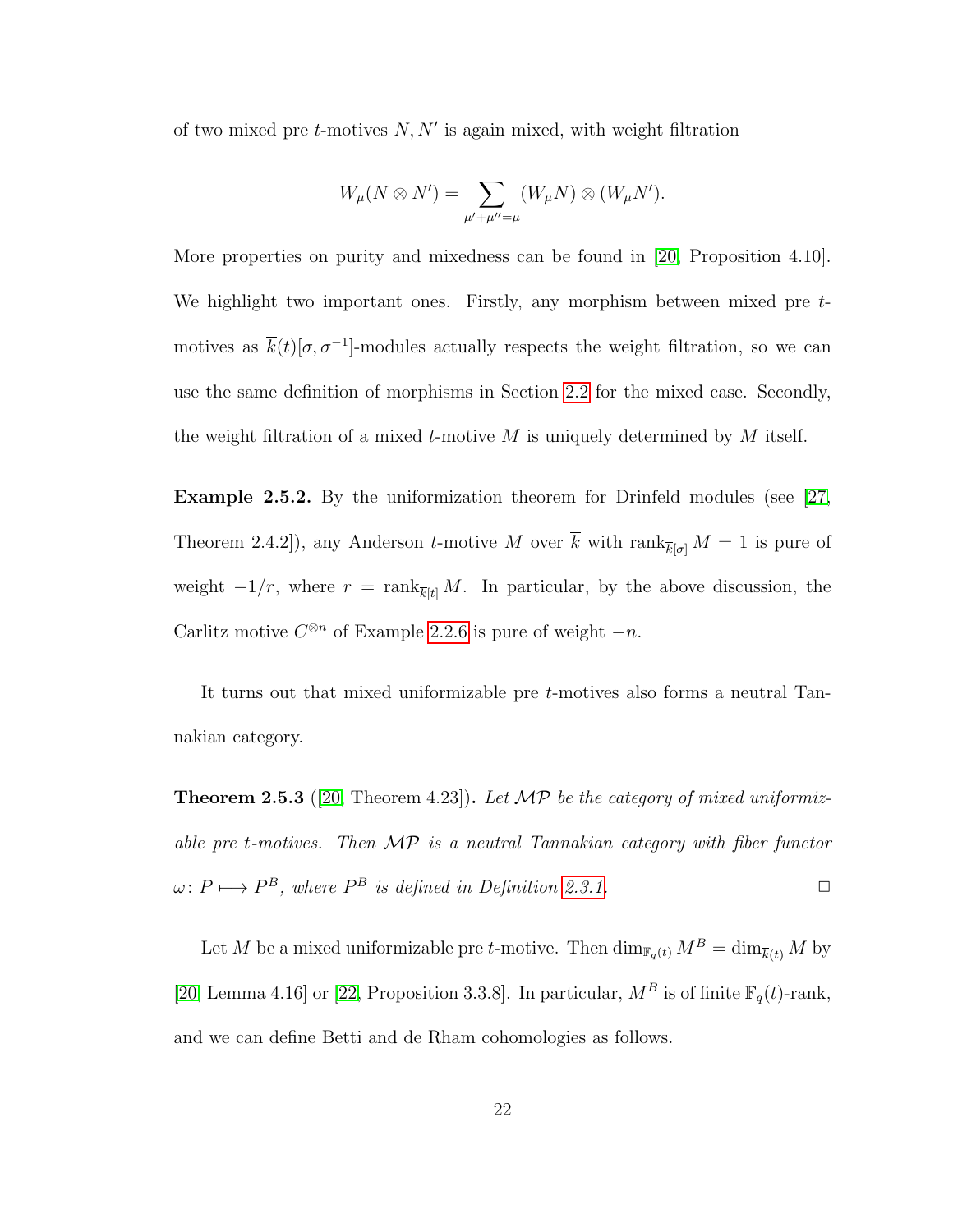**Definition 2.5.4.** For a mixed uniformizable pre  $t$ -motive  $M$ , its Betti cohomology and de Rham cohomology are defined to be

$$
H_B(M,\mathbb{C}_{\infty}) := M^B \otimes_{\mathbb{F}_q(t)} \mathbb{C}_{\infty} \quad \text{and} \quad H_{dR}(M,\mathbb{C}_{\infty}) := M_{\mathbb{C}_{\infty}} / J M_{\mathbb{C}_{\infty}},
$$

where  $M_{\mathbb{C}_{\infty}} = \mathbb{C}_{\infty} \otimes_{\overline{k}[t]} M$ , and J is the maximal ideal in  $A_R$  generated by  $\theta \otimes 1 - 1 \otimes \theta$ .

With this, the uniformization map  $h_M$  in Definition [2.3.1](#page-20-0) can be reformulated in Hodge-Pink theory as an analog of the comparison theorem between Betti and de Rham cohomology.

**Theorem 2.5.5** ([\[20,](#page-81-6) Lemma 4.18, Theorem 4.36]). Let M is a mixed uniformizable pre t-motive. Then there is a canonical isomorphism

$$
h_{B,dR}: H_B(M, \mathbb{C}_{\infty}) \longrightarrow H_{dR}(M, \mathbb{C}_{\infty})
$$

defined by  $h_{B,dR} := h_M \pmod{J}$ , where  $h_M$  is the uniformization map in Definition [2.3.1.](#page-20-0) Furthermore, if we choose a basis for M with the matrix for its  $\sigma$ -action being  $\Phi$ , and if  $\Psi$  is its period matrix, then  $h_{B,dR}$  can be written in coordinates as  $\Psi^{-1}$ .  $\Box$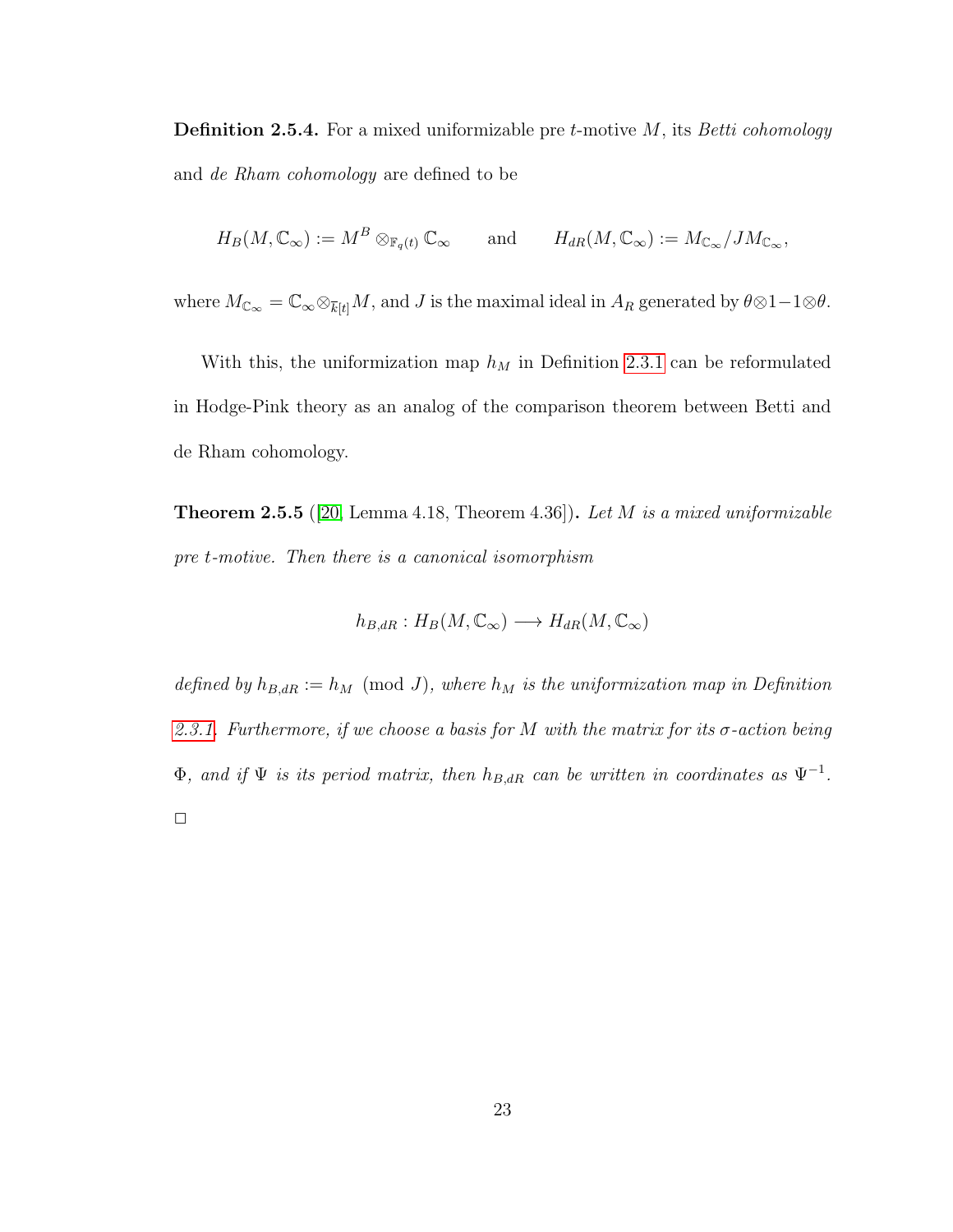# <span id="page-28-0"></span>Chapter 3

# Mixed Carlitz Motives

## <span id="page-28-1"></span>3.1 The category of mixed Carlitz motives

In this section we propose a definition for the function field counterpart of mixed Tate motives. This category is motivated from the examples in [\[3,](#page-79-0) [5,](#page-79-1) [9,](#page-80-0) [19,](#page-81-2) [22\]](#page-81-3), and also includes our examples in Section [4.1.](#page-34-1)

<span id="page-28-2"></span>**Definition 3.1.1.** Let M be an object in the category  $P$  satisfying the following condition: there exists  $n \in \mathbb{Z}$  such that  $M \otimes C^{\otimes n}$  is  $\overline{k}$ -isomorphic to the object in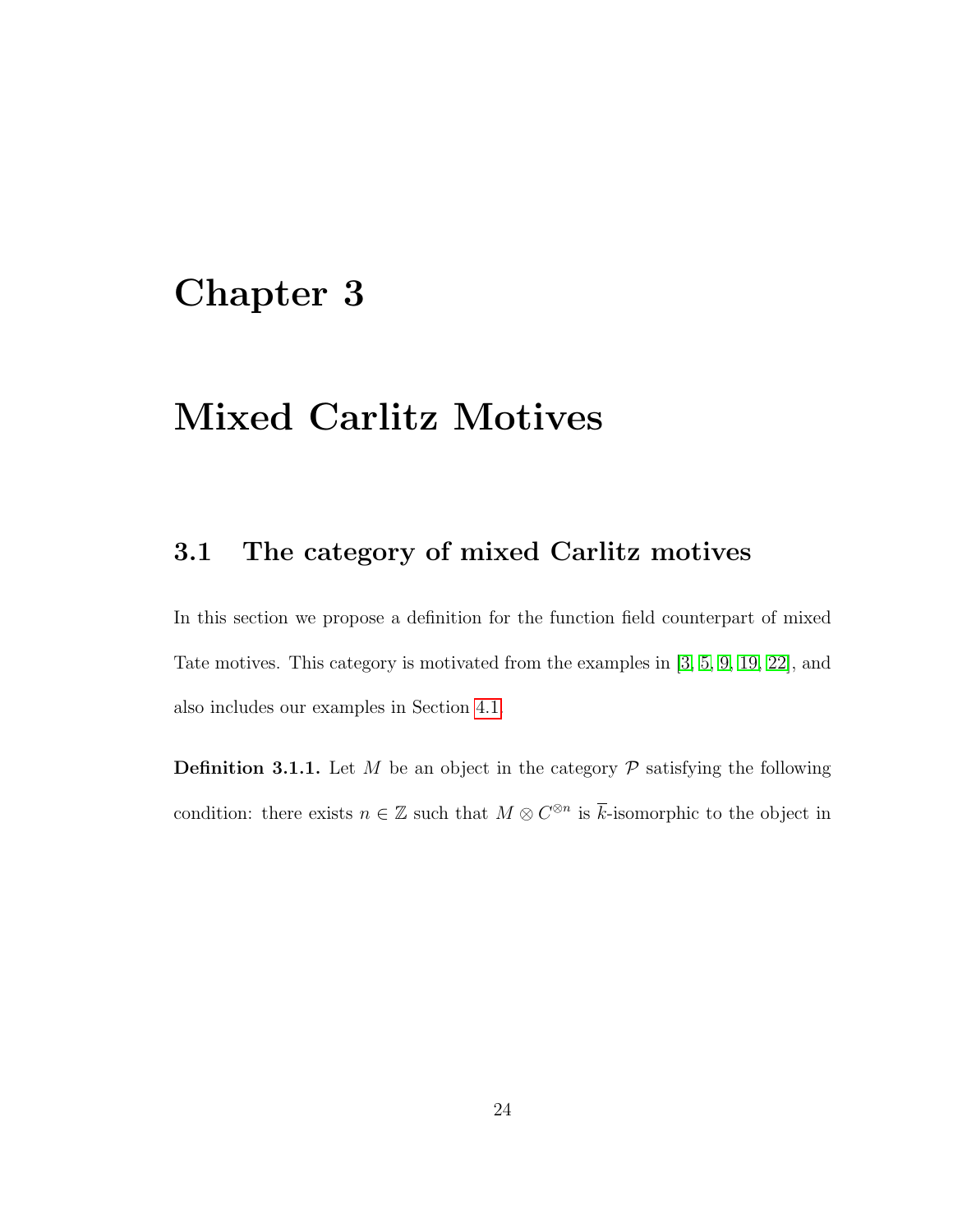P attached to an Anderson t-motive represented by a  $\sigma$ -matrix of the form

$$
\Phi = \begin{bmatrix}\n(t - \theta)^{n_1} & (t - \theta)^{n_2} \\
a_{21}(t - \theta)^{n_1} & (t - \theta)^{n_2} \\
a_{31}(t - \theta)^{n_1} & a_{32}(t - \theta)^{n_2} & (t - \theta)^{n_3} \\
\vdots & \vdots & \vdots & \ddots \\
a_{r1}(t - \theta)^{n_1} & a_{r2}(t - \theta)^{n_2} & a_{r3}(t - \theta)^{n_3} & \cdots & (t - \theta)^{n_r}\n\end{bmatrix}
$$

where  $n_i \in \mathbb{Z}_{\geq 0}$  for all  $i$ , and  $a_{ij} \in \overline{k}[t]$  for all  $i, j$ . Such a pre t-motive M is a mixed *Carlitz motive* if  $\Phi$  further satisfies the following two conditions:

- the natural numbers  $n_i$  satisfy  $n_1 \geq n_2 \geq \cdots \geq n_r \geq 0$ ;
- if  $n_j = n_{j+1} = \cdots = n_{j+l}$ , then  $a_{uv} = 0$  for  $j \le v < u \le j+l$ .

Note that a mixed Carlitz motive is an object in the category of successive extensions of tensor products of Carlitz motives. Let  $\mathcal C$  be the category of mixed Carlitz motives, with Hom sets defined by

$$
\mathrm{Hom}_{F[t]}(-,-)\otimes_{\mathbb{F}_q[t]} \mathbb{F}_q(t).
$$

<span id="page-29-0"></span>Proposition 3.1.2. A mixed Carlitz motive is mixed in the sense of Definition [2.5.1.](#page-25-0) Furthermore:

- the direct sum and tensor product of two mixed Carlitz motives is still a mixed Carlitz motive;
- C is a rigid  $\mathbb{F}_q(t)$ -linear tensor category;
- the map  $C \longrightarrow \mathcal{MP}$  from C to the category  $\mathcal{MP}$  of mixed uniformizable pre t-motives is fully faithful, and  $\mathcal C$  is a full Tannakian subcategory of  $\mathcal{MP}$ .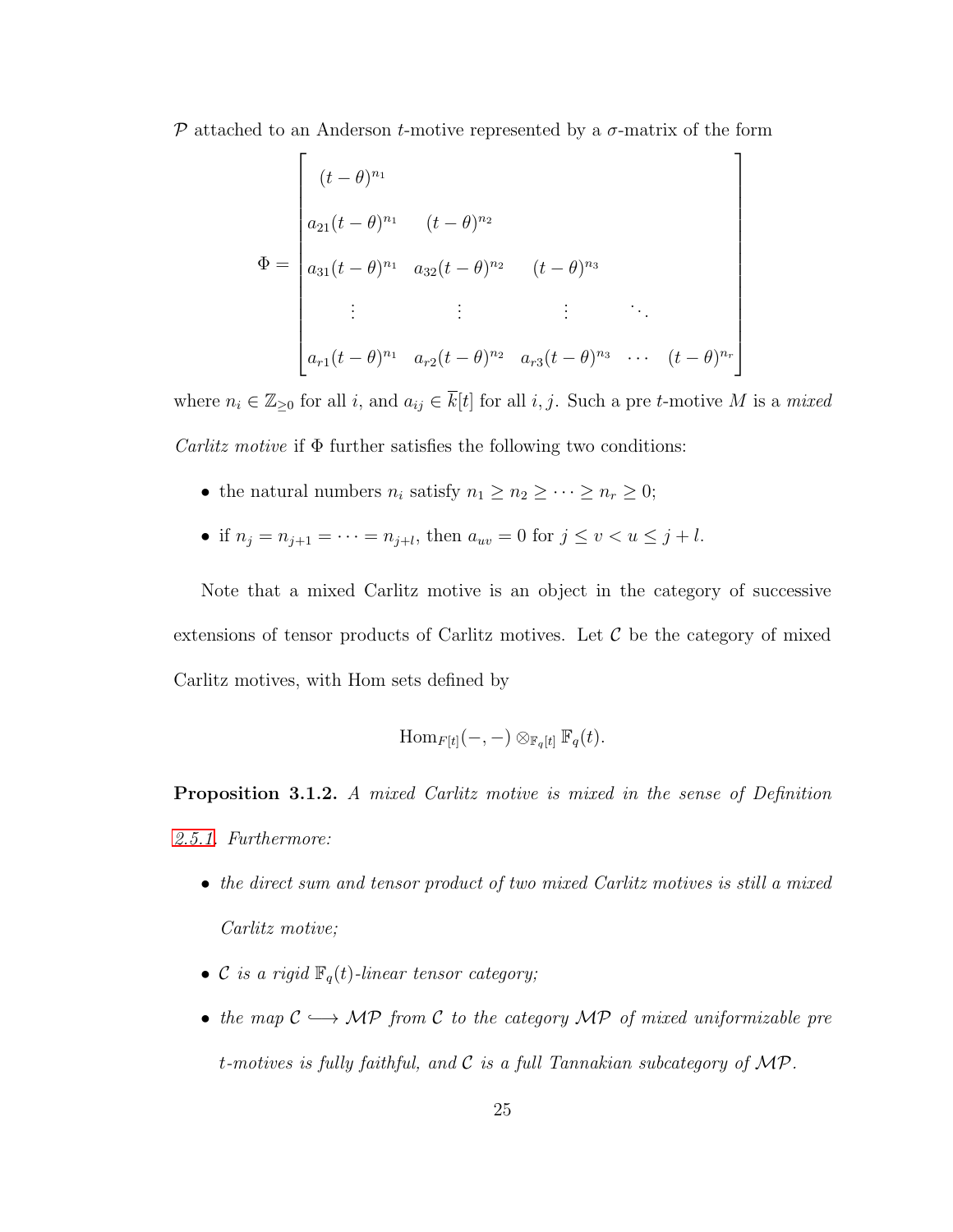Proof. The first assertion is clear by the discussion in Section [2.5](#page-24-0) and straightforward computation with the matrices defining mixed Carlitz motives. The proof of the second and third assertions are the same as the ones given in [\[22\]](#page-81-3) for Proposition [2.2.9](#page-18-0) and Theorem [2.2.11,](#page-19-1) since morphisms respects weight filtrations by [\[20,](#page-81-6) Proposition  $4.10(g)$ .  $\Box$ 

# <span id="page-30-0"></span>3.2 Explicit period computations for mixed Carlitz motives

In this section, we explicitly compute the period matrix for a mixed Carlitz motive. This is motivated by the computations of [\[3\]](#page-79-0).

<span id="page-30-1"></span>**Lemma 3.2.1.** Let  $U \in Mat_r(\overline{k}[t])$  be a square matrix with nonzero determinant. Consider the  $\mathbb{F}_q[t]$  -module

$$
S = \{ V \in GL_r(\mathbb{T}) : V^{(-1)} = UV \}.
$$

If S is nonempty, then S is a  $GL_r(\mathbb{F}_q[t])$ -torsor.

*Proof.* Fix  $W \in S$ . For any other T in S, consider

$$
G = W^{-1}T.
$$

Then, by invertibility of U in  $\overline{k}(t)$ , one gets

$$
G^{(-1)} = G.
$$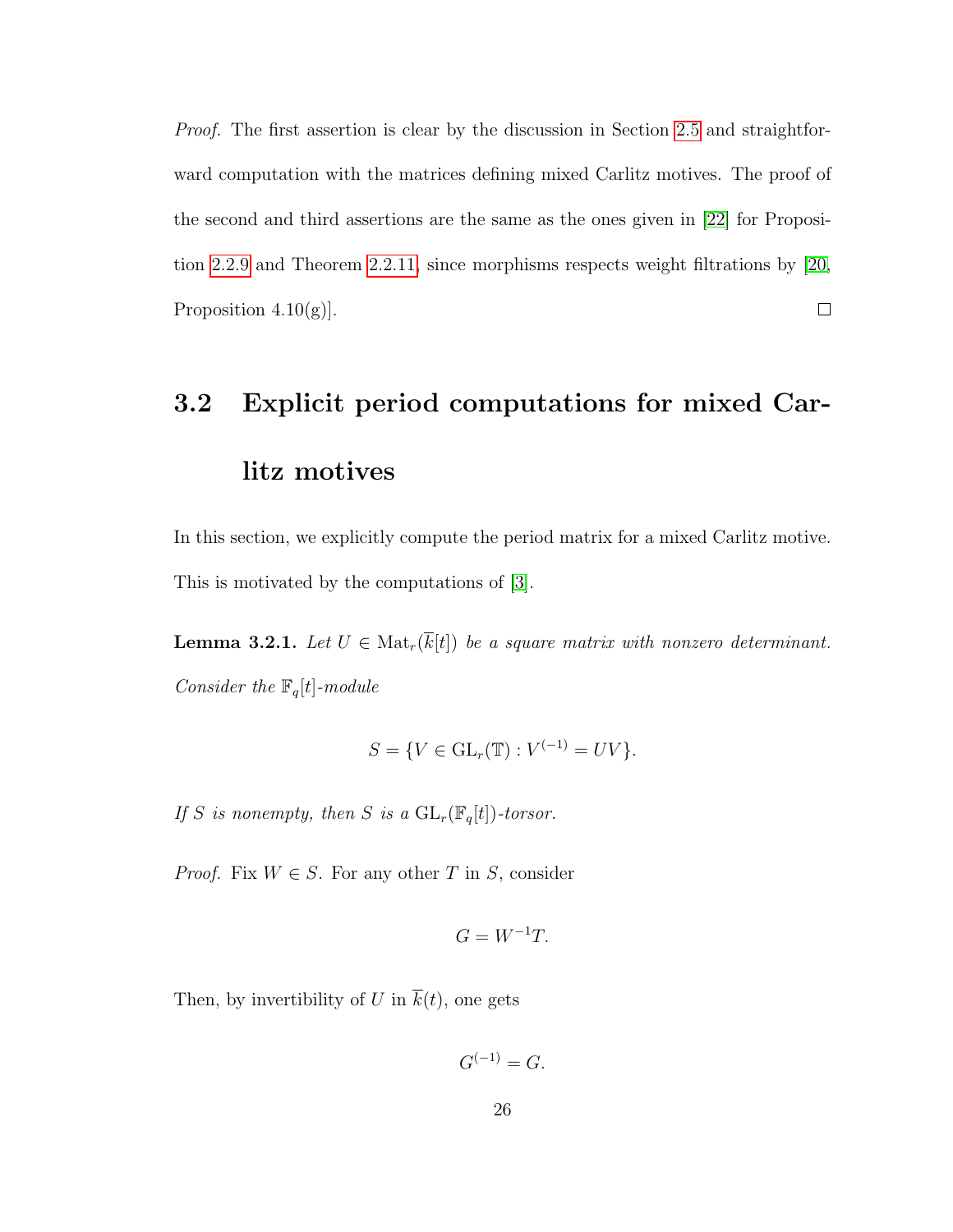Note that the entries of  $G$  are still in  $T$ , so the above is only possible if  $G$  has entries in  $\mathbb{F}_q[t]$ . Thus  $T = WG$  with  $G \in \mathrm{GL}_r(\mathbb{F}_q[t])$ .  $\Box$ 

<span id="page-31-0"></span>**Theorem 3.2.2.** Mixed Carlitz motives over  $\overline{k}$  are uniformizable.

Remark. In fact, the period matrix of a mixed Carlitz motive can be explicitly determined from its  $\sigma$ -matrix. This will be demonstrated in the procedure described in the proof.

Proof of Theorem [3.2.2.](#page-31-0) Preserve the notations of Definition [3.1.1.](#page-28-2) We can replace M by  $M \otimes C^{\otimes n}$  for  $n >> 0$  without loss of generality, so as to ensure  $n_i \geq 0$  in the matrix Φ. The proof proceed by induction on the  $\overline{k}[t]$ -rank r of our mixed Carlitz motive M.

As the case  $r = 0$  is trivial, assume  $r \geq 1$ . Then M can be written in matrix form as

$$
\begin{bmatrix}\n(t - \theta)^{n_1} \\
\hline\na_{21}(t - \theta)^{n_1} \\
\vdots \\
a_{r1}(t - \theta)^{n_1}\n\end{bmatrix}
$$

where  $\Phi_s$  is a mixed Carlitz submotive. By induction there exists  $\Psi_s \in \mathrm{GL}_{r-1}$  with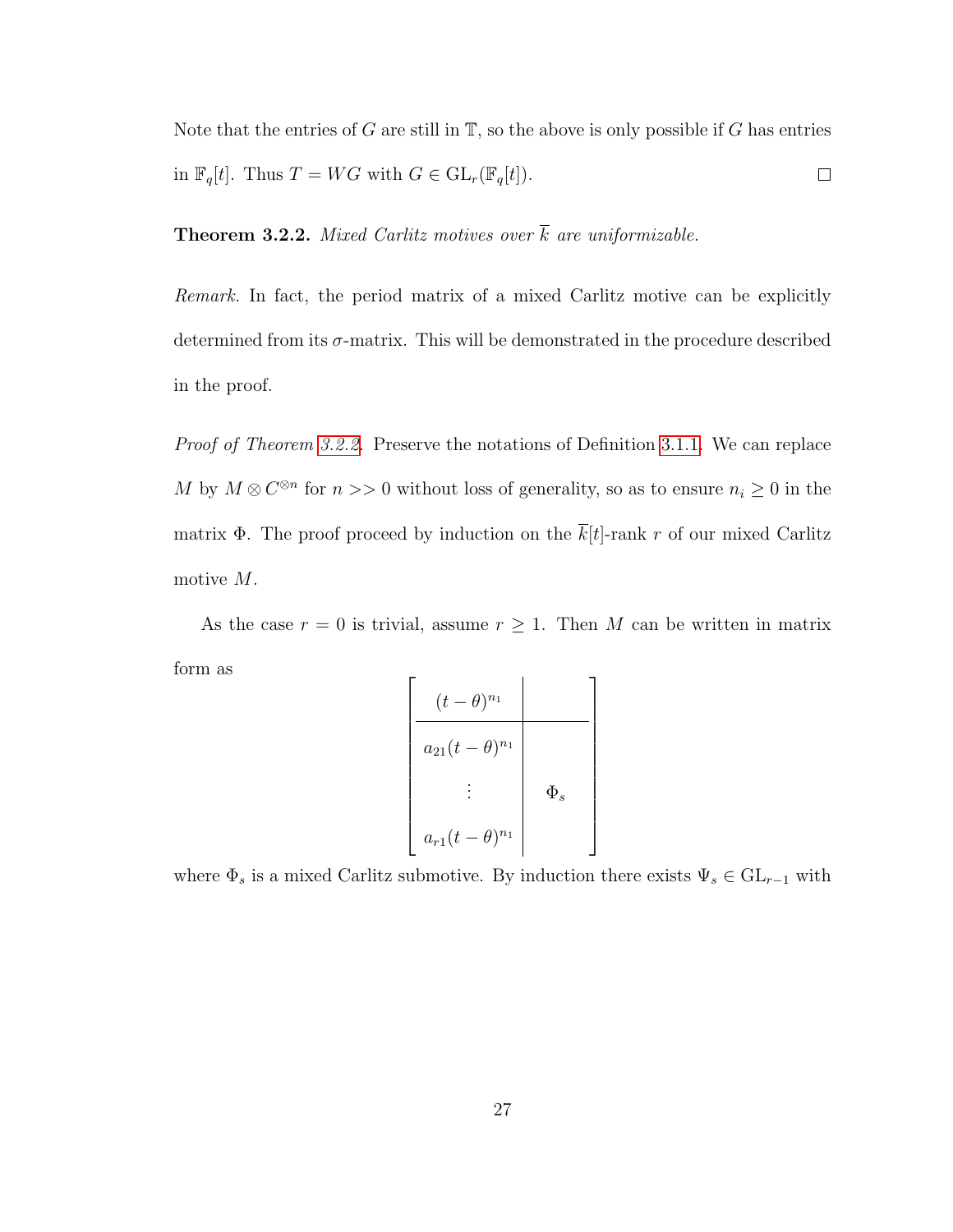$\Psi_s^{(-1)} = \Phi_s \Psi_s$ . We now seek a matrix  $\Psi$  of the form



such that  $\beta_i \in \mathbb{T}$  and  $\Psi^{(-1)} = \Phi \Psi.$  Thus we need

$$
\beta_1^{(-1)} = (t - \theta)^{n_1} \beta,
$$

and by Lemma [3.2.1](#page-30-1) we can pick  $\beta_1 = \Omega^{n_1}$ . A computation tells us that necessarily

$$
\begin{bmatrix} \beta_2^{(-1)} \\ \vdots \\ \beta_r^{(-1)} \end{bmatrix} = \Omega^{n_1} \begin{bmatrix} a_{21}(t-\theta)^{n_1} \\ \vdots \\ a_{r1}(t-\theta)^{n_1} \end{bmatrix} + \Phi_s \begin{bmatrix} \beta_2 \\ \vdots \\ \beta_r \end{bmatrix}.
$$

Writing

$$
\Phi_s = \begin{bmatrix} s_{2,1} & & & \\ \vdots & \ddots & & \\ s_{r,1} & \cdots & s_{r,r-1} \end{bmatrix},
$$

with  $s_{i,j} \in \overline{k}[t]$ , we need to solve the equations

$$
\beta_2^{(-1)} = a_{21} \Omega^{n_1} (t - \theta)^{n_1} + s_{2,1} \beta_2
$$
  
\n
$$
\beta_3^{(-1)} = a_{31} \Omega^{n_1} (t - \theta)^{n_1} + s_{3,1} \beta_2 + s_{3,2} \beta_3
$$
  
\n:  
\n:  
\n
$$
\beta_r^{(-1)} = a_{r1} \Omega^{n_1} (t - \theta)^{n_1} + s_{r,1} \beta_2 + s_{r,r-1} \beta_r.
$$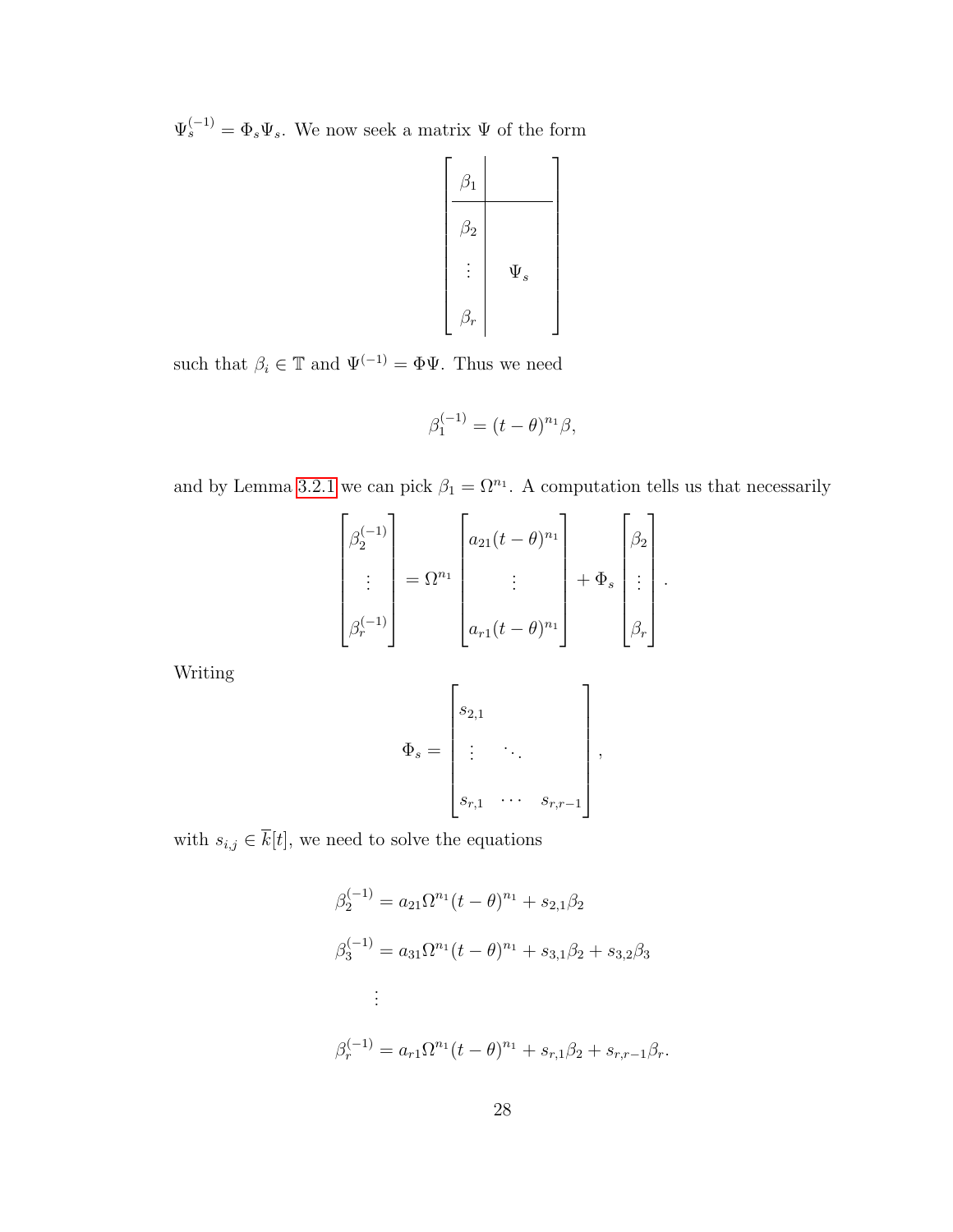Let us solve for  $\beta_2$  first. Let  $v = \max\{1, |s_{21}|\}$ , where  $|s_{21}|$  is the maximum among all the absolute values of its coefficients. Then, as  $\Omega$  is an entire function in  $\mathbb{T}$ , we can write  $a_{21}\Omega^{n_1}(t-\theta)^{n_1} = A(t) + B(t)$ , where

- $A(t)$  is a polynomial in  $\overline{k}[t]$ ;
- $B(t)$  is an element in T with coefficients all having valuation at most  $1/v^2$ .

Then a solution to  $\beta_2$  is  $\beta_2 = \beta_2^1 + \beta_2^2$ , where

- $\beta_2^1$  is a solution to  $x^{(-1)} = A(t) + s_{2,1}x$ , which exists in  $\overline{k}[t]$ ;
- $\beta_2^2$  is a solution to  $x^{(-1)} = B(t) + s_{2,1}x$ .

Solve for  $\beta_2^2$  by doing a telescoping sum to obtain

$$
\beta_2^2 = B^{(1)}(t) + s_{2,1}^{(1)}B^{(2)}(t) + s_{2,1}^{(1)}s_{2,1}^{(2)}B^{(3)}(t) + \cdots,
$$

which converges by assumption on  $B(t)$ . The rest of the the  $\beta_i$  are solved iteratively in the same fashion.

By Lemma [3.2.1,](#page-30-1) once we have computed such a uniformizer  $\Psi$  for  $\Phi$ , we can obtain any other uniformizer via right multiplication with a matrix in  $GL_r(\mathbb{F}_q[t])$ . If we choose another set of basis for M, the associated  $\sigma$ -matrix  $\Phi$  transforms by  $\Phi \longrightarrow S^{(-1)}\Phi S^{-1}$  for some matrix S, and so its associated uniformizer changes by  $\Psi \longrightarrow S^{-1}\Psi.$  $\Box$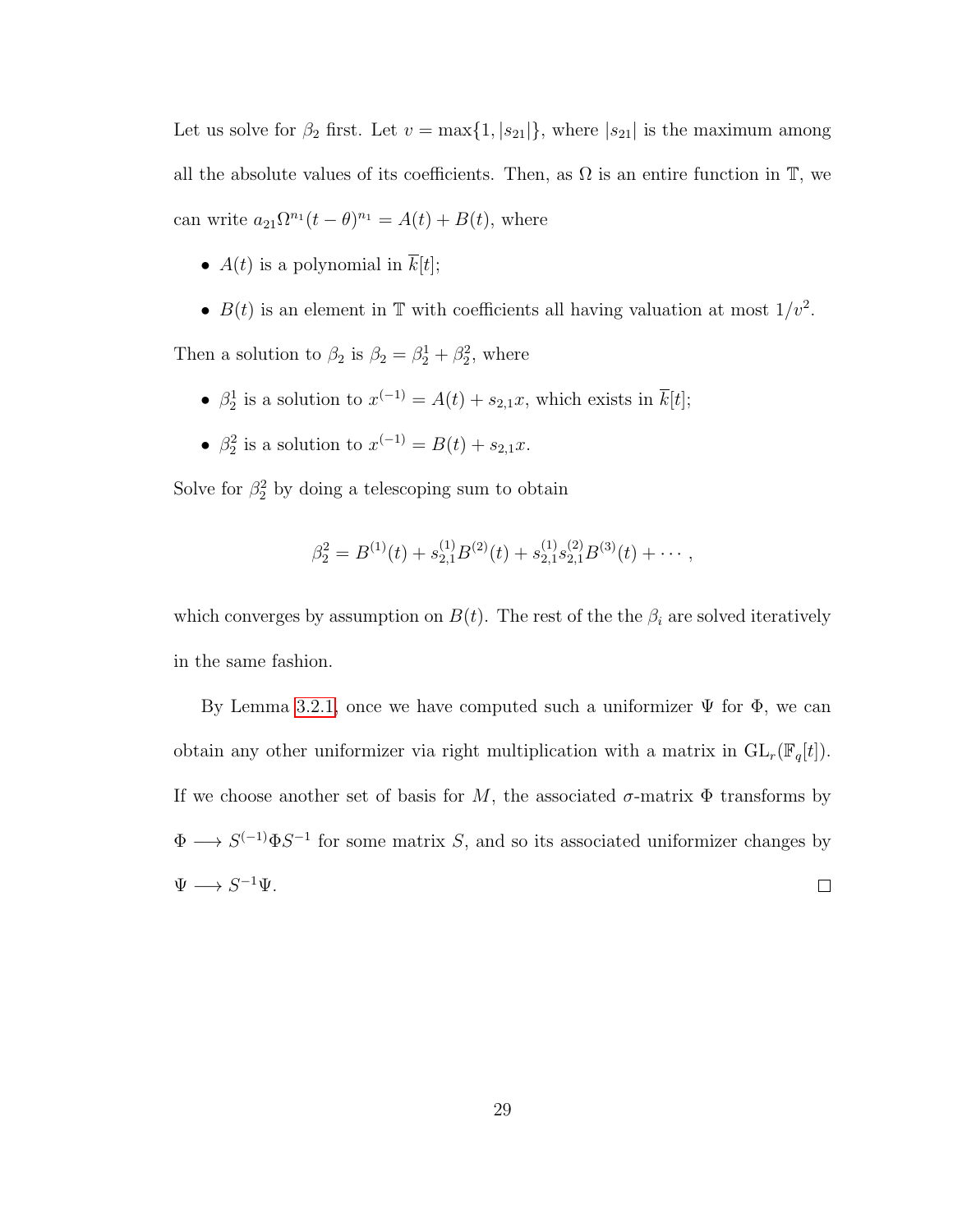# <span id="page-34-0"></span>Chapter 4

# Application to Colored Multizeta Values

## <span id="page-34-1"></span>4.1 Multizeta values and multipolylogarithms

We finally define multizeta values and multipolylogarithms. The latter has already been defined in [\[7\]](#page-80-2) in relation to Thakur's multizeta values (i.e. for  $\epsilon_i = 1$ ). For easier notation, we introduce the following product.

<span id="page-34-2"></span>**Definition 4.1.1.** For any nonnegative integer i, define an element  $l_i \in A[t]$  =  $\mathbb{F}_q[\theta][t]$  by

$$
l_i := \begin{cases} \prod_{j=1}^{i} (t - \theta^{(j)}) & \text{if } i > 0; \\ 1 & \text{if } i = 0. \end{cases}
$$

Also define  $\mathcal{L}_i := l_i|_{t=\theta}$ .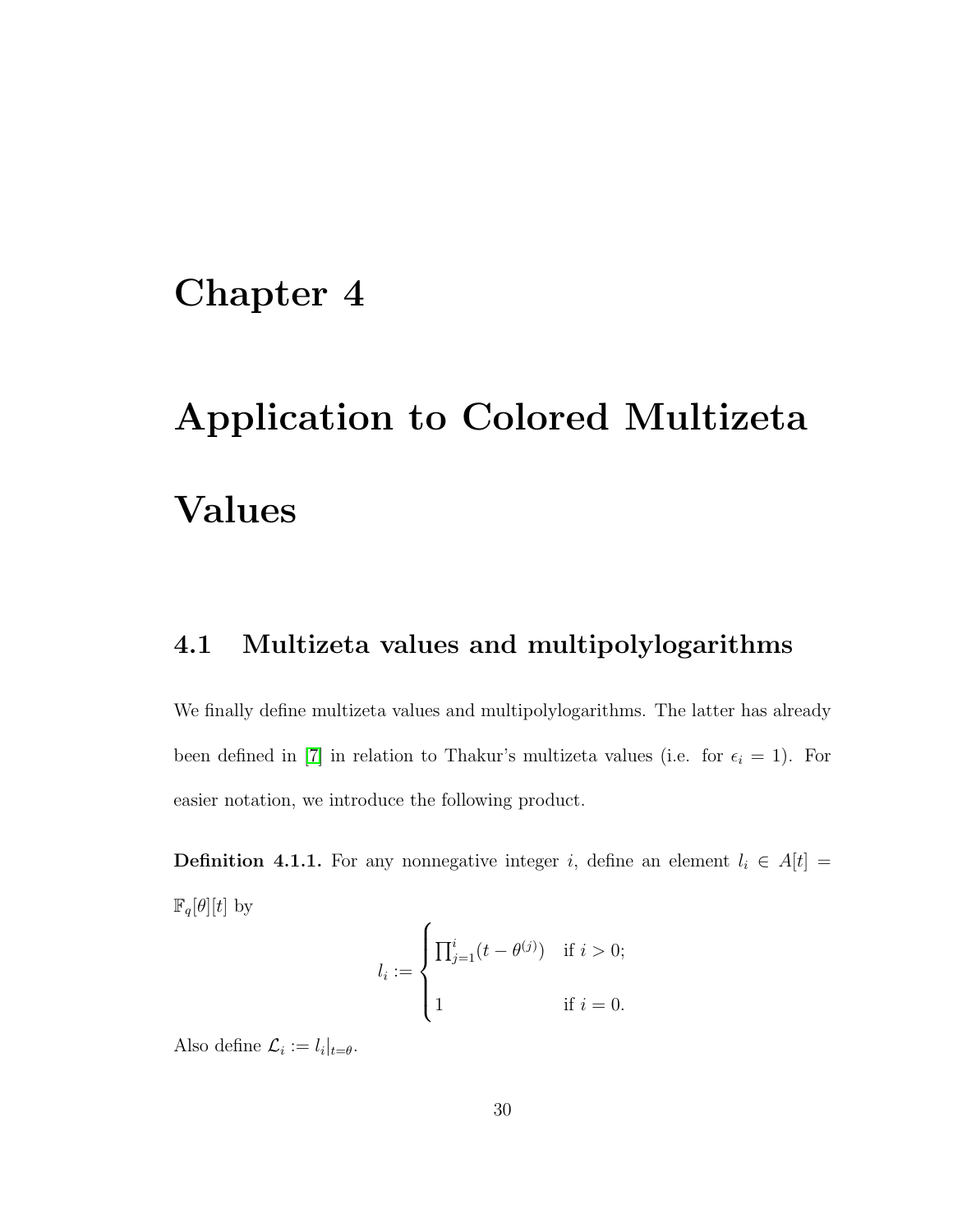In the definition below, our absolute value  $|\cdot|$  is normalized by  $|\theta| = q$ .

<span id="page-35-0"></span>**Definition 4.1.2.** Fix a positive integer r, and let  $\vec{s} = (s_1, \ldots, s_r)$  be a list of positive integers.

• For  $\vec{x} \in (\vec{k}^{\times})^r$  satisfying  $|x_i| = 1$  for all *i*, the *multizeta value* (or MZ)  $\zeta_{\vec{s}}(\vec{x})$  is the element of  $\mathbb{C}_{\infty}$  defined by

$$
\zeta_{\vec{s}}(\vec{x}) := \sum_{\substack{\deg(a_1) > \dots > \deg(a_r) \geq 0 \\ a_i \in A_+}} \frac{x_1^{\deg(a_1)} \cdots x_r^{\deg(a_r)}}{a_1^{s_1} \cdots a_r^{s_r}},
$$

where  $A_+$  denotes the set of monic polynomials in  $A = \mathbb{F}_q[\theta]$ .

• For  $\vec{\varepsilon} \in (\mathbb{F}_q^{\times})^r$  and  $\vec{z} \in (\overline{k}^{\times})^r$  satisfying  $|z_i| < q^{\frac{qs_i}{q-1}}$  for all i, define an element of the Tate algebra T by

$$
L_{\vec{s}}(\vec{\varepsilon},\vec{z}) := \sum_{i_1 > \dots > i_r \geq 0} \frac{\varepsilon_1^{i_1} z_1^{(i_1)} \cdots \varepsilon_r^{i_r} z_r^{(i_r)}}{l_{i_1}^{s_1} \cdots l_{i_r}^{s_r}},
$$

where the  $l_i$ 's are defined in Definition [4.1.1.](#page-34-2) The *multipolylogarithm* (or MP)  $\text{Li}_{\vec{s}}(\vec{\varepsilon}, \vec{z})$  associated to  $\vec{\varepsilon}$  and  $\vec{z}$  is defined to be  $\text{Li}_{\vec{s}}(\vec{\varepsilon}, \vec{z}) := \text{L}_{\vec{s}}(\vec{\varepsilon}, \vec{z})|_{t=\theta}$ . In case  $r = 1$ , we will call an MP a *polylogarithm*.

For both the MZs and MPs, its *depth* is r, and its *weight* is  $w := s_1 + \cdots + s_r$ .

The condition imposed on  $\vec{x}$  in the definition of our multizeta values is to ensure we have a well-defined period interpretation (Proposition [4.1.7\)](#page-40-1). We have only defined MPs for  $\vec{\varepsilon}$  a tuple of elements of  $(q-1)^{st}$  roots of unity as this is sufficient for our applications.

Remark. Note that the expression  $L_{\vec{s}}(\vec{\varepsilon}, \vec{z})$  can be formally expressed as an element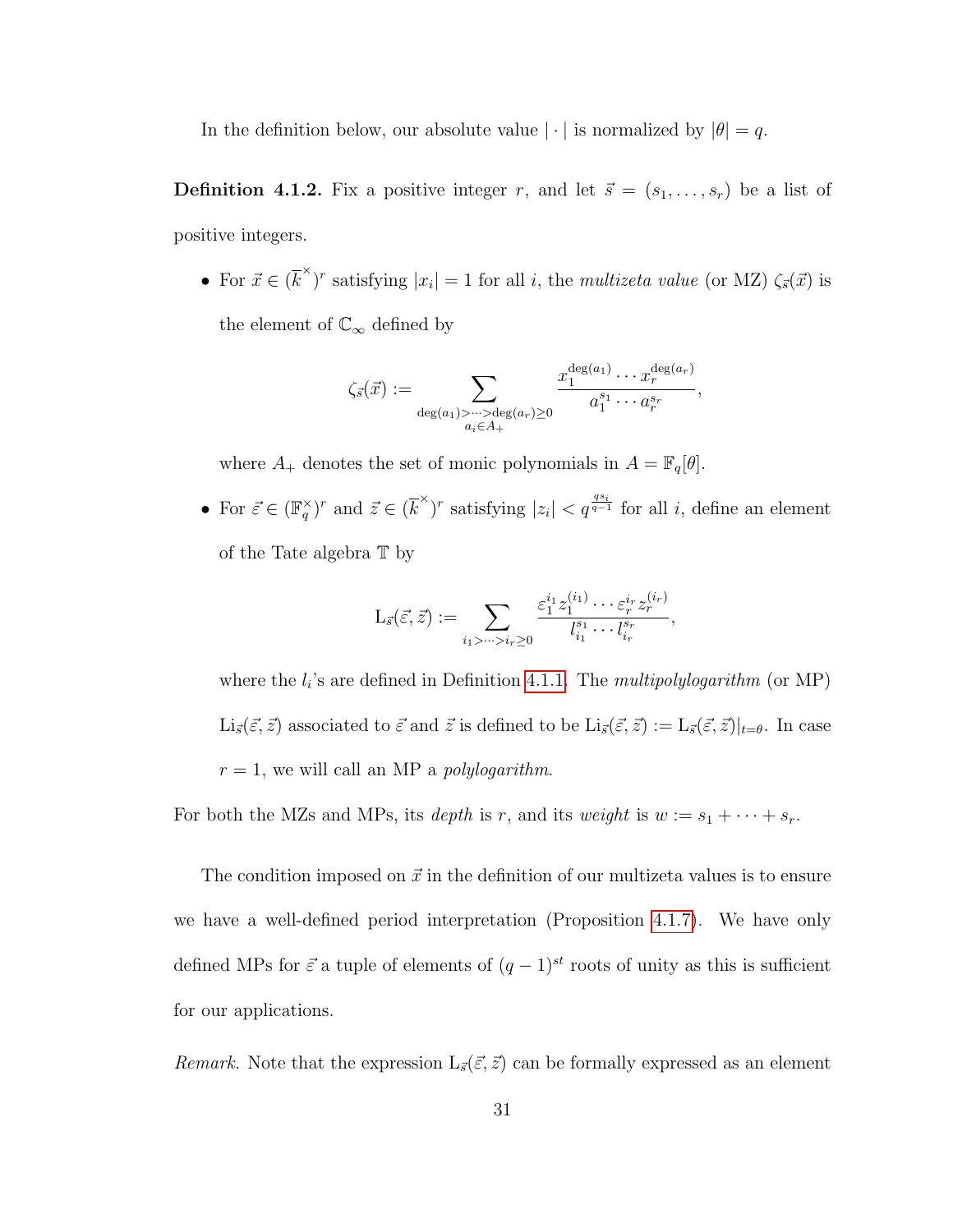in  $\mathbb{C}_{\infty}[[t]]$  by applying the identity

$$
\frac{1}{t - \theta^{(j)}} = -\frac{1}{\theta^{(j)}} \left( 1 + \frac{t}{\theta^{(j)}} + \frac{t^2}{(\theta^{(j)})^2} + \cdots \right), \qquad i > 0.
$$

(The right hand side of this identity converges on the interval  $|t| < |\theta^{(j)}| = q^{q^j}$ .)

We now explain why  $L_{\vec{s}}(\vec{\varepsilon}, \vec{z})$  converges whenever  $|t| < |\theta^{(1)}| = q^q$ ; in particular,  $L_{\vec{s}}(\vec{\varepsilon}, \vec{z}) \in \mathbb{T}$ , and it makes sense to define MPs by evaluating  $L_{\vec{s}}(\vec{\varepsilon}, \vec{z})$  at  $t = \theta$ . To see this, let  $\tau \in \mathbb{C}_{\infty}$  be such that  $|\tau| < q^q$ , and let  $l_{i,\tau} := l_i|_{t=\tau}$ . Then

$$
|l_{i,\tau}| = q^{\frac{qs}{q-1}(q^s - 1)}.
$$

Preserving the notations in the above definition, this implies

$$
\left| \frac{\varepsilon_1^{i_1} z_1^{(i_1)} \cdots \varepsilon_r^{i_r} z_r^{(i_r)}}{l_{i_1,\tau}^{s_1} \cdots l_{i_r,\tau}^{s_r}} \right| = q^{\frac{q}{q-1}(s_1 + \cdots + s_r)} \left( \frac{|z_1|}{q^{\frac{qs_1}{q-1}}} \right)^{(i_1)} \left( \frac{|z_r|}{q^{\frac{qs_1}{q-1}}} \right)^{(i_r)},
$$

and the above expression approaches 0 as  $i_1 > \cdots > i_r \ge 0$  approaches  $\infty$ .

Definition [4.1.2](#page-35-0) generalizes the MZ and MP considered in [\[4\]](#page-79-0), and are special values of Goss's analytic continuation in [\[18\]](#page-81-0). In particular, Thakur's multizeta values are the values

$$
\zeta_{\vec{s}}(\vec{1}) = \sum_{\substack{\deg(a_1) > \dots > \deg(a_r) \geq 0 \\ a_i \in A_+}} \frac{1}{a_1^{s_1} \cdots a_r^{s_r}}.
$$

Remark. No functional equation for the MZ is known. If we consider the MZ at negative integers, it turns out that the infinite sum reduces to a finite sum, and a study of the depth 1 case was done in [\[28\]](#page-82-0).

We will study combinatorial properties of the MPs and MZs in the next section. For now we concern ourselves with realizing MPs and MZs as periods of special mixed Carlitz motives.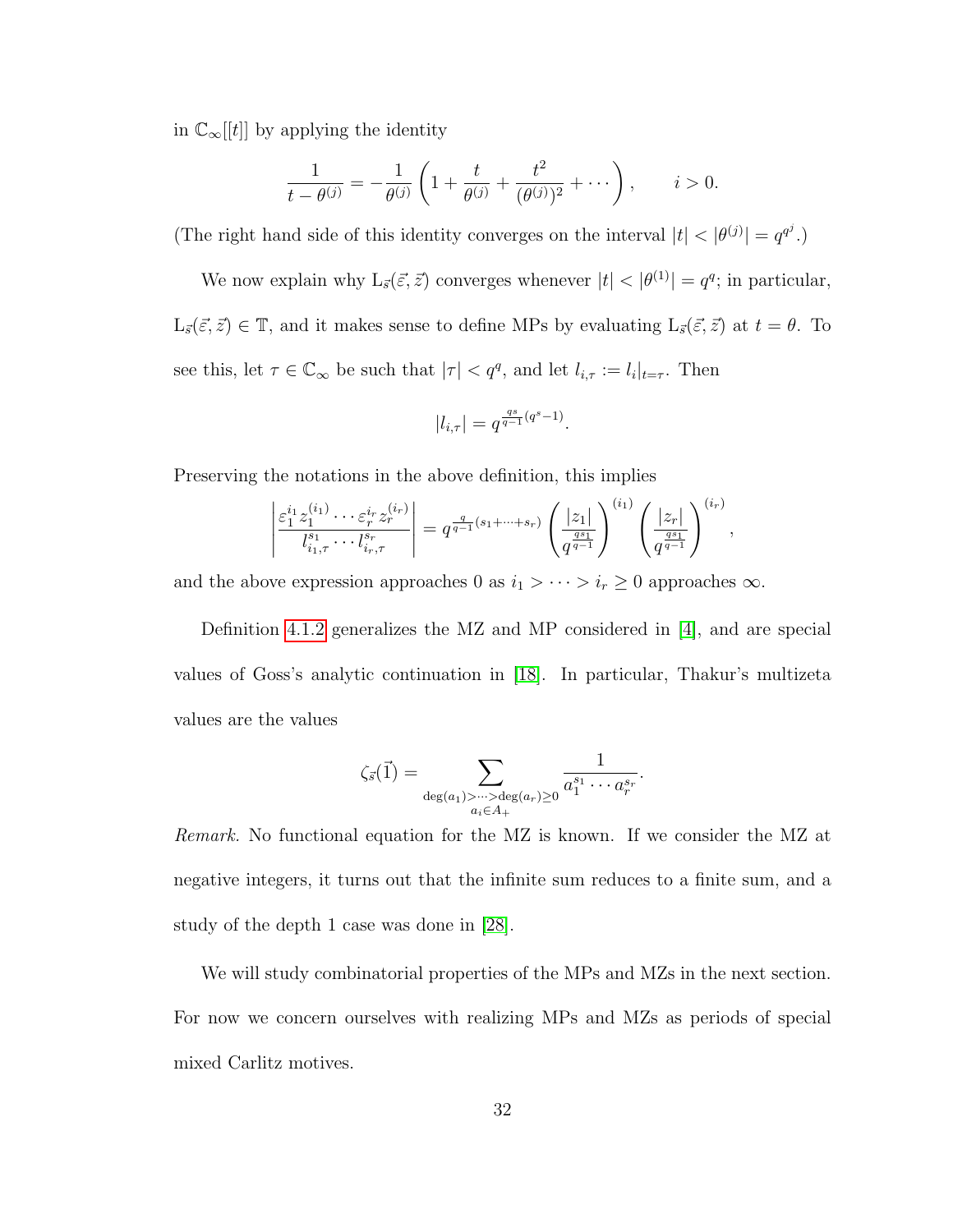### Polylogarithms as periods

For a family of polylogarithms  $\text{Li}_n(\varepsilon_1, z_1), \ldots, \text{Li}_n(\varepsilon_m, z_m)$  of the same weight n, we can use an analogous construction in [\[22\]](#page-81-1) to identify them as periods of mixed Carlitz motives. Let us first observe that, as  $\varepsilon_i$  is a  $(q-1)^{st}$  root of unity, the power series defining the polylogarithms satisfy the functional equation

<span id="page-37-0"></span>
$$
L_n(\varepsilon_i, z_i)^{(-1)} = z_i^{(-1)} + \frac{\varepsilon_i}{(t - \theta)^n} L_n(\varepsilon_i, z_i)
$$
\n(4.1.1)

Hence, if we define  $\gamma_i$  to be a fixed  $(q-1)^{st}$  root of  $\varepsilon_i$ , we see that  $\gamma_i^{(-1)}$  $\hat{\epsilon}_i^{(-1)}\epsilon_i = \gamma_i$ , and one gets the following.

<span id="page-37-1"></span>**Proposition 4.1.3.** The function  $\mathcal{L}_n(\varepsilon_i, z_i)$  above satisfies the functional equations

$$
(\gamma_i \mathcal{L}_n(\varepsilon_i, z_i))^{(-1)} = (\gamma_i z_i)^{(-1)} + \frac{\gamma_i}{(t-\theta)^n} \mathcal{L}_n(\varepsilon_i, z_i).
$$

Consequently, the mixed Carlitz motive defined by

$$
\Phi = \begin{bmatrix} (t - \theta)^n \\ (\gamma_1 z_1)^{(-1)} (t - \theta)^n & 1 \\ \vdots & \ddots \\ (\gamma_m z_m)^{(-1)} (t - \theta)^n & 1 \end{bmatrix}
$$

is uniformizable by

$$
\Psi = \begin{bmatrix} \Omega^n & & & \\ \gamma_1 \mathcal{L}_n(\varepsilon_1, z_1) \Omega^n & 1 & \\ & \vdots & & \ddots \\ \gamma_m \mathcal{L}_n(\varepsilon_m, z_m) \Omega^n & & 1 \end{bmatrix}.
$$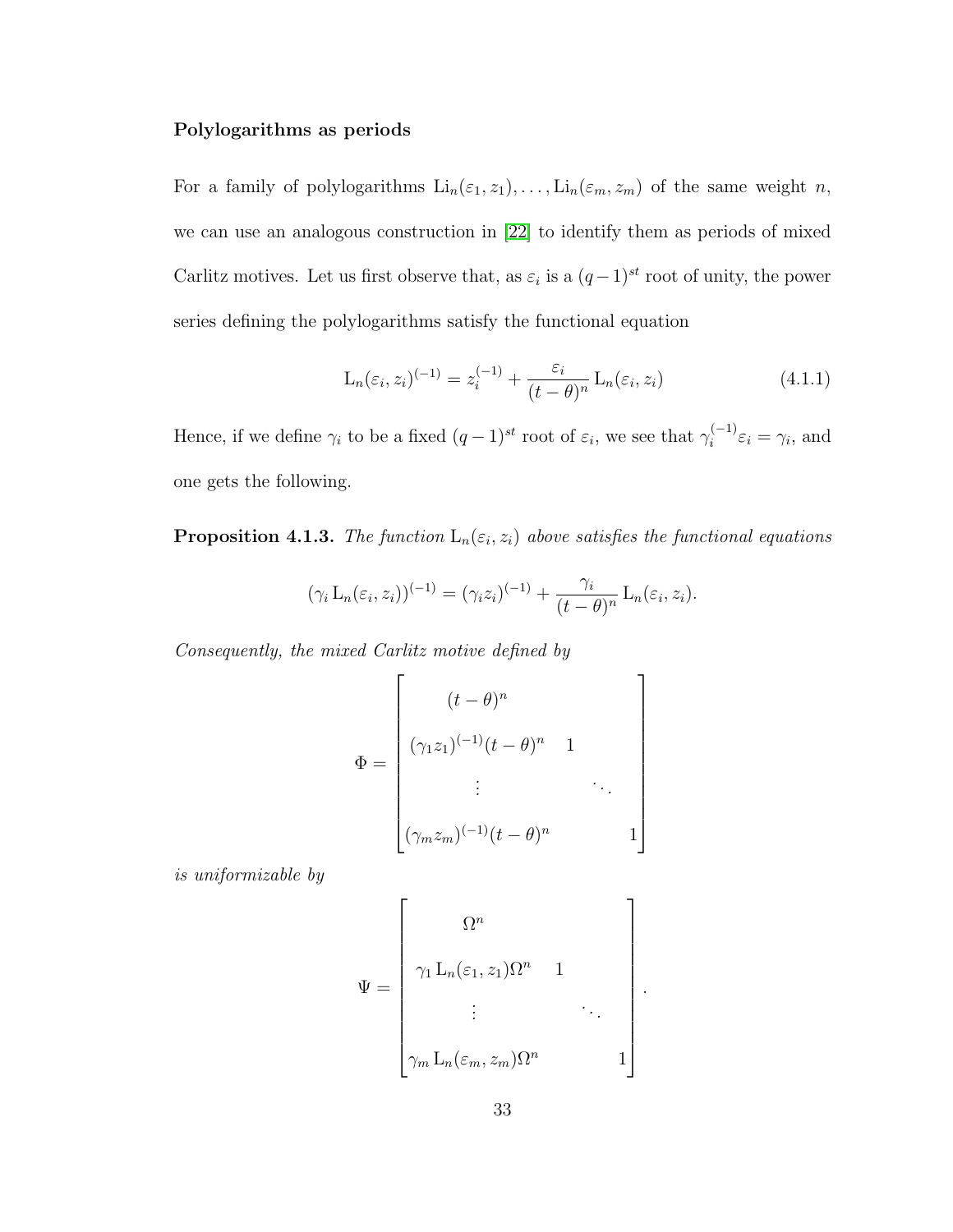*Proof.* The equality  $\Psi^{(-1)} = \Phi \Psi$  is immediate by the functional equations for poly-logarithms (Equation [4.1.1\)](#page-37-0) and  $\Omega$  (Example [2.3.6\)](#page-21-0).  $\Box$ 

#### Multipolylogarithms as periods

For an MP Li<sub>s</sub> $(\vec{\varepsilon}, \vec{z})$ , we can identify a mixed Carlitz motive such that this MP appears as the bottom right entry of its period matrix. Let us introduce the notation

<span id="page-38-0"></span>
$$
\vec{s}_{ij} = (s_j, s_{j+1}, \dots, s_{i-1}), \qquad 1 \le j < i \le r+1,\tag{4.1.2}
$$

and similarly for  $\vec{\varepsilon}_{ij}$  and  $\vec{z}_{ij}$ . Observe that, if we write  $L_{i,j} = L_{\vec{s}_{ij}} (\vec{\varepsilon}_{ij}, \vec{z}_{ij})$ , then

$$
L_{i,j}^{(-1)} = \frac{\varepsilon_j \cdots \varepsilon_{i-2} z_{i-1}^{(-1)}}{(t-\theta)^{s_j+\cdots+s_{i-2}}} L_{i-1,j} + \frac{\varepsilon_j \cdots \varepsilon_{i-1}}{(t-\theta)^{s_j+\cdots+s_{i-1}}} L_{i,j}.
$$

Define  $\gamma_i$  to be a fixed  $(q-1)^{st}$  root of  $\varepsilon_i$  as before

<span id="page-38-1"></span>**Proposition 4.1.4.** The  $L_{i,j}$ 's above satisfy the functional equations

$$
(\gamma_j \cdots \gamma_{i-1} L_{i,j})^{(-1)} = \frac{\gamma_j \cdots \gamma_{i-2} (\gamma_{i-1} z_{i-1})^{(-1)}}{(t-\theta)^{s_j+\cdots+s_{i-2}}} L_{i-1,j} + \frac{\gamma_j \cdots \gamma_{i-1}}{(t-\theta)^{s_j+\cdots+s_{i-1}}} L_{i,j},
$$

Consequently, the mixed Carlitz motive defined by

$$
\Phi = \begin{bmatrix}\n(t - \theta)^{s_1 + \dots + s_r} \\
(\gamma_1 z_1)^{(-1)}(t - \theta)^{s_1 + \dots + s_r} & (t - \theta)^{s_2 + \dots + s_r} \\
(\gamma_2 z_2)^{(-1)}(t - \theta)^{s_2 + \dots + s_r} & \cdots \\
\vdots & \vdots & \ddots \\
(t - \theta)^{s_r} & (\gamma_r z_r)^{(-1)}(t - \theta)^{s_r} & 1\n\end{bmatrix}
$$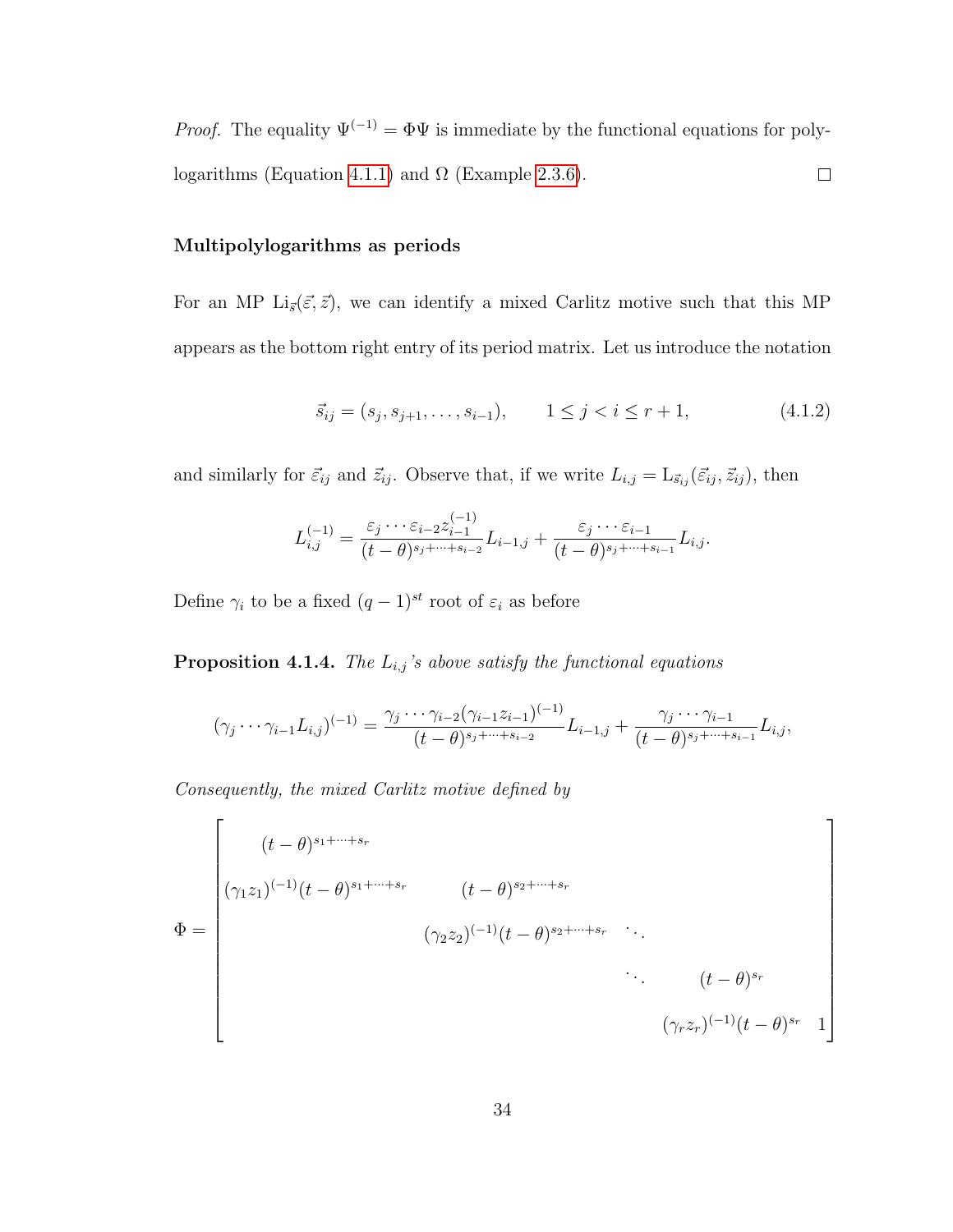is uniformizable by

$$
\Psi = \begin{bmatrix}\n\Omega^{s_1 + \dots + s_r} & \Omega^{s_2 + \dots + s_r} \\
\gamma_1 L_{21} \Omega^{s_1 + \dots + s_r} & \gamma_2 L_{32} \Omega^{s_2 + \dots + s_r} \\
\vdots & \vdots & \ddots \\
\gamma_1 \cdots \gamma_{r-1} L_{r,1} \Omega^{s_1 + \dots + s_r} & \gamma_2 \cdots \gamma_{r-1} L_{r,2} \Omega^{s_2 + \dots + s_r} & \dots & \Omega^{s_r} \\
\gamma_1 \cdots \gamma_r L_{r+1,1} \Omega^{s_1 + \dots + s_r} & \gamma_2 \cdots \gamma_r L_{r+1,2} \Omega^{s_2 + \dots + s_r} & \dots & \gamma_r L_{r+1} \Omega^{s_r} & 1\n\end{bmatrix}
$$

*Proof.* The equality  $\Psi^{(-1)} = \Phi \Psi$  is immediate by the functional equations for mul-tipolylogarithms (Equation [4.1.2\)](#page-38-0) and  $\Omega$  (Example [2.3.6\)](#page-21-0).  $\Box$ 

### Multizeta values as periods

The realization of  $\zeta_{\vec{s}}(\vec{x})$  as periods has essentially been done in [\[19\]](#page-81-2). We will recap it here. In order to do this, we need to make use of the following. For every nonnegative integer  $i$ , define

$$
D_i = \begin{cases} \prod_{j=0}^{i-1} (\theta^{(i)} - \theta^{(j)}) & \text{if } i > 0; \\ 1 & \text{if } i = 0. \end{cases}
$$

**Definition 4.1.5.** Let *n* be a non-negative integer. The *Carlitz gamma* is defined to be

$$
\Gamma_{n+1} = \prod_i D_i^{n_i},
$$

where  $n = \sum_i n_i q^i$  is the q-adic expansion of n.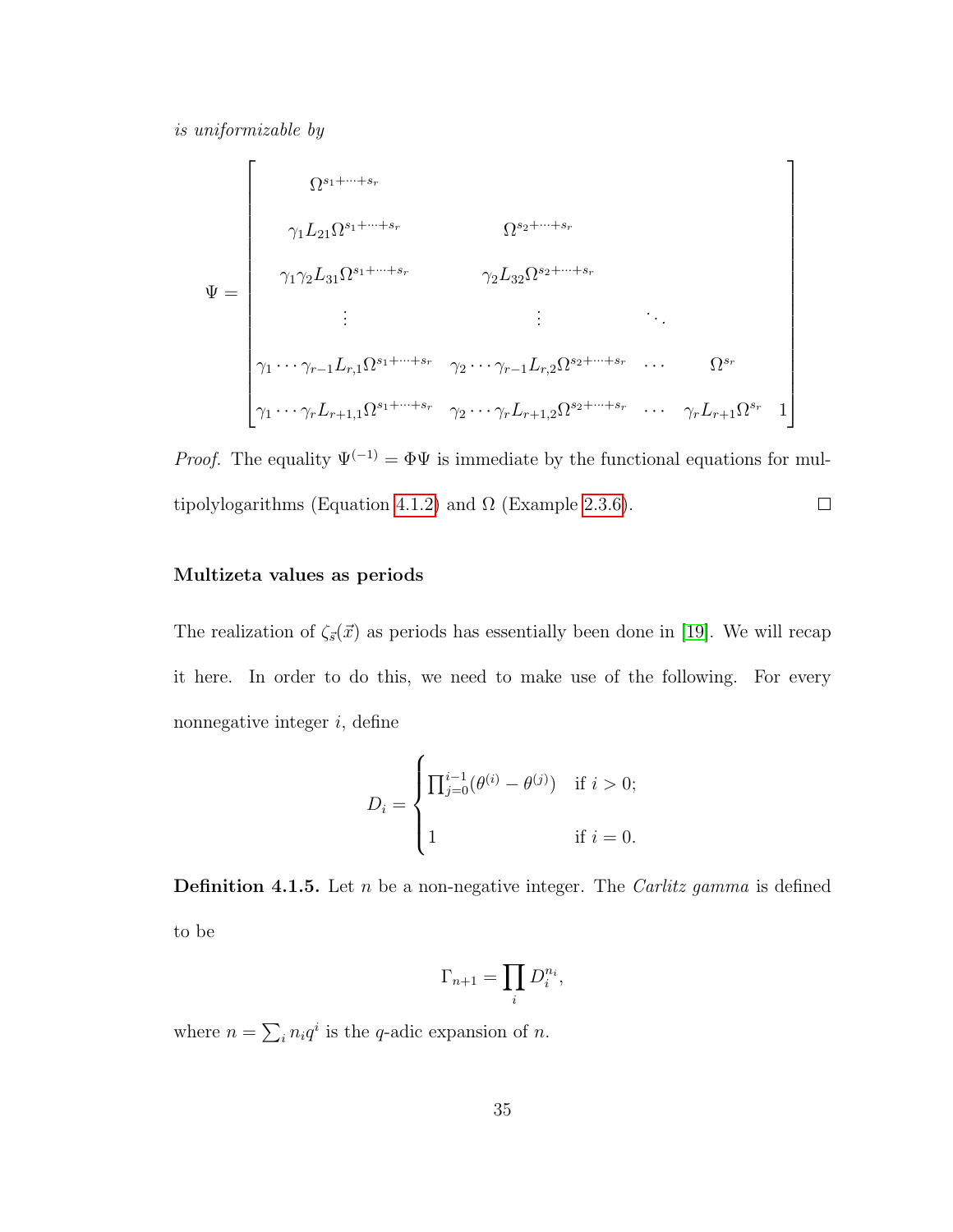<span id="page-40-0"></span>**Theorem 4.1.6** ([\[4\]](#page-79-0)). There is a sequence of nonzero polynomials  $H_n(t) \in A[t]$ satisfying

$$
(H_{s-1}\Omega^s)^{(d)}\bigg|_{t=\theta} = \frac{\Gamma_s}{\tilde{\pi}^s} \sum_{\substack{\deg(a)=d\\ a\in A_+}} \frac{1}{a^s},
$$

where  $s \geq 1$ ,  $d \geq 0$ ,  $\Omega = \Omega(t)$  is the function in Example [2.3.6,](#page-21-0) and  $A_+$  is the set of monic polynomials in A. Further, regarding  $H_n$  as an element in  $\mathbb{F}_q[t][\theta]$ ,

$$
\deg_{\theta} H_n \le \frac{qn}{q-1}.
$$

Because of the above theorem, the formal sums

$$
L^{i,j} := \sum_{d_i > \dotsb d_j \ge 0} x_i^{d_i} (H_{s_i-1} \Omega^{s_i})^{(d_i)} \dotsb x_j^{d_j} (H_{s_j-1} \Omega^{s_j})^{(d_j)}
$$

are the key to giving a period interpretation for multizeta values. If each  $x_k \in \mathbb{C}_{\infty}$ satisfies  $|x_k| = 1$ , then these formal sums  $L^{i,j}$  converges in  $\mathbb{C}_{\infty}[t]$  by the bound on  $\deg_{\theta} H_{s_k}$ .

**Proposition 4.1.7.** For each  $x_i \in \overline{k}^\times$  satisfying  $|x_i| = 1$ , fix a solution  $y_i \in \overline{k}$  to the equation

$$
y^{q} - \frac{x_{i}^{s_{i}+1}}{(x_{i}^{(i)})^{s_{i}}}y = 0.
$$

Then the mixed Carlitz motive defined by

$$
\Phi = \begin{bmatrix}\n(t - \theta)^{s_1 + \dots + s_r} \\
y_1^{(-1)} H_{s_1 - 1}^{(-1)}(t - \theta)^{s_1 + \dots + s_r} & (t - \theta)^{s_2 + \dots + s_r} \\
y_2^{(-1)} H_{s_2 - 1}^{(-1)}(t - \theta)^{s_2 + \dots + s_r} & \ddots \\
\vdots & \ddots & \ddots \\
y_r^{(-1)} H_{s_r - 1}^{(-1)}(t - \theta)^{s_r} & 1\n\end{bmatrix}
$$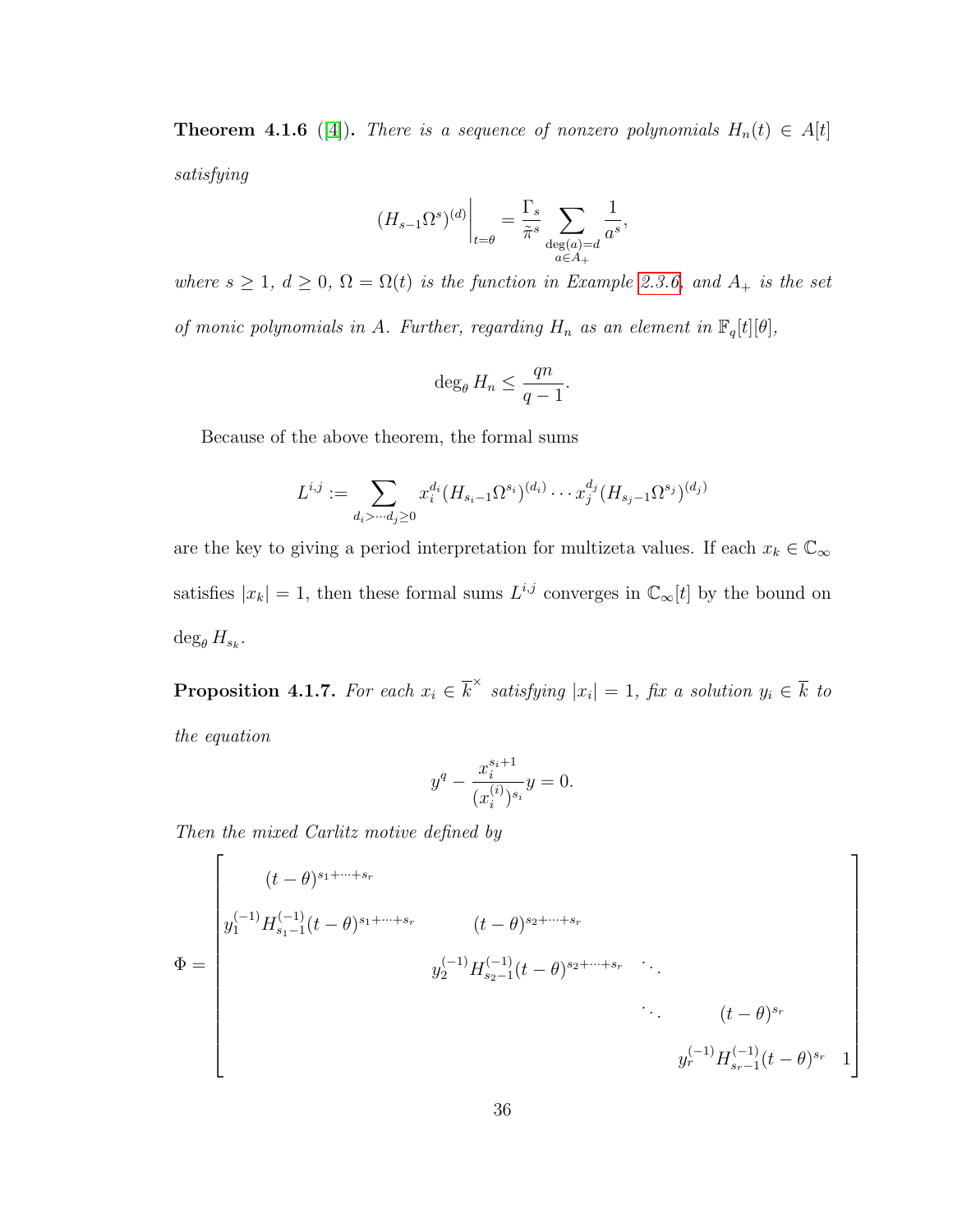is uniformizable by

$$
\Psi = \begin{bmatrix} \Omega^{s_1 + \dots + s_r} & \Omega^{s_2 + \dots + s_r} \\ y_1 L^{1,1} \Omega^{s_2 + \dots + s_r} & \Omega^{s_2 + \dots + s_r} \\ \vdots & \vdots & \ddots \\ y_1 \cdots y_{r-1} L^{1,r-1} \Omega^{s_r} & y_2 \cdots y_{r-1} L^{2,r-1} \Omega^{s_r} & \dots & \Omega^{s_r} \\ y_1 \cdots y_r L^{1,r} & y_2 \cdots y_r L^{2,r} & \dots & y_r L^{r,r} \end{bmatrix}
$$

Moreover, the nontrivial coefficients of  $\Psi$  satisfy

$$
y_i \cdots y_j L^{i,j} \Omega^{s_{j+1}+\cdots+s_r} \bigg|_{t=\theta} = \frac{y_i \cdots y_j \Gamma_{s_i} \cdots \Gamma_{s_j}}{\tilde{\pi}^{s_i+\cdots+s_r}} \zeta_{\vec{s}_{j+1,i}}(\vec{x}_{j+1,i}),
$$

where  $\vec{x}_{j+1,i} := (x_i, \ldots, x_j).$ 

Proof. The first part of the proposition is a straightforward computation, and the second part is a consequence of Theorem [4.1.6,](#page-40-0) since

$$
L^{i,j}\bigg|_{t=\theta} = \frac{\Gamma_{s_i} \cdots \Gamma_{s_j}}{\tilde{\pi}^{s_i + \cdots + s_j}} \zeta_{\vec{s}_{j+1,i}}(\vec{x}_{j+1,i})
$$

and  $\Omega|_{t=\theta} = \tilde{\pi}^{-1}$ .

 $\Box$ 

.

# 4.2 Some combinatorial properties

In this section we discuss combinatorial properties of MZs and MPs. These are generalizations of various results in [\[7,](#page-80-0) [13,](#page-80-1) [19,](#page-81-2) [29\]](#page-82-1).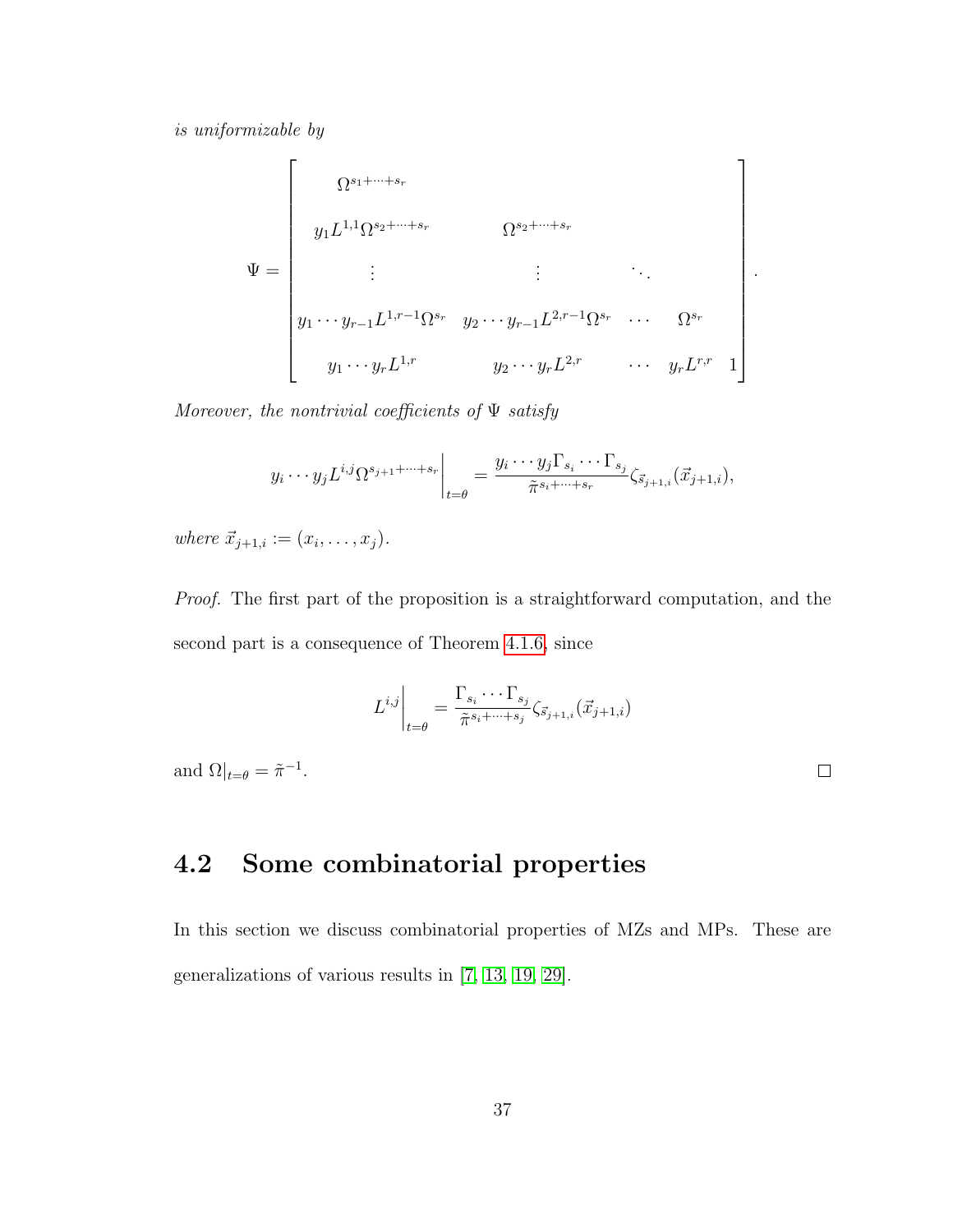### Shuffle relations

As a consequence of the inclusion-exclusion principle, the product of two MPs is a linear combination of MPs, and the same holds for MZs.

Proposition 4.2.1. The MPs satisfy shuffle relations of the form

$$
\mathrm{Li}_{\vec{s}}(\vec{\varepsilon},\vec{z})\,\mathrm{Li}_{\vec{s}'}(\vec{\varepsilon}',\vec{z}') = \sum_{(\vec{v},\vec{v}') \in V} \mathrm{Li}_{\vec{v}\oplus\vec{v}'}(\vec{\varepsilon}_{v,v'},\vec{z}_{v,v'}),
$$

where the notations in the right hand side are defined as follows. For each positive integer r'' satisfying  $\max\{r, r'\} \leq r'' \leq r + r'$ , let  $V_{r''}$  be the set of all tuples  $(\vec{v}, \vec{v}')$ such that  $\vec{v}$  (resp.  $\vec{v}'$ ) can be obtained from  $\vec{s}$  (resp.  $\vec{s}'$ ) by inserting  $r'' - r$  (resp.  $r'' - r'$ ) zeros in all possible ways. Then

$$
V:=\bigcup_{\max\{r,r'\}\leq r''\leq r+r'}V_{r''}.
$$

If  $(\vec{v}, \vec{v}') \in V$ , then  $\vec{v} \oplus \vec{v}'$  is the result after removing all the zeros in the vector sum  $\vec{v} + \vec{v}'$ . For each  $(\vec{v}, \vec{v}') \in V$ , we then declare the

$$
i^{th} \text{ coordinate of } \vec{\varepsilon}_{v,v'} := \begin{cases} \varepsilon_j & \text{if the } i^{th} \text{ coordinate of } \vec{v} \oplus \vec{v}' \text{ is } s_j; \\ \varepsilon_k' & \text{if the } i^{th} \text{ coordinate of } \vec{v} \oplus \vec{v}' \text{ is } s_k; \\ \varepsilon_j \varepsilon_k' & \text{if the } i^{th} \text{ coordinate of } \vec{v} \oplus \vec{v}' \text{ is } s_j + s_k'. \end{cases}
$$

<span id="page-42-0"></span>The variables  $z_{v,v'}$  obey the same rule as above, replacing all  $\varepsilon$ 's by  $z$ 's.  $\Box$ 

**Proposition 4.2.2.** Consider two MZs  $\zeta_{\vec{s}}(\vec{x}), \zeta_{\vec{s}'}(\vec{x}')$  of depths r, r', such that all entries of  $\vec{x}$  and  $\vec{x}'$  have absolute values at most 1. Then the product  $\zeta_{\vec{s}}(\vec{x})\zeta_{\vec{s}'}(\vec{x}')$ can be written as a "shuffle relation", i.e. an  $\mathbb{F}_q$ -linear combination of MZs.  $\Box$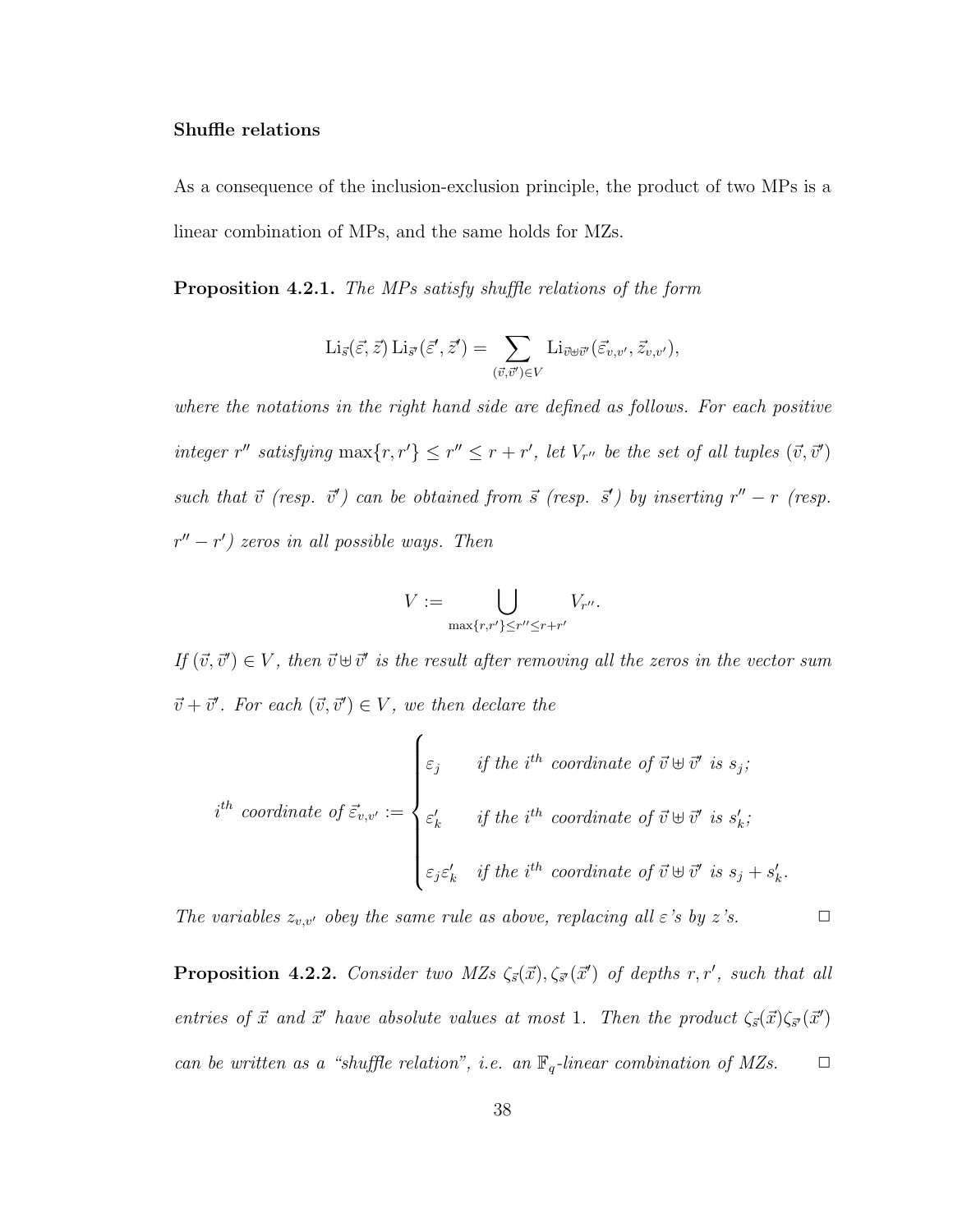It is not easy to explicitly write down the coefficients for an arbitrary MZ shuffle relation. However, [\[13\]](#page-80-1) has computed the shuffle relation for the product of two MZs with depth 1:

$$
\zeta_s(x)\zeta_{s'}(x') = \zeta_{s+s'}(xx') + \sum_{\substack{0 < j < s+s' \\ q-1|j}} \left( (-1)^{s-1} \binom{j-1}{s-1} + (-1)^{s'-1} \binom{j-1}{s'-1} \right) \zeta_{s+s'-j,j}(xx',1).
$$

Explicit relations for colored multizeta values (see Definition [4.5.1\)](#page-57-0) in low depths are also given in [\[19\]](#page-81-2).

### Multizeta values in terms of multipolylogarithms

For our eventual goal of proving some algebraic independence results on MZs, we will need the following result.

<span id="page-43-0"></span>**Proposition 4.2.3.** Let  $\vec{\varepsilon} \in (\mathbb{F}_q^{\times})^r$ . For  $i = 1, \ldots, r$ , also let  $C_i$  be the set of all coefficients for the polynomial  $H_{s_i-1}(t)$  in Theorem [4.1.6,](#page-40-0) and let

$$
U := \{ \vec{u} = (u_1, \dots, u_r) : u_i \in C_i \text{ for all } i \}.
$$

Then there exists  $a_{\vec{u}} \in A$ , indexed by  $\vec{u} \in U$ , such that

$$
\zeta_{\vec{s}}(\vec{\varepsilon}) = \frac{1}{\Gamma_{s_1} \cdots \Gamma_{s_r}} \sum_{\vec{u}} a_{\vec{u}} \operatorname{Li}_{\vec{s}}(\vec{\varepsilon}, \vec{u}).
$$

Furthermore, each  $a_{\vec{u}}$  is a nonnegative power of  $\theta$ .

Proof. Consider the convergent function

$$
L(t) = \sum_{d_1 > \dots < d_r \ge 0} \varepsilon_1^{d_1} (H_{s_1-1} \Omega^{s_1})^{(d_1)} \dots \varepsilon_r^{d_r} (H_{s_r-1} \Omega^{s_r})^{(d_r)}.
$$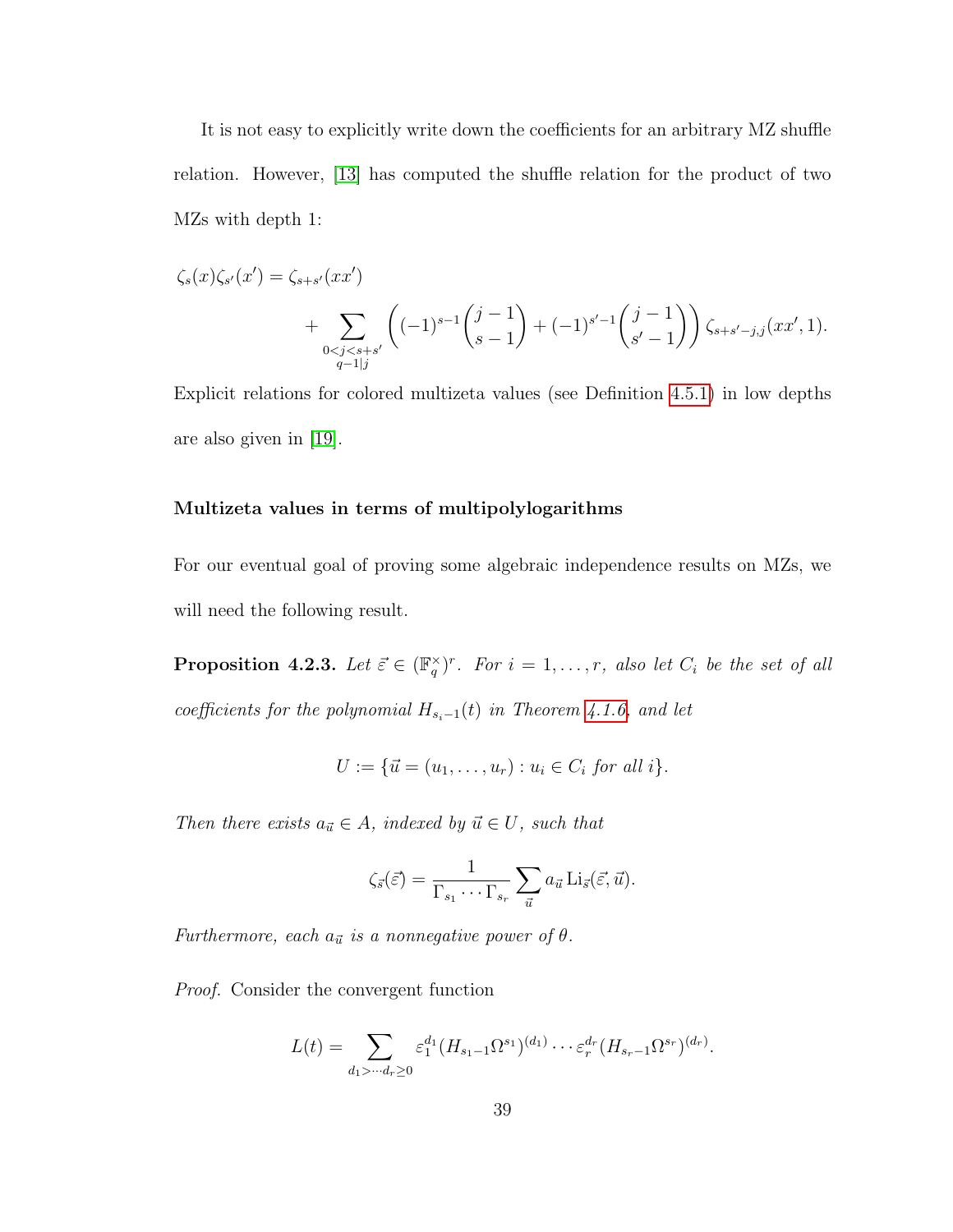Then, by Theorem [4.1.6,](#page-40-0)

$$
L(\theta) = \frac{\Gamma_{s_1} \cdots \Gamma_{s_r}}{\tilde{\pi}^{s_1 + \cdots + s_r}} \zeta_{\tilde{s}}(\tilde{\varepsilon}).
$$

On the other hand, as  $\Omega^{(-1)} = (t - \theta)\Omega$ ,

$$
\frac{L(t)}{\Omega^{s_1+\cdots+s_r}} = \sum_{d_1 > \cdots d_r \ge 0} \frac{\varepsilon_1^{d_1} H_{s_1-1}^{(d_1)} \cdots \varepsilon_r^{d_r} H_{s_r-1}^{(d_r)}}{l_{d_1}^{s_1} \cdots l_{d_r}^{s_r}},
$$

where

$$
l_d = \begin{cases} \prod_{j=1}^d (t - \theta^{(j)}) & \text{if } d > 0; \\ 1 & \text{if } d = 0. \end{cases}
$$

Hence, letting  $t = \theta$ , one obtains the relation

$$
\Gamma_{s_1}\cdots\Gamma_{s_r}\zeta_{\vec{s}}(\vec{\varepsilon})=\sum_{d_1>\cdots d_r\geq 0}\frac{\varepsilon_1^{d_1}H_{s_1-1}^{(d_1)}(\theta)\cdots\varepsilon_r^{d_r}H_{s_r-1}^{(d_r)}(\theta)}{\mathcal{L}_{d_1}^{s_1}\cdots\mathcal{L}_{d_r}^{s_r}}.
$$

We now see that  $a_{\vec{u}}$  is a power of  $\theta$  from the power of t's in the  $H_{s,-}^{(d_j)}$  $\binom{a_j}{s_j-1}$ 's.  $\Box$ 

#### Non-vanishing properties

Before discussing algebraic independence properties, let us show the following nonvanishing properties to ensure that all colored multizeta values and colored multipolylogarithms are nontrivial (see Definition [4.5.1](#page-57-0) for definitions of these two terms).

<span id="page-44-0"></span>**Proposition 4.2.4.** Let  $\vec{s} = (s_1, \ldots, s_r)$  be an arbitrary list of positive integers. For every  $\vec{x} \in (\mathbb{C}_{\infty}^{\times})^r$  satisfying  $|x_i| = 1$  for all i,

$$
\zeta_{\vec{s}}(\vec{x}) \neq 0.
$$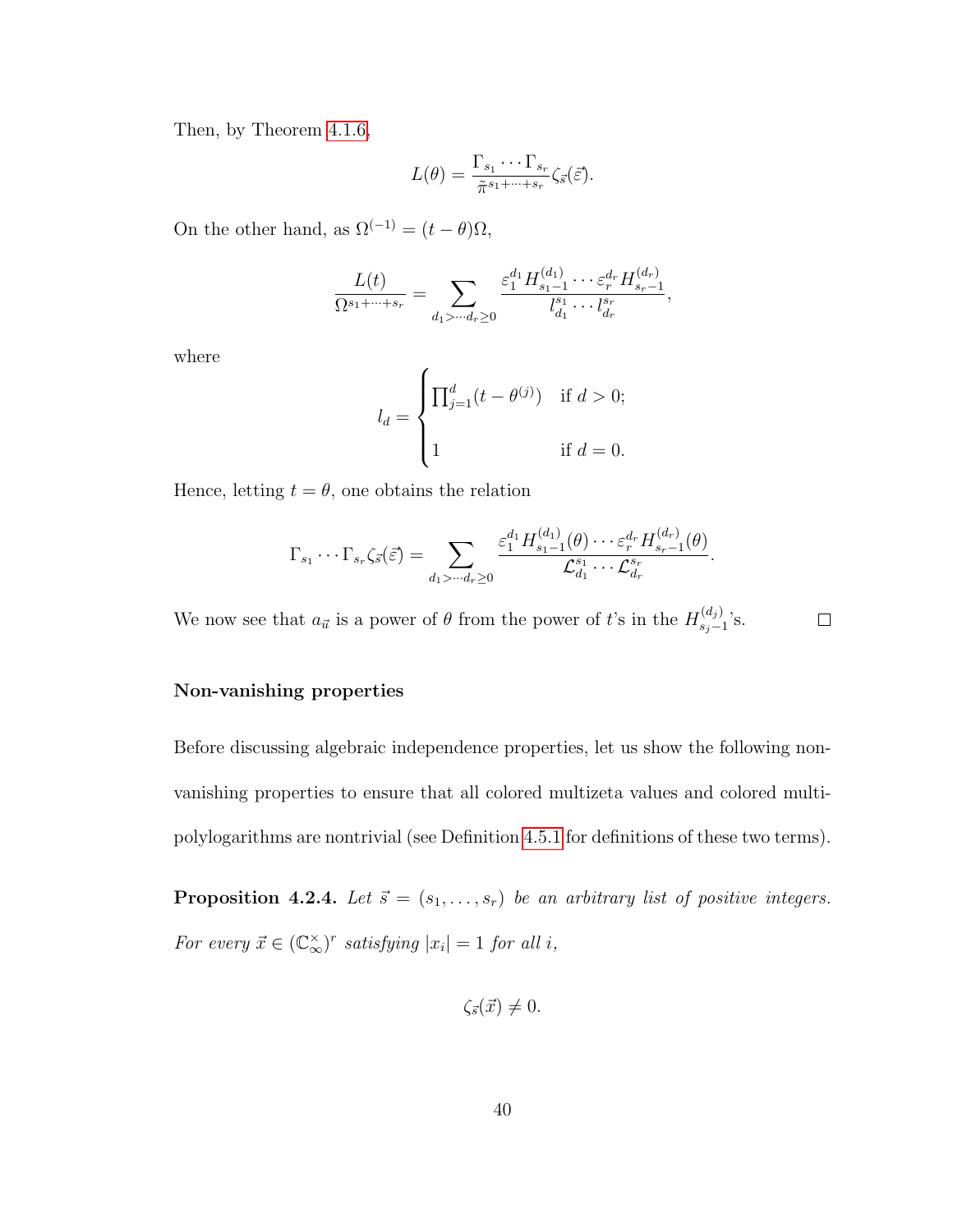Proof. Write

$$
\zeta_{\vec{s}}(\vec{x}) = \sum_{d_1 > \dots > d_r \ge 0} x_1^{d_1} \cdots x_r^{d_r} S_{d_1}(s_1) \cdots S_{d_r}(s_r),
$$

where

$$
S_{d_i}(s_i) = \sum_{\substack{\deg(a) = d_i \\ a \in A_+}} \frac{1}{a^{s_i}}.
$$

Then, as  $\deg_{\theta} S_d(s) \geq \deg_{\theta} S_{d+1}(s) > 0$  by [\[29\]](#page-82-1),

$$
|\zeta_{\vec{s}}(\vec{x})| \geq |S_{r-1}(s_1)\cdots S_0(s_r)| > 0,
$$

giving us what we want.

Remark. By a similar proof strategy, for every  $\vec{\varepsilon} \in (\mathbb{F}_q^{\times})^r$  and  $\vec{z} \in (\mathbb{C}_{\infty}^{\times})^r$  satisfying  $|z_i| = 1$  for all i,

$$
\mathrm{Li}_{\vec{s}}(\vec{\varepsilon},\vec{z})\neq 0.
$$

To see this, observe that  $0 < \deg_{\theta} \mathcal{L}_i < \deg_{\theta} \mathcal{L}_{i+1}$ , and so a direct estimate implies

$$
|\mathrm{Li}_{\vec{s}}(\vec{\varepsilon},\vec{z})| \ge \left| \frac{1}{\mathcal{L}_{r-1}^{s_1} \cdots \mathcal{L}_0^{s_r}} \right| > 0.
$$

# 4.3 Linear relations on polylogarithms

Throughout this section, fix a positive integer m. For each  $i = 1, \ldots, m$ , also fix choices  $\varepsilon_i \in \mathbb{F}_q^{\times}$  and  $z_i \in k$  satisfying  $|z_i| < q^{\frac{qs_i}{q-1}}$ . In addition, fix a choice of  $(q-1)^{st}$ root  $\gamma_i$  for each  $\varepsilon_i$ .

Let us consider a collection of polylogarithms

$$
\mathcal{P} = \{ \gamma_1 \operatorname{Li}_n(\varepsilon_1, z_1), \ldots, \gamma_m \operatorname{Li}_n(\varepsilon_m, z_m) \}
$$

 $\Box$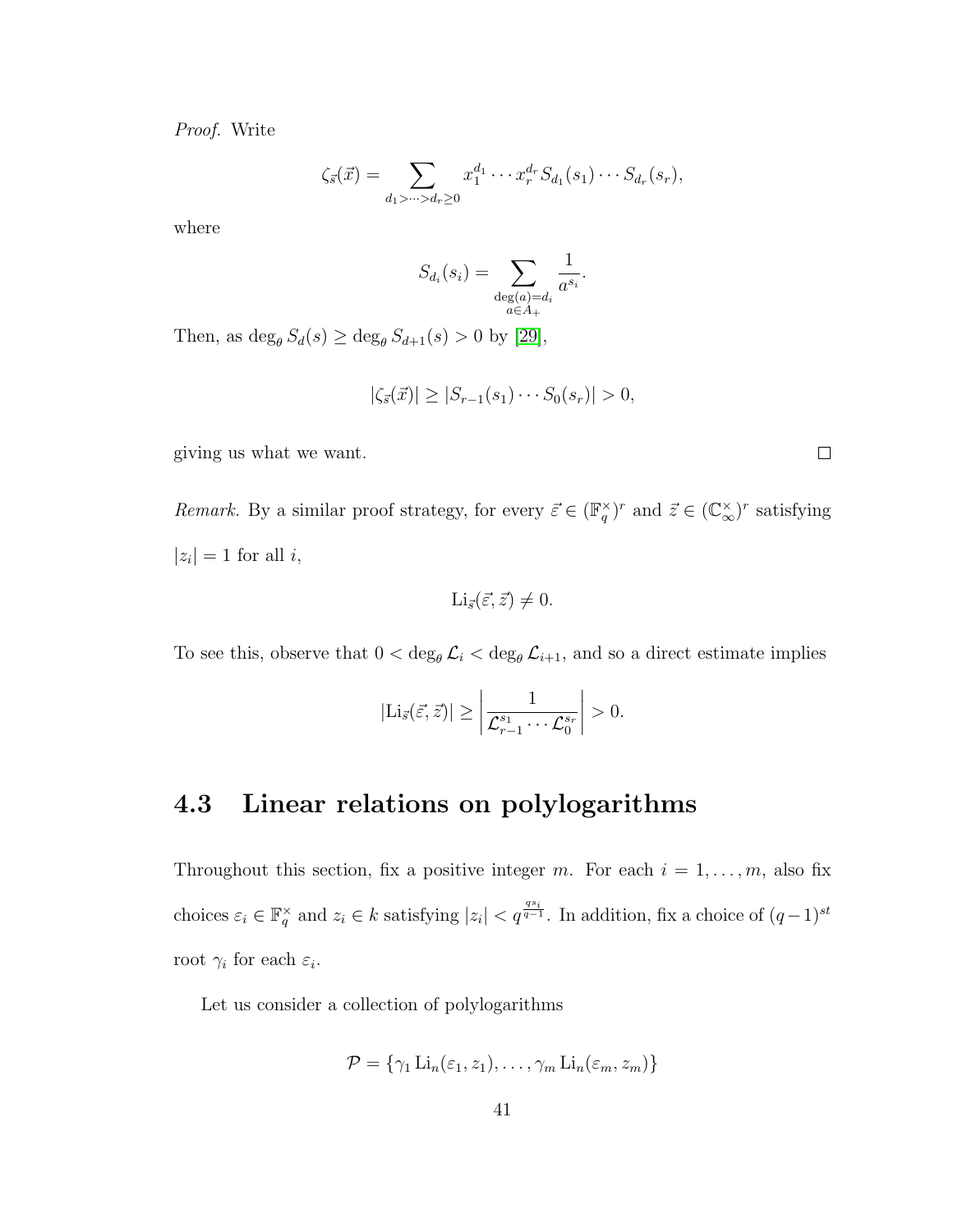of the same weight n, multiplied by  $\gamma_i$ 's. Recall that we gave a period interpretation for this collection of polylogarithms in Proposition [4.1.3.](#page-37-1) Let  $\Phi$  and  $\Psi$  be as defined in this Proposition, and let  $\Gamma$  be its associated motivic Galois group. We now use the technique of [\[22,](#page-81-1) Section 6] to show that defining polynomials of  $\Gamma$  gives us all the k-linear relations on  $P$ . We will use Theorem [2.4.1](#page-24-0) throughout this argument without explicitly mentioning it.

Let  $J = \mathbb{F}_q(t)$ . By definition of  $\Psi$  and the construction of Γ, it is clear that we have an inclusion

$$
\Gamma(R) \subset \left\{ \begin{bmatrix} * & 0 \\ * & I_m \end{bmatrix} \in \text{Mat}_{(k+1)\times (k+1)}(R) \right\}
$$

for any J-algebra R. Furthermore, as the mixed Carlitz motive  $\Phi$  contains a tensor product of a Carlitz motive (corresponding to the top-left entry of  $\Phi$ ), there is a epimorphism over J

$$
\Gamma \longrightarrow \mathbb{G}_m
$$

by the top-left entry, giving rise to an exact sequence

$$
1 \longrightarrow V \longrightarrow \Gamma \longrightarrow \mathbb{G}_m \longrightarrow 1.
$$

Notice that V is the unipotent subgroup of  $\Gamma$ , and is a vector group over  $\overline{J}$  of dimension  $k$ . In fact,

$$
V(\overline{J}) \subset \left\{ \begin{bmatrix} 1 & 0 \\ \ast & I_m \end{bmatrix} \in \text{Mat}_{(k+1)\times (k+1)}(\overline{J}) \right\}.
$$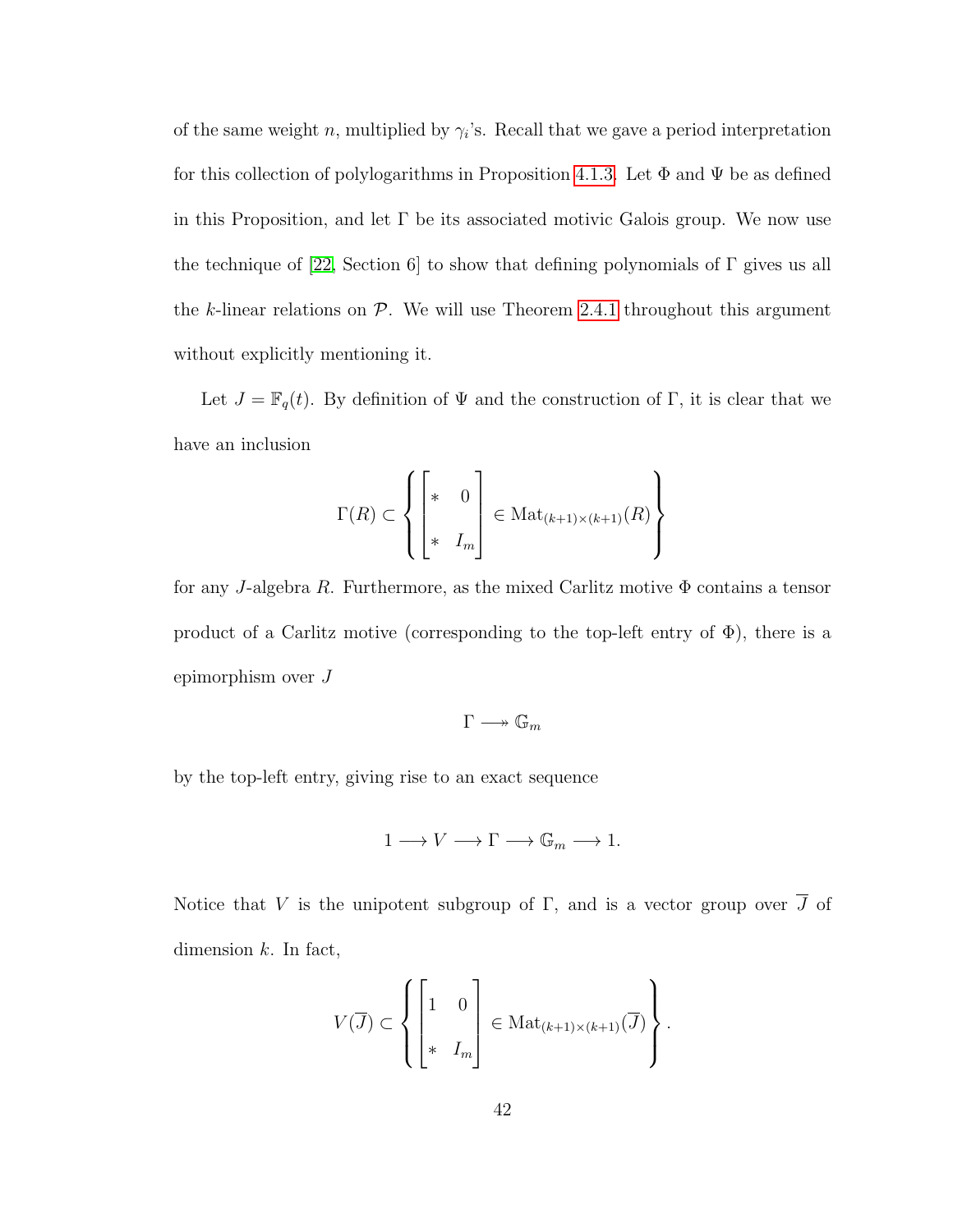Additionally, V is a vector group over  $\overline{J}$ : the product of two elements is linear on the non-trivial coordinates, and if  $\alpha \in \Gamma(\overline{J})$  has image  $a \in \mathbb{G}_m(\overline{J})$ , then

$$
\alpha^{-1} \begin{bmatrix} 1 & 0 \\ v & I_m \end{bmatrix} \alpha = \begin{bmatrix} 1 & 0 \\ av & I_m \end{bmatrix}.
$$

**Lemma 4.3.1.** V is a linear subspace of  $\mathbb{G}_a^k$  over J.

*Proof (c.f. Lemma A.2 of [\[9\]](#page-80-2)).* Note that the induced map  $d : Lie \Gamma \longrightarrow Lie \mathbb{G}_m$  is nonzero since the map is nontrivial when restricted to the upper-left corner of the matrix. Furthermore,  $\ker(d) = \text{Lie } V$ . By smoothness of  $\Gamma$  and  $\mathbb{G}_m$  over J,

 $\dim_J \mathrm{Lie} \Gamma = \dim \Gamma$  and  $\dim_J \mathrm{Lie} \mathbb{G}_m = \dim \mathbb{G}_m = 1$ ,

and so

$$
\dim_J \mathrm{Lie} V = \dim V.
$$

Thus V is smooth and defined over J. Since V is also a vector group over  $\overline{J}$ , this means  $V$  is defined by linear forms over  $J$ .  $\Box$ 

If we now fix a matrix

$$
\omega = \begin{bmatrix} b_0 \\ b_1 & 1 \\ \vdots & \ddots \\ b_m & & 1 \end{bmatrix} \in \Gamma(J), \qquad b_0 \in J^\times \setminus \mathbb{F}_q^\times,
$$

the Zariski closure of the cyclic group generated by  $\omega$  in  $\Gamma$  is the line L connecting  $\omega$ to the identity matrix  $I_{k+1}$ . As  $\Gamma$  is absolutely irreducible and V is of codimension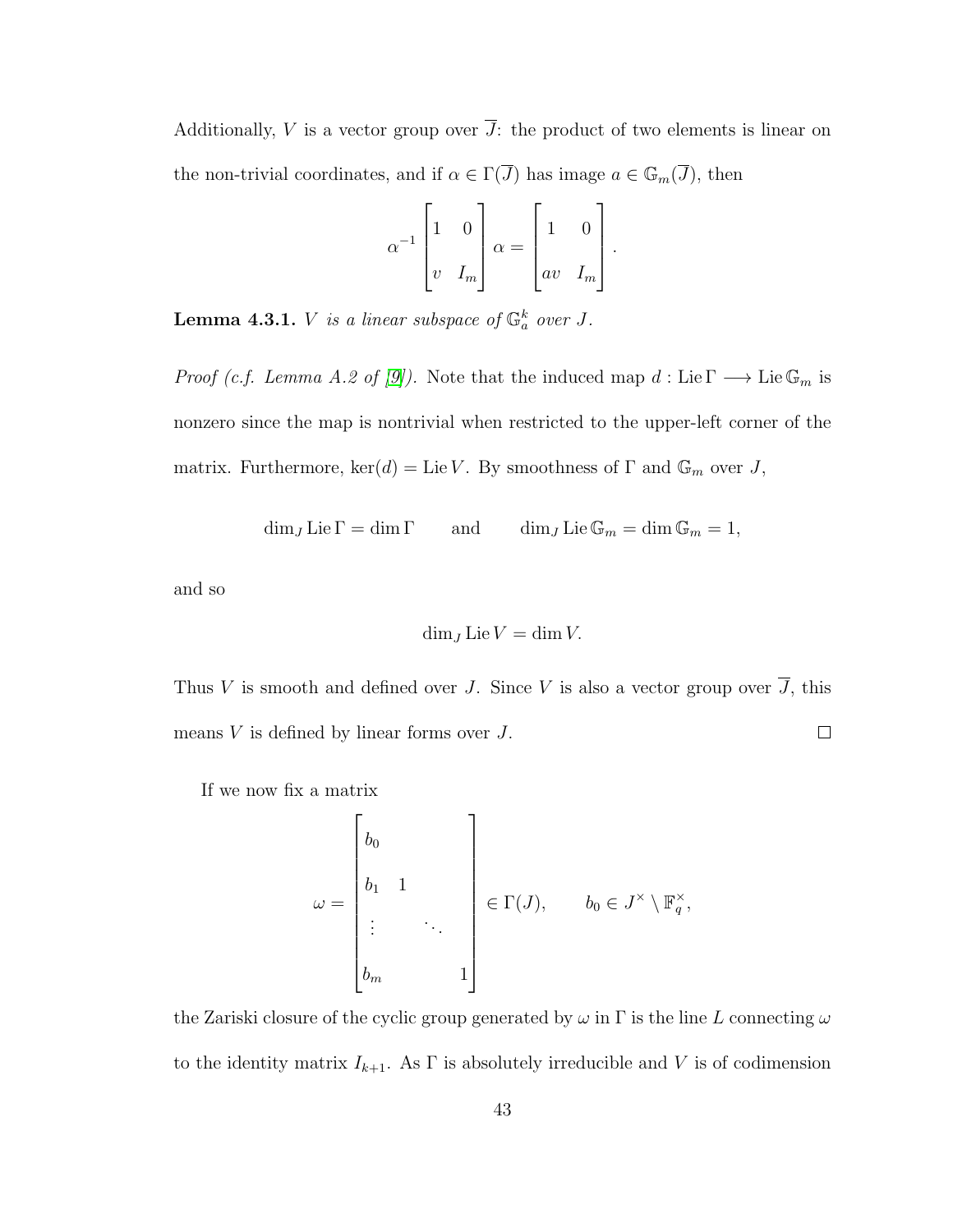1, we conclude that  $\Gamma$  is the linear space spanned by V and L. Thus, if  $F_1, \ldots, F_l$ are linear polynomials in  $J[X_1, \ldots, X_m]$  defining V, and  $\omega$  is as above, then

$$
G_i(X_0,\ldots,X_m) := (b_0-1)F_i(X_1,\ldots,X_m) - F_i(b_1,\ldots,b_m)(X_0-1)
$$

is a set of linear polynomials defining  $\Gamma$ . Furthermore, using the fact the Z is a Γ-torsor by the map defined in [2.4.1,](#page-24-0) one also sees that the linear polynomials

$$
H_i(X_0,\ldots,X_m):=G_i(X_0,\ldots,X_m)-f_iX_0
$$

defines Z for some determined  $f_i \in J$ . These  $H_i$  are the polynomials giving us linear relations on polylogarithms as the construction of  $Z$  is based on the entries of  $\Psi$ . Recall that P is our collection of polylogarithms of the same weight n.

**Proposition 4.3.2.** Fix one of the  $F_i$ 's above, and write  $F_i = c_1X_1 + \cdots + c_mx_m$ with  $c_i \in \mathbb{F}_q(t)^{\times}$ .

(a) Each polynomial  $G_i$  gives rise to the relation

$$
(b_0(\theta) - 1) \sum_{i=1}^k c_i(\theta) \gamma_i \operatorname{Li}_n(\varepsilon_i, z_i) - \sum_{i=1}^k b_i(\theta) c_i(\theta) \tilde{\pi}^n = 0,
$$

where the  $b_i$  are the nontrivial entries of  $\omega$ .

(b) Every k-linear relation among  $\{\tilde{\pi}^n\}\cup \mathcal{P}$  is a linear combination of the relations  $G_1, \ldots, G_l$  above. In fact,

$$
\dim \Gamma = \dim_k \operatorname{Span}_k \{ \{ \tilde{\pi}^n \} \cup \mathcal{P} \}.
$$

*Proof.* (a) By definition of Z, substituting the first column of  $\Psi$  into  $H_i = G_i - fX_0$ gives

$$
G_i(\Omega^n,\Omega^n\gamma_1\mathcal{L}_n(\varepsilon_1,z_1),\ldots,\Omega^n\mathcal{L}_n(\varepsilon_m,z_m))=f\Omega^n.
$$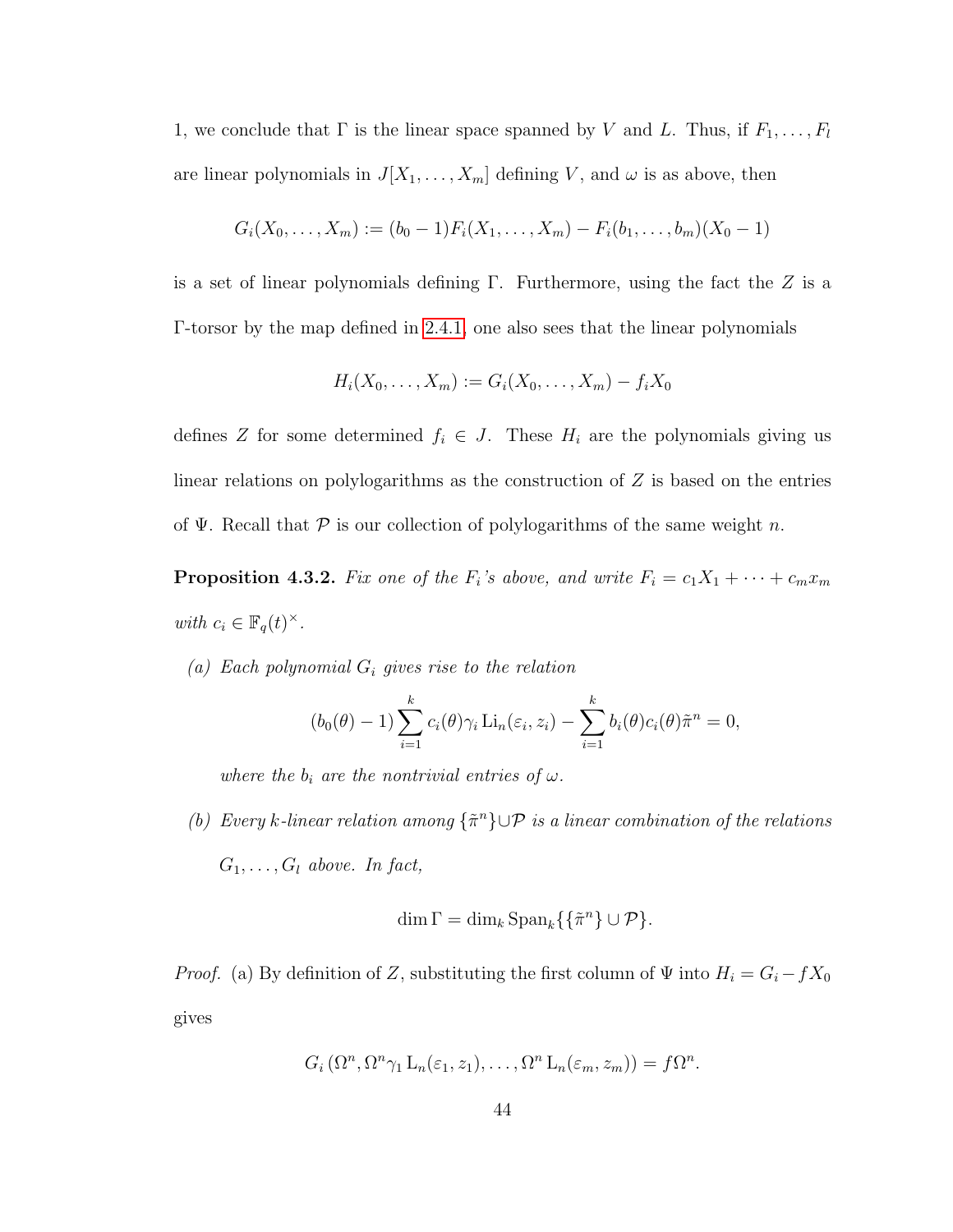Using the functional equation for polylogarithms (Proposition [4.1.3\)](#page-37-1) and the definition of  $G_i$  gives

$$
f^{(-1)}(\Omega^n)^{(-1)} = f_i \Omega^n - F_i(b_1, \dots, b_n) \Omega^n
$$
  
+ 
$$
\Omega^n G_i((t - \theta)^n - 1, (\gamma_1 z_1)^{(-1)}(t - \theta)^n, \dots, (\gamma_m z_m)^{(-1)}(t - \theta)^n).
$$

Since  $\Omega^{(-1)} = (t - \theta)\Omega$ , the above gives

$$
(t - \theta)f^{(-1)} - f_i = G_i((t - \theta)^n - 1, (\gamma_1 z_1)^{(-1)}(t - \theta)^n, \cdots, (\gamma_m z_m)^{(-1)}(t - \theta)^n)
$$

$$
- F_i(b_1, \ldots, b_n).
$$

Notice this implies that  $f_i$  has no pole at  $t = \theta$ . Otherwise  $f^{(-1)}$  would have a pole at  $t = \theta^{(-1)}$ , and the relation above shows that f would have a pole here as well. Iterating shows f has poles at  $\theta(-i)$  for all positive integers i, contradicting the fact that f is a rational function. The same argument shows that  $f_i^(-1)$  has no poles at  $t = \theta$ . This implies that we can evaluate the relation above at  $t = \theta$  to get

$$
f(\theta) = -G_i(-1, 0, ..., 0) + F_i(b_1, ..., b_n)|_{t=\theta}
$$
  
= 
$$
-\sum_{i=1}^m c_i(\theta)b_i(\theta).
$$

Therefore, the first relation we started with now becomes

$$
G_i\left(\Omega^n,\Omega^n\gamma_1\mathop{\rm L}_n(\varepsilon_1,z_1),\ldots,\Omega^n\gamma_m\mathop{\rm L}_n(\varepsilon_m,z_m)\right)|_{t=\theta}=-\sum_{i=1}^m c_i(\theta)b_i(\theta)\tilde{\pi}^{-n}.
$$

An elementary manipulation implies the desired relation.

(b) Let  $N = \text{Span}_k\{\{\tilde{\pi}^n\} \cup \mathcal{P}\}\$ . Since defining polynomials of  $\Gamma$  gives linear relations on  $\{\tilde{\pi}\} \cup \mathcal{P}$ ,

$$
\mathrm{codim}\,\Gamma\geq\mathrm{codim}_k\,N,
$$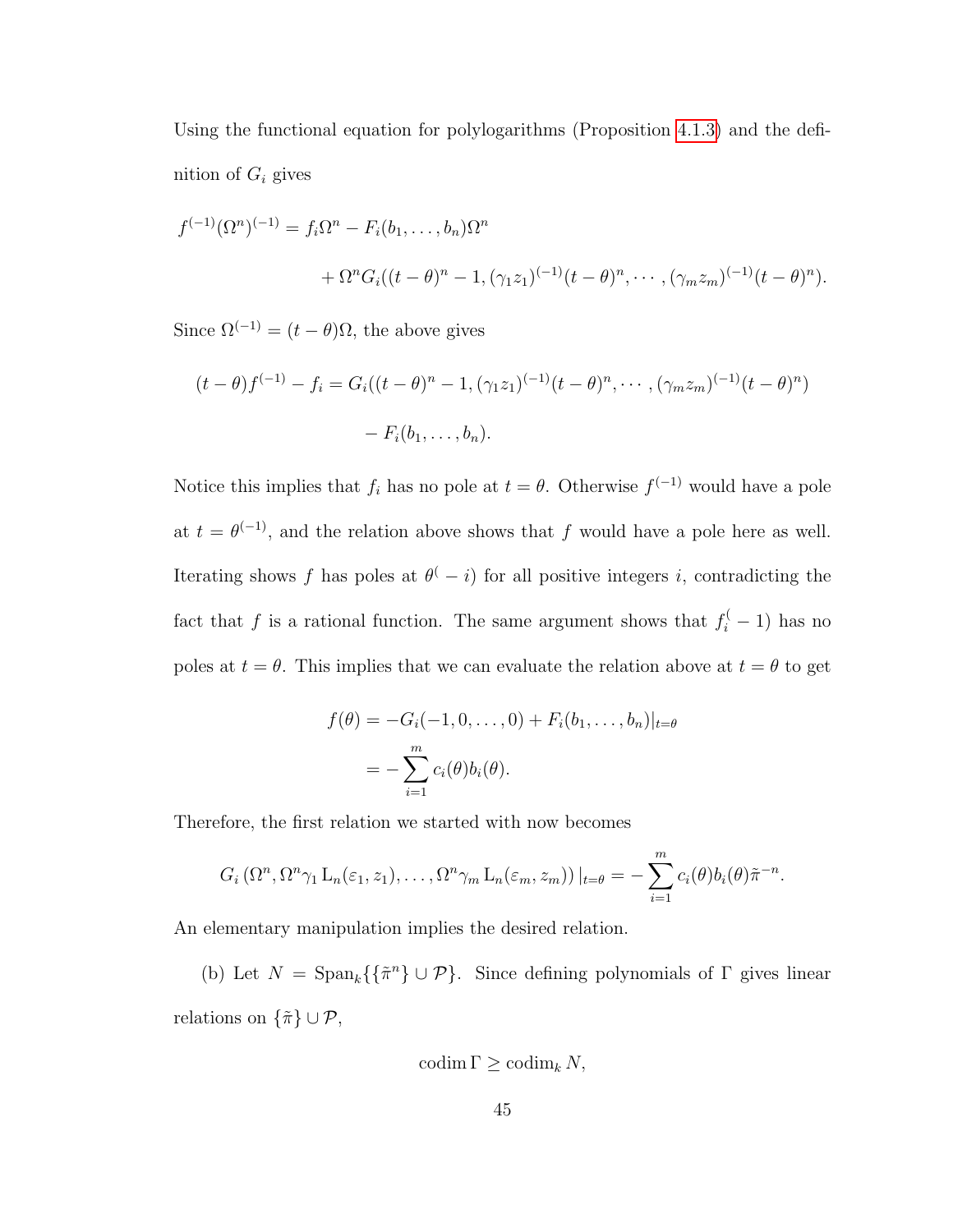implying  $\dim_k N \leq \dim \Gamma$ . On the other hand,

$$
\dim_k N \geq \operatorname{trdeg}_{\overline{k}} \overline{k}(\{\tilde{\pi}\} \cup \mathcal{P}) = \dim \Gamma,
$$

implying dim  $\Gamma = \dim_k N$ .

**Corollary 4.3.3.** Preserve the notations of the above Proposition. If  $P$  is linearly independent over k, then  $P$  is algebraically independent over  $\overline{k}$ . In this case,

$$
\operatorname{trdeg}_{\overline{k}} \overline{k}(\operatorname{Li}_n(\varepsilon_1, z_1), \dots, \operatorname{Li}_n(\varepsilon_m, z_m)) = |\mathcal{P}|,
$$

and each  $\text{Li}_n(\varepsilon_i, z_i)$  is transcendental over k.

*Proof.* Let  $N = \text{Span}_k\{\{\tilde{\pi}^n\} \cup \mathcal{P}\}\$ , so that  $m \leq \dim_k N \leq m+1$ . Also let P be the field extension of  $\bar{k}$  by adjoining the elements of  $\{\tilde{\pi}^n\} \cup \mathcal{P}$ . Since  $\gamma_i \in \bar{k}$ ,

$$
P = \overline{k}(\tilde{\pi}^n, \mathrm{Li}_n(\varepsilon_1, z_1), \ldots, \mathrm{Li}_n(\varepsilon_m, z_m)).
$$

Now, recall that  $\dim_k N = \dim \Gamma = \text{trdeg}_{\overline{k}} P$ . Thus we are done if  $\{\tilde{\pi}^n\} \cup \mathcal{P}$  is a linearly independent set over k. If  $\tilde{\pi}^n$  is a k-linear combination of elements in  $\mathcal{P}$ , then

$$
P = k(\mathrm{Li}_n(\varepsilon_1, z_1), \dots, \mathrm{Li}_n(\varepsilon_m, z_m))
$$

<span id="page-50-0"></span>and  $\text{trdeg}_{\overline{k}}\,P\geq m,$  and we are done once again.

Corollary 4.3.4. Let  $F \in \overline{k}[X_1, \ldots, X_m]$  be a degree 1 polynomial, and suppose

$$
f = F(\gamma_1 \operatorname{Li}_n(\varepsilon_1, z_1), \dots, \gamma_m \operatorname{Li}_n(\varepsilon_m, z_m))
$$

is nonzero. Assume  $P = \{ \gamma_1 \text{Li}_n(\varepsilon_1, z_1), \dots, \gamma_m \text{Li}_n(\varepsilon_m, z_m) \}$  is linearly independent over k. Then f is transcendental over  $\overline{k}$ .

 $\Box$ 

 $\Box$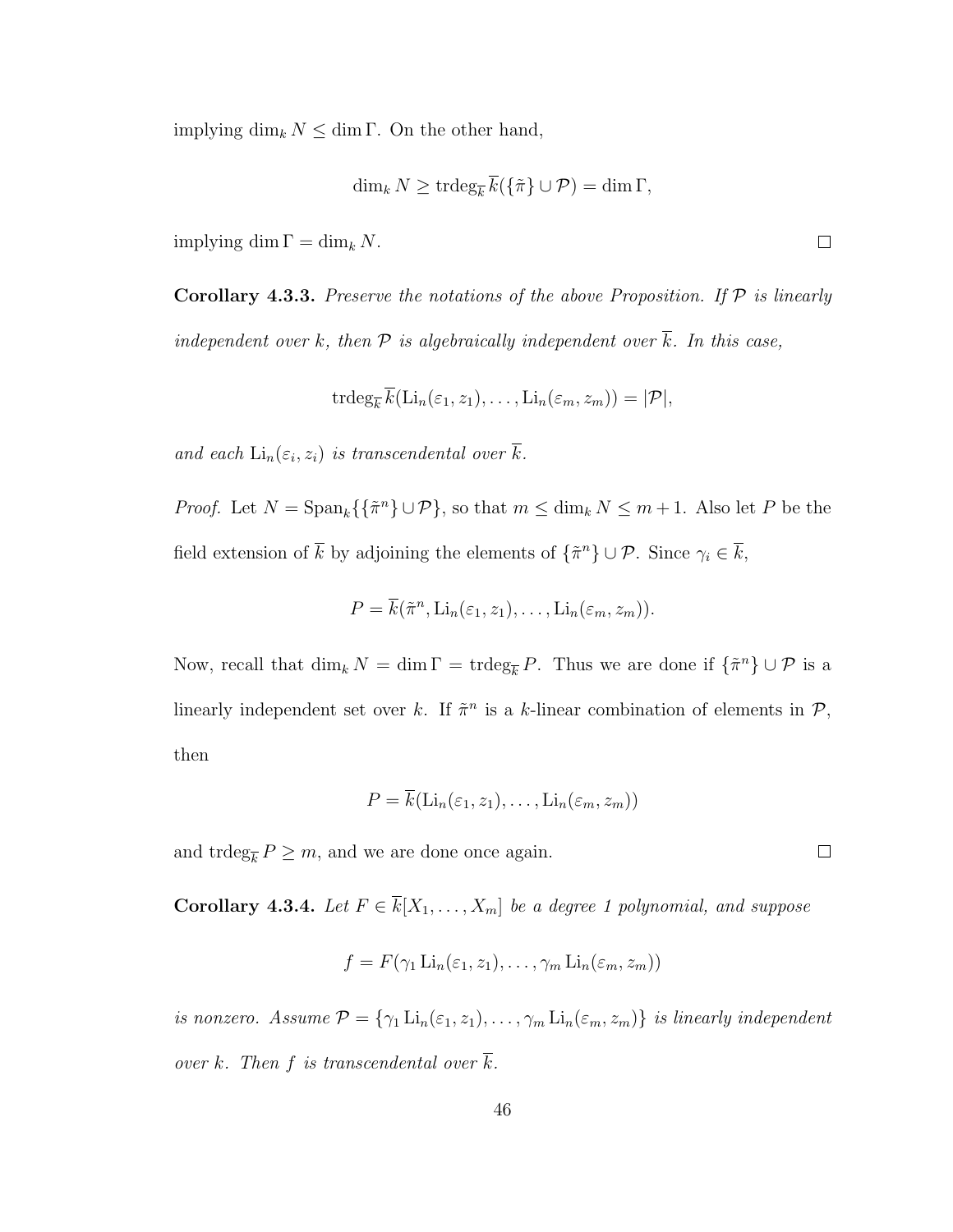*Proof.* Immediate by the previous Corollary, after replacing any element of  $\mathcal{P}$  by  $\Box$  $f$ .

We have only displayed the existence of linear relations between polylogarithms of the same weight in this section. The next section tells us that we should not expect to get nontrivial linear relations between polylogarithms of different weights.

## 4.4 Algebraic independence of

### multipolylogarithms

The purpose of this section is to prove some results on MPs. The entirety of this section consists of Lemmas that we will use for the next section.

<span id="page-51-0"></span>**Lemma 4.4.1.** Let  $V \subset \mathbb{G}_a^m$  be an algebraic group of dimension zero, and assume V is stable under the  $\mathbb{G}_m$ -action defined by

$$
a \cdot (x_1, \ldots, x_m) = (a^{n_1} x_1, \ldots, a^{n_m} x_m) \qquad \forall a \in \overline{k}^{\times}.
$$

Then  $V \equiv 1$  over  $\overline{k}$ .

<span id="page-51-1"></span>*Proof.*  $\mathbb{G}_m(\overline{k})$  is an infinite set.

**Lemma 4.4.2.** Consider distinct positive integers  $n_1, \ldots, n_d$  not divisible by p. For each  $n_i$ , fix distinct  $\varepsilon_1^i, \ldots, \varepsilon_{l_i}^i \in \mathbb{F}_q^\times$  and their  $(q-1)^{st}$  roots  $\gamma_1^i, \ldots, \gamma_{l_i}^i$ . Consider a family  $f_{n_i,1}, \ldots, f_{n_i,l_i}$  of MPs:

$$
f_{n_i,j} = \gamma_j^i \mathcal{L}_{n_i}(\varepsilon_j^i, z_j^i), \qquad z_j^i \in k.
$$

 $\Box$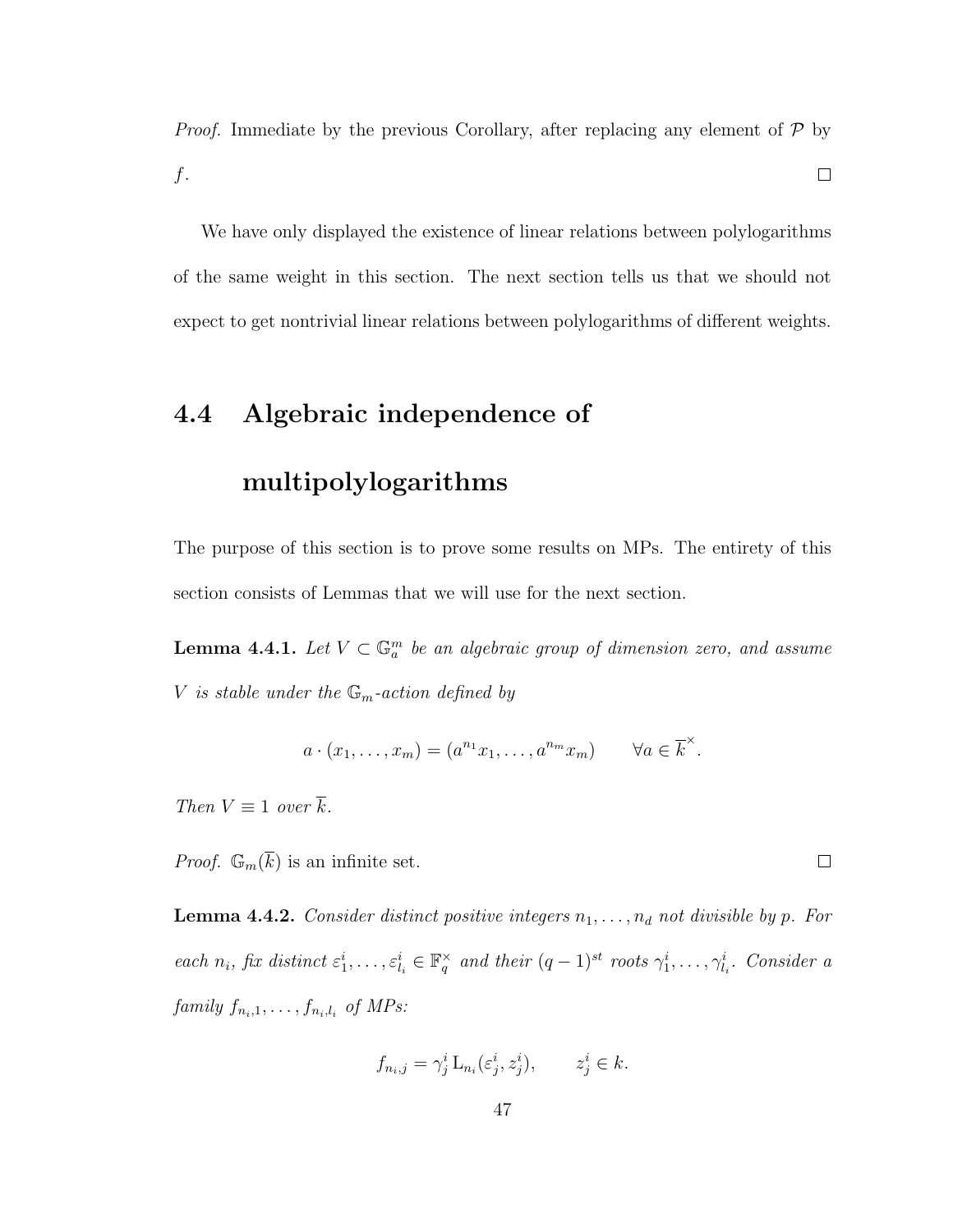If  $\tilde{\pi}^{n_i}, f_{n_i,1}|_{t=\theta}, \ldots, f_{n_i,l_i}|_{t=\theta}$  is k-linearly independent for each i, then the set

$$
\{\tilde{\pi}, f_{n_i,j}|_{t=\theta} : 1 \le i \le d, 1 \le j \le l_i\}
$$

is algebraically independent over  $\overline{k}$ .

*Proof.* Let the indexing set be  $I = \{(i, j) : 1 \le i \le d, 1 \le j \le l_i\}$  with lexicographic ordering  $\leq$ . Any tuple  $(i.j)$  in this proof will be assumed to be in *I*.

Consider the t-motive associated to each  $f_{n_i,j}$ 

$$
\Phi_{i,j} = \begin{bmatrix} (t-\theta)^{n_i} & 0 \\ (\gamma_j^i z_j^i)^{(-1)} (t-\theta)^{n_i} & 1 \end{bmatrix}
$$

with uniformization

$$
\Psi_{i,j} = \begin{bmatrix} \Omega^{n_i} & 0 \\ f_{n_i,j} \Omega^{n_i} & 1 \end{bmatrix}.
$$

Now, for any tuple  $(k, l)$ , define

$$
M(k, l) = C \oplus \bigoplus_{(i,j)\leq (k,l)} \Phi_{i,j}
$$
 and  $M_k(l) = C \oplus \bigoplus_{j\leq l} \Phi_{k,j}$ 

where C is the Carlitz t-motive. (Here  $M_k(l)$  is the slice of  $M(k, l)$  corresponding to  $f_{n_k,1},\ldots,f_{n_k,l_k}$ .) Also define  $\Gamma(k,l)$  and  $\Gamma_k(l)$  to be the motivic Galois groups of  $M(k, l)$  and  $M_k(l)$ . Then  $\Gamma(k, l)$  and  $\Gamma_k(l)$  are constructed from

$$
[\Omega] \oplus \bigoplus_{(i,j)\leq (k,l)} \Psi_{i,j} \quad \text{and} \quad [\Omega] \oplus \bigoplus_{j\leq l} \Psi_{k,j}.
$$

By construction,

$$
\Gamma(k,l) \subset \left\{ [a] \oplus \bigoplus_{(i,j)\leq (k,l)} \begin{bmatrix} a^{n_i} & 0 \\ x_{ij} & 1 \end{bmatrix} : a, x_{ij} \in \overline{k} \right\}
$$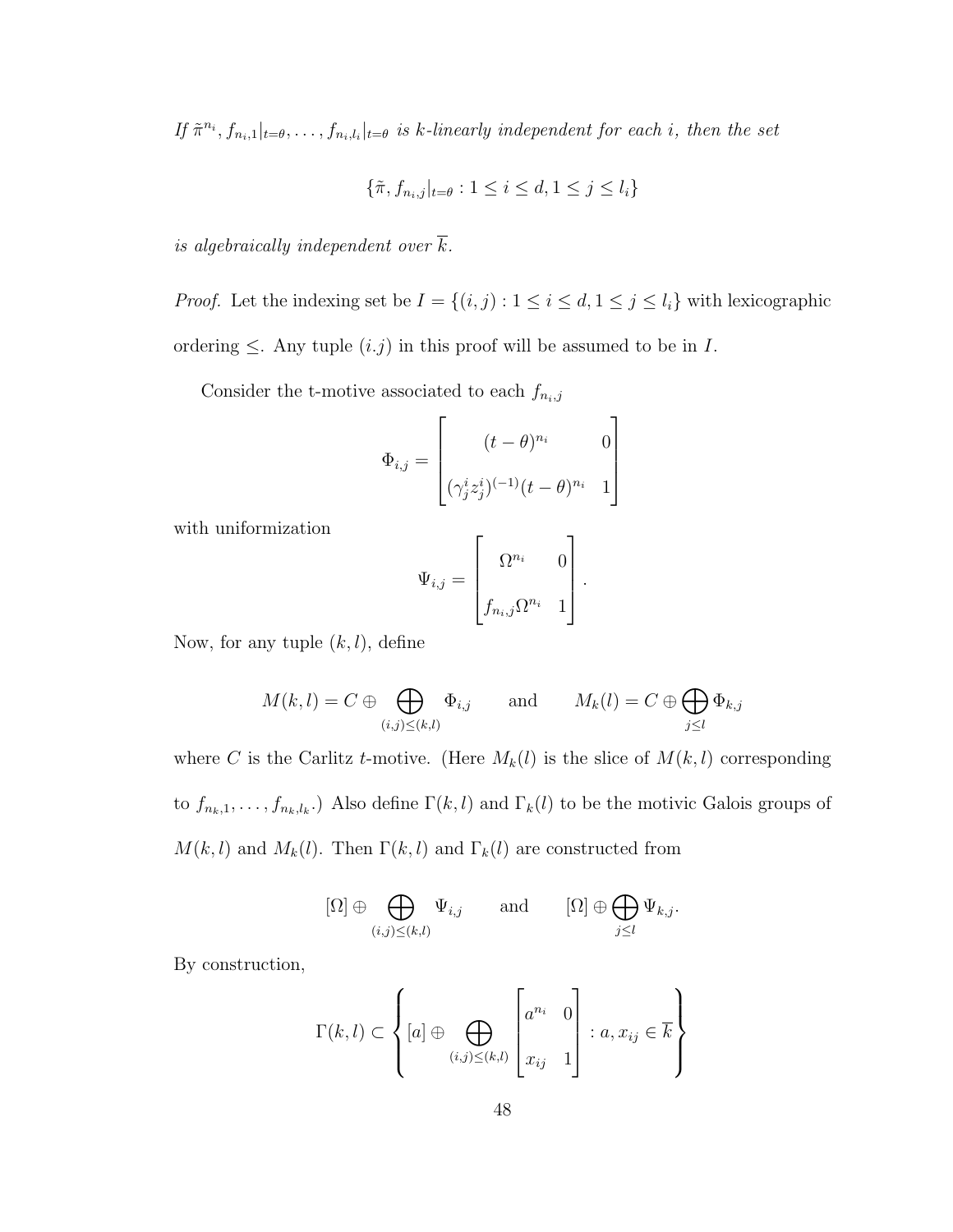and

$$
\Gamma_k(l) \subset \left\{ [a] \oplus \bigoplus_{j \leq l} \begin{bmatrix} a^{n_k} & 0 \\ x_{kj} & 1 \end{bmatrix} : a, x_{ij} \in \overline{k} \right\}.
$$

Due to Theorem [2.4.1,](#page-24-0) it suffices to show that the left inclusion is an equality. We will achieve this by doing induction on  $(k, l)$  with respect to the ordering on I.

By assumption, the inclusions above are equalities for  $\Gamma(1, j)$  and  $\Gamma_k(j)$  across all possible j's (and a fixed k). Let  $(k, l) \geq (2, 1)$ , and let  $(k', l')$  to be the element preceding  $(k, l)$  under the ordering  $\leq$ . Then

$$
(k', l') = \begin{cases} (k, l-1) & \text{if } l \neq 1; \\ (k-1, l_{k-1}) & \text{if } l=1. \end{cases}
$$

We now have injections



where the inclusion of  $C$  is to every mixed Carlitz motive in the direct sum (not just the natural inclusion). By Tannakian duality, we get surjections

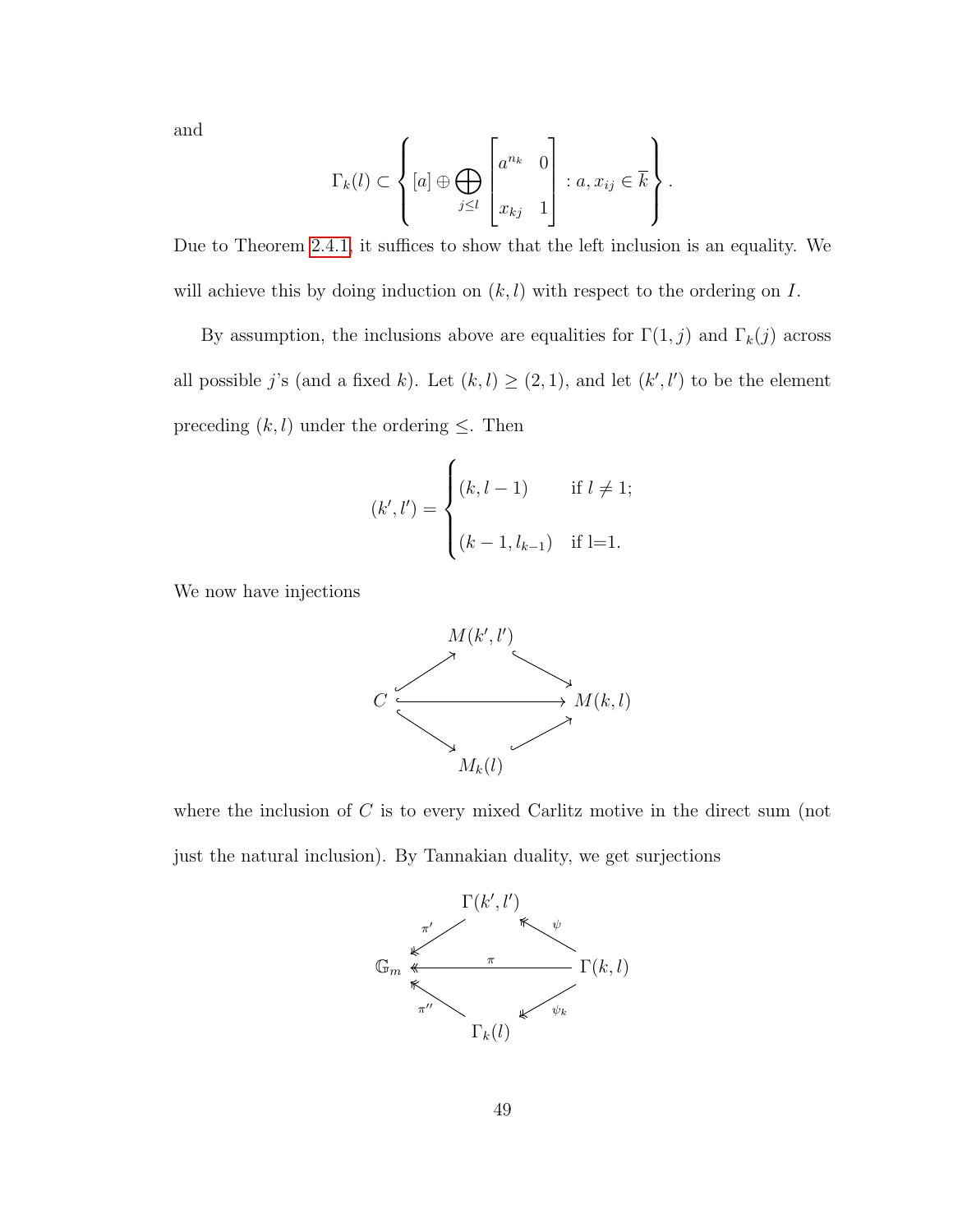where the kernels of  $\pi, \pi', \pi''$  lie in the unipotent radical of the respective groups. Letting  $V = \ker \pi$ , and similarly for V' and V'', we have a commutative diagram



By assumption  $V'' = \prod_{j\leq l} \mathbb{G}_a$ , and by induction  $V' = \prod_{(i,j)\leq (k,l)} \mathbb{G}_a$ , and these isomorphisms are via the coordinates  $x_{ij}$ .

The action of  $\mathbb{G}_m$  on V (and similarly for V' and V'') via the short exact sequence above is via conjugation:

$$
a \cdot v = \tilde{a}^{-1}v\tilde{a}
$$
, where  $\tilde{a}$  is a lift of a to  $\Gamma(k, l)$ .

A computation tells us that, on the coordinates  $x_{ij}$ , the action is

$$
a \cdot x_{ij} = a^{n_i} x_{ij}.
$$

Now, notice that the difference between the coordinates defining  $\Gamma(k, l)$  and  $\Gamma(k', l')$  is just  $x_{kl}$ , so it follows that

$$
\dim \Gamma(k', l') \le \dim \Gamma(k, l) \le \Gamma(k', l') + 1.
$$

Hence it suffices to show that  $\dim \Gamma(k', l') \neq \dim \Gamma(k, l)$ . The rest of the proof follows the strategy of [\[21,](#page-81-3) Theorem 4.2].

Assume that  $\dim \Gamma(k', l') = \dim \Gamma(k, l)$ . Then the commutative diagram above implies dim ker  $\psi|_V = 0$ , whence ker  $\psi|_V \equiv 1$  by Lemma [4.4.1.](#page-51-0) Hence  $\psi|_V$  is a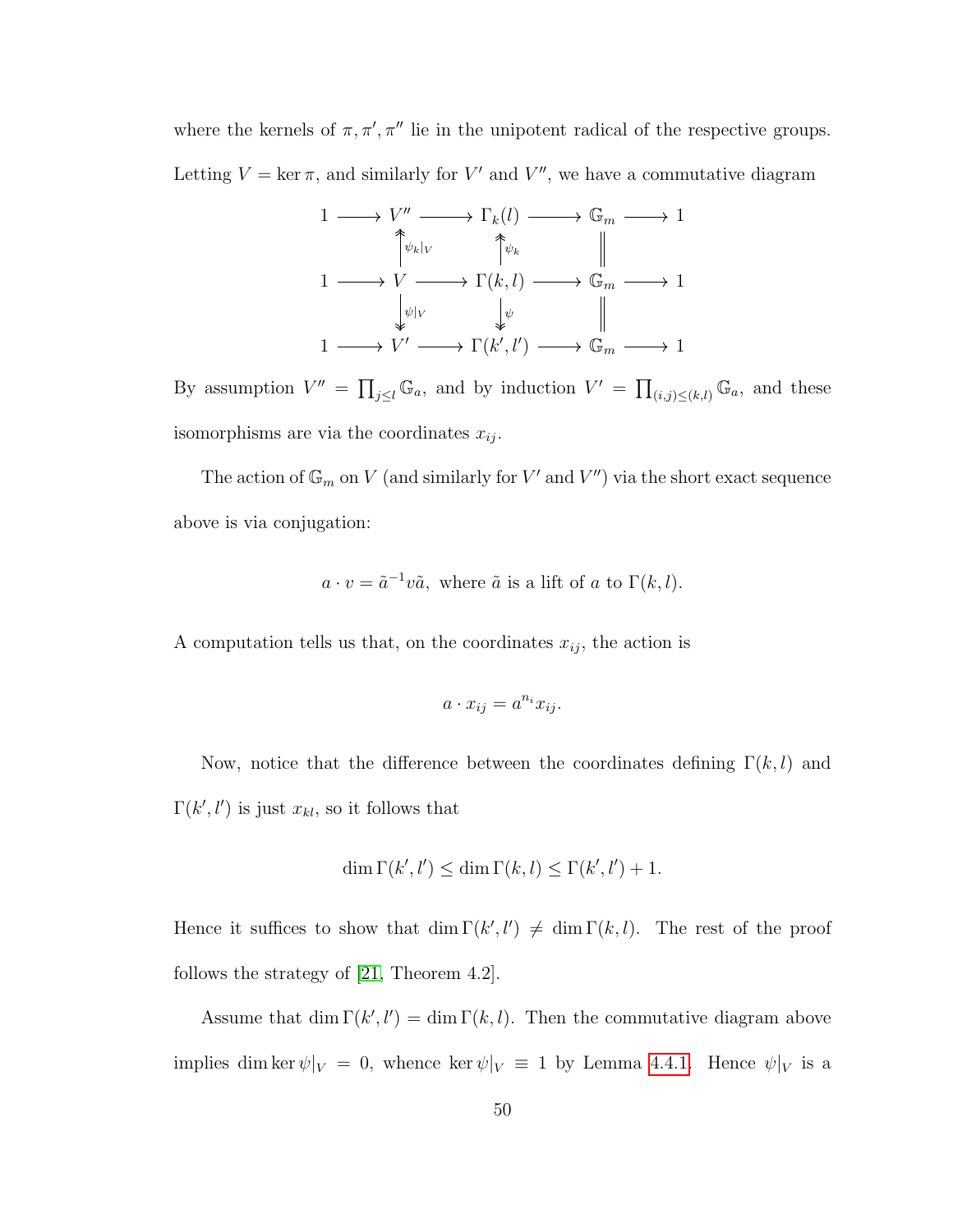bijection, and there is a surjective  $\mathbb{G}_m$ -homomorphism

$$
\varphi\colon V'\xrightarrow{\psi|_V^{-1}} V\xrightarrow{\psi_k|_V} V''.
$$

For each  $(i, j) \neq (k, l)$  with  $i \neq k$ , let  $V_{ij}$  be the subvariety of V defined by

$$
x_{i',j'} = 0 \text{ if } (i',j') \neq (i,j), (k,l),
$$

and define  $V'_{ij} \subset V'$  using the same equations. Then

$$
V_{ij} \subset \mathbb{G}_a^{\oplus 2} \text{ and } V'_{ij} \subset \mathbb{G}_a.
$$

Via the bijection, this implies that dim  $V_{ij} = 1$ . Hence [\[15,](#page-81-4) Corollary 1.8] tells us that  $V_{ij}$  is defined by a polynomial of the form

$$
p(x_{ij}, x_{kl}) = \sum_{\alpha=0}^{d_1} f_{\alpha} x_{kl}^{p^{e_{\alpha}}} - \sum_{\beta=0}^{d_2} f_{\beta} x_{ij}^{p^{e_{\beta}}} \in \overline{k}[x_{ij}, x_{kl}].
$$

If  $d_1 > 0$ , then by normality of  $V_{ij}$  any point  $(x_{ij}, x_{kl}) \in V_{ij}$  must also satisfy the polynomial

$$
p(a \cdot x_{ij}, a \cdot x_{kl}) - a^{n_k p^{e_{d_1}}} p(x_{ij}, x_{kl})
$$

of lower  $x_{kl}$ -degree. Hence, by iterating, every point in  $V_{ij}$  satisfies a polynomial of the form

$$
f(x_{ij}, x_{kl}) = x_{kl}^{p^e} - \sum_{\beta=0}^{d_2} f_{\beta} x_{ij}^{p^{e_{\beta}}}
$$

We now contend that  $\varphi|_{V_{ij}} \equiv 0$ . If not, there is some  $(x_{ij}, x_{kl})$  on  $V_{ij}$  such that  $\varphi(x_{ij}, x_{kl}) = x_{kl} \neq 0$ . Hence using the polynomial f to write

$$
x_{kl} = \left(\sum_{\beta=0}^{d_2} f_{\beta} x_{ij}^{p^{e_{\beta}}}\right)^{p^{-e}}
$$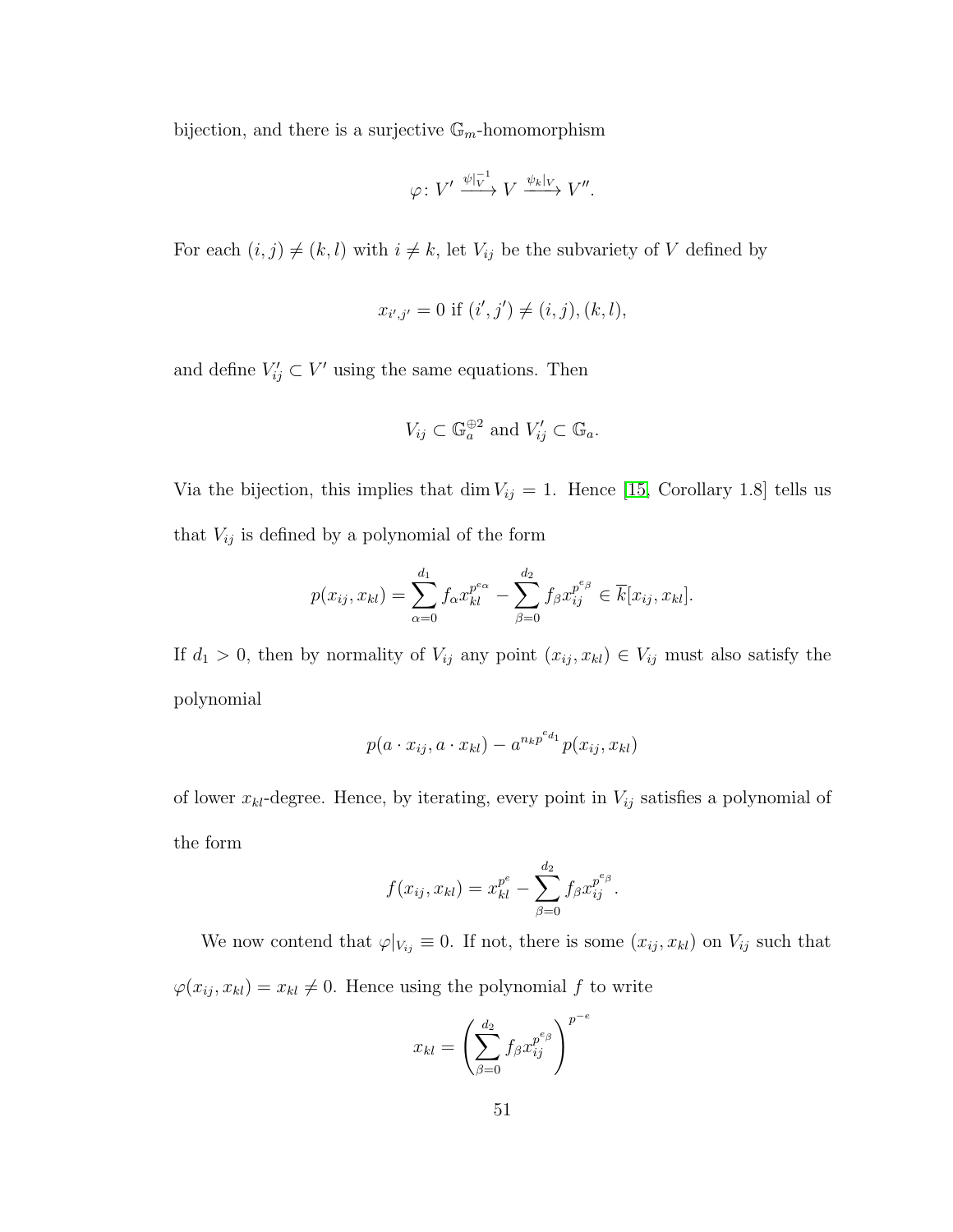and using the fact that  $\varphi$  is equivariant under  $\mathbb{G}_m$ , we get the equality

$$
\left(\sum_{\beta=0}^{d_2} f_{\beta}(a^{n_i}x_{ij})^{p^{e_{\beta}}}\right)^{p^{-e}} = a^{n_k} \left(\sum_{\beta=0}^{d_2} f_{\beta} x_{ij}^{p^{e_{\beta}}}\right)^{p^{-e}}.
$$

Comparing coefficients gives us  $n_i p^{e_{d_2}-e} = n_k$ , a contradiction by assumptions on the  $n_i$ 's. Hence  $\varphi|_{V_{ij}} \equiv 0$ .

Recall  $V_{ij}$  was defined for  $(i, j) \neq (k, l)$  with  $i \neq k$ , and  $(k', l')$  was the tuple preceding  $(k, l)$  with respect to  $\leq$ . Hence  $\varphi_{V_{ij}} \equiv 0$  for all such i implies

$$
\varphi\left(\prod_{\substack{(i,j)\leq (k',l')\\i=k}}\mathbb{G}_a\right)=\varphi(\mathbb{G}_a^{l-1})=V''.
$$

But  $V'' = \prod_{j \leq l} \mathbb{G}_a$  has dimension l, a contradiction.

<span id="page-56-0"></span>**Lemma 4.4.3** (c.f. [\[21,](#page-81-3) Theorem 4.3]). Let  $s_1, \ldots, s_r$  be positive integers, and let  $\varepsilon_1,\ldots,\varepsilon_r\in\mathbb{F}_q^\times$ . If the set

$$
\{\tilde{\pi},\mathrm{Li}_{s_1}(\varepsilon_1,z_1),\ldots,\mathrm{Li}_{s_r}(\varepsilon_r,z_r)\}\
$$

is algebraically independent over  $\overline{k}$ , then so is the set

$$
\{\tilde{\pi}, \mathrm{Li}_{\vec{s}_{ij}}(\vec{\varepsilon}_{ij}, \vec{z}_{ij}): 1 \le j < i \le r+1\},\
$$

where we write  $\vec{\varepsilon}_{ij} = (\varepsilon_j, \varepsilon_{j+1}, \dots, \varepsilon_{i-1})$  and  $\vec{z}_{ij} = (z_j, z_{j+1}, \dots, z_{i-1}).$ 

Proof. By assumption the set

$$
\{\tilde{\pi}, \gamma_1 \operatorname{Li}_{s_1}(\varepsilon_1, z_1), \ldots, \gamma_r \operatorname{Li}_{s_r}(\varepsilon_r, z_r)\}
$$

 $\Box$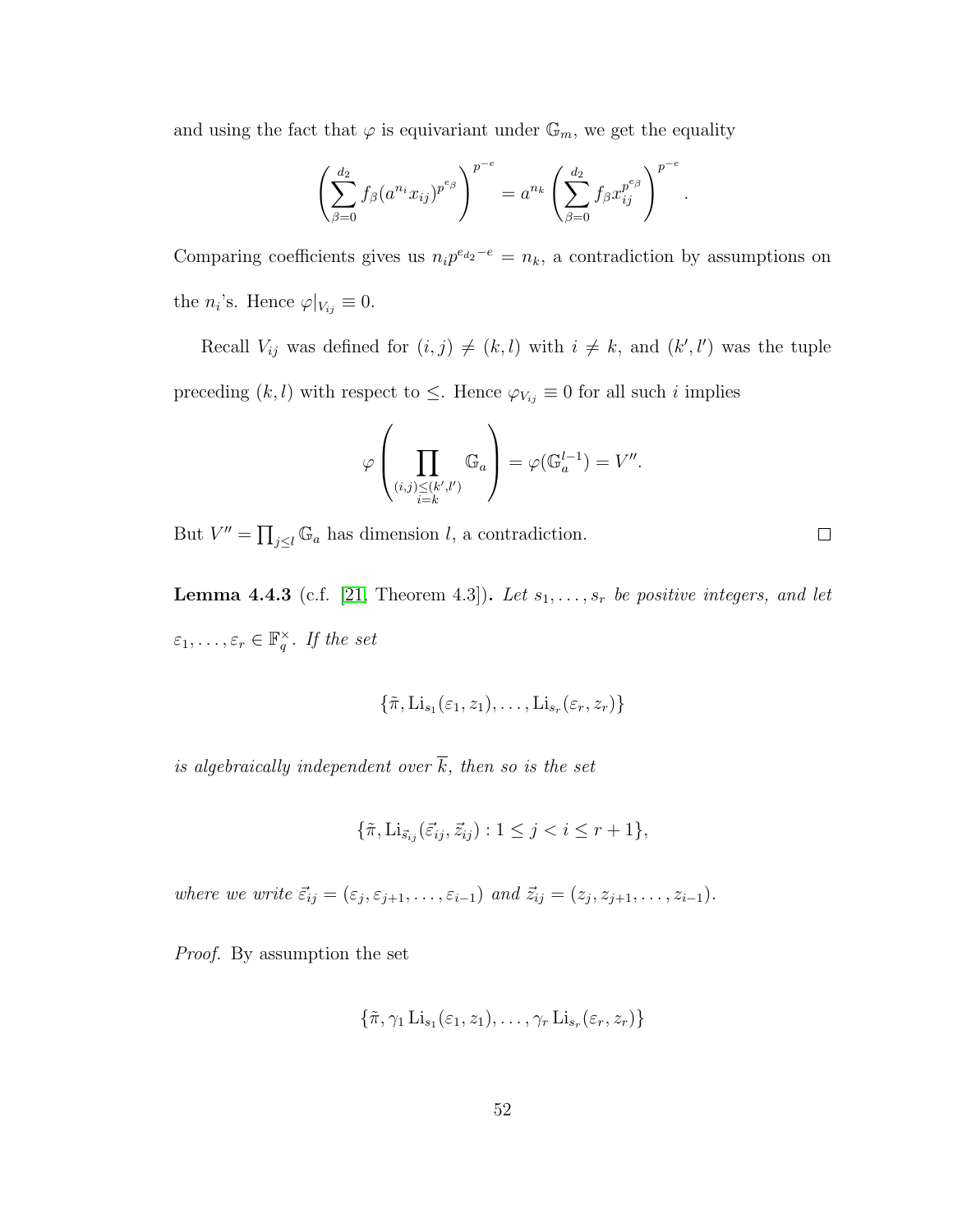is algebraically independent over  $\bar{k}$ , where  $\gamma_i$  is a fixed  $(q-1)^{st}$  root of  $\varepsilon_i$ . Then, by considering the mixed Carlitz motives of Proposition [4.1.4,](#page-38-1) and using the same proof as in [\[21,](#page-81-3) Theorem 4.3], we get algebraic independence of

$$
\{\tilde{\pi}, \gamma_j \cdots \gamma_{i-1} \operatorname{Li}_{\vec{s}_{ij}}(\vec{\varepsilon}_{ij}, \vec{z}_{ij}) : 1 \le j < i \le r+1\},\
$$

as desired.

### 4.5 Implications on colored multizeta values

In this section we study colored multizeta values. Let us preserve the notations in Section [4.1.](#page-34-0)

<span id="page-57-0"></span>**Definition 4.5.1.** Fix a positive integer r, and let  $\vec{s} = (s_1, \ldots, s_r)$  be a list of positive integers. Also consider a list  $\vec{\varepsilon} = (\varepsilon_1, \dots, \varepsilon_r)$  of elements in  $\mathbb{F}_q^{\times}$ .

- The colored multizeta value (or CMZ) associated to  $\vec{s}$  and  $\vec{\varepsilon}$  is defined to be  $\zeta_{\vec{s}}(\vec{\varepsilon}).$
- Let  $\vec{u} = (u_1, \ldots, u_r)$  be a list of elements in A. The colored multipolylogarithm (or CMP) associated to  $\vec{s}$  and  $\vec{u}$  is defined to be  $\text{Li}_{\vec{s}}(\vec{\varepsilon}, \vec{u})$ .

There are two points of view for this definition. One is that colored multizeta values are special values of Goss's analytic continuation of  $\zeta_{\vec{s}}(\vec{1})$  in [\[18\]](#page-81-0). The other is that these are multizeta values twisted by  $\mathbb{C}_{\infty}$ -Hecke characters  $\mathbb{A}^{\times}/k^{\times} \longrightarrow \mathbb{C}_{\infty}^{\times}$ of the form

$$
(a)_v \longmapsto \prod_v \varepsilon^{\log |a|_v}, \qquad \varepsilon \in \mathbb{F}_q^{\times}.
$$

 $\Box$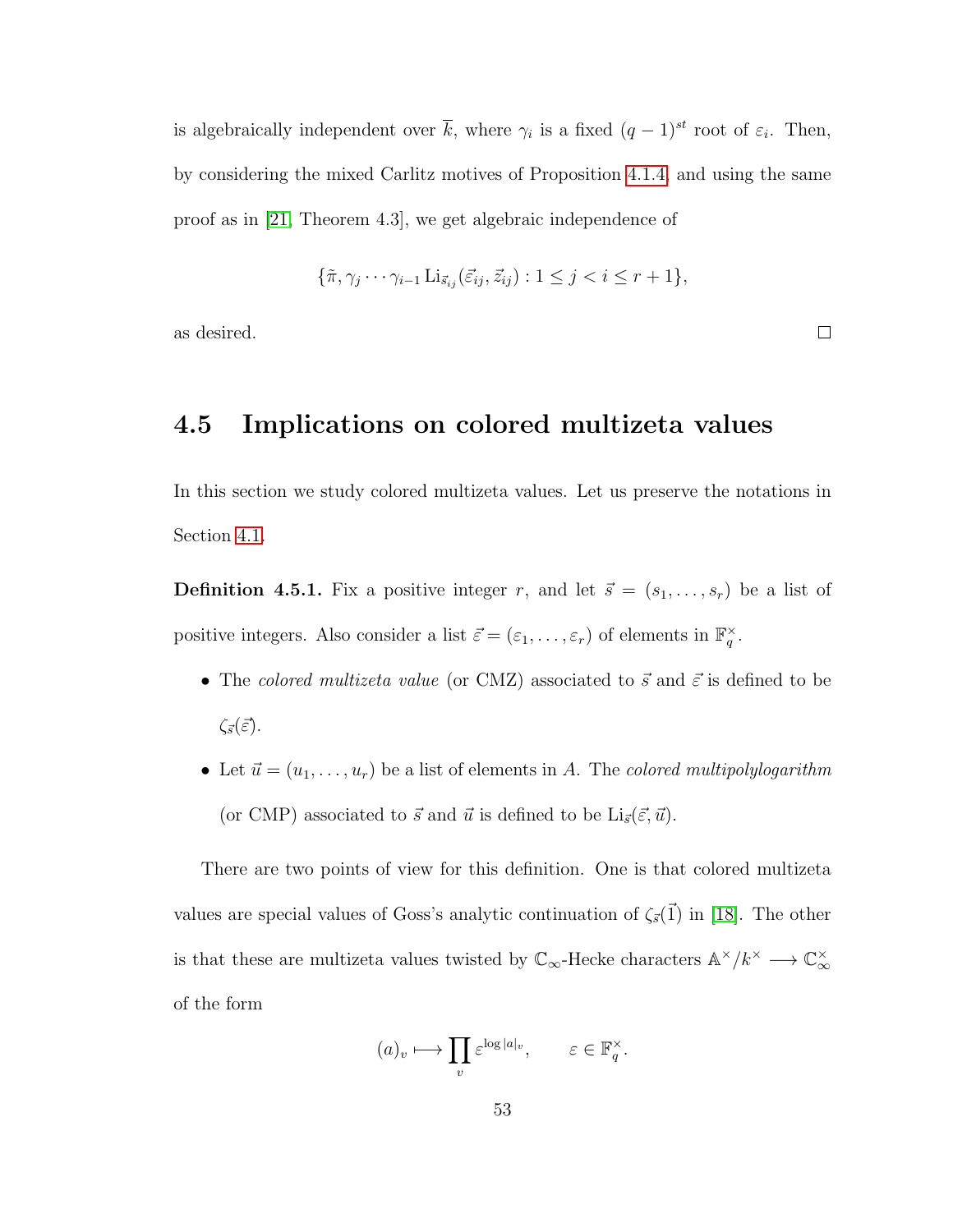Note that the CMZs includes the Thakur multizeta values  $\zeta_{\vec{s}}(\vec{1})$  as special cases, and that both the CMZs and CMPs lie in  $k_{\infty}$ . The definition of CMP is also motivated by the relation in Proposition [4.2.3.](#page-43-0) We now list some known results related to the CMZs.

- In [\[34\]](#page-83-0), transcendence of Carlitz zeta values (i.e. depth 1 Thakur multizeta values) was established by using elements of [\[4\]](#page-79-0).
- In [\[9\]](#page-80-2), algebraic independence of Carlitz zeta values was shown by extending methods of [\[22\]](#page-81-1).
- In [\[7\]](#page-80-0), transcendence of Thakur multizeta values was established by extending methods of [\[2\]](#page-79-1).
- In [\[24,](#page-82-2) [30,](#page-82-3) [31\]](#page-82-4), some linear relations between Thakur multizeta values are given. Of particular note is that the list  $\{\vec{s}\}\$ in such relations satisfy  $q-1|s_i$ or  $p|s_i$  for some entry in a tuple  $\vec{s}$ .
- In [\[8\]](#page-80-3), some computations on linear relations between zeta values of the form  $\zeta_{(s,t)}(1,1)$  were done. In particular, the k-linear space spanned by such zeta values of a fixed weight was shown to be related to special points of certain t-modules.
- In [\[21\]](#page-81-3), algebraic independence of large subsets of Thakur multizeta values was shown by extending methods of [\[9\]](#page-80-2).
- In [\[19\]](#page-81-2), transcendence of CMZs was established by extending methods of [\[7\]](#page-80-0).

The final goal of this thesis is to add the following bullet point in the above list: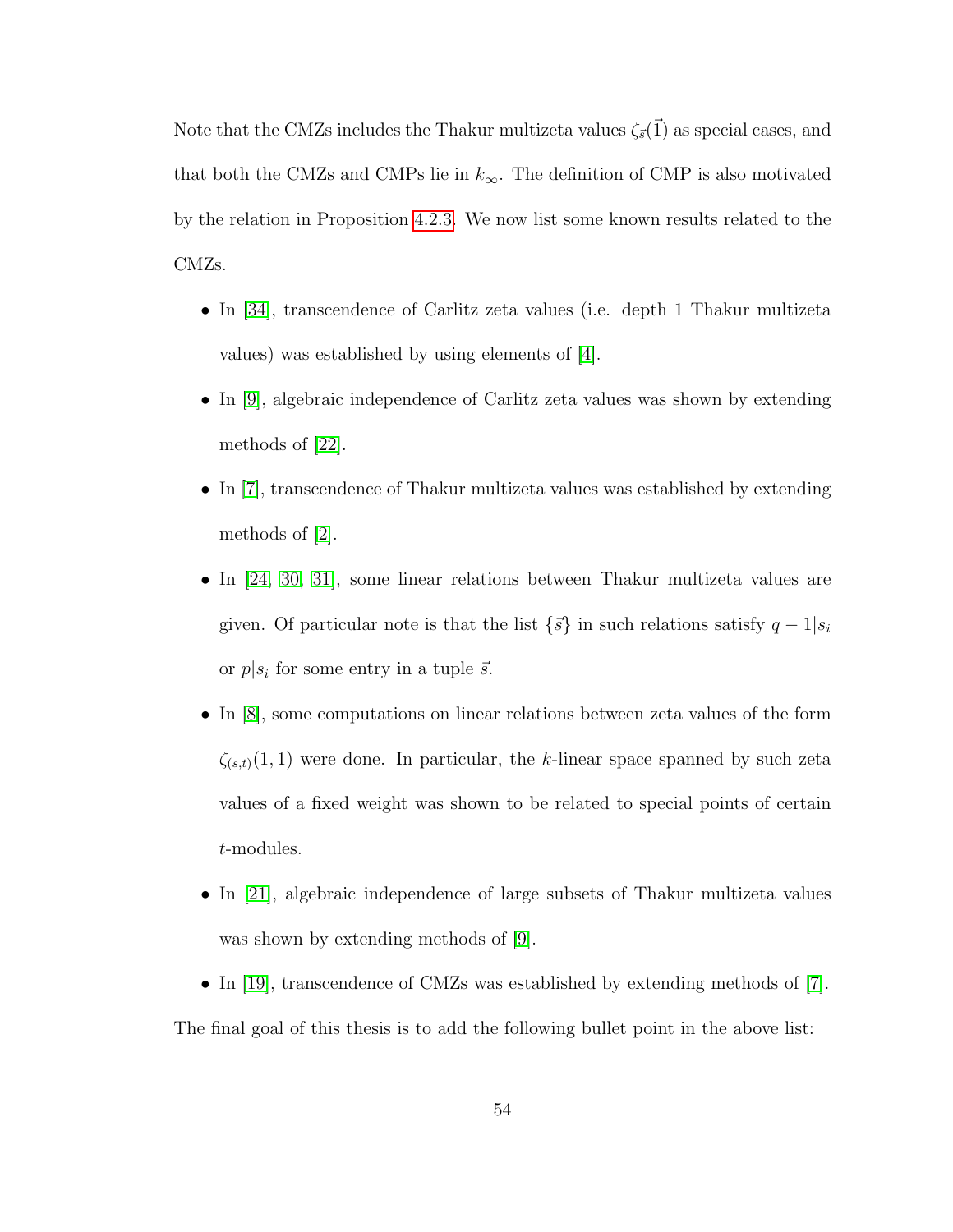• Find large subsets of CMZs that are algebraically independent.

Along the way, we obtain a few results listed in the papers above as corollaries. Let us first make three easy observations.

<span id="page-59-0"></span>**Lemma 4.5.2.** Let w be a positive integer not divisible by  $q - 1$ . Let  $\mathcal{P}_w$  =  $\{\gamma_i \operatorname{Li}_w(\varepsilon_i, u_i)\}\;$  be a finite collection of CMPs of weight w that are k-linearly independent. Then  $\{\tilde{\pi}^w\} \cup \mathcal{P}_w$  is k-linearly independent.

*Proof.* If  $|\mathcal{P}_w| = 1$  then the result follows as CMPs are in  $k_{\infty}$  by definition but not  $\gamma^{-1}\pi^w$  (due to the  $(-\varepsilon\theta)^{\frac{w}{q-1}}$  term). If  $|\mathcal{P}_w|>1$ , assume there is a nontrivial relation

$$
c_0 \tilde{\pi}_w + \sum_i c_i \gamma_i \operatorname{Li}_w(\varepsilon_i, u_i) = 0, \qquad c_i \in k.
$$

Fix any  $\alpha$ , and consider

$$
c_{\alpha} \operatorname{Li}_{w}(\varepsilon_{\alpha}, u_{\alpha}) = -\gamma_{\alpha}^{-1} \left( c_{0} \tilde{\pi}_{w} + \sum_{i \neq \alpha} c_{i} \gamma_{i} \operatorname{Li}_{w}(\varepsilon_{i}, u_{i}) \right).
$$

Then both sides of the equation equals 0 since the left hand side is in  $k_{\infty}$  but not the right hand side. The result follows by induction.  $\Box$ 

**Lemma 4.5.3.** Let  $\zeta_w(\varepsilon)$  be a CMZ of weight w not divisible by  $q-1$ , and let  $\gamma$  be  $a (q-1)^{st}$  root of  $\varepsilon$ . Then  $\gamma \zeta_w(\varepsilon)$  is linearly independent with  $\tilde{\pi}^w$  over k.

*Proof.* Any such CMZ lies in  $k_{\infty}$ , but not  $\gamma^{-1} \tilde{\pi}^w$  due to the  $(-\varepsilon^{-1} \theta)^{\frac{w}{q-1}}$  term.  $\Box$ 

<span id="page-59-1"></span>**Lemma 4.5.4.** Let  $\varepsilon_i$  run through all elements of  $\mathbb{F}_q^{\times}$ , and let  $\gamma_i$  be a fixed  $(q-1)^{st}$ root of  $\varepsilon_i$ . Then the set  $\{\gamma_1, \ldots, \gamma_{q-1}\}$  is linearly independent over  $k_{\infty}$ .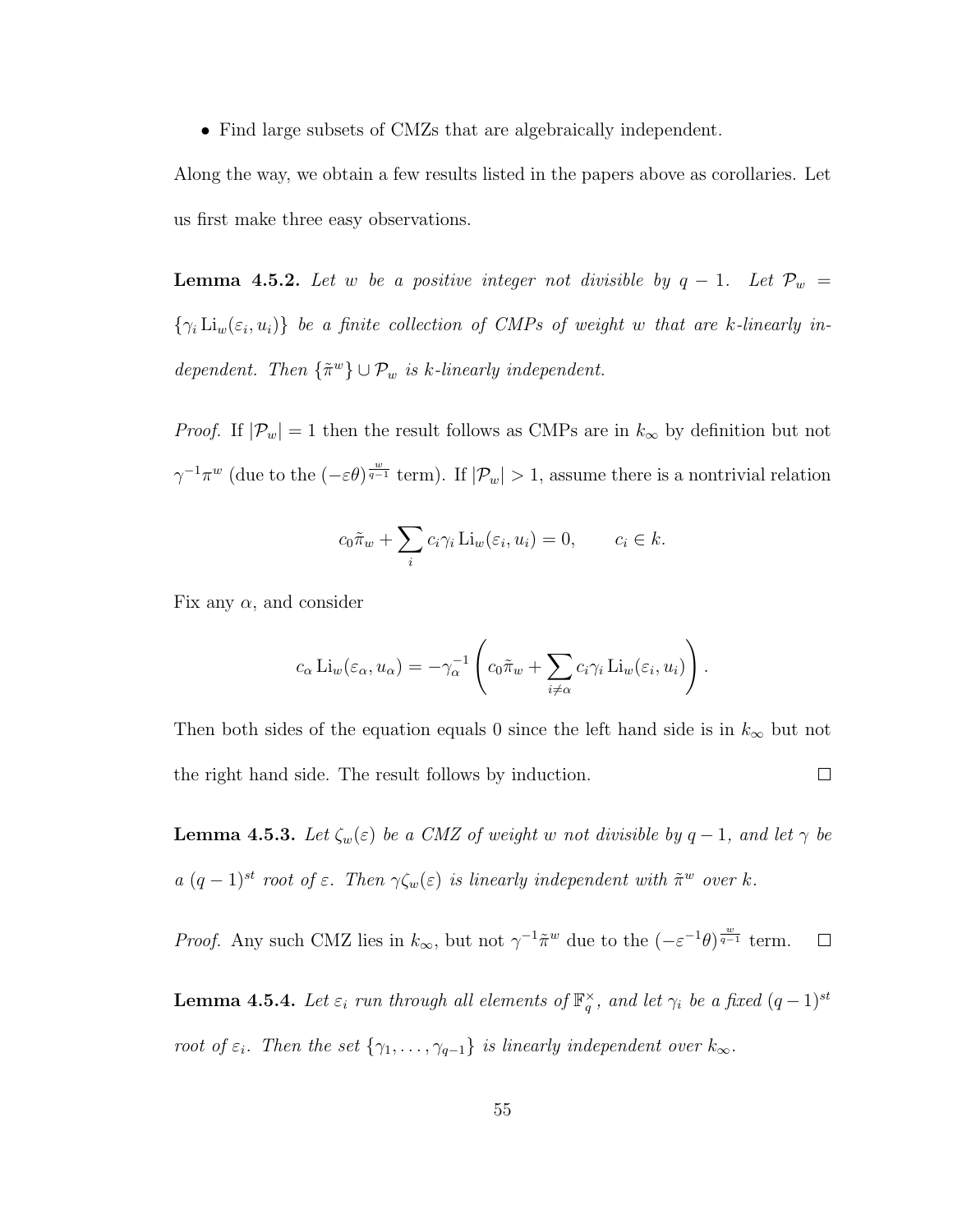*Proof.* Let  $G = \text{Gal}(\mathbb{F}_{q^{q-1}}/\mathbb{F}_q)$ , and consider a minimal dependence  $\sum_{\alpha} c_{\alpha} \gamma_{\alpha} = 0$ with  $c_{\alpha} \in k_{\infty}$  of length at least two (length one is trivial). Pick any two  $\gamma_i, \gamma_j$ appearing in this linear dependence. As  $\varepsilon_i/\varepsilon_j \neq 1$  for  $i \neq j$ , there exists  $\sigma \in G$  such that

$$
\frac{\sigma(\gamma_i)}{\sigma(\gamma_j)} \neq \frac{\gamma_i}{\gamma_j}
$$

.

 $\Box$ 

Also, as  $\sigma(\gamma_\alpha) = \omega_\alpha \gamma_\alpha$ , where  $\omega_\alpha$  is a  $(q-1)^{st}$  root of unity, the quotient  $\sigma(\gamma_\alpha)/\gamma_\alpha$ lies in  $\mathbb{F}_q^{\times}$ . Now, after lifting  $\sigma$  to the unique element in  $Gal(\mathbb{F}_{q^{q-1}}(\frac{1}{\theta})), k_{\infty})$ , we compute

$$
0 = \frac{\sigma(\gamma_i)}{\gamma_i} \sum_{\alpha} c_{\alpha} \gamma_{\alpha} - \sigma \left( \sum_{\alpha} c_{\alpha} \gamma_{\alpha} \right) = \sum_{\alpha} c_{\alpha} \left( \frac{\sigma(\gamma_i)}{\gamma_i} - \frac{\sigma(\gamma_{\alpha})}{\gamma_{\alpha}} \right) \gamma_{\alpha}
$$

This is a shorter relation among the  $\gamma_{\alpha}$ 's, a contradiction.

Depth 1 CMZs

Let us recall a consequence of Carlitz's work in [\[6\]](#page-79-2), which says that

$$
\zeta_{(q-1)n}(1) = \frac{B_{(q-1)n}}{\Gamma_{(q-1)n+1}} \tilde{\pi}^{(q-1)n},
$$

where the  $B_n$ 's are the Bernoulli-Carlitz numbers defined by the Carlitz exponential series:

$$
\frac{z}{\exp_C(z)} = \sum_{n=0}^{\infty} B_n \frac{z_n}{\Gamma_{n+1}}.
$$

(A explicit computation of this can be found in [\[27,](#page-82-5) Theorem 5.2.1].) In the general setting of CMZs however, we do not know how to compute these values. We now show algebraic independence between them and  $\tilde{\pi}$  instead. Most interesting results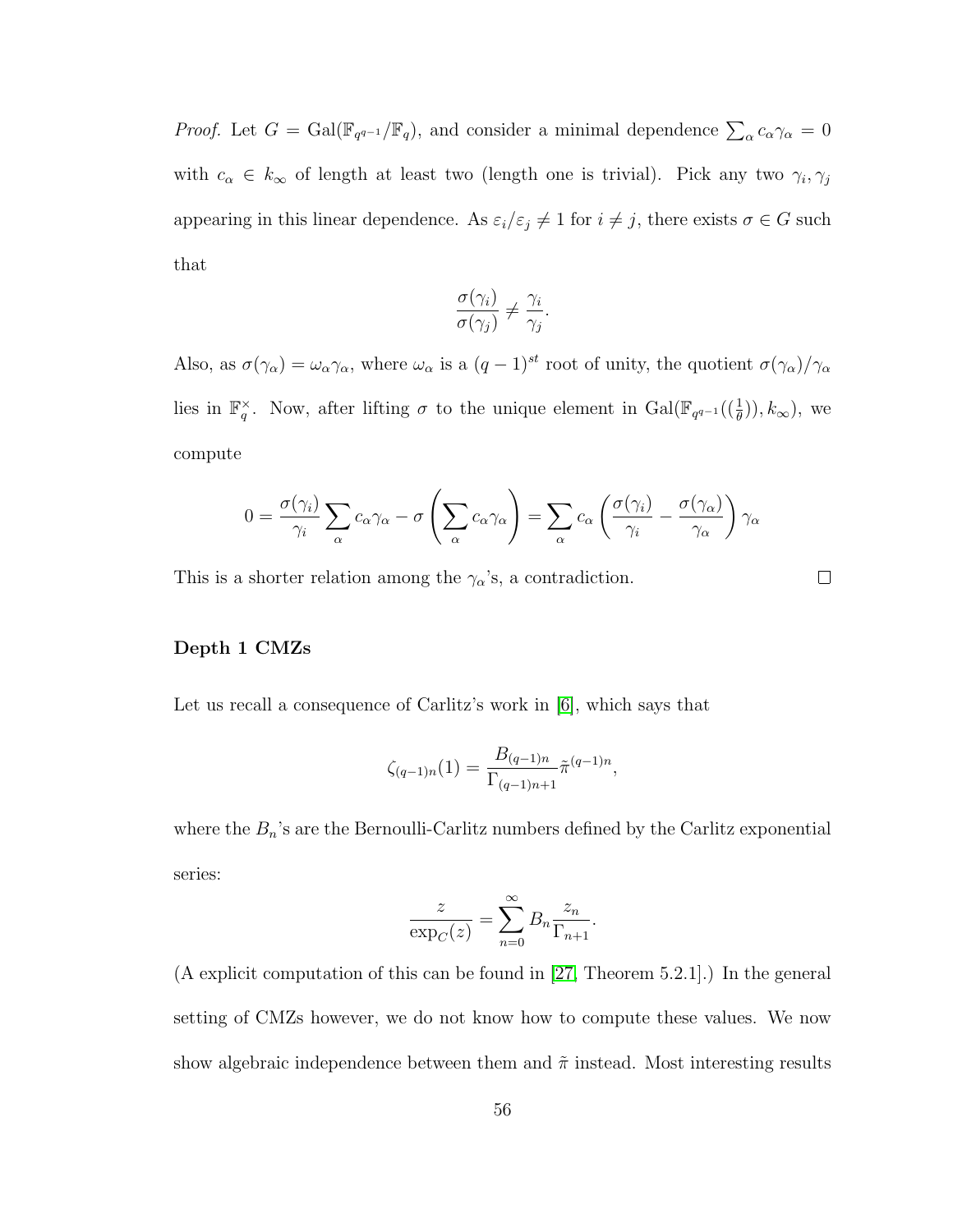we obtain will have the assumption that the weight w is not divisible by  $q-1$  and p. This is due to the observation above, the fact that  $\tilde{\pi}^{q-1}$  lies in  $k_{\infty}$ , and that

$$
\zeta_{pn}(\varepsilon) = \zeta_n(\varepsilon^{q/p})^p.
$$

**Proposition 4.5.5.** Each  $\zeta_n(\varepsilon)$  is transcendental over  $\overline{k}$ .

*Proof.* Each  $\zeta_n(\varepsilon)$  is nonzero by Proposition [4.2.4,](#page-44-0) and  $\zeta_n(\varepsilon)$  can be written as a k-linear combination of CMPs by Proposition [4.2.3.](#page-43-0) We are now done by Corollary [4.3.4.](#page-50-0)  $\Box$ 

**Proposition 4.5.6.** If n is not divisible by  $q-1$ , then  $\zeta_n(\varepsilon)$  and  $\tilde{\pi}$  are algebraically independent over k.

*Proof.* Consider the set  $P$  of all CMPs appearing the expression in Proposition [4.2.3.](#page-43-0) Then

$$
\operatorname{Span}_k\{\{\tilde{\pi}^n\}\cup\gamma\mathcal{P}\}=\operatorname{Span}_k\{\{\tilde{\pi}^n\}\cup\gamma\mathcal{P}\cup\{\gamma\zeta_n(\varepsilon)\}\},\
$$

where  $\gamma$  is a  $(q-1)^{st}$  root of  $\varepsilon$ . Choose a maximal subset S of P such that  $\{\tilde{\pi}^n\}\cup\mathcal{S}$ is linearly independent, which is possible by Lemma [4.5.2.](#page-59-0) Then Lemma [4.4.2](#page-51-1) implies  $\{\tilde{\pi}^n\} \cup \mathcal{S}$  is algebraically independent over  $\bar{k}$ . By using Proposition [4.2.3,](#page-43-0) we can replace any element of S by  $\gamma \zeta_n(\varepsilon)$  to form S'. Then  $\{\tilde{\pi}^n\} \cup \mathcal{S}'$  is still a transcendence basis over  $\overline{k}$ , implying what we want.  $\Box$ 

<span id="page-61-0"></span>**Lemma 4.5.7.** Fix a positive integer n not divisible by  $q - 1$ , and fix distinct  $\varepsilon_1,\ldots,\varepsilon_m\,\in\,\mathbb{F}_q^{\times}$ . For each i, consider a nonzero linear sum of CMPs of same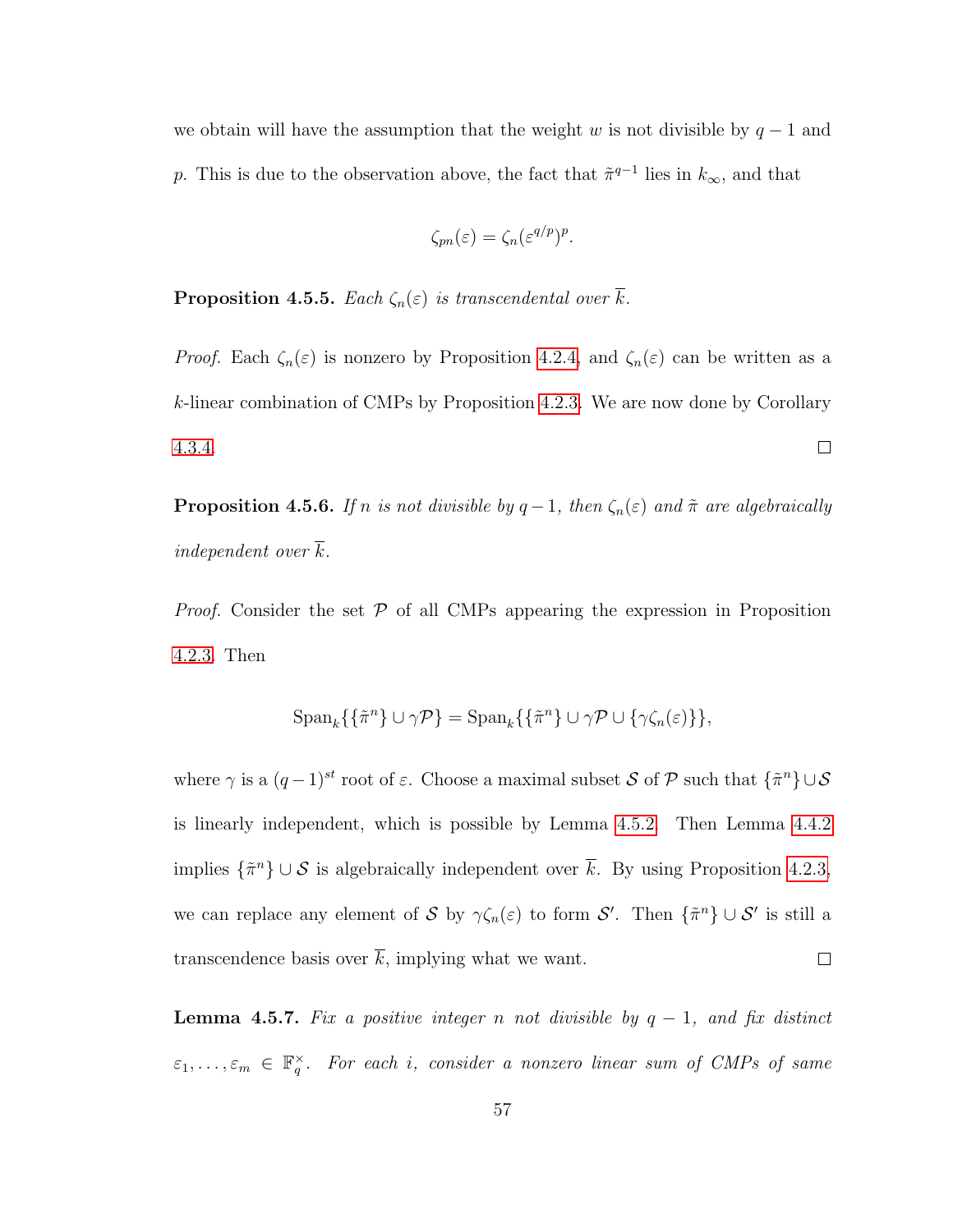weight n and  $\varepsilon_i$ :

$$
f_i = a_{i1}\gamma_i \operatorname{Li}_n(\varepsilon_i, u_1) + \cdots + a_{im}\gamma_i \operatorname{Li}_n(\varepsilon_i, u_m), \qquad a_{ij} \in k \text{ for all } j.
$$

Then  $\tilde{\pi}^n, f_1, \ldots, f_m$  is linearly independent over k. In particular,  $\{\tilde{\pi}^n, \gamma \zeta_n(\varepsilon) : \varepsilon \in$  $\mathbb{F}_q^{\times}$  is linearly independent over k.

*Proof.* By Lemma [4.5.2,](#page-59-0) it suffices to show that the  $f_i$ 's are linearly independent over k. This is immediate by Lemma [4.5.4,](#page-59-1) as  $f_i = \gamma_i g_i$  with  $g_i \in k_\infty$ .  $\Box$ 

Using the same notation as the above Lemma, the same proof can be used to show the following.

<span id="page-62-0"></span>**Lemma 4.5.8.** If n is a positive integer divisible by  $q-1$ , and  $\varepsilon_1, \ldots, \varepsilon_m \in \mathbb{F}_q^{\times}$  are distinct, then  $f_1, \ldots, f_m$  is linearly independent over k. In particular,  $\{\pi^n, \gamma \zeta_n(\varepsilon) :$  $\varepsilon \in \mathbb{F}_q^{\times} \setminus \{1\}$  is linearly independent over k.

We now consider depth 1 CMZs of different weights.

<span id="page-62-1"></span>**Theorem 4.5.9.** Let n be a positive integer. The following set is algebraically independent over  $\overline{k}$ :

$$
\{\tilde{\pi}\} \cup \left\{\zeta_s(\varepsilon) : 1 \le s \le n \text{ with } q-1 \nmid s \text{ and } p \nmid s,\}
$$

$$
\cup \left\{\zeta_{(q-1)s}(\varepsilon) : 1 \le s \le n \text{ with } p \nmid s,\right\}
$$

$$
\cup \left\{\zeta_{(q-1)s}(\varepsilon) : 1 \le s \le n \text{ with } p \nmid s,\right\}.
$$

*Proof.* Let  $\mathcal{P}'_{s,\varepsilon}$  be the set of all CMPs of weight at most n appearing in the expres-sion in Proposition [4.2.3](#page-43-0) for  $\zeta_{s,\varepsilon}$ , and consider a maximal subset of  $\mathcal{P}_{s,\varepsilon}$  such that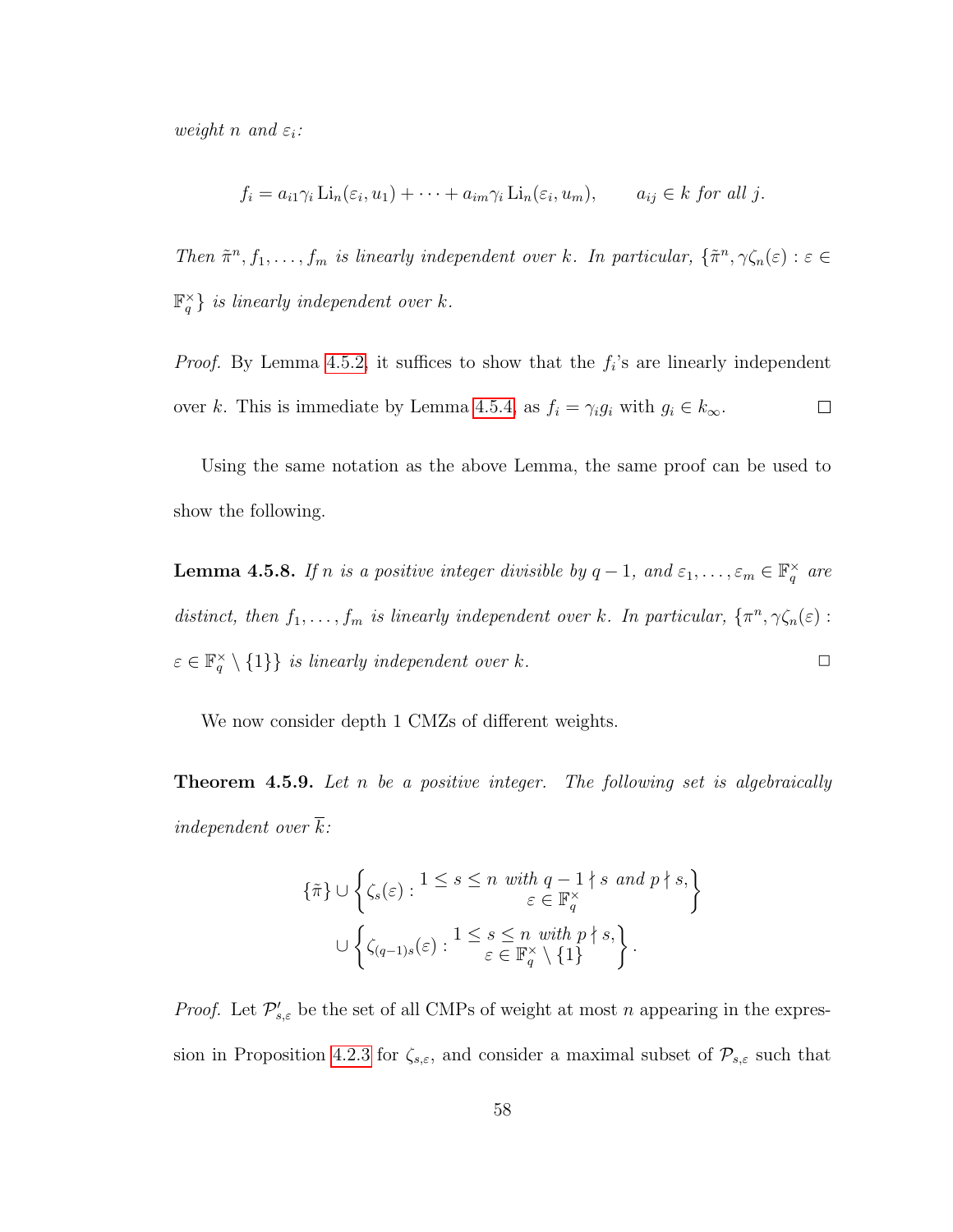$\{\pi^s\} \cup \mathcal{P}_{s,\varepsilon}$  is linearly independent over k. By applying Lemmas [4.5.7](#page-61-0) or [4.5.8,](#page-62-0) the elements within each of the subsets

$$
\{\tilde{\pi}^s\} \cup \bigcup_{\substack{q-1 \nmid s \text{ and } p \nmid s, \\ \varepsilon \in \mathbb{F}_q^\times}} \mathcal{P}_{s,\varepsilon} \quad \text{and} \quad \{\tilde{\pi}^{(q-1)s}\} \cup \bigcup_{\substack{p \nmid s, \\ \varepsilon \in \mathbb{F}_q^\times \setminus \{1\}}} \mathcal{P}_{(q-1)s,\varepsilon}
$$

are linearly independent over k for all  $1 \leq s \leq n$ . Hence the union

$$
\{\tilde{\pi}\}\cup\bigcup_{1\leq s\leq n}\left(\bigcup_{\substack{q-1\nmid s\text{ and }p\nmid s,\\ \varepsilon\in\mathbb{F}_q^\times}}\mathcal{P}_{s,\varepsilon}\right)\cup\bigcup_{1\leq s\leq n}\left(\bigcup_{\substack{p\nmid s,\\ \varepsilon\in\mathbb{F}_q^\times\backslash\{1\}}}\mathcal{P}_{(q-1)s,\varepsilon}\right)
$$

is algebraically independent over  $\overline{k}$  by Lemma [4.4.2.](#page-51-1) The theorem follows after replacing any element of  $\mathcal{P}_{s,\varepsilon}$  by  $\gamma \zeta_{s,\varepsilon}$ , and any element of  $\mathcal{P}_{(q-1)s,\varepsilon}$  by  $\gamma \zeta_{(q-1)s,\varepsilon}$ .  $\Box$ 

Corollary 4.5.10. Let  $\mathcal{Z}_n = \{ \tilde{\pi}, \zeta_s(\varepsilon) : 1 \leq s \leq n \text{ and } \varepsilon \in \mathbb{F}_q^{\times} \}$ . Then

$$
\operatorname{trdeg}_{\overline{k}} \overline{k}(\mathcal{Z}_n) = 1 - \left\lfloor \frac{n}{q-1} \right\rfloor + \left\lfloor \frac{n}{p(q-1)} \right\rfloor + (q-1) \left( n - \left\lfloor \frac{n}{p} \right\rfloor \right).
$$

 $\Box$ 

Proof. Counting using inclusion-exclusion principle.

The main point of Theorem [4.5.9](#page-62-1) is the assertion that attaching any nontrivial  $C_{\infty}$ -Hecke character of the sort described at the start of this section to a Carlitz zeta value adds another algebraically independent number to the set

$$
\{\tilde{\pi}, \zeta_s(1) : 1 \le s \le n \text{ with } q - 1 \nmid s \text{ and } p \nmid s\},\
$$

which was first shown in [\[9\]](#page-80-2) to be the largest possible algebraically independent set among Carlitz's zeta values with bounded weight.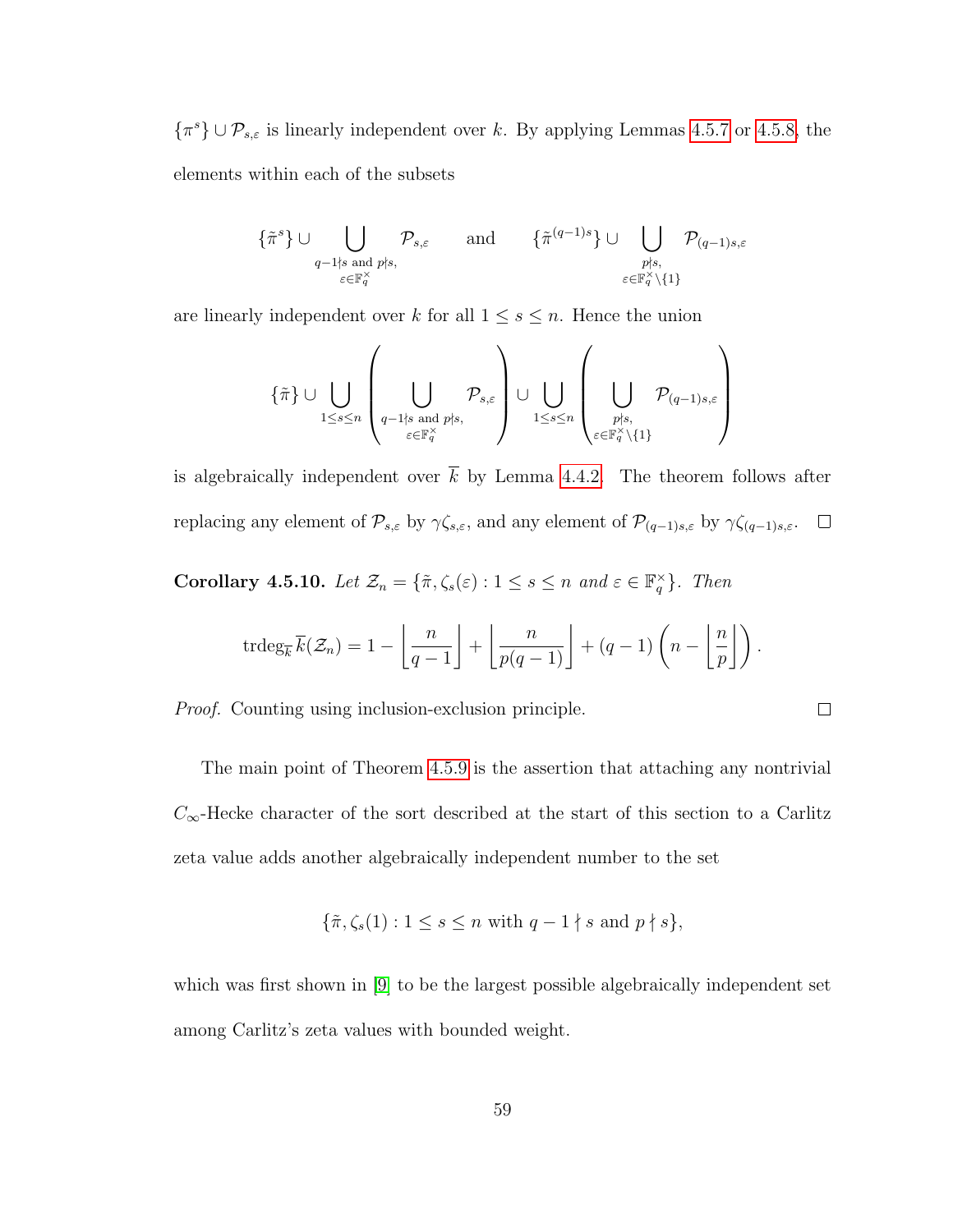### General CMZs

We start with an example.

**Example 4.5.11.** Let  $s_1, s_2 \geq 1$  not divisible by  $q-1$  and  $p$ , and let  $\varepsilon_1, \varepsilon_2 \in \mathbb{F}_q^{\times}$  such that, if  $s_1 = s_2$ , then  $\varepsilon_1 \neq \varepsilon_2$ . For each  $\varepsilon_i$  let  $\gamma_i$  be a  $(q-1)^{st}$  root of  $\varepsilon_i$ . Furthermore, let  $H(i)$  be the set consisting of all coefficients of the Anderson-Thakur polynomials  $H_{s_i-1}.$ 

For each  $i \in \{1,2\}$ , Proposition [4.2.4](#page-44-0) implies that  $\zeta_{s_i}(\varepsilon_i)$  is nonzero. Us-ing Proposition [4.2.3,](#page-43-0) this implies the existence of some  $u_i \in H(i)$  such that  $\mathrm{Li}_{s_i}(\varepsilon_i, u_i) \neq 0$ . Identify such a  $u_i$ , and consider the set

$$
S'' = \begin{cases} \{\tilde{\pi}^s, \gamma_1 \operatorname{Li}_s(\varepsilon_1, u_1), \gamma_2 \operatorname{Li}_s(\varepsilon_2, u_2) \} & \text{if } s_1 = s_2 = s; \\ \\ \{\tilde{\pi}^{s_1}, \tilde{\pi}^{s_2}, \gamma_1 \operatorname{Li}_{s_1}(\varepsilon_1, u_1), \gamma_2 \operatorname{Li}_{s_2}(\varepsilon_2, u_2) \} & \text{if } s_1 \neq s_2. \end{cases}
$$

In case  $s_1 = s_2 = s$ , notice that S'' is linearly independent over k by Lemmas [4.5.2](#page-59-0) and [4.5.7.](#page-61-0) Now, by Lemma [4.4.2,](#page-51-1) the following set is algebraically independent over  $\overline{k}$ :

$$
S' = \{ \tilde{\pi}, \gamma_1 \operatorname{Li}_{s_1}(\varepsilon_1, u_1), \gamma_2 \operatorname{Li}_{s_2}(\varepsilon_2, u_2) \}.
$$

Furthermore, by Lemma [4.4.3,](#page-56-0) the set

$$
S = {\tilde{\pi}, \text{Li}_{s_1}(\varepsilon_1, u_1), \text{Li}_{s_2}(\varepsilon_2, u_2), \text{Li}_{s_1 s_2}(\varepsilon_1, \varepsilon_2, u_1, u_2)}
$$

is algebraically independent over  $\overline{k}$ . Consider the collection

$$
T' = \{ \tilde{\pi}, Li_{s_1}(\varepsilon_1, \alpha), Li_{s_2}(\varepsilon_2, \beta), Li_{s_1s_2}(\varepsilon_1, \varepsilon_2, \gamma, \delta) : \alpha, \gamma \in H(1), \beta, \delta \in H(2) \}.
$$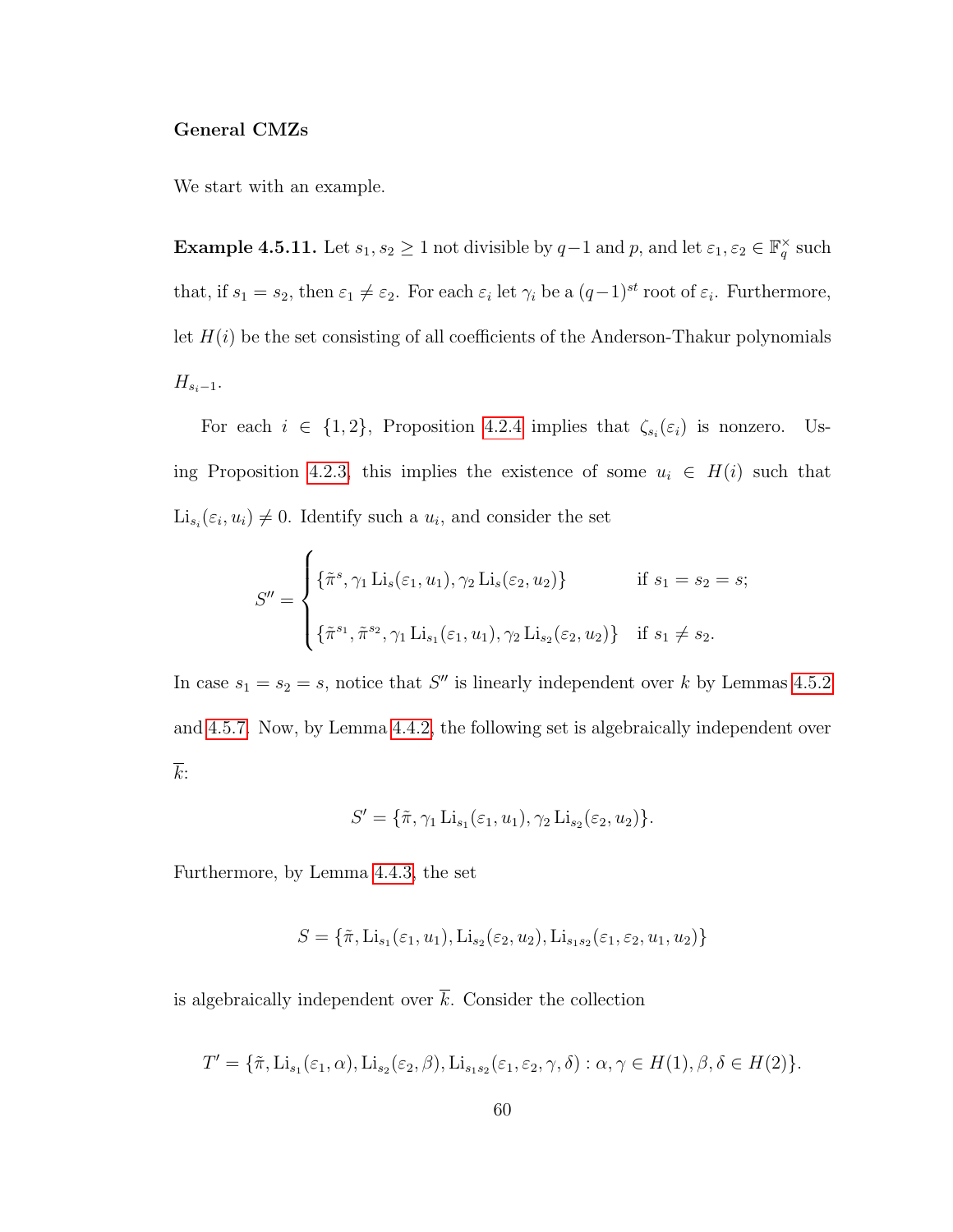This set might not be algebraically independent, but we can pick a largest algebraically independent subset  $T \subset T'$  such that T contains S. After that, we can replace the last three elements of  $T$  using Proposition [4.2.3](#page-43-0) such that

$$
\{\pi, \zeta_{s_1}(\varepsilon_1), \zeta_{s_2}(\varepsilon_2), \zeta_{s_1, s_2}(\varepsilon_1, \varepsilon_2)\} \subset T,
$$

implying algebraic independence of the CMZs above.

Using the ideas in the example, let us give a recipe to generate a subset of CMZ.

Recipe to generate algebraically independent CMZs. This is five-step process to generate a set  $M\mathcal{Z}$  of algebraically independent CMZs over  $\overline{k}$ , if we are given a list of positive integers and elements of  $\mathbb{F}_q^{\times}$ .

- I. Choose distinct positive integers  $s_1, \ldots, s_r$  not divisible by p. Fix the ordering.
- II. For each  $i = 1, \ldots, r$ , choose distinct elements  $\varepsilon_{i1}, \ldots, \varepsilon_{im_i}$  of  $\mathbb{F}_q^{\times}$ , such that if  $q-1|s_i$  then none of the  $\varepsilon_{ij}$  equals 1. Fix the ordering.
- III. Define the ordered string

$$
S = (s1, \ldots, sm1+ \cdots + mr)
$$

which is some permutation of the multiset  $\{m_1 \cdot s_1, \ldots, m_r \cdot s_r\}.$ 

IV. Define another ordered string

$$
E = (\varepsilon^1, \dots, \varepsilon^{m_1 + \dots + m_r})
$$

as follows. For each  $i = 1, \ldots, r$ , let  $\alpha_1, \ldots, \alpha_{m_i}$  be the indices of S with  $s^{\alpha_j} = s_i$  for all j. Then let  $\varepsilon^{\alpha_1}, \ldots, \varepsilon^{\alpha_{m_i}}$  be a some permutation of the elements  $\varepsilon_{i1},\ldots,\varepsilon_{im_i}.$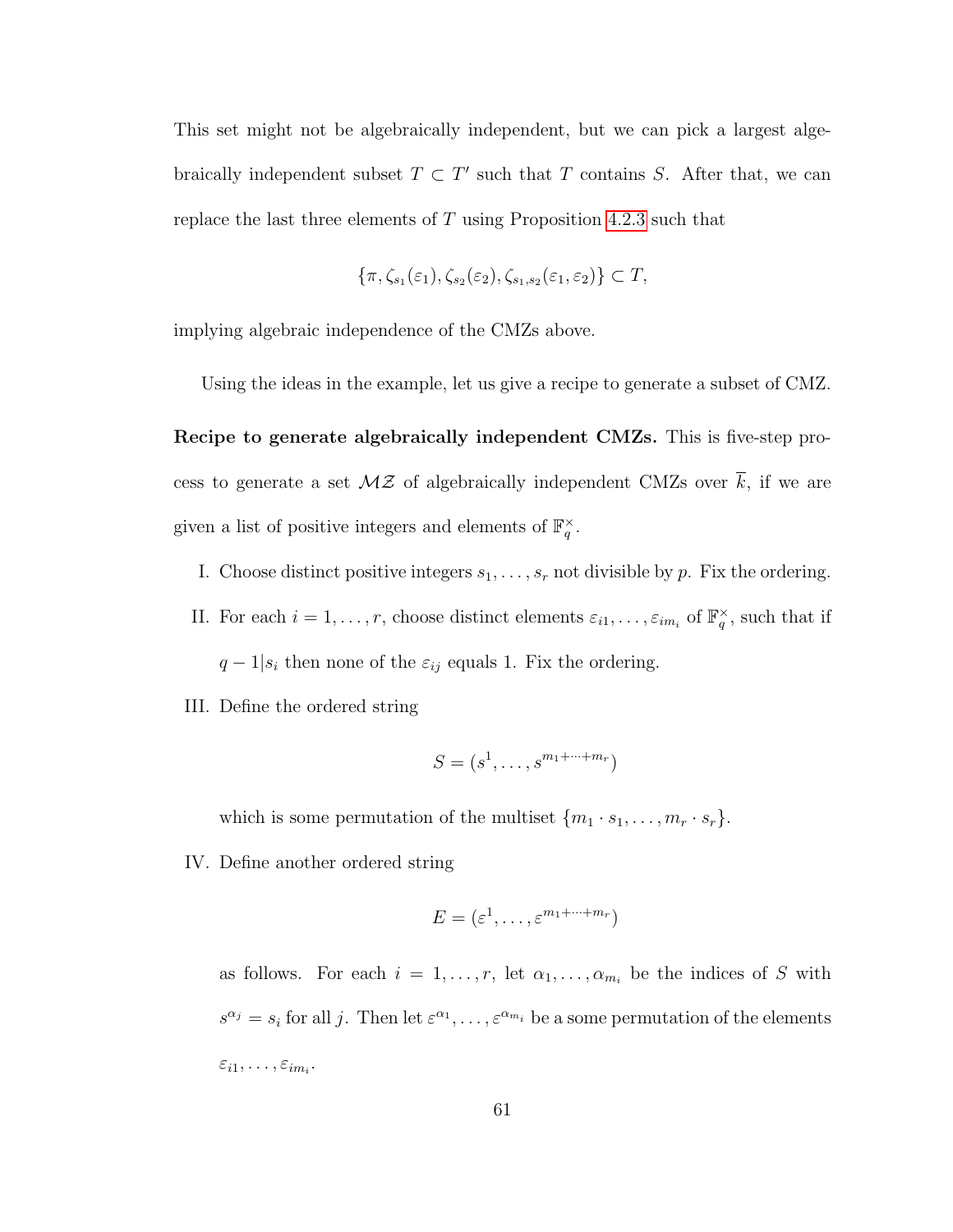#### V. Consider the set

$$
\mathcal{MZ} = \{\tilde{\pi}\} \cup \{\zeta_{\tilde{s}^{ij}}(\tilde{\varepsilon}^{ij}) : 1 \leq i \leq j \leq m_1 + \cdots + m_r\}.
$$

where  $\vec{s}^{ij} = (s^i, \ldots, s^j)$  and  $\vec{\varepsilon}^{ij} = (\varepsilon^i, \ldots, \varepsilon^j)$ . Then this set is algebraically independent over  $\overline{k}$ .

The set  $M\mathcal{Z}$  given in the recipe above will be algebraically independent over  $\overline{k}$ , and this can be easily shown using a similar proof as given in Theorem [4.5.9.](#page-62-1) Let  $\mathcal{P}'_s$  $s'_{s^i, \varepsilon^i}$  be the set of all CMPs of weight at most n appearing in the expression in Proposition [4.2.3](#page-43-0) for  $\zeta_{s}(s^i)$ , and consider a maximal subset of  $\mathcal{P}_{s^i,\varepsilon^i}$  such that  $\{\pi^s\} \cup \mathcal{P}_{s^i,\varepsilon^i}$  is linearly independent over k. By applying Lemmas [4.5.7](#page-61-0) or [4.5.8,](#page-62-0) each subset

$$
\{\tilde{\pi}^s\}\cup\bigcup_{s^i=s}\mathcal{P}_{s^i,\varepsilon^i}
$$

is linearly independent over k for all  $s \in \{s_1, \ldots, s_r\}$ . Hence the union

$$
\{\tilde{\pi}\}\cup\bigcup_i\mathcal{P}_{s^i,\varepsilon^i}
$$

is algebraically independent over  $\bar{k}$  by Lemma [4.4.2.](#page-51-1) The theorem follows by applying Lemma [4.4.3,](#page-56-0) and using Proposition [4.2.3](#page-43-0) again to replace relevant CMPs by CMZs.

We single out two potentially interesting such  $M\mathcal{Z}$ . The second one generalizes [\[21,](#page-81-3) Theorem 1.1] (on finding large algebraically independent subsets of Thakur's multizeta values).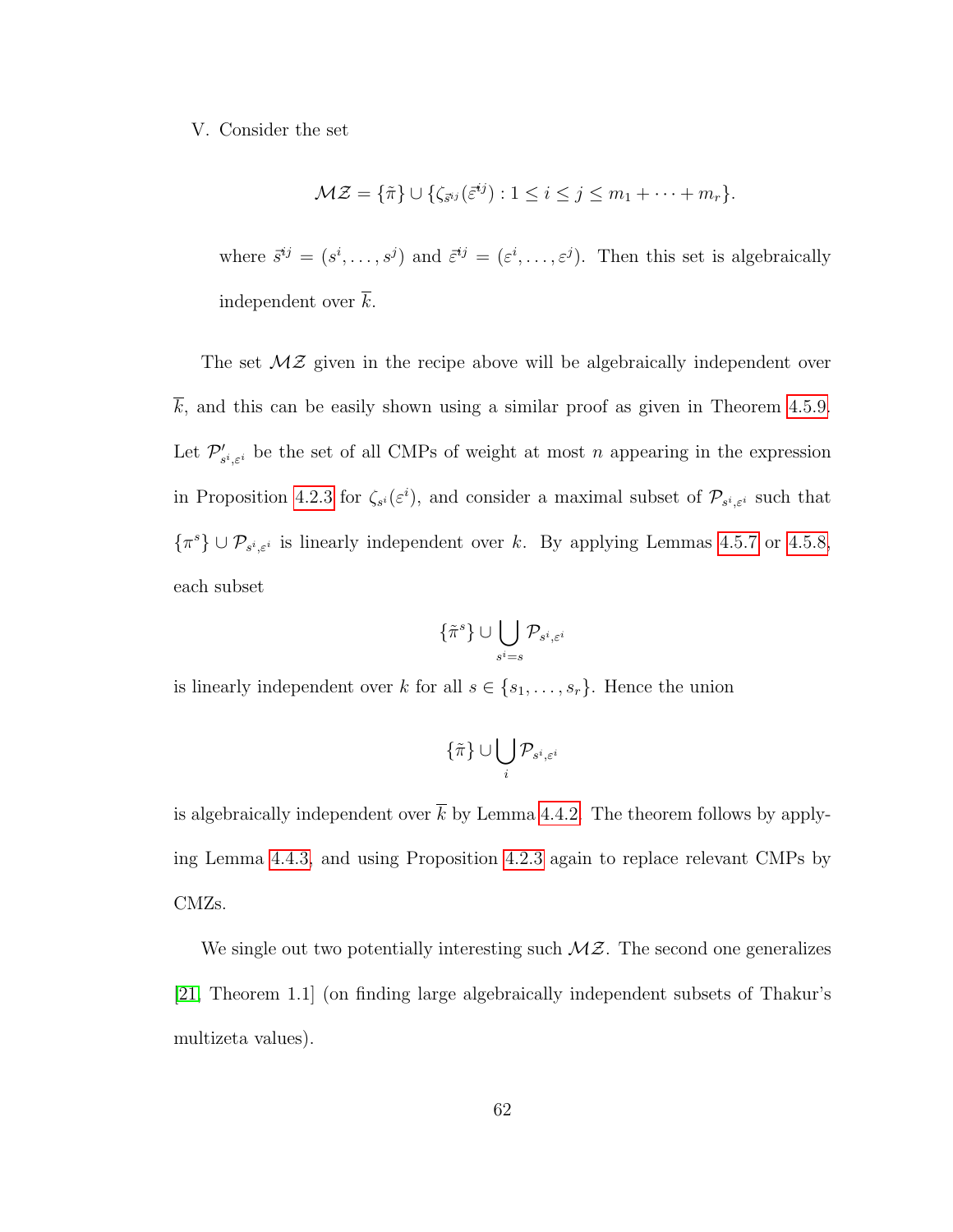**Theorem 4.5.12.** Fix a positive integer r with  $r \leq q-1$ . Let  $s_1, \ldots, s_r$  be distinct positive integers not divisible by p, and let  $\varepsilon_{i,1},\ldots,\varepsilon_{i,r}\in\mathbb{F}_q^{\times}$  be distinct, such that if  $q-1|s_i$  then none of the  $\varepsilon_{ij}$  equals 1. Then the union of the following sets is algebraically independent over  $\overline{k}$ :

$$
\{\tilde{\pi}\},
$$
  

$$
\{\zeta_{s_1}(\varepsilon_{1,i}), \dots, \zeta_{s_r}(\varepsilon_{r,i}) : 1 \le i \le r\},
$$
  

$$
\{\zeta_{s_j, s_{j+1}}(\varepsilon_{j,i}, \varepsilon_{j+1,i}) : 1 \le j \le r-1, 1 \le i \le r\},
$$
  

$$
\{\zeta_{s_j, s_{j+1}, s_{j+2}}(\varepsilon_{j,i}, \varepsilon_{j+1,i}, \varepsilon_{j+2,i}) : 1 \le j \le r-2, 1 \le i \le r\},
$$
  

$$
\vdots
$$
  

$$
\{\zeta_{s_1, \dots, s_r}(\varepsilon_{1,i}, \dots, \varepsilon_{r,i}) : 1 \le i \le r\}.
$$

Proof. Set

$$
S = (s_1, \ldots, s_r, s_1, \ldots, s_r, \ldots, s_1, \ldots, s_r),
$$
  
\n
$$
E = (\varepsilon_{11}, \ldots, \varepsilon_{r1}, \varepsilon_{12}, \ldots, \varepsilon_{r2}, \ldots, \varepsilon_{1r}, \ldots, \varepsilon_{rr}),
$$

<span id="page-67-0"></span>where  $S$  and  $E$  are the strings appearing in the recipe above.  $\Box$ 

**Theorem 4.5.13.** Consider  $s_i$ ,  $\varepsilon_{ij}$ , S, E as in the recipe above. Then the set  $\{\tilde{\pi}\}\cup\$  $\{\zeta_{\vec{s}^{ij}}(\vec{\varepsilon}^{ij})\}$  is algebraically independent over  $\overline{k}$ , where

$$
S = (s_1, \ldots, s_1, s_2, \ldots, s_2, \ldots, s_r, \ldots, s_r),
$$
  
\n
$$
E = (\varepsilon_{11}, \ldots, \varepsilon_{1m_1}, \varepsilon_{21}, \ldots, \varepsilon_{2m_2}, \ldots, \varepsilon_{r1}, \ldots, \varepsilon_{rm_r}).
$$

Proof. Immediate by the recipe above.

 $\Box$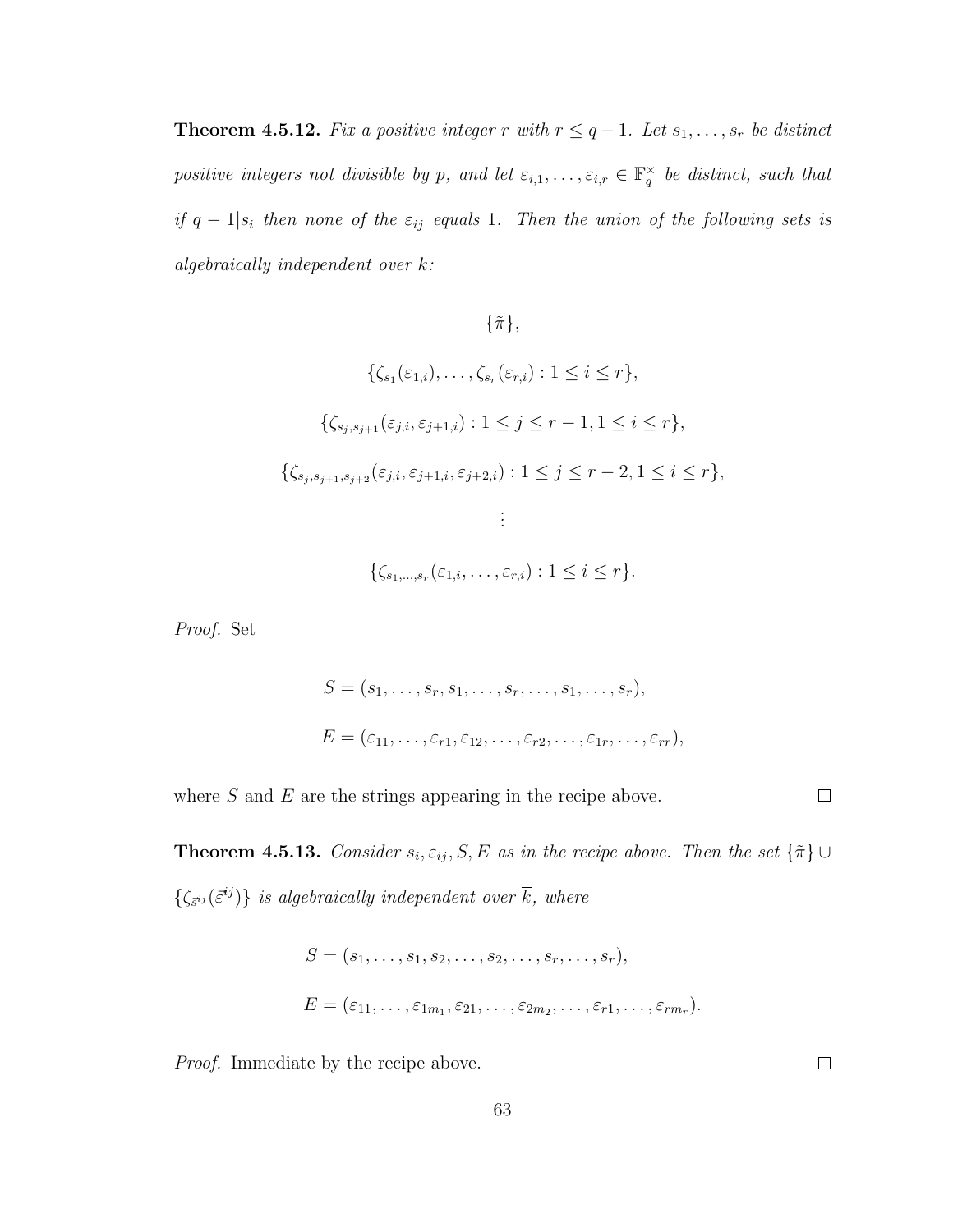Corollary 4.5.14. Let  $q \neq 2$  and  $r \geq 2$ , and let

- $k_1$  be  $\overline{k}$  adjoining all CMZs of depth 1;
- $k_r$  be  $k_1$  adjoining all CMZs of depth r.

Then trdeg<sub> $k_1$ </sub>  $k_r = \infty$ .

*Proof.* As  $q \neq 2$ , there are infinitely many positive integers not divisible by  $q - 1$ and p. Let  $\mathbb{Z}'$  be this set. For any positive integer  $l \geq r$ , let  $s_1, \ldots, s_l$  be the first l terms of  $\mathbb{Z}'$ . Then Theorem [4.5.13](#page-67-0) gives rise to  $l - r$  CMZs of depth r that is algebraically independent with one another and all the CMZs of depth 1. We are done as l can be made arbitrarily large.  $\Box$ 

### 4.6 Remarks on linear relations

Note that, if we let  $k_{\leq w}$  be the field  $\overline{k}$  adjoining all CMZs of weight at most w, then the algebraic independence Theorems above gives us a crude bound

$$
\operatorname{trdeg}_{\overline{k}}(k_{\leq w}) \geq 1 + \frac{r(q-1)(r(q-1)+1)}{2}, \qquad r = \left\lfloor \sqrt{w + \frac{1}{4}} - \frac{1}{2} \right\rfloor.
$$

This restricts the number of relations between the CMZs. In order to cut down the transcendence degree of  $k_{\leq w}$ , we will need to write down explicit algebraic relations. For example, a trivial one mentioned before is

$$
\zeta_{pn}(\varepsilon) = \zeta_n(\varepsilon^{q/p})^p,
$$

and a non-trivial one is the shuffle relation (Proposition [4.2.2\)](#page-42-0).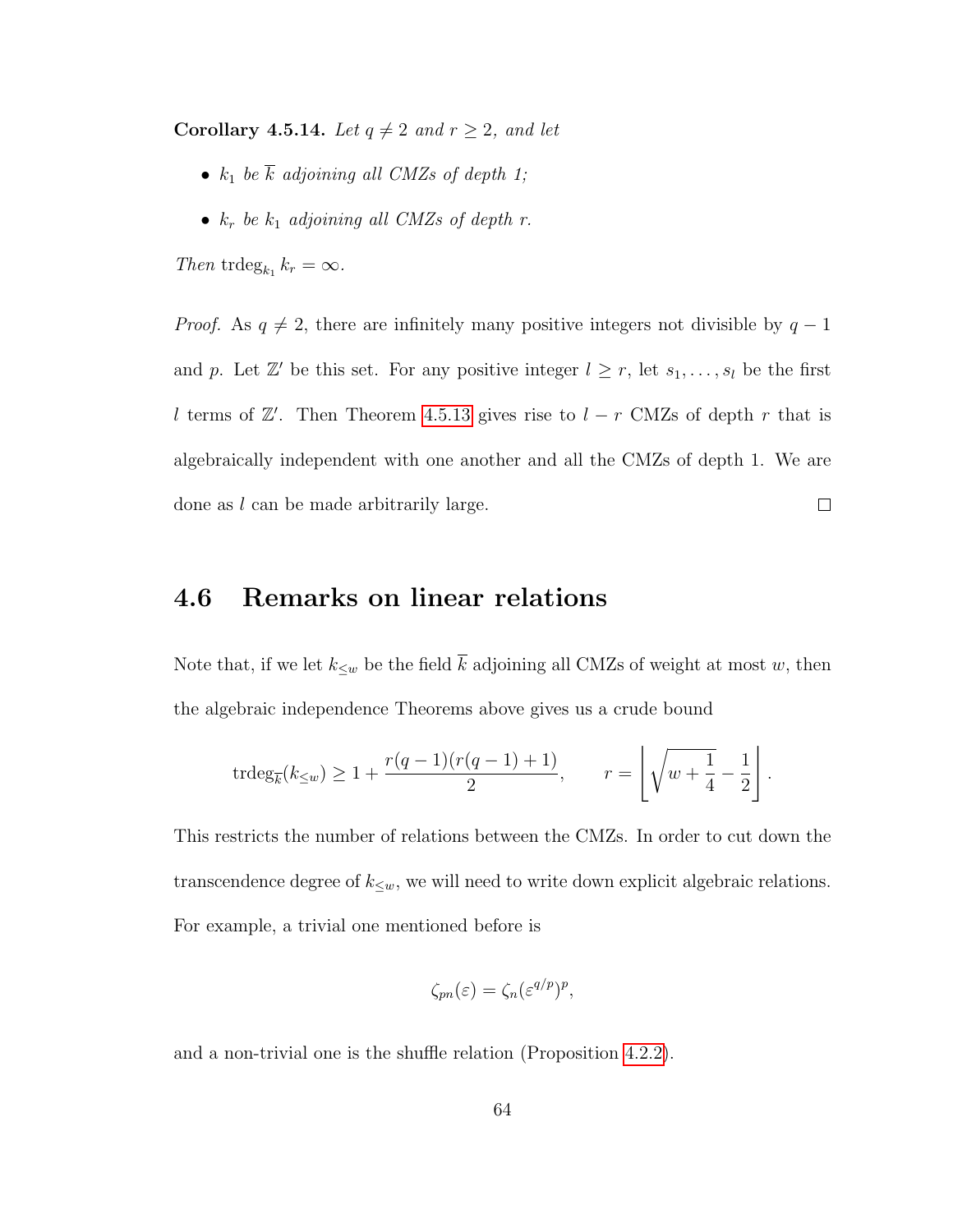### Work of Rodríguez-Thakur

In [\[24,](#page-82-2) [30\]](#page-82-3), nontrivial linear relations between Thakur's multizeta values has been written down. As  $\varepsilon^{q-1} = 1$  for any  $\varepsilon \in \mathbb{F}_q^{\times}$ , many of these relations applies to the CMZ case as well. We record some of the linear relations here.

• For  $m \leq q$ ,

$$
\zeta_{m,m(q-1)}(\varepsilon_1,1)=\frac{1}{\mathcal{L}_1^m}\zeta_{mq}(\varepsilon_1).
$$

• If  $u = q^n - \sum_{i=1}^s q^{k_i}$  and  $v = (q-1)q^n$ , then

$$
\zeta_{u,v}(\varepsilon_1, 1) = \frac{(-1)^s}{\mathcal{L}_1^{q^n}} \prod_{i=1}^s (t^{(n-k_i)} - t)^{(k_i)} \zeta_{q^{n+1} - \sum_{i=1}^s q^{k_i}}(\varepsilon_1)
$$

• Writing  $[k] = \theta^{(k)} - \theta$ , here are four relations with no constraints:

$$
\zeta_{1,q^2-1}(\varepsilon_1, 1) = \left(\frac{1}{\mathcal{L}_1} + \frac{1}{\mathcal{L}_2}\right) \zeta_{q^2}(\varepsilon_1),
$$
  

$$
\zeta_{2q-1,(q-1)(q^2+q-1)}(\varepsilon_1, 1) = \frac{1 - (t^{(2)} - t)^{(1)}}{\mathcal{L}_1^{q+1}\mathcal{L}_2^{q-1}} \zeta_{q^3}(\varepsilon_1),
$$
  

$$
\zeta_{q^2-(q-1),(q-1)(q^2+1)}(\varepsilon_1, 1) = \frac{1 - (t^{(2)} - t)^{(1)}}{\mathcal{L}_1^{q^2-1}\mathcal{L}_2} \zeta_{q^3}(\varepsilon_1),
$$
  

$$
\zeta_{1,q-1,(q-1)q,\dots,(q-1)q^n}(\varepsilon_1, 1, \dots, 1) = \frac{(-1)^{n+1}}{[1]^{(n)}[2]^{(n-1)} \cdots [n+1]^{(0)}} \zeta_{q^{n+1}}(\varepsilon_1).
$$

Before discussing the next example, the following definitions are needed. For any positive integer d, and two strings  $\vec{s} = (s_1, \ldots, s_r) \in \mathbb{Z}_{\geq 1}$  and  $\vec{\varepsilon} = (\varepsilon_1, \ldots, \varepsilon_r) \in \mathbb{F}_q^{\times}$ , define two finite sums

$$
S_{d; \vec{s}}(\vec{\varepsilon}) := \sum_{\substack{d = \deg(a_1) > \dots > \deg(a_r) \ge 0 \\ a_i \in A_+}} \frac{\varepsilon_1^{\deg(a_1)} \dots \varepsilon_r^{\deg(a_r)}}{a_1^{s_1} \dots a_r^{s_r}},
$$

$$
S_{
$$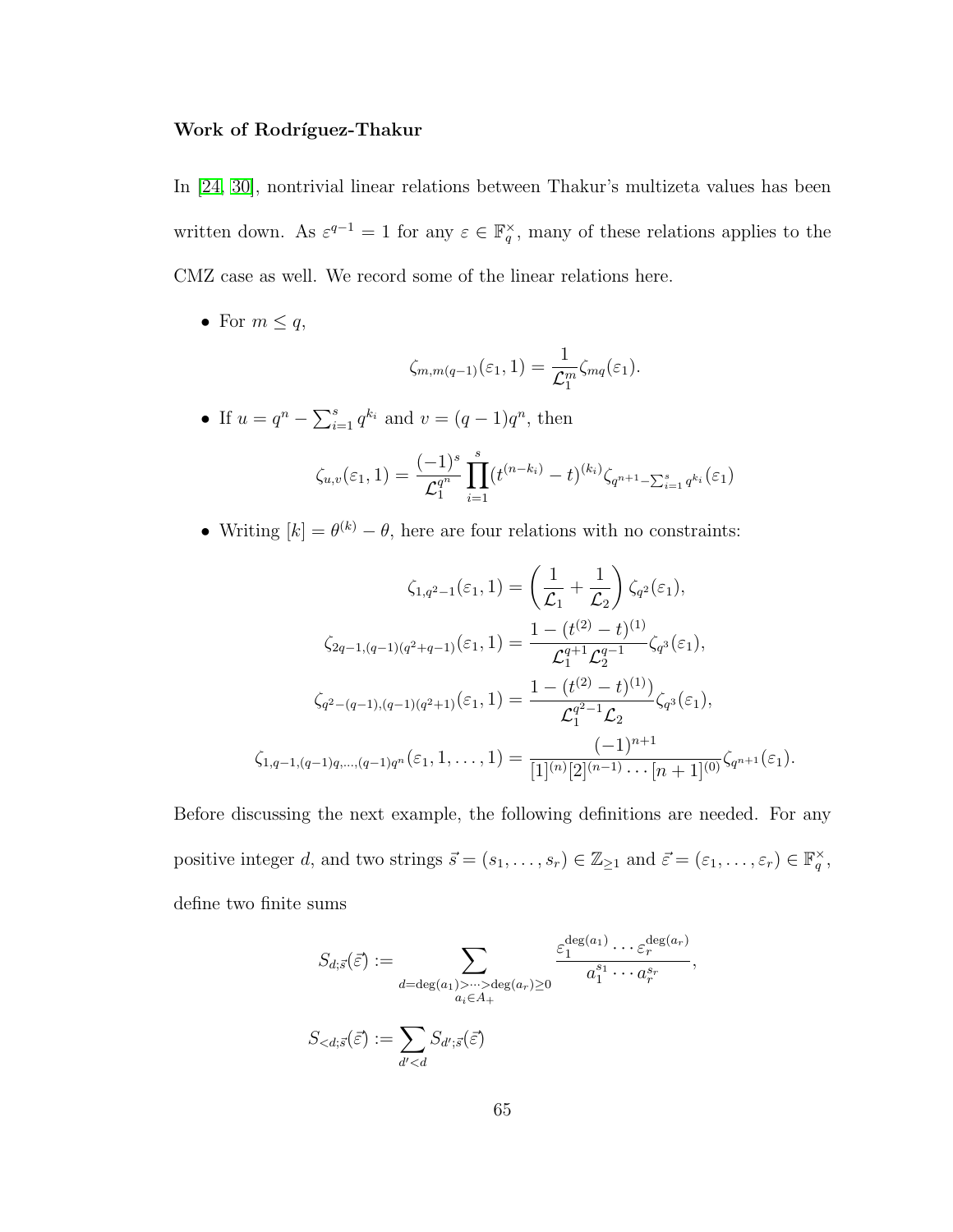We will call the sums above *power sums*. The power sums are related to CMZs by

$$
\zeta_{\vec{s}}(\vec{\varepsilon}) = \sum_{d=0}^{\infty} S_{d,\vec{s}}(\vec{\varepsilon}).
$$

After communications with Thakur, and with computational help by Rodríguez, the following linear relations between CMZs and Thakur's multizeta values were also discovered.

Example 4.6.1. Concentrate on the depth two case. Implicit in the proof of the main theorems in [\[24\]](#page-82-2) is the computation of various linear relations between power sums. In particular, one can use the results of this paper to verify the following.

- If  $a = q^n \sum_{i=1}^m q^{k_i}$  and  $b = (q-1)q^n$ , with  $1 \le m < q$  and  $1 \le k_i < n$ , then  $S_{d;a,b}(1,1) = \frac{(-1)^m}{a^{a^n}}$  $\overline{{\mathcal L}_1^{q^n}}$ 1  $\prod^m$  $i=1$  $[n - k_i]^{q^{k_i}} S_{d-1;a+b}(1).$
- If  $a' = m_1 q^n$  and  $b' = m_1 (q^{n+1} q^n) + \sum_{i=1}^{m_2} (q^{n+1} q^{k_i})$ , with  $0 \le k_i \le n+1$ ,  $1 \le m_1 < q, 0 \le m_2 \le q - m_1$ , then

$$
S_{d;a',b'}(1,1) = \frac{1}{\mathcal{L}_1^{q^m m_1}} S_{d-1;a'+b'}(1).
$$

By observing that

$$
\frac{S_{d;\alpha,\beta}(-1,1)}{S_{d-1;\alpha+\beta}(-1)} = -\frac{S_{d;\alpha,\beta}(1,1)}{S_{d-1;\alpha+\beta}(1)},
$$

summing the above equalities over  $d$  gives us

$$
\zeta_{a,b}(-1,1) = -\frac{(-1)^m}{\mathcal{L}_1^{q^n}} \prod_{i=1}^m [n-k_i]^{q^{k_i}} \zeta_{a+b}(-1);
$$
  

$$
\zeta_{a',b'}(-1,1) = -\frac{1}{\mathcal{L}_1^{q^m m_1}} \zeta_{a'+b'}(-1).
$$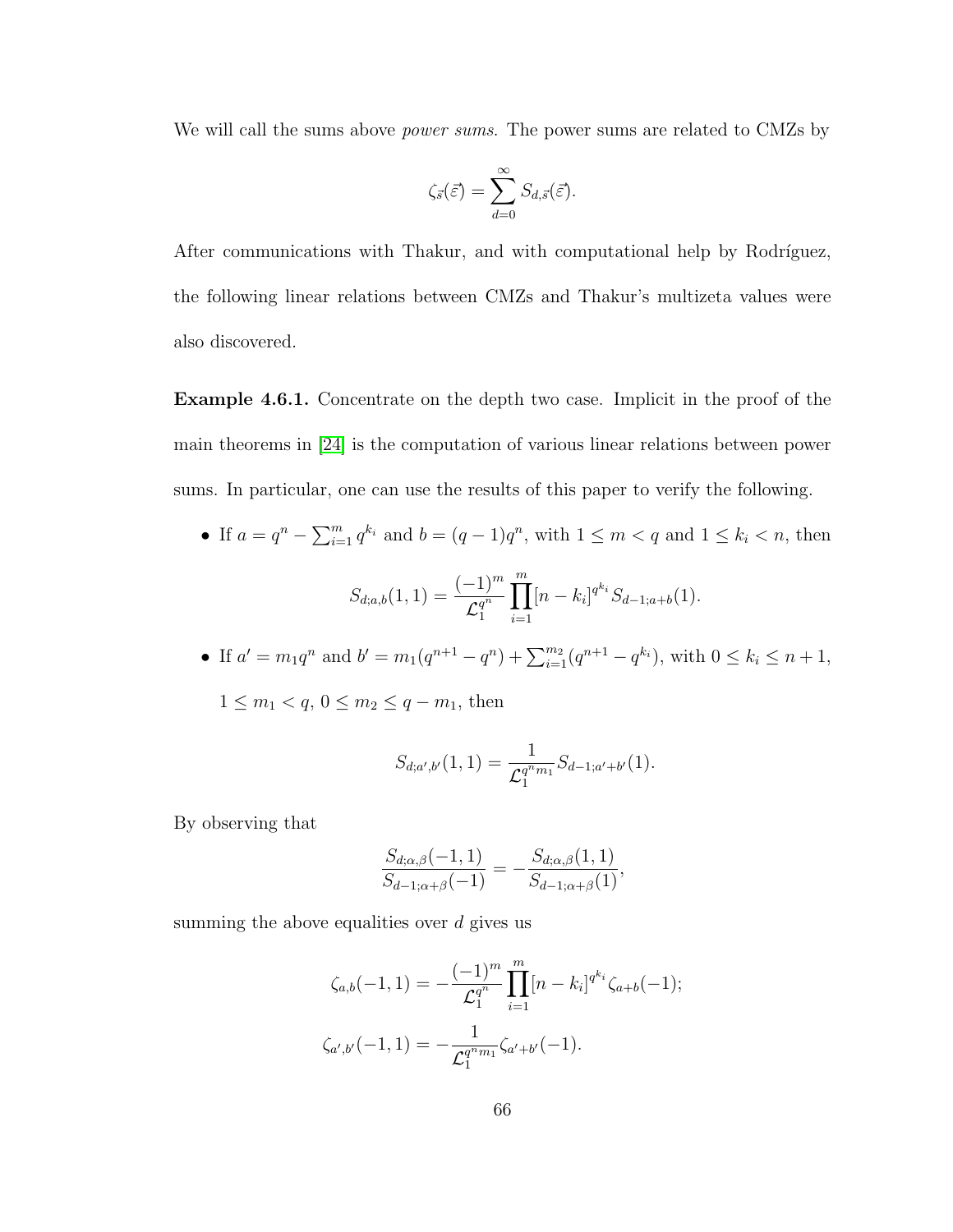If we set  $q = 3$ , this shows that

$$
\frac{\zeta_{\alpha,\beta}(-1,1)}{\zeta_{\alpha+\beta}(-1)}
$$

is rational for  $(\alpha, \beta) \in \{(1, 2), (1, 4), (1, 6), (1, 8), (2, 4), (2, 6)\}.$  Interestingly enough, computer calculations tells us that these are the only values in the range  $1 \leq \alpha, \beta \leq$ 9 for which the above quotient is rational.

### Todd's method in the colored case

In [\[31\]](#page-82-4), Todd explained how one can use the shuffle relation to generate new linear relations among Thakur's multizeta values from known ones. This can be extended to the case of CMZs. To do this, we need a more refined version of the shuffle relation presented in Proposition [4.2.2.](#page-42-0) In the remainder of this section, for every integer l, we will always fix an ordering of all compositions of l.

**Definition 4.6.2.** Fix positive integers d and l, and let  $\mathcal{V} = (V_1, \ldots, V_{2^{l-1}})$  be the fixed ordering of the  $2^{k-1}$  compositions of l. Define the space of *binary relations* 

$$
B_l := \left\{ (\vec{a}_1, \dots, \vec{a}_{2^{l-1}}, \vec{b}_1, \dots, \vec{b}_{2^{l-1}}) \in k^{|V_1| + \dots + |V_{2^{l-1}}| + |V_1| + \dots + |V_{2^{l-1}}|} : \sum_{i=1}^{2^{l-1}} \sum_{\vec{\varepsilon} \in (\mathbb{F}_q^{\times})^{|V_i|}} (a_{i,\vec{\varepsilon}} S_{d;V_i}(\vec{\varepsilon}) + b_{i,\vec{\varepsilon}} S_{d+1;V_i}(\vec{\varepsilon})) = 0 \text{ for all } d \in \mathbb{Z}_{\ge 1} \right\},
$$

where each  $\vec{a}_i$  above is a vector of length  $(q-1)^{|V_i|}$  with entries indexed by elements of  $(\mathbb{F}_q^{\times})^{|V_i|}$ .

The above space is a colored analog of Todd's spaces of linear relations, and is motivated by the work of Rodriguez-Thakur in the previous section. For example,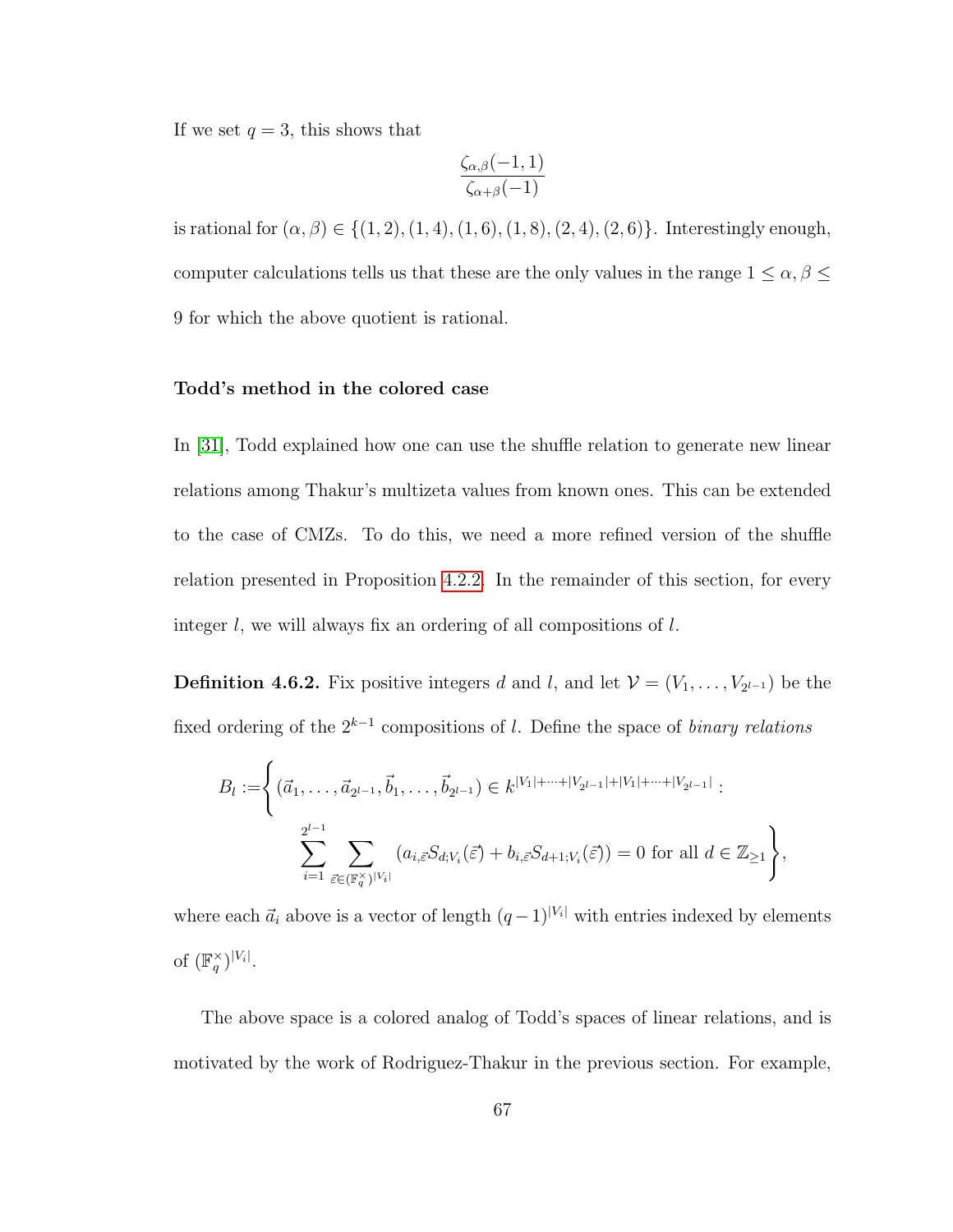by [\[30\]](#page-82-0) or a direct computation, if  $m \leq q$ , one has the binary relation

$$
S_{d;mq}(\varepsilon)-\mathcal{L}_1^m S_{d+1;m,m(q-1)}(\varepsilon,1)=0,
$$

which also gives rise to the relation

$$
\zeta_{m,m(q-1)}(\varepsilon,1)=\frac{1}{\mathcal{L}_1^m}\zeta_{mq}(\varepsilon).
$$

Elements in the space  $B_l$  of binary relations do not necessarily give rise to a linear relation among CMZs, and vice versa. Nevertheless, the main goal of this section is to show that  $B_l$  is a source of producing linear relations among CMZs.

<span id="page-72-0"></span>**Lemma 4.6.3** ([\[19,](#page-81-0) Lemma 2.5 and Theorem 2.6]). Let  $\vec{s} = (v_1, \ldots, v_r)$  and  $\vec{s}' = (v'_1, \ldots, v'_s)$  be strings of positive integers, and let  $\vec{\varepsilon} = (\varepsilon_1, \ldots, \varepsilon_r)$  and  $\vec{\varepsilon}' =$  $(\varepsilon_1', \ldots, \varepsilon_s')$  be strings of elements in  $\mathbb{F}_q^{\times}$ . Then

$$
S_{
$$
S_{d;\vec{s}}(\vec{\varepsilon})S_{d;\vec{s}'}(\vec{\varepsilon}') = \sum_{\vec{s}'',\vec{\varepsilon}''} g_{\vec{s}'',\vec{\varepsilon}''} S_{d;\vec{s}''}(\vec{\varepsilon}'')
$$
$$

where the sums above are finite, and the coefficients  $f_{\vec{s}'',\vec{\epsilon}''}, g_{\vec{s}'',\vec{\epsilon}''} \in \mathbb{F}_q$  are independent of d. In particular, writing

$$
\Delta_{s_1, s_2}^j = \left( (-1)^{s-1} {j-1 \choose s-1} + (-1)^{s'-1} {j-1 \choose s'-1} \right),
$$

one has

$$
S_{d;s}(\varepsilon)S_{d;s'}(\varepsilon') = S_{d;s+s'}(\varepsilon \varepsilon') + \sum_{\substack{0 < j < s+s'\\q-1|j}} \Delta^j_{s,s'} S_{d;s+s'-j,j}(\varepsilon \varepsilon', 1). \square
$$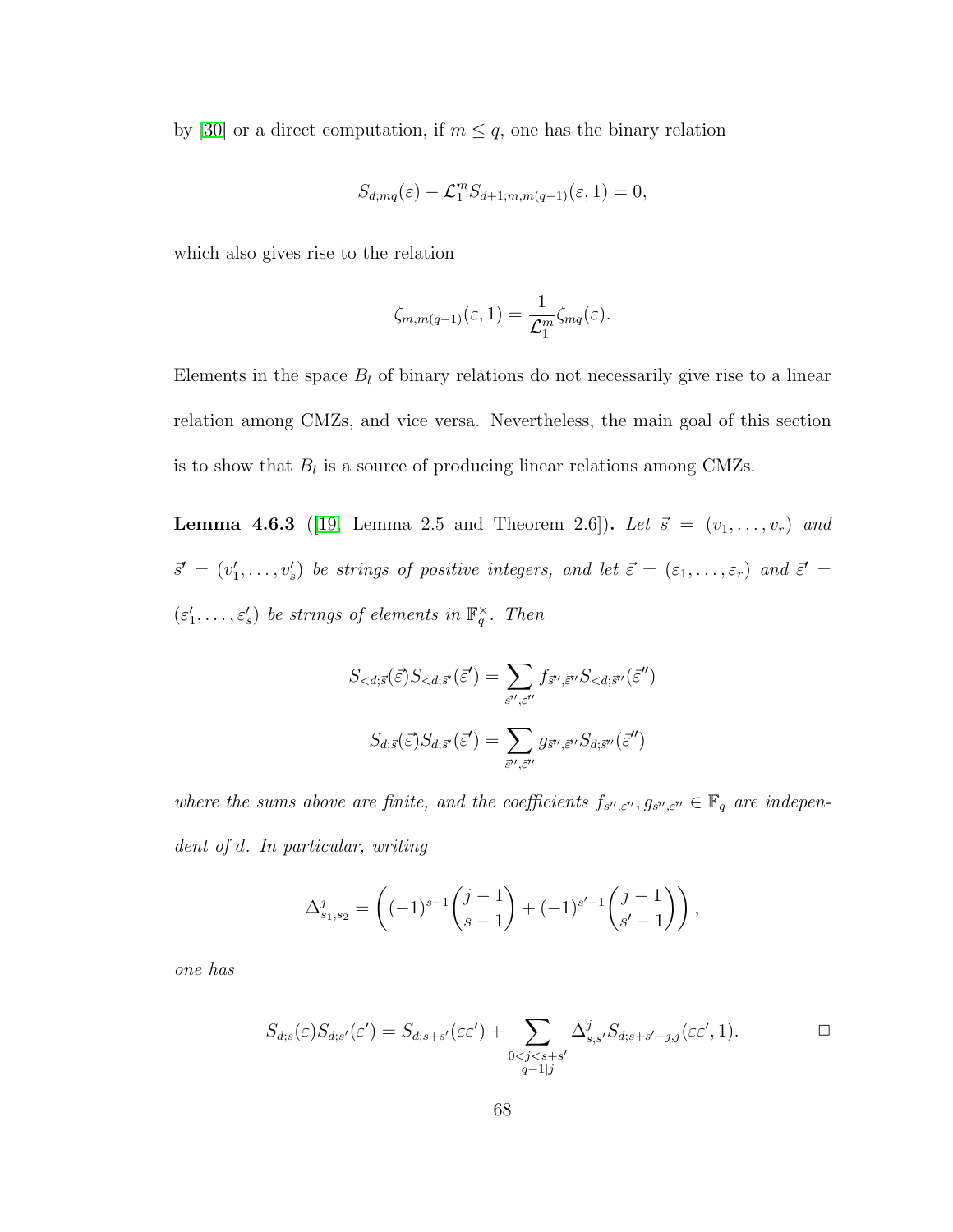Note that the Lemma above implies Proposition [4.2.2,](#page-42-0) and is an exercise on the inclusion-exclusion principle. This Lemma also implies the following. Suppose we have a binary relation

$$
\sum_{i=1}^{2^{l-1}} \sum_{\vec{\varepsilon} \in (\mathbb{F}_q^{\times})^{|V_i|}} (a_{i,\vec{\varepsilon}} S_{d;V_i}(\vec{\varepsilon}) + b_{i,\vec{\varepsilon}} S_{d+1;V_i}(\vec{\varepsilon})) = 0.
$$

Choose a positive integer  $w$  and a composition  $W$  of  $w$ . Also fix a positive integer D and  $\mathcal{E} \in \mathbb{F}_q^{\times}$  $|W|$ . Then

$$
S_{D;W}(\mathcal{E}) \sum_{d  

$$
= S_{D;W}(\mathcal{E}) \left( \sum_{i=1}^{2^{l-1}} \sum_{\vec{\varepsilon} \in (\mathbb{F}_q^{\times})|V_i|} (a_{i,\vec{\varepsilon}} S_{  

$$
= \sum_{i,j} c_{X_i, \vec{\varepsilon}_{ij}} S_{D;X_i}(\vec{\varepsilon}_{ij}),
$$
$$
$$

where the coefficients  $c_{X_j, \vec{\varepsilon}_j} \in k$  are independent of the choice of D by the shuffle relation. Hence, by summing over  $D$ , one gets new linear relations among CMZs. In general the new relations produced are complicated to describe, but we highlight the following very special case as an example.

**Proposition 4.6.4.** Choose the composition  $W = (w)$  and a  $(q-1)^{st}$  root of unity  $\mathcal{E} = (\omega)$ . Suppose we have a binary relation

$$
\sum_{i=1}^{2^{l-1}}\sum_{\vec{\varepsilon}\in(\mathbb{F}_q^{\times})^{|V_i|}}\left(a_{i,\vec{\varepsilon}}S_{d;V_i}(\vec{\varepsilon})+b_{i,\vec{\varepsilon}}S_{d+1;V_i}(\vec{\varepsilon})\right)=0,
$$

Write each  $V_i = (v_i, V'_i)$ , and assume q is large enough so that  $w + v_i \leq q$  for all i.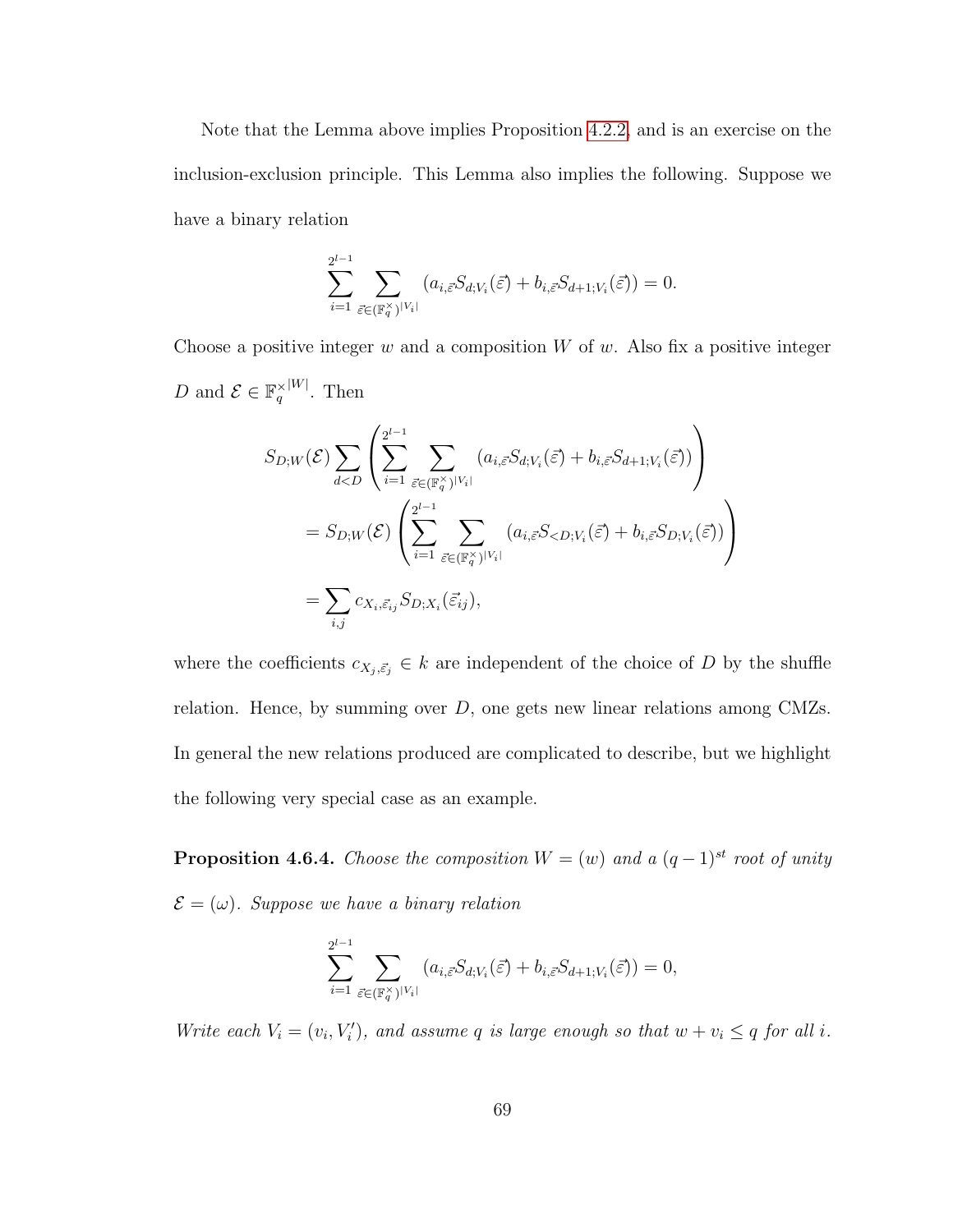Then the relation produced by applying the procedure described above is

$$
\sum_{i=1}^{2^{l-1}} \sum_{\vec{\varepsilon} = (\varepsilon, \vec{\varepsilon}') \in (\mathbb{F}_q^{\times})^{|V_i|}} \left( (a_{i, \vec{\varepsilon}} + b_{i, \vec{\varepsilon}}) S_{D; w, V_i}(w, \vec{\varepsilon}) + b_{i, \vec{\varepsilon}} S_{D; w + v_i, V'_i}(w \varepsilon, \vec{\varepsilon}') \right) = 0.
$$

In particular, one obtains the linear relation

$$
\sum_{i=1}^{2^{l-1}} \sum_{\vec{\varepsilon}=(\varepsilon,\vec{\varepsilon}')\in (\mathbb{F}_q^{\times})^{|V_i|}} \left( (a_{i,\vec{\varepsilon}}+b_{i,\vec{\varepsilon}})\zeta_{w,V_i}(w,\vec{\varepsilon})+b_{i,\vec{\varepsilon}}\zeta_{w+v_i,V'_i}(w\varepsilon,\vec{\varepsilon}') \right) = 0.
$$

Proof. This follows by the computations

$$
S_{D;w}(\omega) \sum_{d
$$
= S_{D;w,V_i}(\omega, \vec{\varepsilon})
$$
$$

and

$$
S_{D;w}(\omega) \sum_{d  

$$
= S_{D;w,V_i}(\omega, \vec{\varepsilon}) + S_{D;w+v_i}(\omega \varepsilon) S_{  

$$
= S_{D;w,V_i}(\omega, \vec{\varepsilon}) + S_{D;w+v_i,V_i}(\omega \varepsilon, \varepsilon').
$$
$$
$$

The second-last equality comes from the well-known equality

$$
S_{d,a}(1)S_{d,b}(1) = S_{d,a+b}(1) \text{ if } a+b \le q,
$$

which is a special case of Lemma [4.6.3](#page-72-0) that is known since Carlitz's work.  $\Box$ 

Remark. One can remove the restriction on q completely in the proposition above by using the second equality of Lemma [4.6.3,](#page-72-0) but at the expense of producing a longer binary relation involving  $\Delta_{w,\epsilon}^j$ .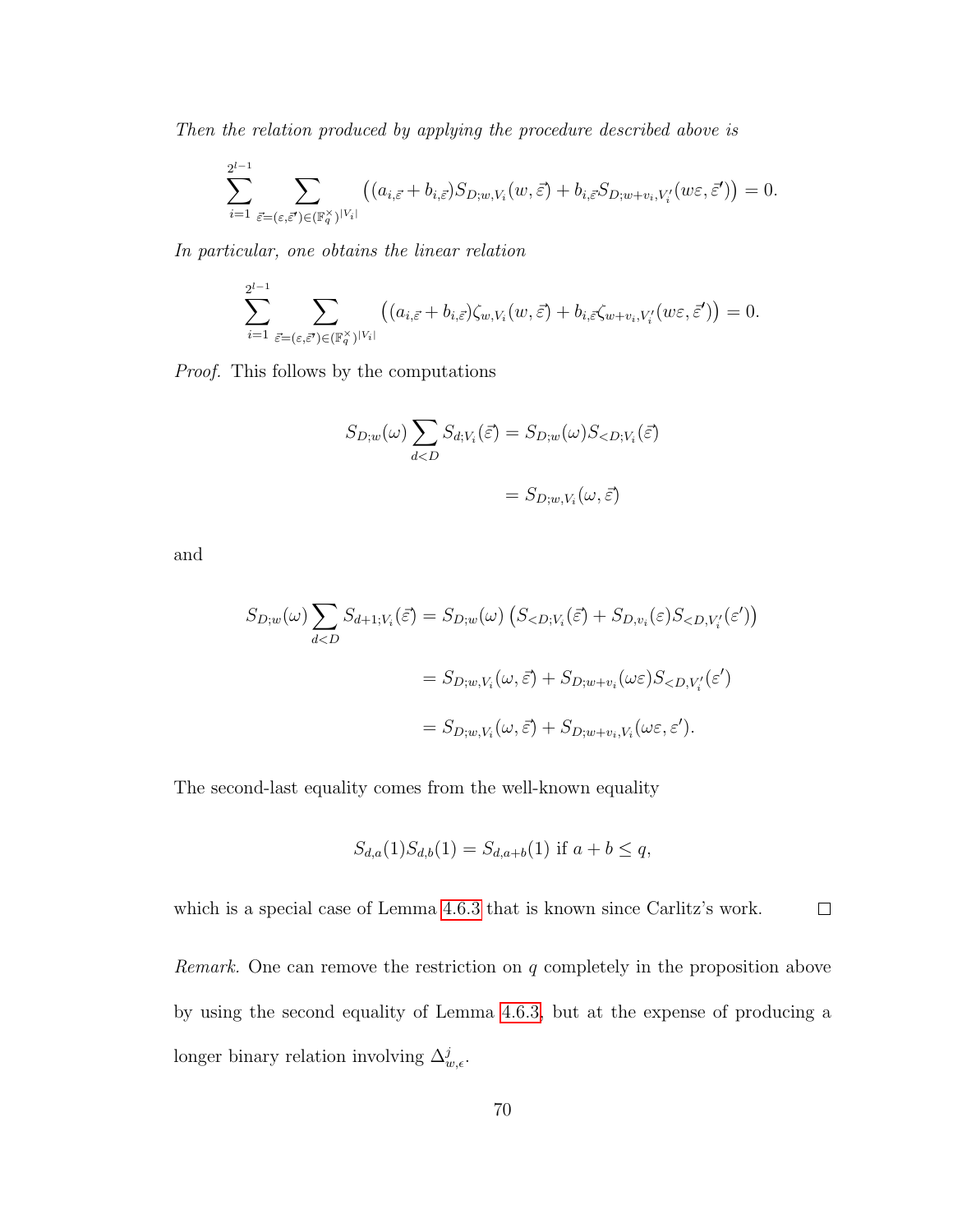### Chapter 5

# Future Directions

#### 5.1 Adelic multizeta values

We have studied properties of the colored multizeta values  $\zeta_{\vec{s}}(\vec{\varepsilon})$ , and these are all elements in  $k_{\infty}$ . Let us now consider the case of Thakur multizeta values  $\zeta_{\vec{s}}(\vec{1}) =$  $\zeta(\vec{s})$ .

In [\[10\]](#page-80-0), the definition for multizeta values  $\zeta(\vec{s})_v$  at every finite place v of A was defined by realizing Carlitz multipolylogarithms as coordinates of a special point under the logarithm map of a certain *t*-module. This is an element in the completion  $k_v$  of k at v, and one can ask about algebraic relations on these v-adic multizeta values. An answer has been given very recently.

<span id="page-75-0"></span>**Theorem 5.1.1** ([\[11\]](#page-80-1)). For any finite place v, the multizeta values  $\zeta(\vec{s})_v$  satisfy the algebraic relations over  $\overline{k}$  that the  $\zeta(\overline{s})$  satisfy. In particular, they all satisfy the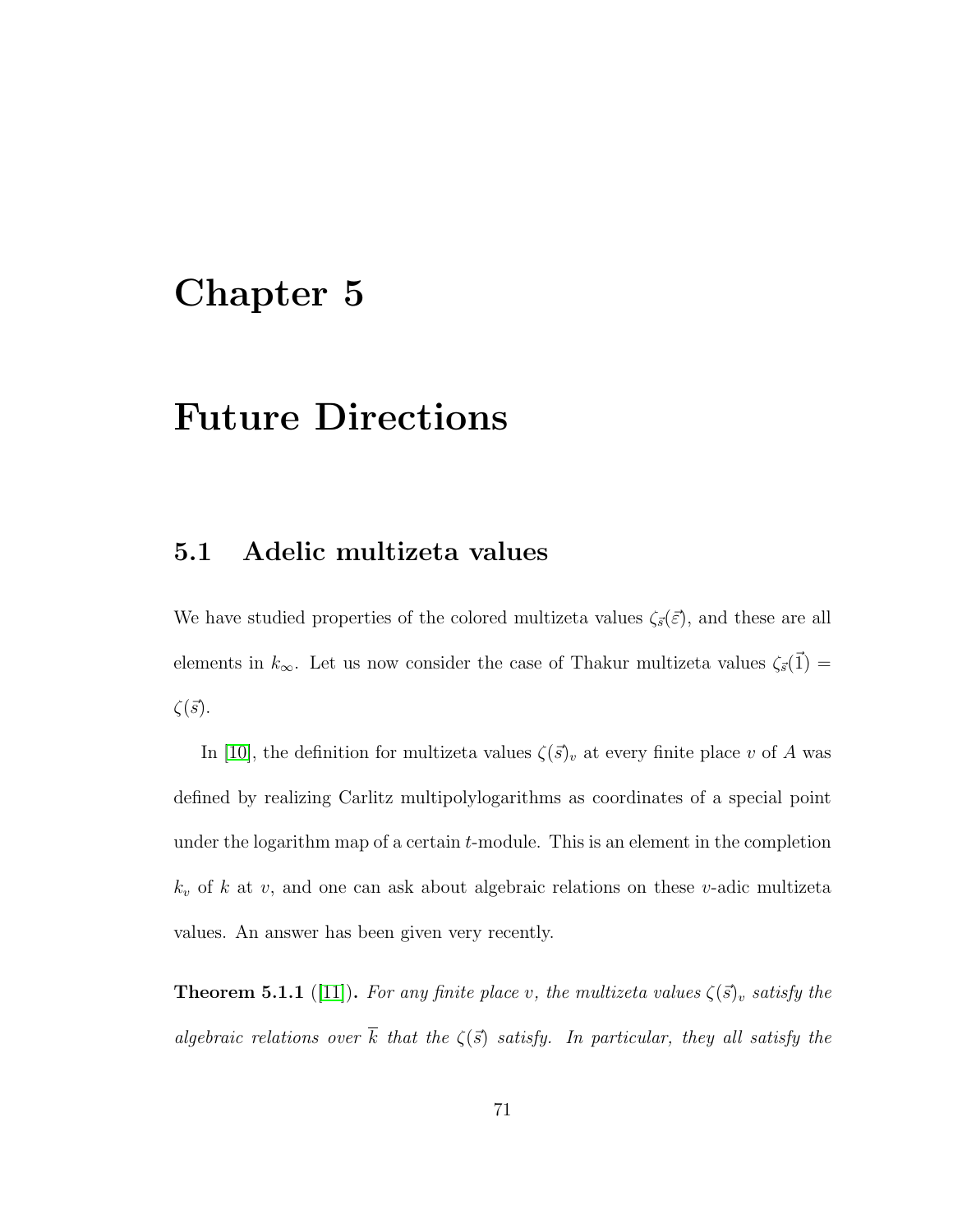same shuffle relations.

**Theorem 5.1.2** ([\[14\]](#page-80-2)). For a Thakur multizeta value  $\zeta(\vec{s})$ , its v-adic counterpart  $\zeta(\vec{s})_v$  is a v-adic integer for almost all finite place v.

Using this, we can define the adelic (Thakur) multizeta values. Let  $S$  be a finite collection of finite places of A, let  $\Sigma_S$  be the set of places of A that are not in S, and let  $\mathbb{A}_S$  be the ring of adeles for A with respect to  $\Sigma_S$ . (If [\[11,](#page-80-1) Conjecture 5.4.1] is true, we can allow  $S$  to include the infinite place of  $A$  as well.)

**Definition 5.1.3.** Given a tuple of positive integers  $\vec{s} = (s_1, \ldots, s_r)$ , the finite adelic multizeta value is

$$
\zeta^{\mathbb{A}_S}(\vec{s}) := (\zeta(\vec{s})_v)_{v \in \Sigma_S},
$$

which is an element of  $\mathbb{A}_S$ .

We want to define a k-algebra using these finite adelic multizeta values. Consider the set of finite adelic multizeta values

$$
FAM := \left\{ \zeta^{\mathbb{A}_S}(\vec{s}) : \vec{s} \text{ is a tuple of positive integers} \right\}.
$$

By Theorem [5.1.1](#page-75-0) the finite adelic multizeta values  $\zeta^{\mathbb{A}s}(\vec{s})$  satisfy the same linear relations as  $\zeta(\vec{s})_v$  for each place v. Hence many linear algebraic relations carry over to the adelic case. For example, let  $\mathcal{AM}_{FAM}$  be the k-algebra generated by the elements of FAM. For  $w \geq 1$ , also let  $\mathcal{AM}_{\text{FAM},w}$  be the k-linear space spanned by elements of FAM of weight  $w$ . Then there is a grading

$$
\mathcal{AM}_{\text{FAM}} = k \oplus \bigoplus_{w=1}^{\infty} \mathcal{AM}_{\text{FAM},w}.
$$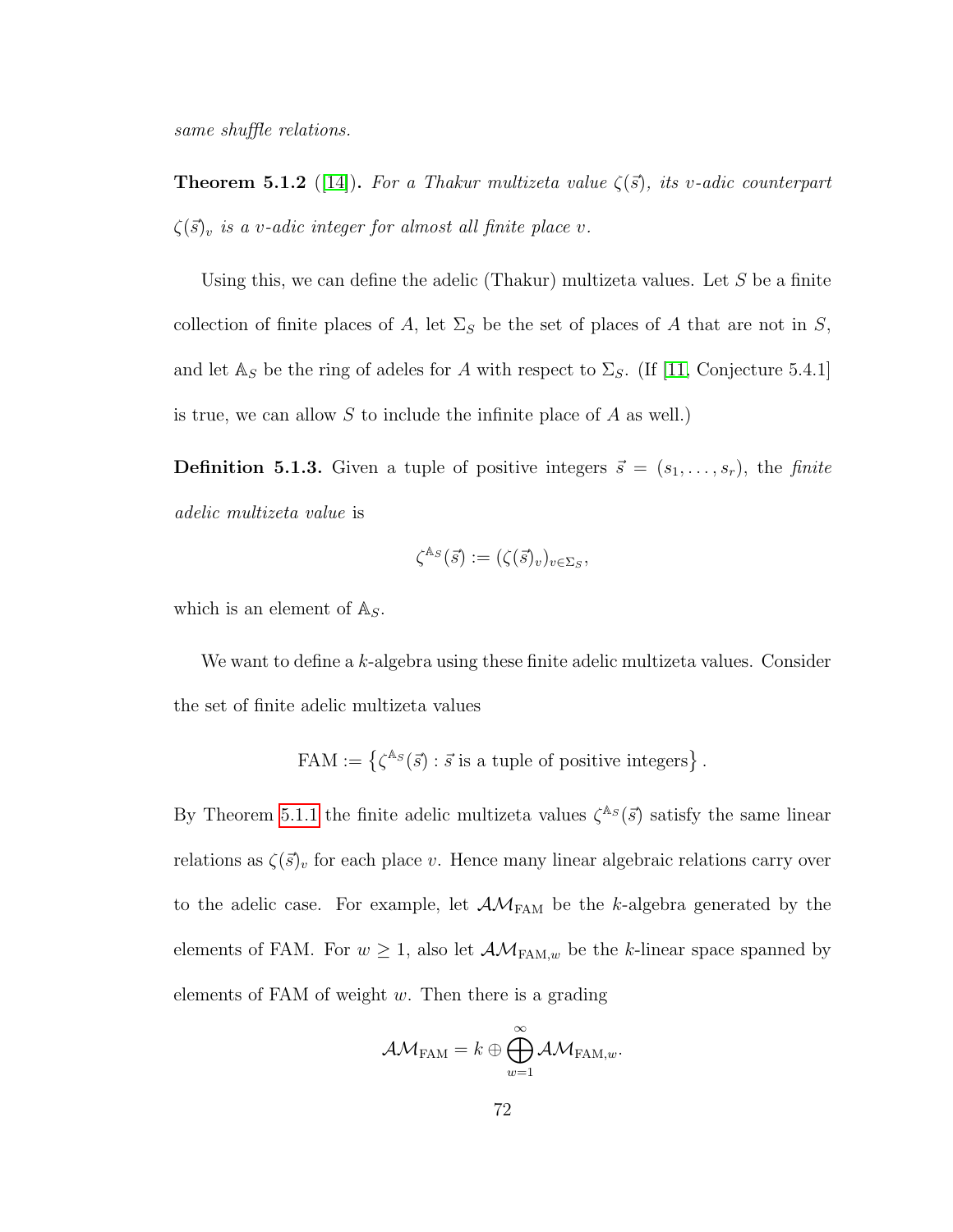This is because the k-algebra generated by all Carlitz multizeta values possesses a weight grading (by [\[7\]](#page-80-3) or [\[19\]](#page-81-0)). Furthermore, by Theorem [4.5.13,](#page-67-0) we can find arbitrarily large families of elements in  $\mathcal{AM}_{\text{FAM}}$  that are algebraically independent, and if  $\mathcal F$  is such a family, then there is an injection

$$
k[x_1,\ldots,x_{|\mathcal{F}|}] \hookrightarrow \mathbb{A}_S.
$$

Question 5.1.4. Can we construct adelic colored multizeta values and obtain similar results?

At present we do not know how to do this. A main obstruction is the following. The construction of the v-adic multizeta values in [\[10\]](#page-80-0) makes use of the fact that we can realize Carlitz multipolylogarithms as coordinates of a special point under the logarithm map of a carefully written-down t-module. In the colored case, our multipolylogarithms (Definition [4.1.2\)](#page-35-0) do not seem to obey this due to the extra terms  $\varepsilon_i^{i_j}$  $\frac{i_j}{j}$  .

Question 5.1.5. Can we write down more linear relations between colored multizeta values that is not implied by those from the noncolored case?

### 5.2 Some other classes of multizeta values

Everything discussed in this thesis is for multizeta values over A, or in other words, multizeta values on the function field of  $\mathbb{P}^1_{\mathbb{F}_q}$ . A natural question arises.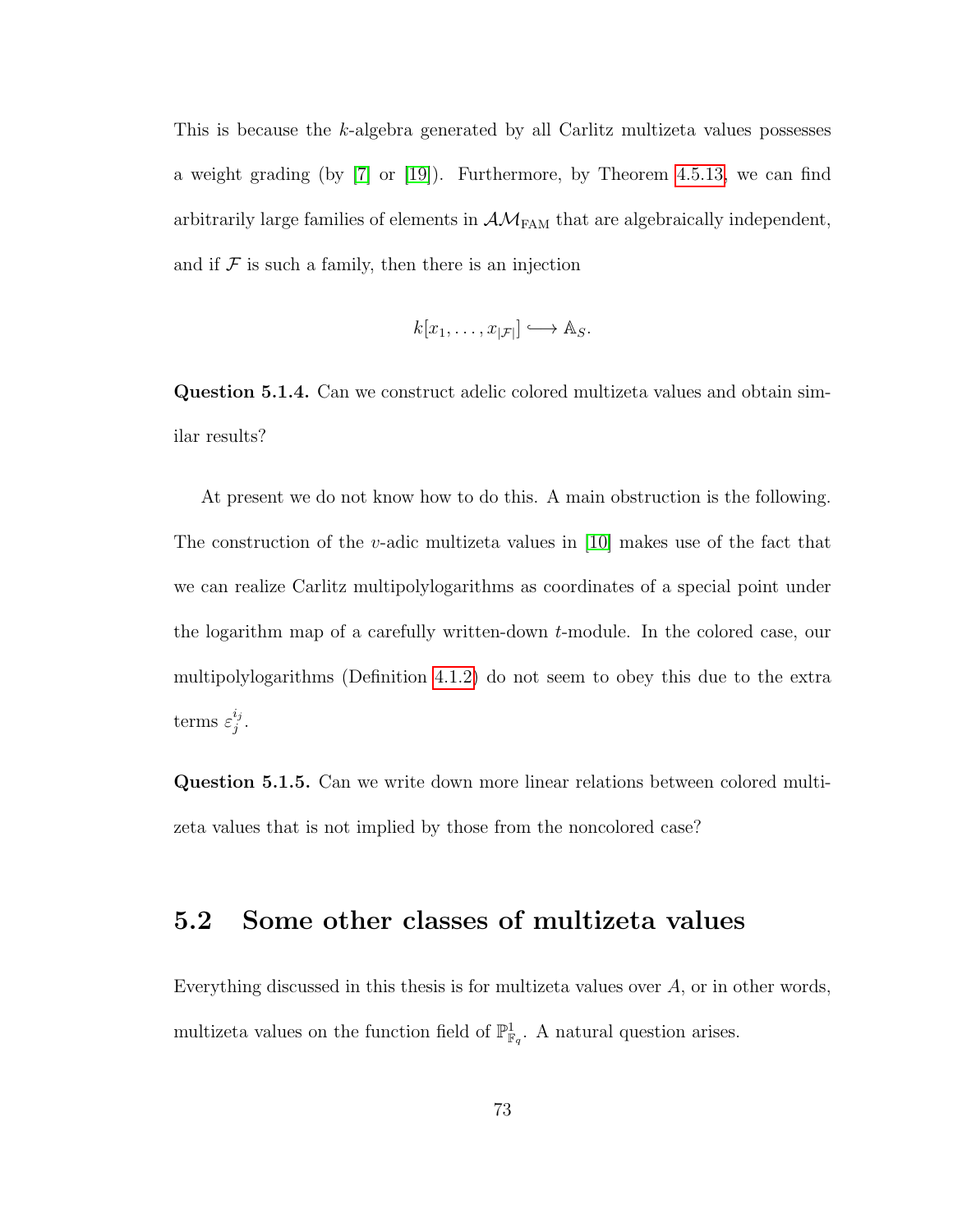Question 5.2.1. Can we obtain results for multizeta values over function fields for curves of higher genera?

The definition of such multizeta values is given in [\[27,](#page-82-1) Section 5.1]. A possible starting point is to do some tests on function fields of class number one, of which there are only finitely many.

Here is another question that does not seem too tractable due to loss of symmetry. If we return back to the  $\mathbb{P}^1$  case, we have indicated that colored multizeta values are obtained by twisting multizeta values with special  $\mathbb{C}_{\infty}$ -Hecke characters (degree-preserving q-finite characters  $\mathbb{A}^{\times}/k^{\times} \longrightarrow \mathbb{C}_{\infty}^{\times}$  with trivial conductor).

Question 5.2.2. Can we generalize the results in this thesis to multizeta values twisted by other kinds of  $\mathbb{C}_{\infty}$ -Hecke characters, or to coefficients of Eisenstein series (as defined in [\[13\]](#page-80-4))?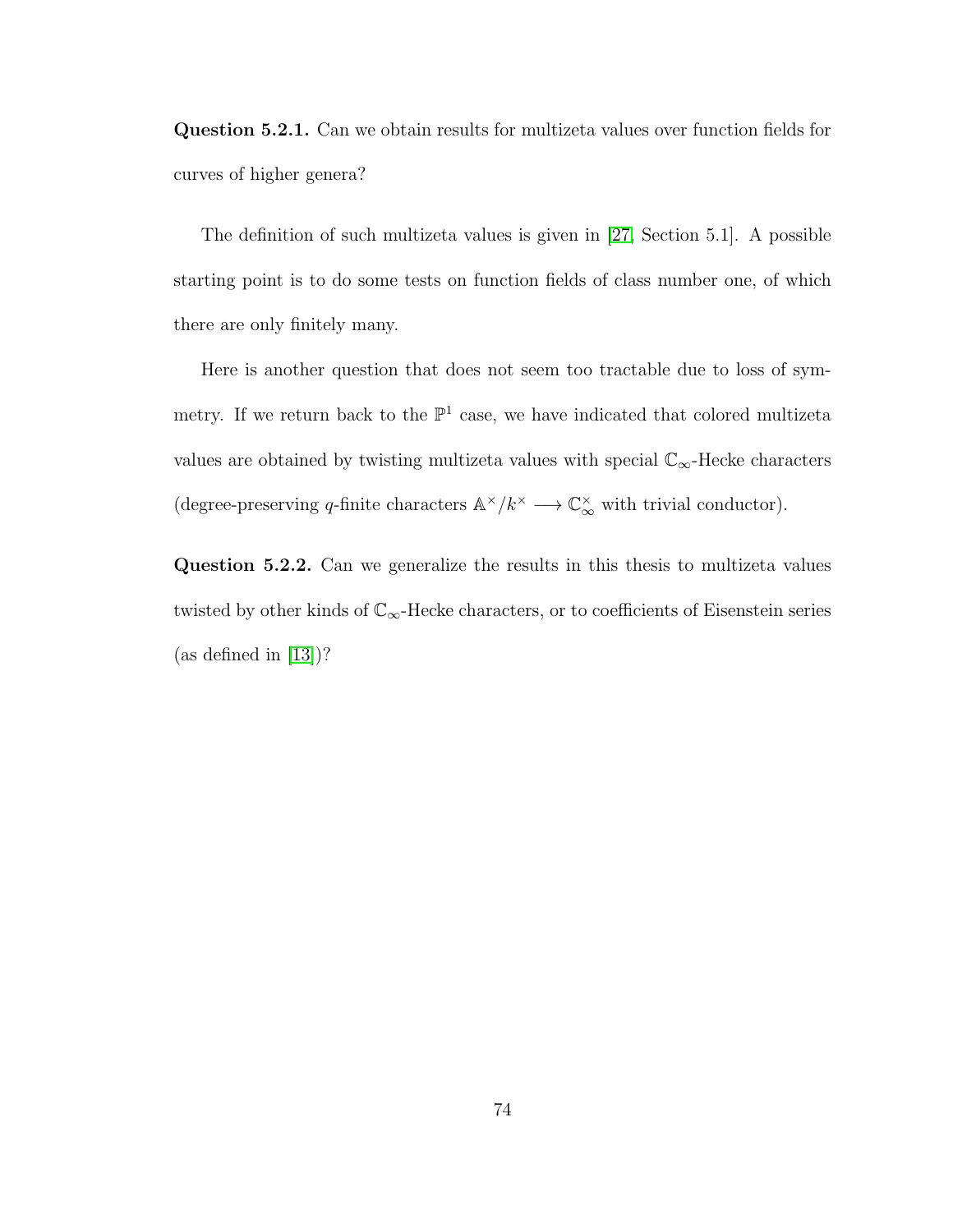# Bibliography

- [1] Greg W. Anderson, t-Motives. Duke Math. J. 53 (1986), no. 2, 457–502.
- [2] Greg W. Anderson, W. Dale Brownawell, and Matthew A. Papanikolas, Determination of the algebraic relations among special Γ-values in positive char*acteristic.* Ann. of Math.  $(2)$  160  $(2004)$ , no. 1, 237–313.
- [3] Greg W. Anderson and Dinesh S. Thakur, *Multizeta values for*  $\mathbb{F}_q[t]$ , their period interpretation, and relations between them. Intl. Math. Res. Not. (2009), no. 11, 2038–2055.
- [4] Greg W. Anderson and Dinesh S. Thakur, Tensor powers of the Carlitz module and zeta values. Ann. of Math. 132 (1990), no. 1, 159–191.
- [5] W. Dale Brownawell and Matthew A. Papanikolas, A rapid introduction to Drinfeld modules, t-modules, and t-motives. Preprint, arXiv:1806.03919.
- [6] Leonard Carlitz, On certain functions connected with polynomials in a Galois field, Duke. Math. J 1 (1935), 137–168.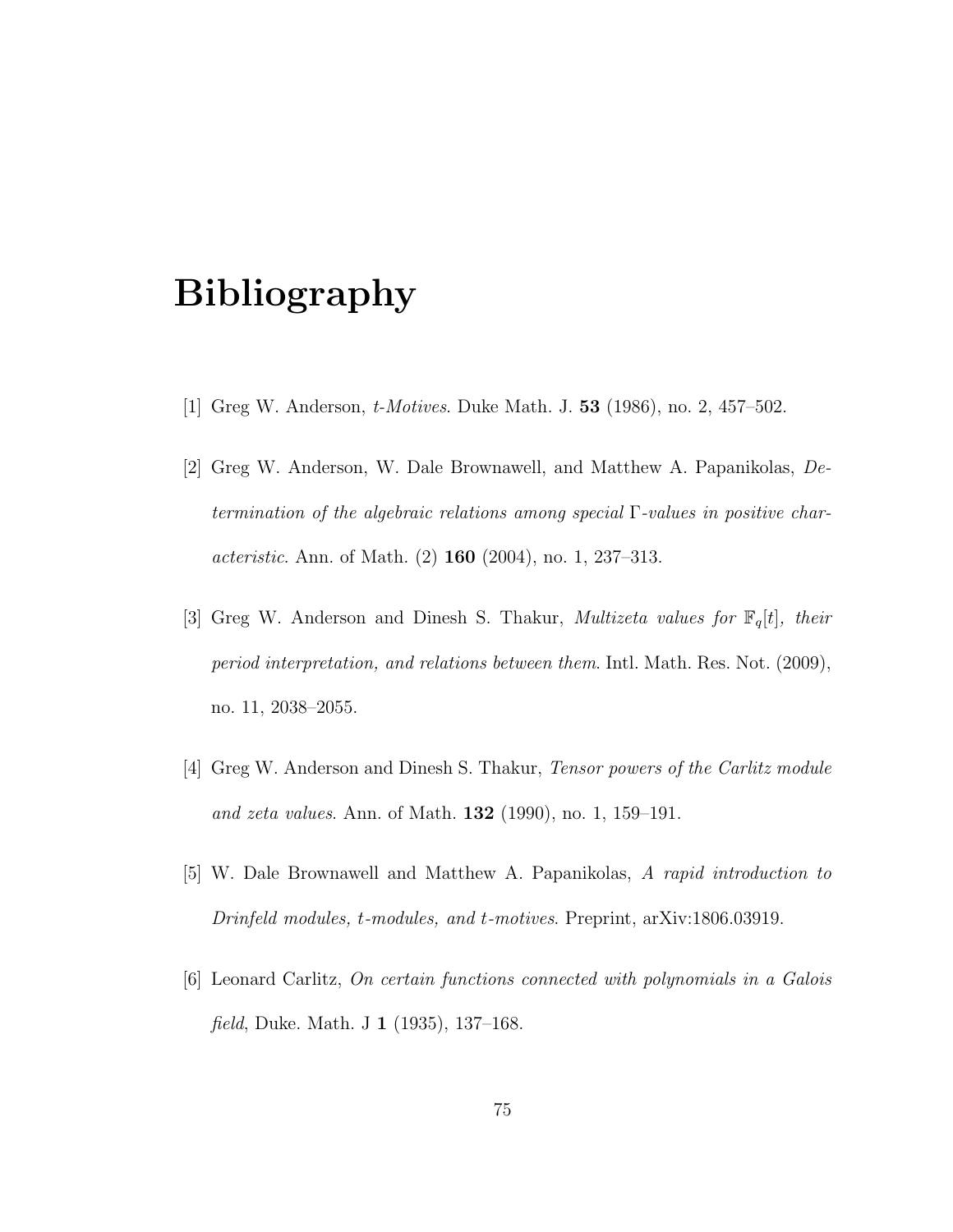- <span id="page-80-3"></span>[7] Chieh-Yu Chang, Linear independence of monomials of multizeta values in positive characteristic. Compos. Math. 150 (2014), no. 11, 1789–1808.
- [8] Chieh-Yu Chang, Linear relations among double zeta values in positive characteristic. Camb. J. Math. 4 (2016), no. 3, 289–331.
- [9] Chieh-Yu Chang and Jing Yu, Determination of algebraic relations among special zeta values in positive characteristic. Adv. Math. 216 (2007), no. 1, 321– 345.
- <span id="page-80-0"></span>[10] Chieh-Yu Chang and Yoshinori Mishiba, On multiple polylogarithms in characteristic p: v-adic vanishing versus  $\infty$ -adiv Eulerianness. Int. Math. Res. Not. (2019), no. 3, 923–947.
- <span id="page-80-1"></span>[11] Chieh-Yu Chang, Yen-Tsung Chen, and Yoshinori Mishiba, Algebra structure of multiple zeta values in positive characteristic. Preprint, arXiv:2007.08264.
- [12] Chieh-Yu Chang, Matthew A. Papanikolas, and Jing Yu, An effective criterion for Eulerian multizeta values in positive characteristic. J. Eur. Math. Soc. 21 (2019), no. 2, 405–440.
- <span id="page-80-4"></span>[13] Huei-Jeng Chen, On shuffle of double Eisenstein series in positive characteristic. J. Théor. Nombres Bordeaux  $29$  (2017), no. 3, 815–825.
- <span id="page-80-2"></span>[14] Yen-Tsung Chen, Integrality of v-adic multiple zeta values. Preprint, arXiv:2001.01855.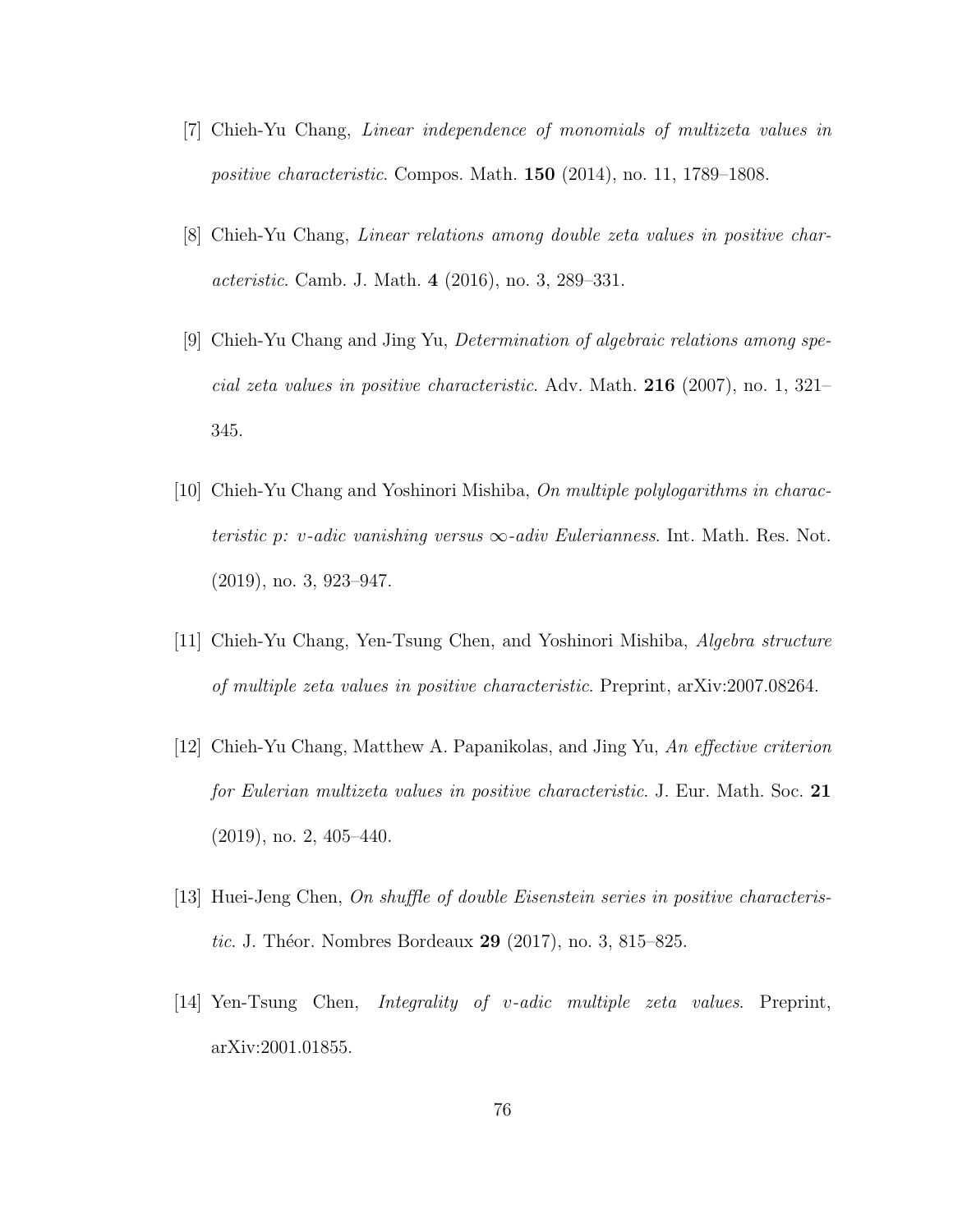- [15] Brian Conrad, The structure of solvable groups over general fields. Autours des schémas en groupes. Vol. II, 159–192, Panor. Synthèses, 46, Soc. Math. France, Paris, 2015.
- [16] Jose Ignacio Burgos Gil and Javier Fresan, Multiple zeta values: from numbers to motives, Clay Math. Proc. (in press).
- [17] Alexander B. Goncharov, Multiple polylogarithms and mixed Tate motives. Preprint, arXiv:math/0103059.
- [18] David Goss, v-Adic zeta functions, L-series and measure for function fields, Inv. Math. 55 (1979), 107–119.
- <span id="page-81-0"></span>[19] Ryotaro Harada, Alternating multizeta values in positive characteristic. Math. Z. (2020), <https://doi.org/10.1007/s00209-020-02631-4>.
- [20] Urs Hartl and Ann-Kristin Juschka, Pink's theory of Hodge structures and the Hodge conjecture over function fields. Preprint, arXiv:1607.01412.
- [21] Yoshinori Mishiba, On algebraic independence of certain multizeta values in *characteristic p.* J. Number Theory  $173$  (2017),  $512-528$ .
- [22] Matthew A. Papanikolas, Tannakian duality for Anderson-Drinfeld motives and algebraic independence of Carlitz logarithms. Invent. Math. 171 (2008), no. 1, 123–174.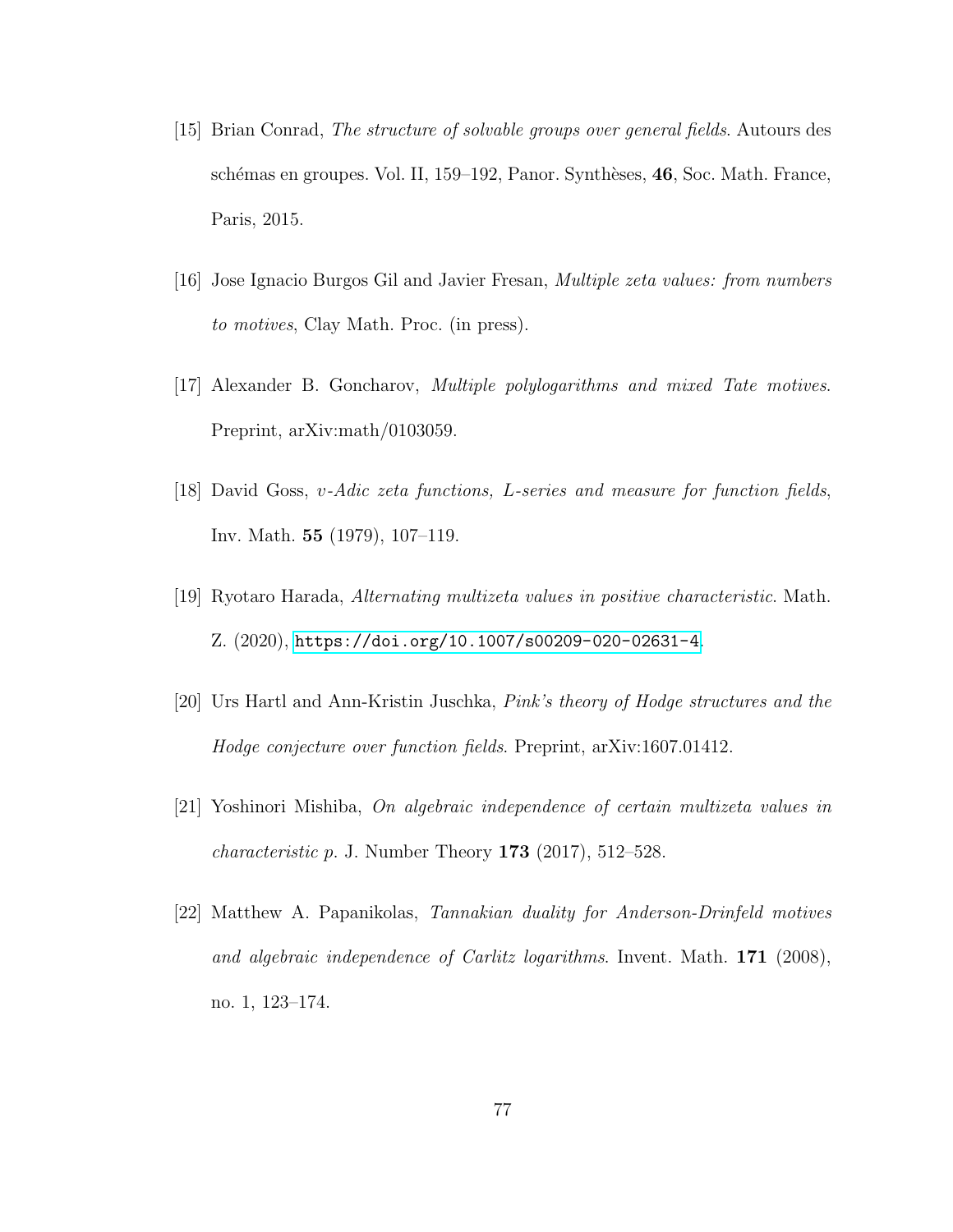- [23] Matthew A. Papanikolas and Niranjan Ramachandran, A Weil-Barsotti formula for Drinfeld modules. J. Number Theory 98 (2003), 407–431.
- [24] José Alejandro Lara Rodríguez and Dinesh S. Thakur. Zeta-like multizeta values for  $\mathbb{F}_q[t]$ . Indian J. Pure Appl. Math. 45 (2014), no. 5, 787–801.
- [25] Lenny Taelman, On t-motifs. PhD thesis, Rijksuniversiteit Groningen (2007).
- [26] Koji Tasaka, Finite and symmetric colored multiple zeta values and multiple harmonic q-series at roots of unity. Preprint, arXiv:1907.01935.
- <span id="page-82-1"></span>[27] Dinesh S. Thakur, Function Field Arithmetic. World Scientific Publishing Co., Inc., River Edge, NJ, 2004.
- [28] Dinesh S. Thakur, On characteristic p zeta functions. Compositio Math. 199 (1995), no. 3, 231–247.
- [29] Dinesh S. Thakur, Power sums with applications to multizeta and zeta zero distribution for  $\mathbb{F}_q[t]$ . Finite Fields Appl. 15 (2009), no. 4, 534–552.
- <span id="page-82-0"></span>[30] Dinesh S. Thakur, *Relations between multizeta values for*  $\mathbb{F}_q[t]$ . Int. Math. Res. Not. (2009), no. 12, 2318–2346.
- [31] George Todd, A conjectural characterization for  $\mathbb{F}_q(t)$ -linear relations between multizeta values. J. Number Theory 187 (2018), 264–287.
- [32] Luther I. Wade, Certain quantities transcendental over  $GF(p^n, x)$ , Duke Math. J. 8 (1941), 701–720.